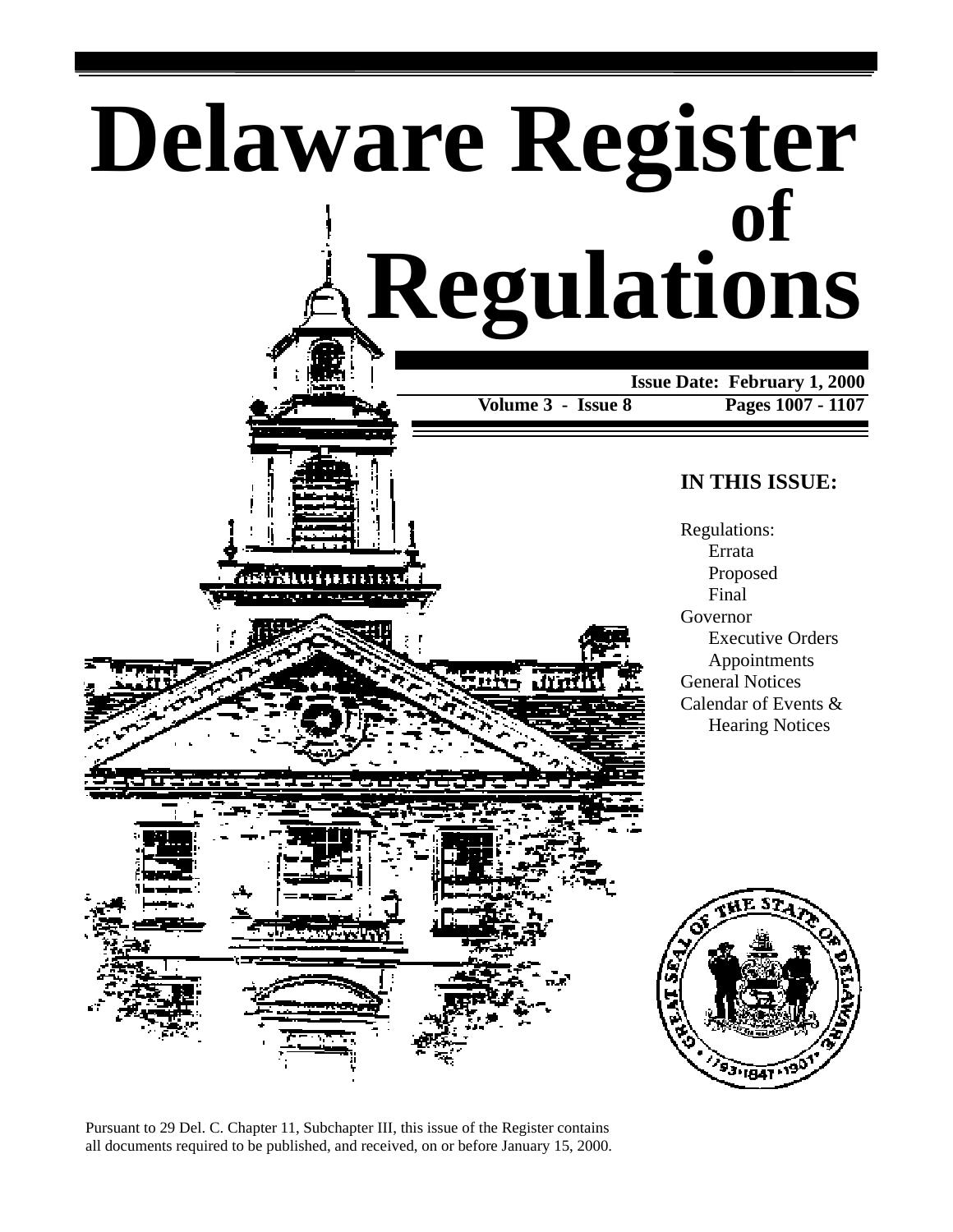### **1008**

### **INFORMATION ABOUT THE DELAWARE REGISTER OF REGULATIONS**

### **DELAWARE REGISTER OF REGULATIONS**

The Delaware Register of Regulations is an official State publication established by authority of 69 Del. Laws, c. 107 and is published on the first of each month throughout the year.

The Delaware Register will publish any regulations that are proposed to be adopted, amended or repealed and any emergency regulations promulgated.

The Register will also publish some or all of the following information:

- Governor's Executive Orders
- Governor's Appointments
- Attorney General's Opinions in full text
- Agency Hearing and Meeting Notices
- Other documents considered to be in the public interest.

### **CITATION TO THE DELAWARE REGISTER**

The Delaware Register of Regulations is cited by volume, issue, page number and date. An example would be:

3 **DE Reg.** 737 - 742 (12/1/99)

Refers to Volume 3, pages 737 - 742 of the Delaware Register issued on December 1, 1999.

### **SUBSCRIPTION INFORMATION**

The cost of a yearly subscription (12 issues) for the Delaware Register of Regulations is \$120.00. Single copies are available at a cost of \$12.00 per issue, including postage. For more information contact the Division of Research at 302-739-4114 or 1-800-282-8545 in Delaware.

### **CITIZEN PARTICIPATION IN THE REGULATORY PROCESS**

Delaware citizens and other interested parties may participate in the process by which administrative regulations are adopted, amended or repealed, and may initiate the process by which the validity and applicability of regulations is determined.

Under 29 **Del.C.** §10115 whenever an agency proposes to formulate, adopt, amend or repeal a regulation, it shall file notice and full text of such proposals, together with copies of the existing regulation being adopted, amended or repealed, with the Registrar for publication in the Register of Regulations pursuant to §1134 of this title. The notice shall describe the nature of the proceedings including a brief synopsis of the subject, substance, issues, possible terms of the agency action, a reference to the legal authority of the agency to act, and reference to any other regulations that may be impacted or affected by the proposal, and shall state the manner in which persons may present their views; if in writing, of the place to which and the final date by which such views may be submitted; or if at a public hearing, the date, time and place of the hearing. If a public hearing is to be held, such public hearing shall not be scheduled less than 20 days following publication of notice of the proposal in the Register of Regulations. If a public hearing will be held on the proposal, notice of the time, date, place and a summary of the nature of the proposal shall also be published in at least 2 Delaware newspapers of general circulation. The notice shall also be mailed to all persons who have made timely written requests of the agency for advance notice of its regulation-making proceedings.

The opportunity for public comment shall be held open for a minimum of 30 days after the proposal is published in the Register of Regulations. At the conclusion of all hearings and after receipt, within the time allowed, of all written materials, upon all the testimonial and written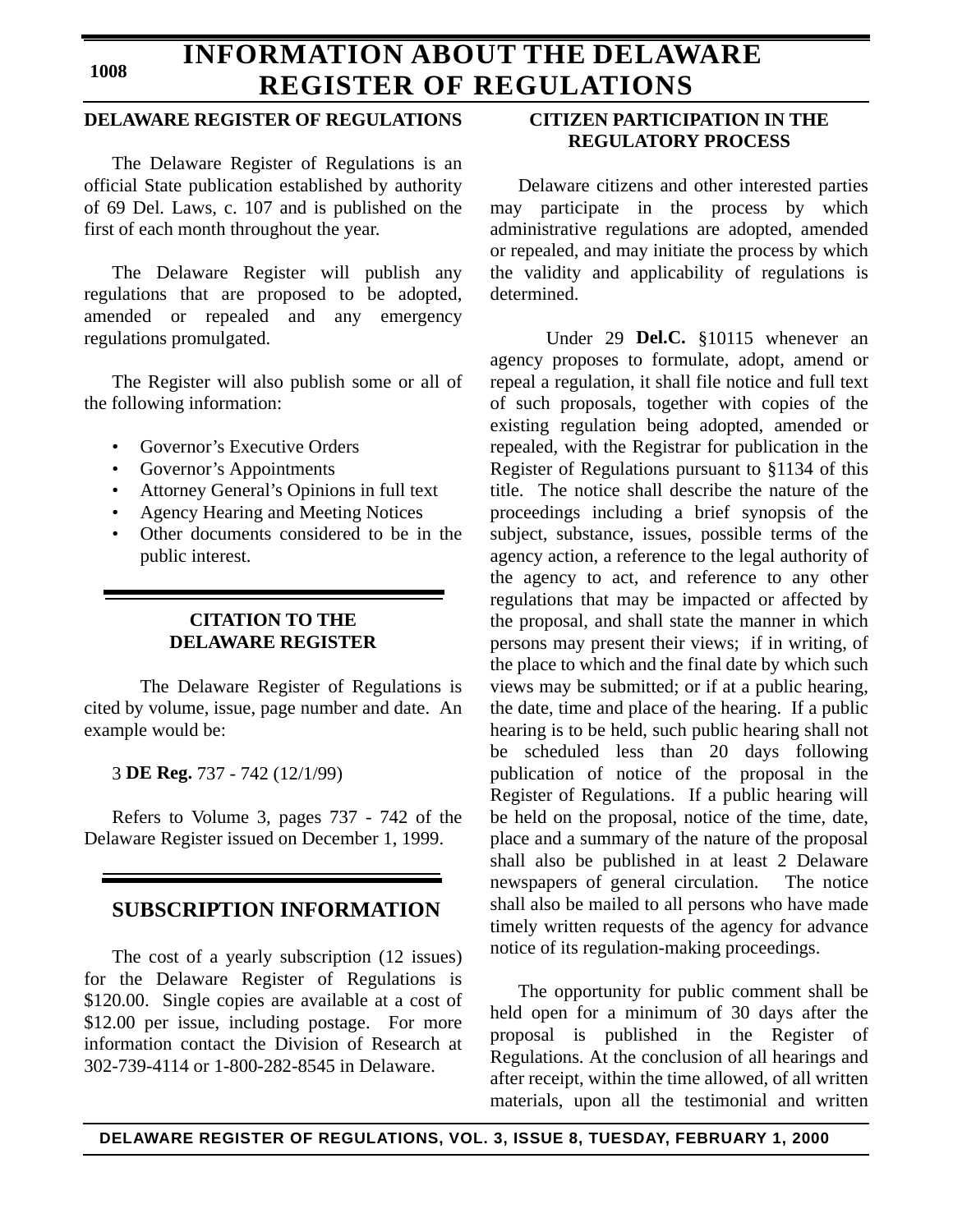# **INFORMATION ABOUT THE DELAWARE REGISTER OF REGULATIONS**

**1009**

evidence and information submitted, together with summaries of the evidence and information by subordinates, the agency shall determine whether a regulation should be adopted, amended or repealed and shall issue its conclusion in an order which shall include: (1) A brief summary of the evidence and information submitted; (2) A brief summary of its findings of fact with respect to the evidence and information, except where a rule of procedure is being adopted or amended; (3) A decision to adopt, amend or repeal a regulation or to take no action and the decision shall be supported by its findings on the evidence and information received; (4) The exact text and citation of such regulation adopted, amended or repealed; (5) The effective date of the order; (6) Any other findings or conclusions required by the law under which the agency has authority to act; and (7) The signature of at least a quorum of the agency members.

The effective date of an order which adopts, amends or repeals a regulation shall be not less than 10 days from the date the order adopting, amending or repealing a regulation has been published in its final form in the Register of Regulations, unless such adoption, amendment or repeal qualifies as an emergency under §10119.

Any person aggrieved by and claiming the unlawfulness of any regulation may bring an action in the Court for declaratory relief.

No action of an agency with respect to the making or consideration of a proposed adoption, amendment or repeal of a regulation shall be subject to review until final agency action on the proposal has been taken.

When any regulation is the subject of an enforcement action in the Court, the lawfulness of such regulation may be reviewed by the Court as a defense in the action.

Except as provided in the preceding section,

no judicial review of a regulation is available unless a complaint therefor is filed in the Court within 30 days of the day the agency order with respect to the regulation was published in the Register of Regulations.

### **CLOSING DATES AND ISSUE DATES FOR THE DELAWARE REGISTER OF REGULATIONS**

| <b>ISSUE</b><br><b>DATE</b> | <b>CLOSING</b><br><b>DATE</b> | <b>CLOSING</b><br><b>TIME</b> |
|-----------------------------|-------------------------------|-------------------------------|
| <b>MARCH</b> 1              | FEBRUARY 15                   | $4:30$ P.M.                   |
| APRII.1                     | MARCH 15                      | $4:30$ P.M.                   |
| $MAY$ 1                     | APRIL <sub>15</sub>           | $4:30$ P.M.                   |
| JUNE 1                      | <b>MAY 15</b>                 | $4:30$ P.M.                   |
| $J$ uly $1$                 | JUNE 15                       | 4:30 P.M.                     |

### **DIVISION OF RESEARCH STAFF:**

**William S. Montgomery**, Director, Division of Research; **Walter G. Feindt**, Deputy Director; **Kathleen K. Amalfitano**, Secretary; **Jeffrey W. Hague**, Registrar of Regulations; **Maryanne McGonegal**, Research Analyst; **Ruth Ann Melson**, Legislative Librarian; **Deborah J. Messina,** Print Shop Supervisor; **Alex W. Mull,** Assistant Registrar; **Deborah A. Porter**, Administrative Secretary; **Virginia L. Potts**, Administrative Assistant; **Barbara Ryan,** Public Information Clerk; **Ted Segletes,** Paralegal; **Don Sellers,** Printer; **Thom Shiels**, Legislative Attorney; **Marguerite P. Smith**, Public Information Clerk; **Alice W. Stark**, Legislative Attorney; **Mary Jane Starkey**, Senior Secretary; **Marvin L. Stayton**, Printer; **Rochelle Yerkes**, Senior Secretary.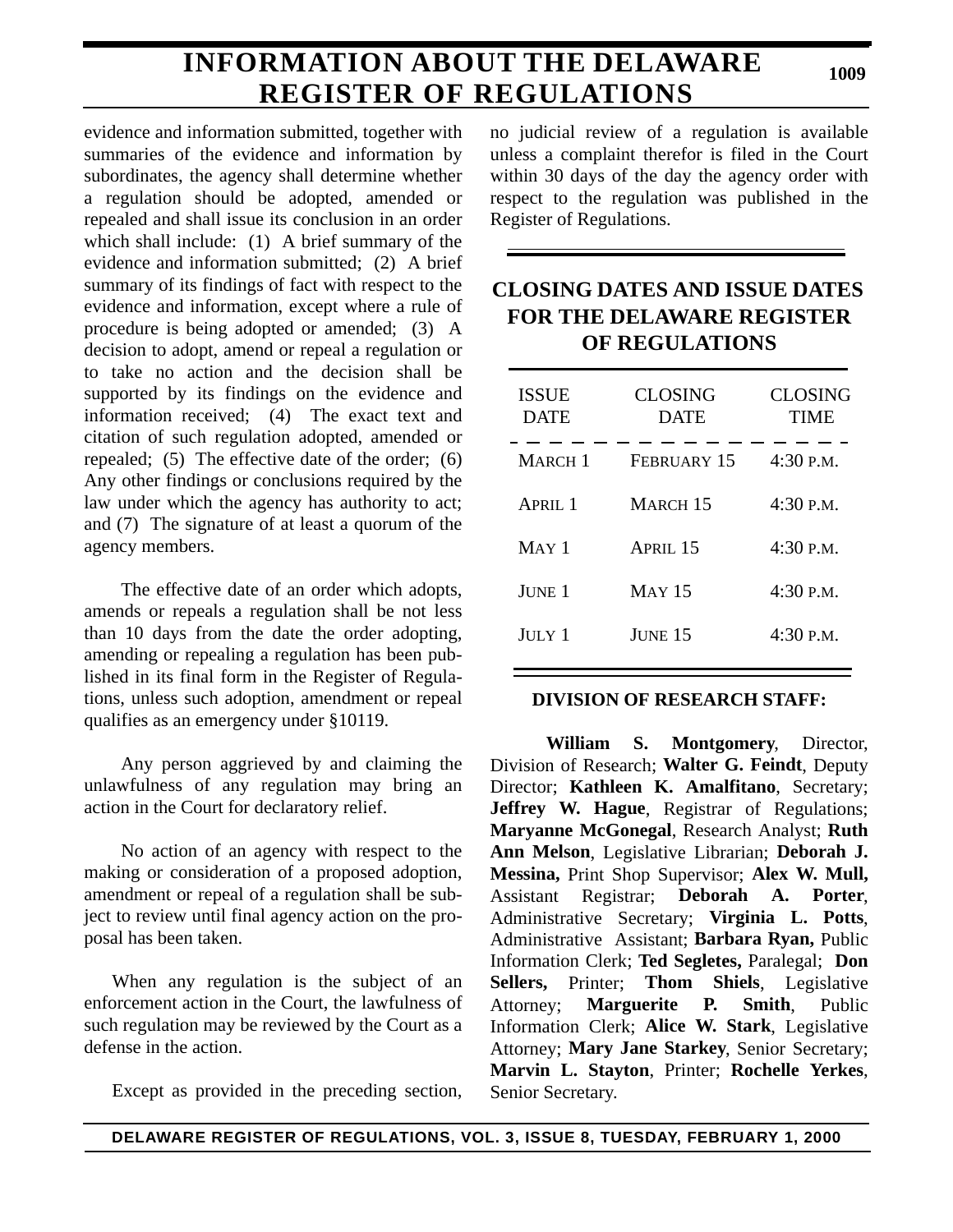### <span id="page-3-0"></span>**1010**

### **TABLE OF CONTENTS**

[Cumulative Tables................................................. ....... 1012](#page-5-0)

### **ERRATA**

**DEPARTMENT OF ADMINISTRATIVE SERVICES DIVISION OF PROFESSIONAL REGULATION BOARD OF ACCOUNTANCY**

[Notice of Public Hearing....................................... ....... 1019](#page-12-0)

#### **[DEPARTMENT OF HEALTH AND SOCIAL](http://www.state.de.us/dhss/irm/dss/dsshome.htm) SERVICES DIVISION OF SOCIAL SERVICES**

| Durable Medical Equipment Provider Manual  1020             |  |
|-------------------------------------------------------------|--|
| <b>General Policy Manual, Delaware Prescription</b>         |  |
|                                                             |  |
| <b>Practitioner Provider Manual, Pharmacy Services 1022</b> |  |
|                                                             |  |

### **PROPOSED**

#### **DEPARTMENT OF ADMINISTRATIVE SERVICES DIVISION OF PROFESSIONAL REGULATION**

#### **[DEPARTMENT OF AGRICULTURE](http://www.state.de.us/deptagri/index.htm) PESTICIDE SECTION**

[Delaware Pesticide Rules and Regulations........... ....... 1035](#page-28-0)

#### **[DEPARTMENT OF EDUCATION](http://www.doe.state.de.us/)**

| <b>Educational Programs for Students with Limited</b> |  |
|-------------------------------------------------------|--|
|                                                       |  |

#### **[DEPARTMENT OF HEALTH AND SOCIAL](http://www.state.de.us/dhss/irm/dss/dsshome.htm) SERVICES DIVISION OF SOCIAL SERVICES**

| DSSM 17700, Qualified Disabled and Working |  |
|--------------------------------------------|--|
|                                            |  |
|                                            |  |

### **FINAL**

**DEPARTMENT OF ADMINISTRATIVE SERVICES DIVISION OF PROFESSIONAL REGULATION**

| <b>Board of Examiners of Nursing Home</b> |  |
|-------------------------------------------|--|
|                                           |  |
|                                           |  |

#### **[DEPARTMENT OF EDUCATION](http://www.doe.state.de.us/)**

| K-12 Comprehensive Health Education and Family     |  |
|----------------------------------------------------|--|
|                                                    |  |
| Delayed Certification, Sub-Standard Certification, |  |
|                                                    |  |
|                                                    |  |
|                                                    |  |
|                                                    |  |
|                                                    |  |

#### **DEPARTMENT OF FINANCE DIVISION OF REVENUE [DELAWARE STATE LOTTERY OFFICE](http://www.state.de.us/finance/index.htm)**

| Definition of Technology Provider, Reg. 2.0  1080    |  |
|------------------------------------------------------|--|
| Licensing Process for Technology Providers,          |  |
|                                                      |  |
| Technology Provider Duties, Regulation 5.11  1080    |  |
| <b>Requirements for Video Lottery Agents to File</b> |  |
| Copies of all Video Lottery Related Contracts,       |  |
|                                                      |  |
| Requirement for Video Lottery Agent to File          |  |
|                                                      |  |
|                                                      |  |

#### **[DEPARTMENT OF HEALTH AND SOCIAL](http://www.state.de.us/dhss/irm/dss/dsshome.htm) SERVICES DIVISION OF SOCIAL SERVICES**

| DSSM Sec. 13447, Qualifying Individuals  1084    |
|--------------------------------------------------|
|                                                  |
|                                                  |
| DSSM Sec. 17300.3.2.5, Unearned Income  1084     |
|                                                  |
| DSSM Sec. 17300.3.3.1, Excluded Resources  1085  |
| DSSM Sec. 15430, Adoption Subsidy Children  1085 |
|                                                  |
|                                                  |
|                                                  |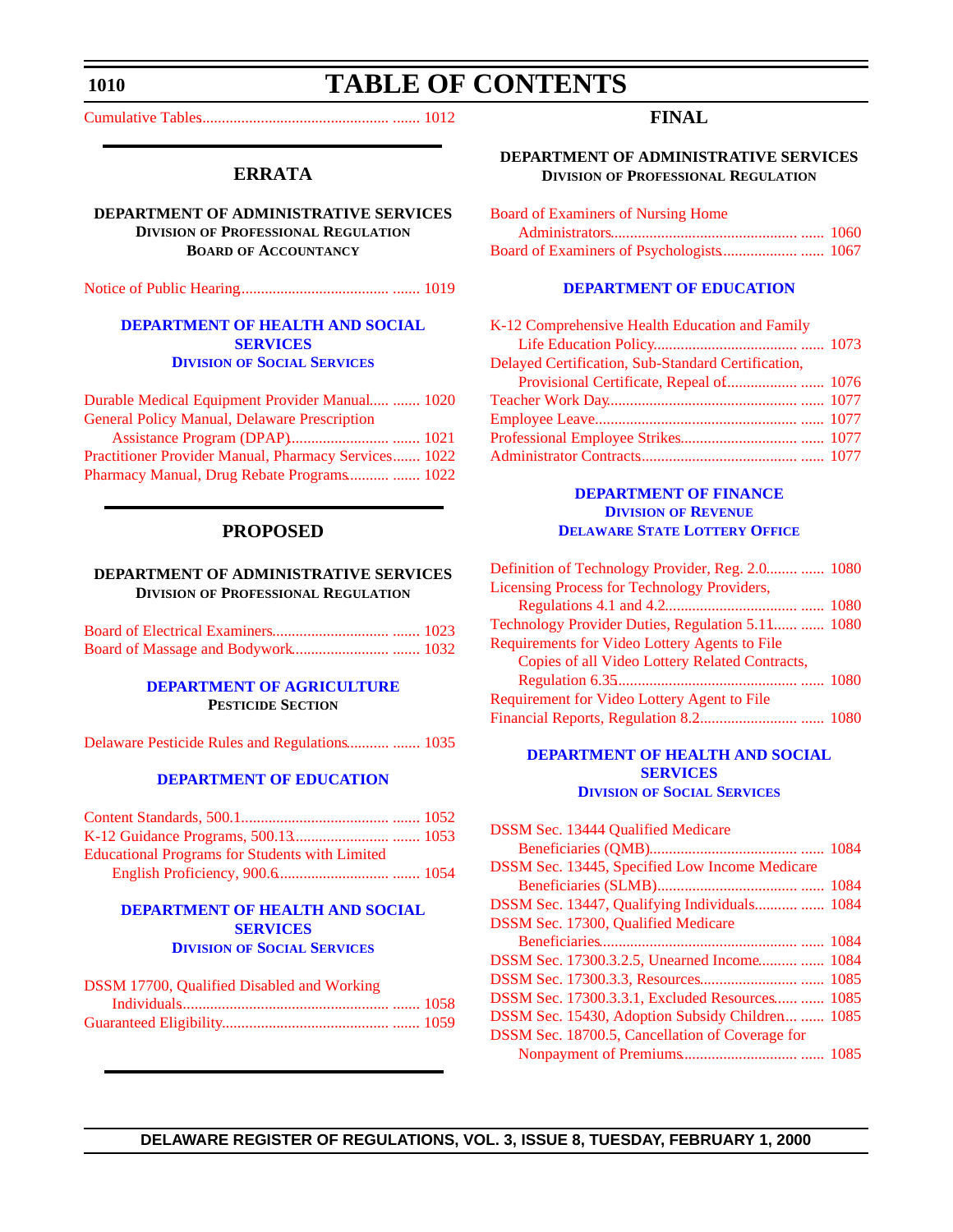# **TABLE OF CONTENTS**

### **[DEPARTMENT OF NATURAL RESOURCES AND](http://www.dnrec.state.de.us/fw/fwwel.htm) ENVIRONMENTAL CONTROL DIVISION OF FISH AND WILDLIFE**

| Tidal Finfish Reg. No. 4. Summer Flounder Size      |  |
|-----------------------------------------------------|--|
| Limits; Possession Limits; Seasons 1088             |  |
| Tidal Finfish Reg. 7, Striped Bass Possession Size  |  |
|                                                     |  |
| Tidal Finfish Reg. 10, Weakfish Size Limits;        |  |
|                                                     |  |
| Tidal Finfish Reg. No. 23, Black Sea Bass Size      |  |
| Limit; Trip Limits; Seasons; Quotas  1090           |  |
| Tidal Finfish Reg. 25, Atlantic Sharks 1090         |  |
| Tidal Finfish Reg. No. 26, American Shad and        |  |
|                                                     |  |
| Shellfish Reg. No.S-52, Requirement for Collecting  |  |
| Horseshoe Crabs for Persons under 16  1093          |  |
| Shellfish Reg. No.S-53, Number of Persons           |  |
| Accompanying a Person with a Valid                  |  |
|                                                     |  |
| Shellfish Reg. No. S-54, Possession Limit of        |  |
|                                                     |  |
| Shellfish Reg. No. S-58, Horseshoe Crab             |  |
| <b>Containment and Transportation Restrictions,</b> |  |
|                                                     |  |
| Shellfish Reg. No. 61, Collecting Horseshoe Crabs   |  |
|                                                     |  |
|                                                     |  |

### **[GOVERNOR](http://www.state.de.us/governor/index.htm)**

| Executive Order No. 72, State Employees and the  |      |
|--------------------------------------------------|------|
| <b>Right to Organization and Effective Union</b> |      |
|                                                  |      |
| Executive Order No. 73, Reallocation of State    |      |
| Private Activity Bond Volume Cap for Calendar    |      |
| Year 1999 and Initial Suballocation of State     |      |
| Private Activity Bond Volume Cap for             |      |
|                                                  |      |
| Executive Order No. 74, Implementation of the    |      |
| Recommendations of the Water Supply Task         |      |
| Force; Appointment of Temporary Water            |      |
| Coordinator; Establishment of a Water Supply     |      |
|                                                  |      |
|                                                  | 1099 |

### **GENERAL NOTICES**

#### **[OFFICE OF STATE PLANNING COORDINATION](http://www.state.de.us/planning/index.htm)**

| <b>Shaping Delaware's Future Managing Growth in</b> |  |
|-----------------------------------------------------|--|
| 21st Century Delaware: Strategies for state         |  |
|                                                     |  |

#### **[DEPARTMENT OF HEALTH AND](http://www.state.de.us/dhss/irm/dss/dsshome.htm) SOCIAL SERVICES DIVISION OF SOCIAL SERVICES**

[A Better Chance: Summary of Sentate Bill 101.... ...... 1103](#page-96-0)

### **CALENDAR OF EVENTS/HEARING NOTICES**

| Board of Accountancy, Notice of Public Hearing 1105 |  |
|-----------------------------------------------------|--|
| Board of Electrical Examiners, Notice of Public     |  |
|                                                     |  |
| Board of Massage and Bodywork, Notice of            |  |
|                                                     |  |
| Dept. of Agriculture, Pesticide Rules and           |  |
| <b>Regulations, Notice of Public Comment</b>        |  |
|                                                     |  |
| Dept. of Education, Notice of Monthly Meeting  1106 |  |
| DHSS, Div. of Social Services, Qualified Disabled   |  |
| and Working Individuals, Notice of Public           |  |
|                                                     |  |
| <b>DHSS, Div. of Socal Services, Guaranteed</b>     |  |
| Eligibility, Notice of Public Comment Period 1106   |  |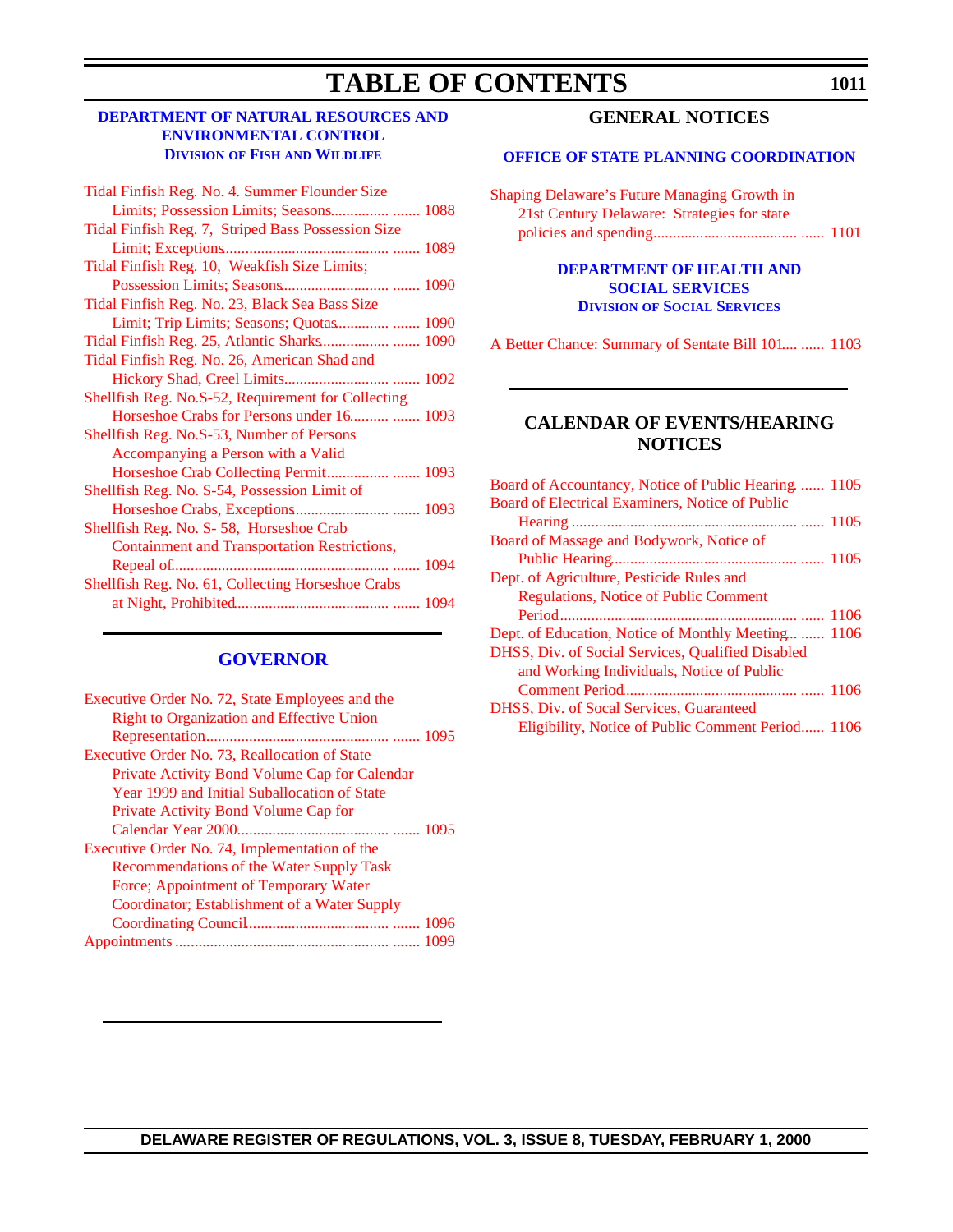#### <span id="page-5-0"></span>**1012**

# **[CUMULATIVE TABLES](#page-3-0)**

The table printed below lists the regulations that have been proposed, adopted, amended or repealed in the preceding issues of the current volume of the Delaware Register of Regulations.

The regulations are listed alphabetically by the promulgating agency, followed by a citation to that issue of the Register in which the regulation was published. Proposed regulations are designated with (Prop.); Final regulations are designated with (Final); Emergency regulations are designated with (Emer.); and regulations that have been repealed are designated with (Rep.).

| Delaware State Fire Prevention Commission                                 |                       |           |
|---------------------------------------------------------------------------|-----------------------|-----------|
|                                                                           |                       |           |
|                                                                           | 3 DE Reg. 750 (Final) |           |
| Standard for the Marking, Identification and Accessibility of Fire Lanes, |                       |           |
|                                                                           |                       |           |
|                                                                           |                       |           |
| Department of Administrative Services                                     |                       |           |
| Division of Professional Regulation                                       |                       |           |
|                                                                           |                       |           |
|                                                                           |                       |           |
|                                                                           |                       |           |
|                                                                           |                       |           |
|                                                                           |                       |           |
|                                                                           |                       |           |
| <b>Board of Pharmacy</b>                                                  |                       |           |
|                                                                           |                       | 8 (Prop.) |
|                                                                           | 3 DE Reg. 431 (Final) |           |
|                                                                           |                       | 8 (Prop.) |
|                                                                           |                       | 8 (Prop.) |
| Voluntary Treatment Option for Chemically Dependent or                    |                       |           |
|                                                                           |                       |           |
|                                                                           |                       |           |
|                                                                           |                       |           |
| Department of Agriculture                                                 |                       |           |
|                                                                           |                       |           |
| Harness Racing Commission                                                 |                       |           |
|                                                                           |                       |           |
|                                                                           |                       |           |
|                                                                           |                       |           |
| Thoroughbred Racing Commission                                            |                       |           |
|                                                                           |                       |           |
|                                                                           |                       |           |
|                                                                           |                       |           |
|                                                                           | 3 DE Reg. 754 (Final) |           |
|                                                                           | 3 DE Reg. 754 (Final) |           |
| Requests for Continuances must be Filed with the Administrator            |                       |           |
|                                                                           |                       |           |
|                                                                           |                       |           |
|                                                                           |                       |           |
|                                                                           |                       |           |
|                                                                           |                       |           |
|                                                                           | 3 DE Reg. 524 (Final) |           |
|                                                                           |                       |           |
|                                                                           |                       |           |
|                                                                           | 3 DE Reg. 633 (Final) |           |
|                                                                           |                       |           |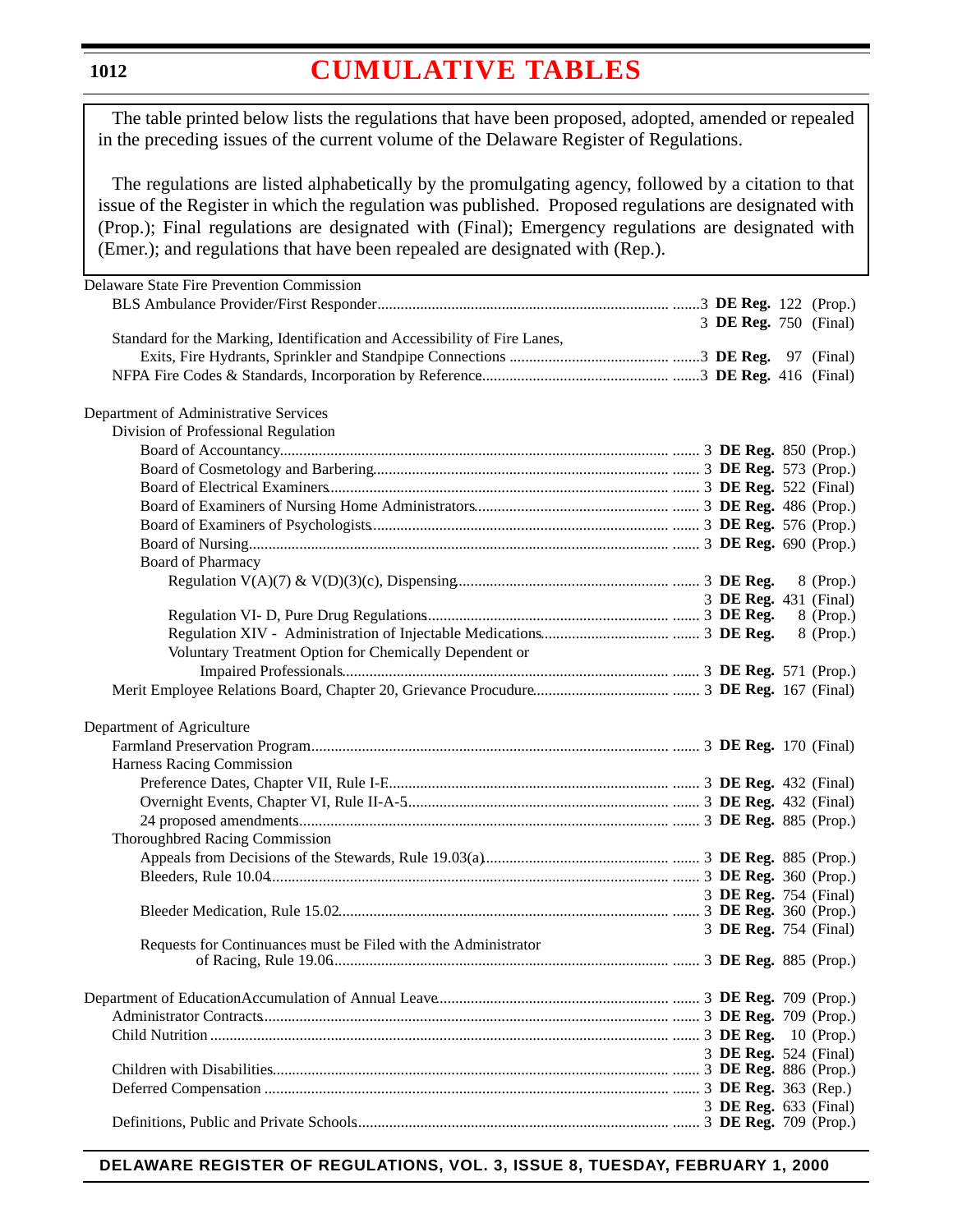|                       | Delayed Certification, Sub-Standard Certification, Provisional         |  |  |                       |
|-----------------------|------------------------------------------------------------------------|--|--|-----------------------|
|                       |                                                                        |  |  |                       |
|                       |                                                                        |  |  |                       |
|                       |                                                                        |  |  |                       |
|                       |                                                                        |  |  | 3 DE Reg. 525 (Final) |
|                       |                                                                        |  |  |                       |
|                       |                                                                        |  |  |                       |
|                       |                                                                        |  |  | 3 DE Reg. 526 (Final) |
|                       | K-12 Comprehensive Health Education and Family Life                    |  |  |                       |
|                       |                                                                        |  |  |                       |
|                       |                                                                        |  |  |                       |
|                       |                                                                        |  |  |                       |
|                       |                                                                        |  |  | 3 DE Reg. 630 (Final) |
|                       |                                                                        |  |  |                       |
|                       |                                                                        |  |  | 3 DE Reg. 755 (Final) |
|                       |                                                                        |  |  |                       |
|                       |                                                                        |  |  | 3 DE Reg. 633 (Final) |
|                       | Payment of Teachers in Summer Programs in Vocational-Technical         |  |  |                       |
|                       |                                                                        |  |  |                       |
|                       |                                                                        |  |  | 3 DE Reg. 633 (Final) |
|                       |                                                                        |  |  |                       |
|                       | Pre-referral of Enrolled Students for Special Education and/or Related |  |  |                       |
|                       |                                                                        |  |  |                       |
|                       |                                                                        |  |  |                       |
|                       |                                                                        |  |  |                       |
|                       |                                                                        |  |  |                       |
|                       |                                                                        |  |  | 3 DE Reg. 758 (Final) |
|                       |                                                                        |  |  |                       |
|                       |                                                                        |  |  |                       |
|                       |                                                                        |  |  |                       |
|                       |                                                                        |  |  |                       |
|                       |                                                                        |  |  | 3 DE Reg. 942 (Final) |
|                       |                                                                        |  |  |                       |
|                       |                                                                        |  |  |                       |
|                       |                                                                        |  |  |                       |
|                       |                                                                        |  |  | 3 DE Reg. 633 (Final) |
|                       |                                                                        |  |  |                       |
|                       |                                                                        |  |  | 3 DE Reg. 582 (Prop.) |
|                       |                                                                        |  |  |                       |
|                       |                                                                        |  |  |                       |
|                       |                                                                        |  |  |                       |
| Department of Finance |                                                                        |  |  |                       |
|                       |                                                                        |  |  |                       |
| Division of Revenue   |                                                                        |  |  |                       |
|                       | <b>State Lottery Office</b>                                            |  |  |                       |
|                       |                                                                        |  |  |                       |
|                       | Licensing Process for Technology Providers,                            |  |  |                       |
|                       |                                                                        |  |  |                       |
|                       | Non-Discrimnation on the Basis of Disability in Delaware Lottery       |  |  |                       |
|                       |                                                                        |  |  |                       |
|                       |                                                                        |  |  | 3 DE Reg. 951 (Final) |
|                       |                                                                        |  |  |                       |
|                       |                                                                        |  |  | 3 DE Reg. 523 (Final) |
|                       | Requirements for Video Lottery Agent to File Financial Reports,        |  |  |                       |
|                       |                                                                        |  |  |                       |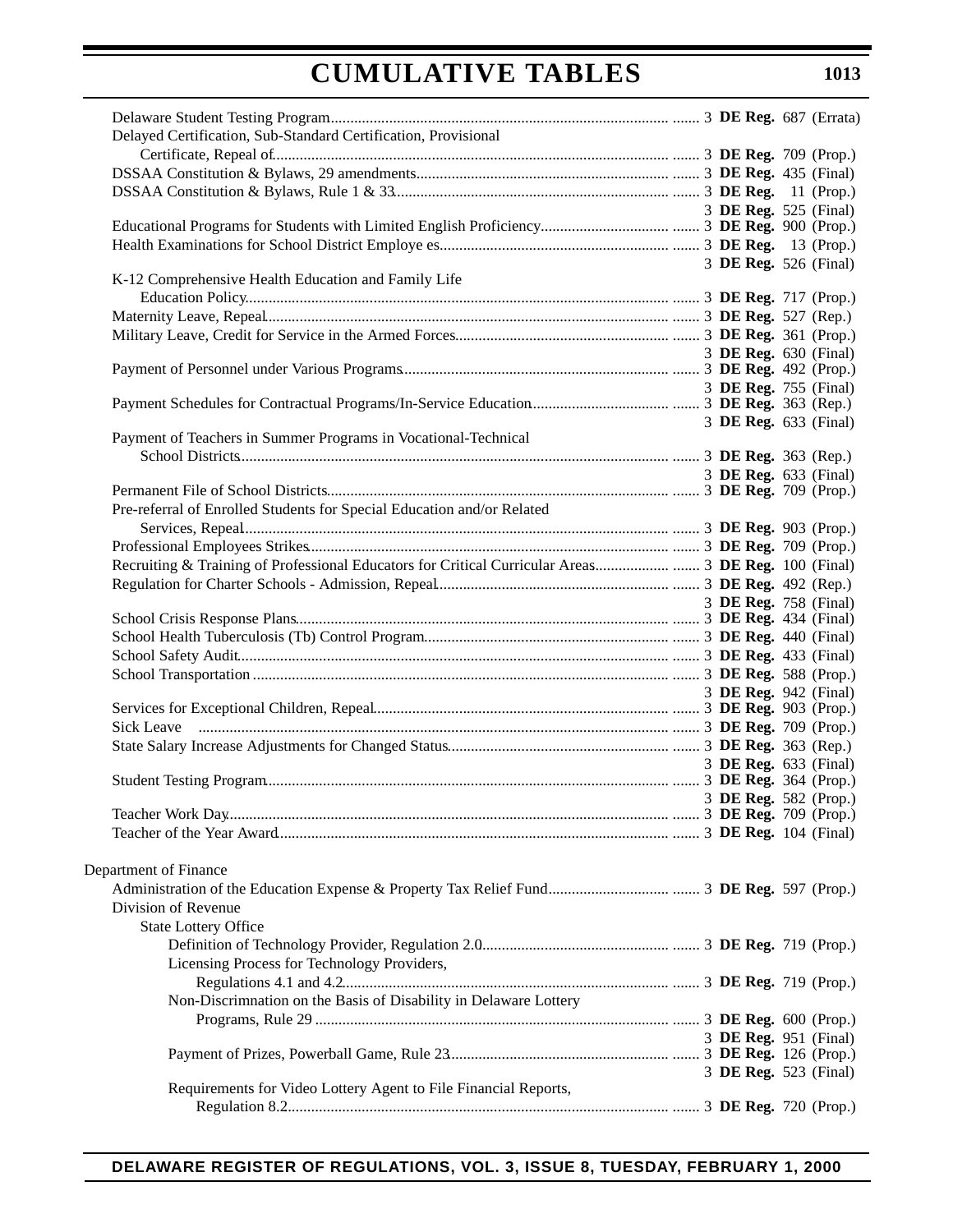### **1014**

# **CUMULATIVE TABLES**

| Requirements for Video Lottery Agents to File Copies of all Video                             |  |  |                       |
|-----------------------------------------------------------------------------------------------|--|--|-----------------------|
|                                                                                               |  |  |                       |
|                                                                                               |  |  |                       |
|                                                                                               |  |  |                       |
|                                                                                               |  |  |                       |
| Department of Health & Social Services                                                        |  |  |                       |
| Division of Public Health                                                                     |  |  |                       |
|                                                                                               |  |  |                       |
|                                                                                               |  |  | 3 DE Reg. 956 (Final) |
|                                                                                               |  |  |                       |
|                                                                                               |  |  | 3 DE Reg. 442 (Final) |
| Metabolic Disorders & Establishment of Case Review Committee,                                 |  |  |                       |
|                                                                                               |  |  |                       |
|                                                                                               |  |  |                       |
|                                                                                               |  |  |                       |
|                                                                                               |  |  |                       |
| Division of Public Health, Office of Drinking Water                                           |  |  |                       |
|                                                                                               |  |  |                       |
| Division of Social Services                                                                   |  |  |                       |
|                                                                                               |  |  |                       |
|                                                                                               |  |  |                       |
|                                                                                               |  |  | 3 DE Reg. 759 (Final) |
|                                                                                               |  |  |                       |
|                                                                                               |  |  |                       |
|                                                                                               |  |  |                       |
|                                                                                               |  |  |                       |
|                                                                                               |  |  |                       |
|                                                                                               |  |  |                       |
|                                                                                               |  |  | 3 DE Reg. 762 (Final) |
|                                                                                               |  |  |                       |
|                                                                                               |  |  | 3 DE Reg. 762 (Final) |
|                                                                                               |  |  | 3 DE Reg. 762 (Final) |
|                                                                                               |  |  |                       |
|                                                                                               |  |  | 3 DE Reg. 762 (Final) |
|                                                                                               |  |  |                       |
|                                                                                               |  |  | 3 DE Reg. 444 (Final) |
|                                                                                               |  |  | 3 DE Reg. 497 (Prop.) |
|                                                                                               |  |  | 3 DE Reg. 762 (Final) |
|                                                                                               |  |  |                       |
|                                                                                               |  |  | 3 DE Reg. 762 (Final) |
|                                                                                               |  |  | 3 DE Reg. 762 (Final) |
|                                                                                               |  |  |                       |
|                                                                                               |  |  |                       |
|                                                                                               |  |  |                       |
| DSSM Sec. 14433.2, Eligibility for State Funded Benefits                                      |  |  |                       |
|                                                                                               |  |  |                       |
|                                                                                               |  |  |                       |
|                                                                                               |  |  |                       |
|                                                                                               |  |  |                       |
|                                                                                               |  |  |                       |
|                                                                                               |  |  |                       |
| DSSM Sec. 18700.5, Cancellation of Coverage for Nonpayment of Premiums  3 DE Reg. 617 (Prop.) |  |  |                       |
|                                                                                               |  |  |                       |
|                                                                                               |  |  |                       |
|                                                                                               |  |  |                       |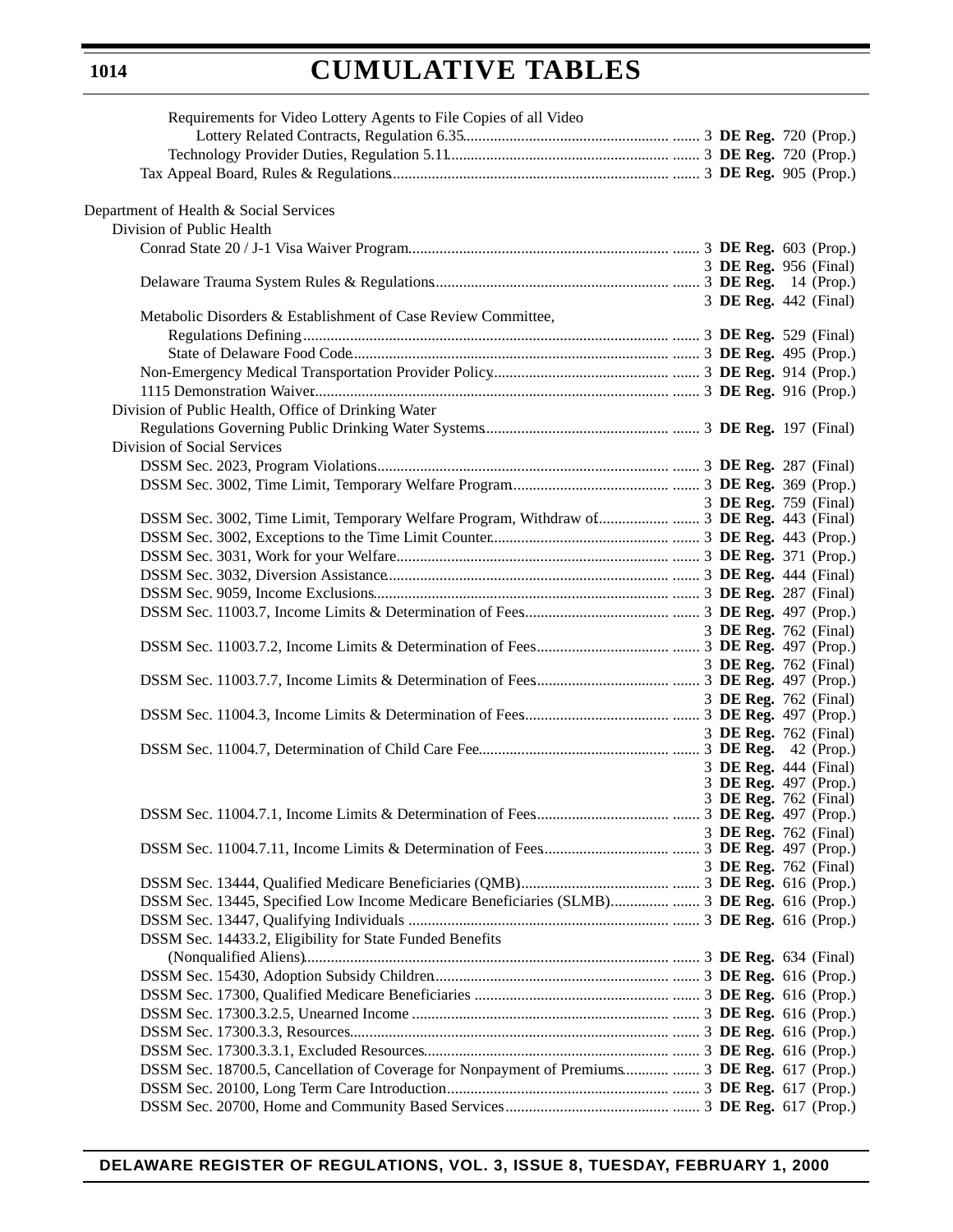|                                                                         |  |  | 3 DE Reg. 958 (Final)  |
|-------------------------------------------------------------------------|--|--|------------------------|
|                                                                         |  |  |                        |
|                                                                         |  |  |                        |
|                                                                         |  |  |                        |
|                                                                         |  |  |                        |
|                                                                         |  |  |                        |
|                                                                         |  |  | 3 DE Reg. 776 (Final)  |
|                                                                         |  |  |                        |
|                                                                         |  |  | 3 DE Reg. 776 (Final)  |
|                                                                         |  |  |                        |
|                                                                         |  |  | 3 DE Reg. 531 (Final)  |
|                                                                         |  |  |                        |
|                                                                         |  |  |                        |
|                                                                         |  |  | 3 DE Reg. 777 (Final)  |
|                                                                         |  |  |                        |
|                                                                         |  |  |                        |
|                                                                         |  |  |                        |
|                                                                         |  |  |                        |
| Department of Insurance                                                 |  |  |                        |
| Regulation 56, Life & Health Submissions Regarding Acquired             |  |  |                        |
|                                                                         |  |  |                        |
|                                                                         |  |  |                        |
|                                                                         |  |  |                        |
|                                                                         |  |  |                        |
| Department of Labor                                                     |  |  |                        |
| Division of Employment & Training                                       |  |  |                        |
|                                                                         |  |  |                        |
|                                                                         |  |  | 3 DE Reg. 641 (Final)  |
|                                                                         |  |  |                        |
| Department of Natural Resources & Environmental Control                 |  |  |                        |
| Division of Air & Waste Management                                      |  |  |                        |
| Air Quality Management Section                                          |  |  |                        |
| Delaware 1996 Periodic Ozone State Implementation Plan Emission         |  |  |                        |
|                                                                         |  |  |                        |
| Delaware 1996 Milestone Demonstration for Kent and New Castle           |  |  | 3 DE Reg. 843 (Errata) |
|                                                                         |  |  |                        |
| Delaware On-Road Mobile Source Emissions Budgets for the Delaware,      |  |  |                        |
|                                                                         |  |  |                        |
|                                                                         |  |  |                        |
|                                                                         |  |  |                        |
|                                                                         |  |  | 3 DE Reg. 959 (Final)  |
|                                                                         |  |  |                        |
|                                                                         |  |  | 3 DE Reg. 779 (Final)  |
| Reg. No. 38, Emission Standards for Hazardous Air Pollutants for Source |  |  |                        |
|                                                                         |  |  |                        |
|                                                                         |  |  | 3 DE Reg. 445 (Final)  |
| Reg. No. 38, Emission Standards for Hazardous Air Pollutants for Source |  |  |                        |
|                                                                         |  |  |                        |
|                                                                         |  |  | 3 DE Reg. 445 (Final)  |
|                                                                         |  |  |                        |
|                                                                         |  |  |                        |
|                                                                         |  |  |                        |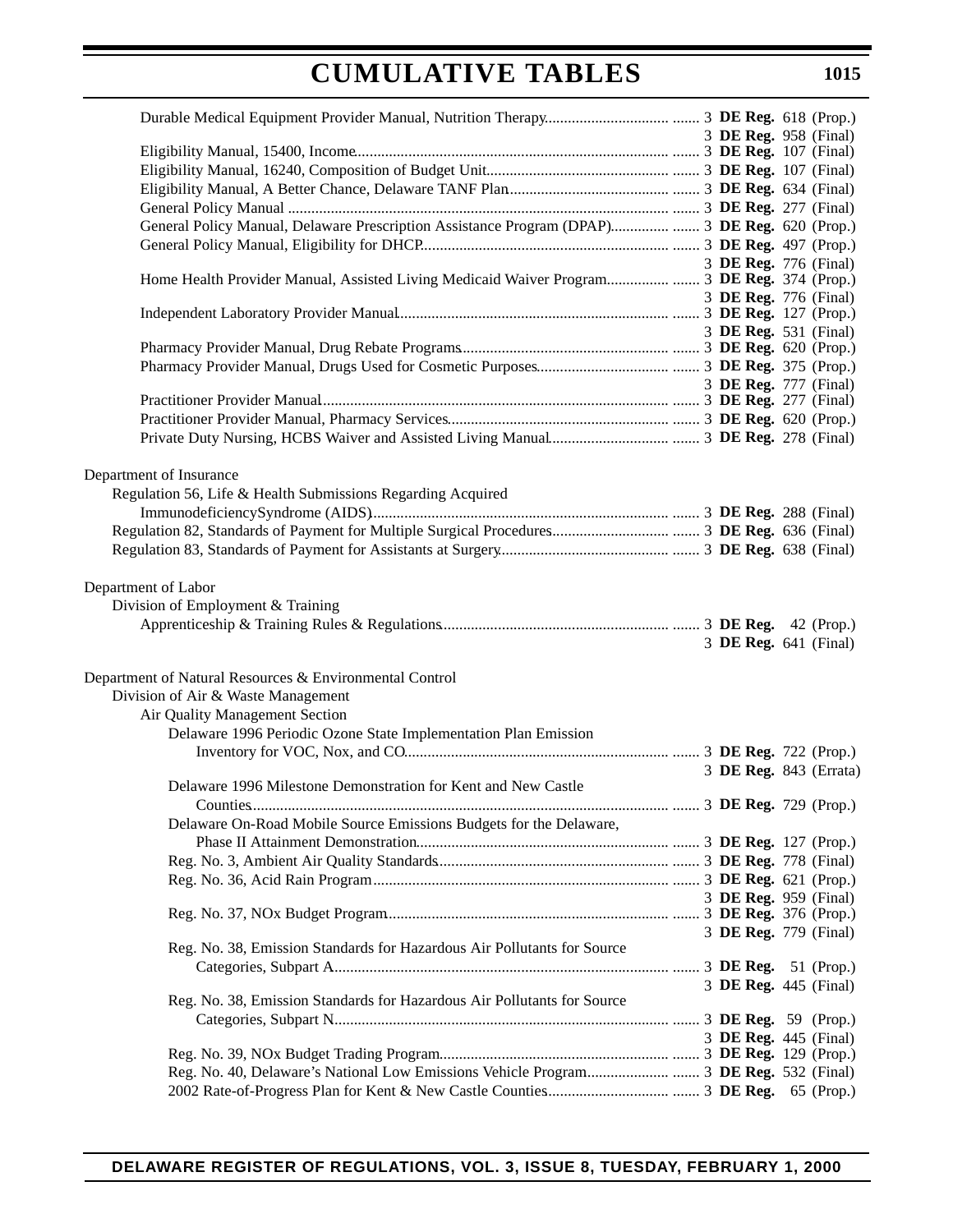| <b>Waste Management Section</b>                                                              |                       |  |
|----------------------------------------------------------------------------------------------|-----------------------|--|
|                                                                                              |                       |  |
| Division of Fish & Wildlife                                                                  |                       |  |
|                                                                                              |                       |  |
| <b>Shellfish Regulations</b>                                                                 |                       |  |
| S-52, Requirement for Collecting Horseshoe Crabs for Persons Under 16  3 DE Reg. 622 (Prop.) |                       |  |
| S-53, Number of Persons Accompanying a Person with a Valid Horseshoe                         |                       |  |
|                                                                                              |                       |  |
|                                                                                              |                       |  |
|                                                                                              |                       |  |
|                                                                                              |                       |  |
|                                                                                              |                       |  |
|                                                                                              |                       |  |
| Tidal Finfish Reg. No. 4, Summer Flounder Size Limits; Possession Limits                     |                       |  |
|                                                                                              |                       |  |
| Tidal Finfish Reg. No. 6, Striped Bass Limits; Recreational Fishing                          |                       |  |
|                                                                                              |                       |  |
|                                                                                              |                       |  |
|                                                                                              |                       |  |
| Tidal Finfish Reg. No. 23, Black Sea Bass Size Limits; Trip Limits; Seasons;                 |                       |  |
|                                                                                              |                       |  |
|                                                                                              |                       |  |
|                                                                                              |                       |  |
|                                                                                              |                       |  |
|                                                                                              |                       |  |
|                                                                                              |                       |  |
|                                                                                              |                       |  |
|                                                                                              |                       |  |
|                                                                                              |                       |  |
|                                                                                              |                       |  |
| Division of Water Resources                                                                  |                       |  |
|                                                                                              |                       |  |
|                                                                                              |                       |  |
| Total Maximum Daily Load (TMDL) Regulation for zinc in the                                   |                       |  |
|                                                                                              |                       |  |
|                                                                                              | 3 DE Reg. 806 (Final) |  |
| Total Maximum Daily Load (TMDL) Regulation for zinc in the                                   |                       |  |
|                                                                                              |                       |  |
|                                                                                              | 3 DE Reg. 650 (Final) |  |
| Department of Public Safety                                                                  |                       |  |
| Division of Alcoholic Beverage Control                                                       |                       |  |
|                                                                                              |                       |  |
| Delaware State Police, Board of Examiners of Private Investigators & Private                 |                       |  |
| <b>Security Agents</b>                                                                       |                       |  |
| Firearm's Policy                                                                             | 3 DE Reg. 960 (Final) |  |
| Personnel Rosters & Job Assignments                                                          | 3 DE Reg. 961 (Final) |  |
| Uniforms, Patches, Badges, Seals, Vehicular Markings                                         | 3 DE Reg. 961 (Final) |  |
| Use of Animals                                                                               | 3 DE Reg. 963 (Final) |  |
| Department of State                                                                          |                       |  |
| Office of the State Banking Commissioner                                                     |                       |  |
| Regulation No.: 5.1101etal.0002, Instructions for Preparation of                             |                       |  |
|                                                                                              |                       |  |
|                                                                                              | 3 DE Reg. 810 (Final) |  |
|                                                                                              |                       |  |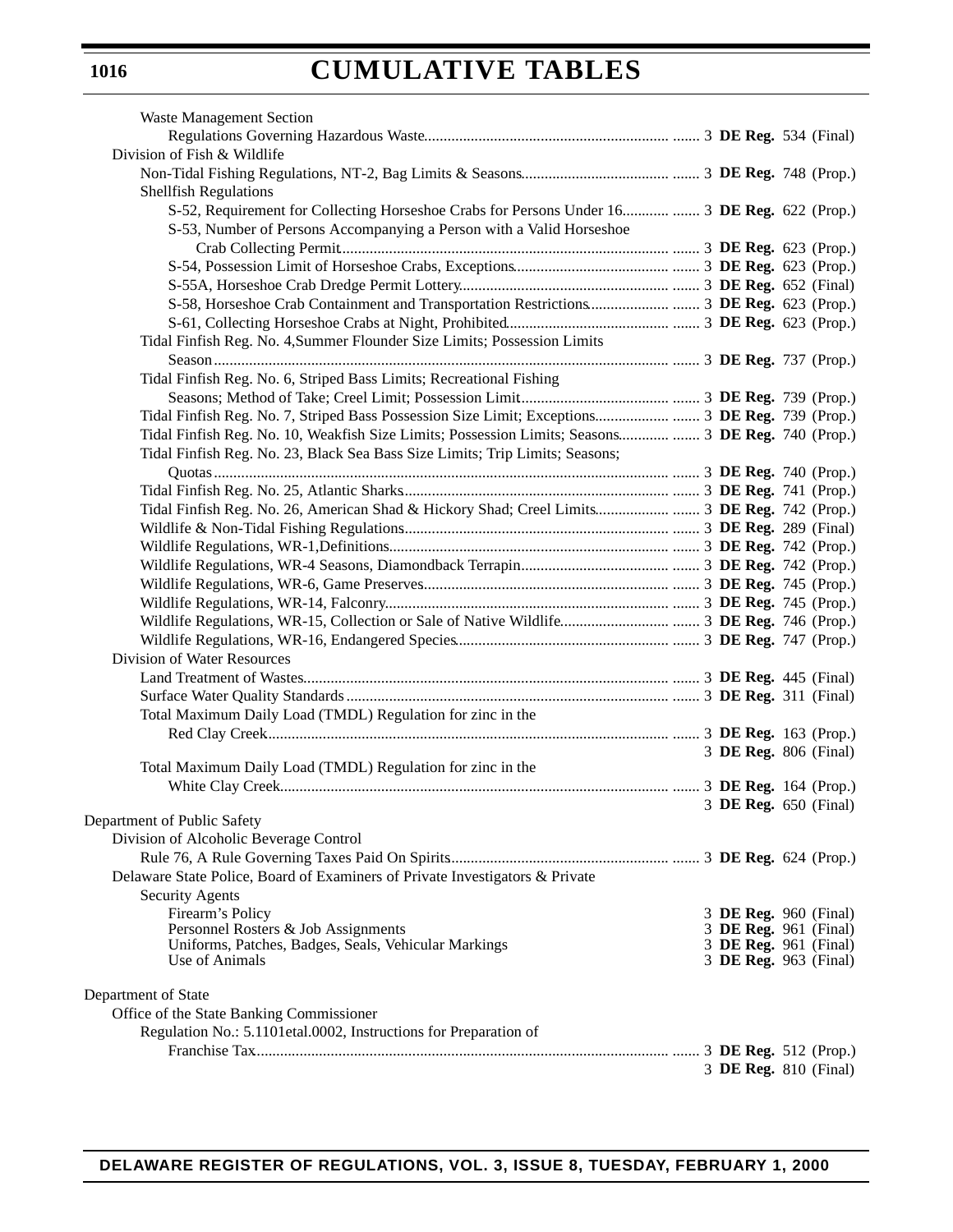| Regulation No.: 5.1101etal.0005, Instructions for Preparation of<br>Franchise Tax for Federal Savings Banks not Headquartered in this |  |  |                       |
|---------------------------------------------------------------------------------------------------------------------------------------|--|--|-----------------------|
|                                                                                                                                       |  |  |                       |
|                                                                                                                                       |  |  |                       |
|                                                                                                                                       |  |  | 3 DE Reg. 812 (Final) |
| Regulation No.: 5.1101etal.0009, Instructions for Preparation of Franchise                                                            |  |  |                       |
|                                                                                                                                       |  |  |                       |
|                                                                                                                                       |  |  | 3 DE Reg. 815 (Final) |
|                                                                                                                                       |  |  |                       |
|                                                                                                                                       |  |  | 3 DE Reg. 654 (Final) |
| Regulation No.: 5.2111(a).0002, Mortgage Loan Brokers Minimum                                                                         |  |  |                       |
|                                                                                                                                       |  |  |                       |
|                                                                                                                                       |  |  | 3 DE Reg. 655 (Final) |
| Regulation No. 5.2115.0003, Mortgage Loan Broker Regulations Itemized                                                                 |  |  |                       |
|                                                                                                                                       |  |  |                       |
|                                                                                                                                       |  |  | 3 DE Reg. 656 (Final) |
| Regulation No.: 5.2113.0004, Mortgage Loan Brokers Minimum Disclosure                                                                 |  |  |                       |
|                                                                                                                                       |  |  |                       |
|                                                                                                                                       |  |  | 3 DE Reg. 657 (Final) |
|                                                                                                                                       |  |  |                       |
|                                                                                                                                       |  |  | 3 DE Reg. 657 (Final) |
| Regulation No.: 5.2213.0002, Licensed Lenders Minimum Requirements for                                                                |  |  |                       |
|                                                                                                                                       |  |  |                       |
|                                                                                                                                       |  |  | 3 DE Reg. 658 (Final) |
| Regulation No. 5.2218/2231.0003, Licensed Lenders Regulations Itemized                                                                |  |  |                       |
|                                                                                                                                       |  |  |                       |
|                                                                                                                                       |  |  | 3 DE Reg. 659 (Final) |
|                                                                                                                                       |  |  |                       |
|                                                                                                                                       |  |  | 3 DE Reg. 662 (Final) |
| Regulation No.: 5.2318.0001, Report of Delaware Sale of Checks, Drafts &                                                              |  |  |                       |
|                                                                                                                                       |  |  |                       |
|                                                                                                                                       |  |  | 3 DE Reg. 662 (Final) |
| Regulation No.: 5.2906(e)/122(b).0001, Motor Vehicle Sales Finance                                                                    |  |  |                       |
|                                                                                                                                       |  |  |                       |
|                                                                                                                                       |  |  | 3 DE Reg. 663 (Final) |
| Regulation No.: 5.2906(e).0002, Motor Vehicle Sales Finance Companies                                                                 |  |  |                       |
|                                                                                                                                       |  |  |                       |
|                                                                                                                                       |  |  | 3 DE Reg. 664 (Final) |
| Regulation No.: 5.2906(e).0003, Report of Delaware Loan Volume Motor                                                                  |  |  |                       |
|                                                                                                                                       |  |  |                       |
|                                                                                                                                       |  |  | 3 DE Reg. 665 (Final) |
| Regulation No.: 5.3404/3409.0001, Preneed Funeral Contracts Regulations                                                               |  |  |                       |
|                                                                                                                                       |  |  |                       |
|                                                                                                                                       |  |  | 3 DE Reg. 666 (Final) |
|                                                                                                                                       |  |  |                       |
| Department of Transportation                                                                                                          |  |  |                       |
|                                                                                                                                       |  |  |                       |
|                                                                                                                                       |  |  |                       |
|                                                                                                                                       |  |  |                       |
|                                                                                                                                       |  |  |                       |
| Governor's Office                                                                                                                     |  |  |                       |
| Executive Order No. 61, Declaration of Drought Warning; Extending Voluntary                                                           |  |  |                       |
|                                                                                                                                       |  |  |                       |
| Executive Order No. 62, Proclamation of State of Emergency Due to Drought                                                             |  |  |                       |
| Emergency; Issuing an Emergency Order Imposing Mandatory                                                                              |  |  |                       |
|                                                                                                                                       |  |  |                       |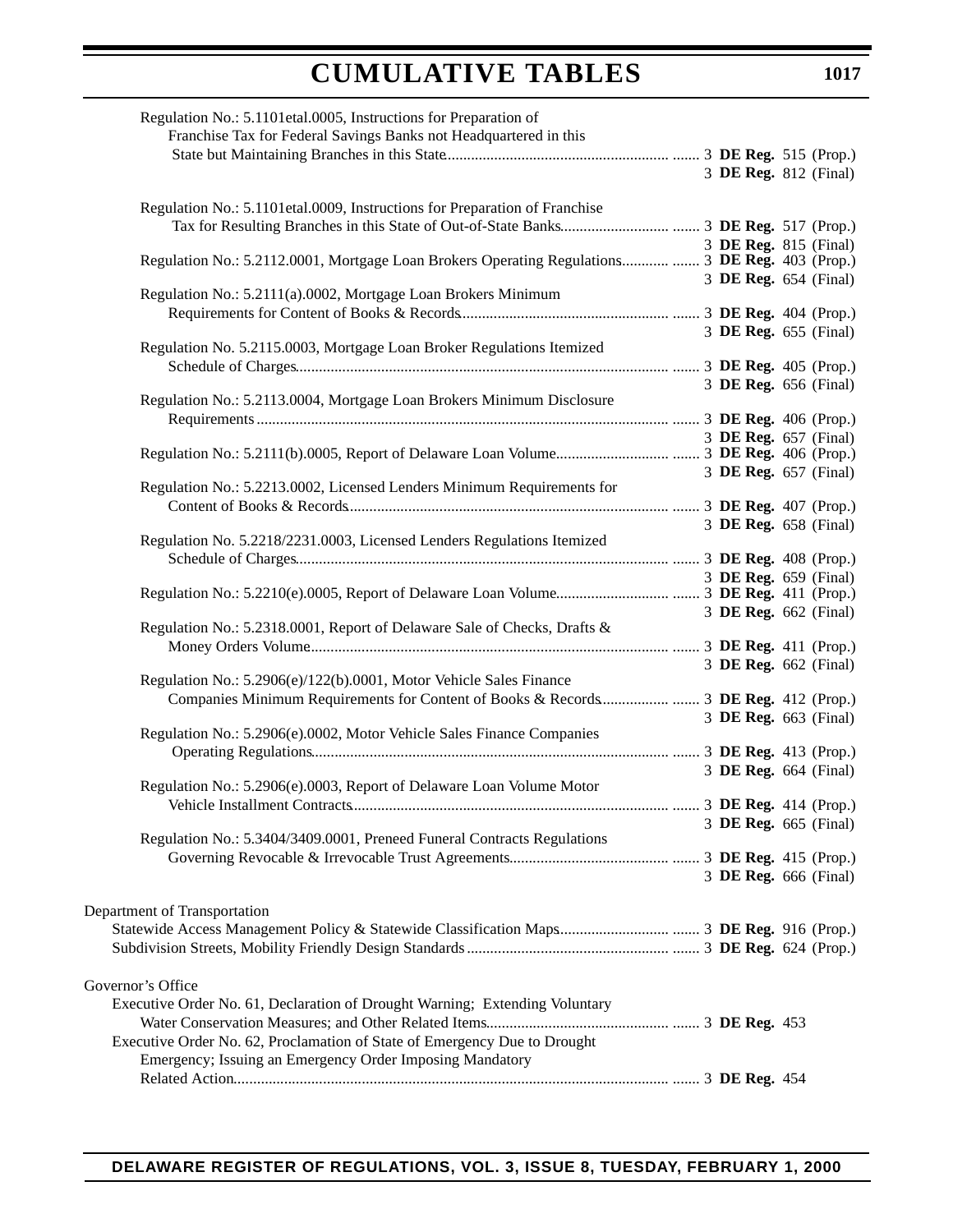| Executive Order No. 63, Amendment to Executive Order No. 62 Regarding the  |                                |  |
|----------------------------------------------------------------------------|--------------------------------|--|
| Executive Order No. 64, Amendment to Executive Order No. 62, as Amended    |                                |  |
| by Executive Order No. 63, Regarding the State of Emergency due to Drought |                                |  |
|                                                                            |                                |  |
| Executive Order No. 65, Amendment to Executive Order No. 62, as Amended by |                                |  |
| Executive Order No. 63 and Executive Order No. 64; Regarding the State of  |                                |  |
|                                                                            |                                |  |
|                                                                            |                                |  |
| Executive Order No. 66, Termination of State of Emergency Due to Drought;  |                                |  |
| Repeal of Mandatory Water Conservation Measures; Declaration of Drought    |                                |  |
| Warning; Extending Voluntary Water Conservation Measures; and Other        |                                |  |
|                                                                            |                                |  |
|                                                                            |                                |  |
| Executive Order No. 68, Termination of Drought Warning and Other           |                                |  |
|                                                                            |                                |  |
| Executive Order No. 69, Amendment to Executive Order No.27 as Amended      |                                |  |
| by Executive Order No. 56 Regarding the Creation of the Violence           |                                |  |
|                                                                            |                                |  |
| Executive Order No. 70, Amendment to Executive Order No. 27 Regarding the  |                                |  |
|                                                                            |                                |  |
|                                                                            |                                |  |
|                                                                            |                                |  |
|                                                                            | 3 DE Reg. 341                  |  |
|                                                                            | 3 DE Reg. 457<br>3 DE Reg. 552 |  |
|                                                                            | 3 DE Reg. 669                  |  |
|                                                                            | 3 DE Reg. 820                  |  |
|                                                                            | 3 DE Reg. 966                  |  |
| Public Service Commission                                                  |                                |  |
| Reg. Docket No. 49, Creation of a Competitive Market for Retail Electric   |                                |  |
|                                                                            |                                |  |
|                                                                            |                                |  |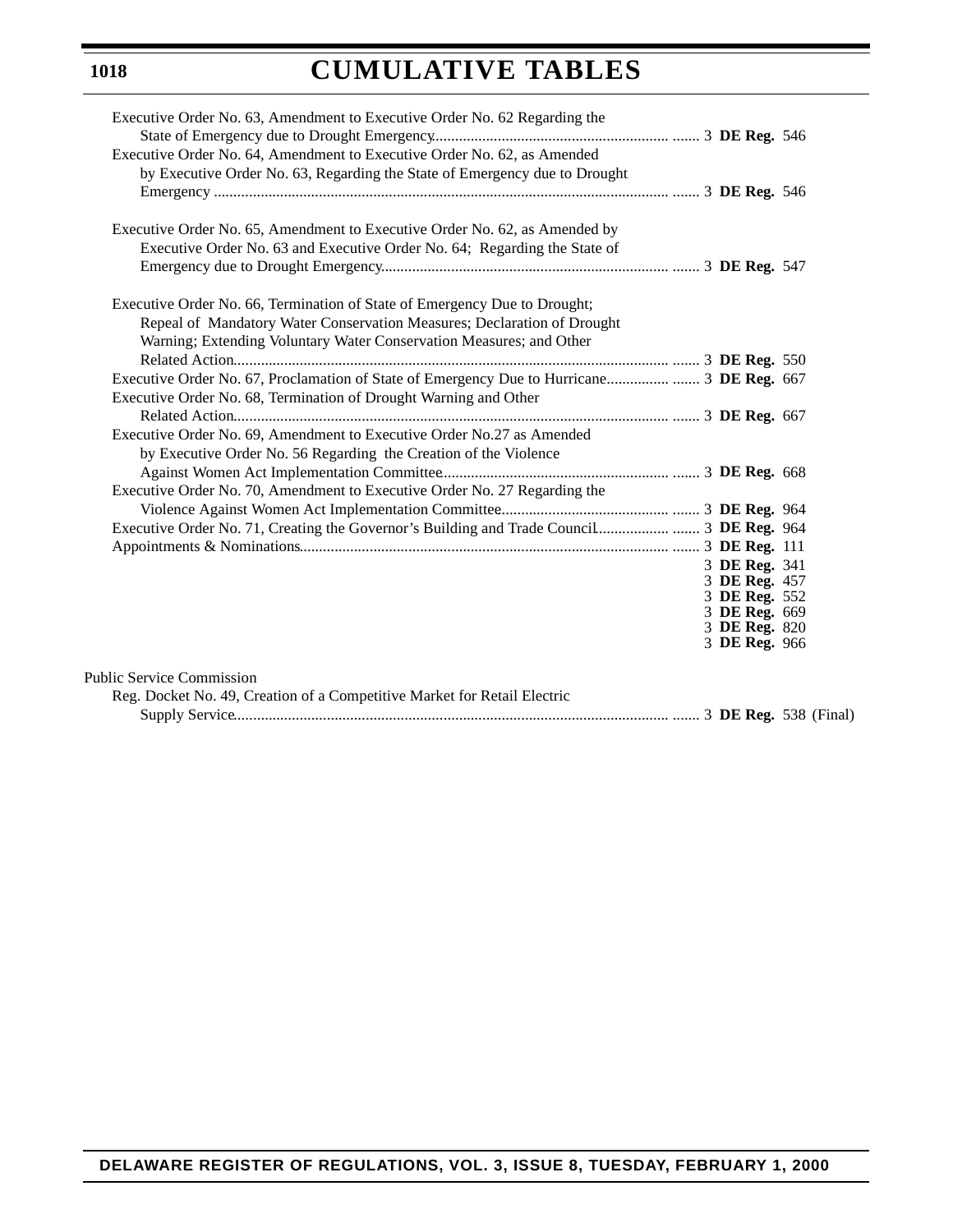### **ERRATA**

### <span id="page-12-0"></span>**DEPARTMENT OF ADMINISTRATIVE SERVICES**

**DIVISION OF PROFESSIONAL REGULATION**

**BOARD [OF ACCOUNTANCY](#page-3-0)**

Statutory Authority: 24 Delaware Code, Section 105(1) (24 **Del.C.** 105(1))

**\*PLEASE NOTE: THE MEETING TIME FOR THE PUBLIC HEARING REGARDING THE PROPOSED CHANGES TO THE BOARD OF ACCOUNTANCY RULES AND REGULATIONS WAS OMITTED FROM THE MEETING NOTICE PUBLISHED IN THE JANUARY 1, 2000 REGISTER (3 DE REG 850 (1/1/00)).** 

**THE BOARD WILL MEET ON WEDNESDAY, FEBRUARY 23, 2000 AT 9:00 A.M. IN THE SECOND FLOOR CONFERENCE ROOM A OF THE CANNON BUILDING, 861 SILVER LAKE BOULEVARD, DOVER, DELAWARE, 19904.**

PLEASE TAKE NOTICE, pursuant to 29 Del.C. Chapter 101 and 24 Del.C. Section 105(1), the Delaware Board of Accountancy proposes to revise its rules and regulations. Please note that the following rules and regulations are a total rewriting and reordering of existing regulations, and will supersede and replace any previously adopted rules and regulations of the Board. Substantive changes to the regulations include changes in definitions of full and part time employment as it relates to the statutory experience requirement; deletion of provisions pertaining to matters governed by other Acts and Statutes (e.g. disciplinary hearings); establishes application requirements; requires demonstration of good character and education requirements prior to approval to sit for examination; clarifies statutory requirements and required documentation for permits to practice certified public accountancy and for certificate reciprocity; establishes reporting requirements and clarifies substantive requirements for continuing education credits; and establishes procedural rules pertaining to hearings before the Board. In addition, material which unnecessarily duplicates the statutes or other rules and regulations has been stricken. The rules and regulations have been entirely re-ordered and re-numbered.

A public hearing will be held on the proposed Rules and Regulations on Wednesday, February 23, 2000 at 9:00 a.m. in the Second Floor Conference Room A of the Cannon Building, 861 Silver Lake Boulevard, Dover, Delaware, 19904. The Board will receive and consider input in writing from any person on the proposed Rules and Regulations. Any written comments should be submitted to the Board in care of Mary Paskey at the above address. The final date to submit written comments shall be at the above scheduled public hearing. Anyone wishing to obtain a copy of the proposed Rules and Regulations or to make comments at the public hearing should notify Mary Paskey at the above

address or by calling (302) 739-4522, extension 207.

This notice will be published in two newspapers of general circulation not less than twenty (20) days prior to the date of the hearing.

### **[DEPARTMENT OF HEALTH AND](http://www.state.de.us/dhss/irm/dss/dsshome.htm) SOCIAL SERVICES DIVISION OF SOCIAL SERVICES**

Statutory Authority: 31 Delaware Code, Section 505 (31 **Del.C.** 505)

|

In the Matter Of:

[Revision of the Regulations](#page-3-0) | Of the Medicaid/medical | Assistance Program |

#### **Nature of the Proceedings:**

The Delaware Department of Health and Social Services ("Department") initiated proceedings to update policies related to Durable Medical Equipment, General Policy, Practitioner and Pharmacy provider policies. The Department's proceedings to amend its regulations were initiated pursuant to 29 Delaware Code Section 10114 and its authority as prescribed by 31 Delaware Code Section 512.

The Department published its notice of proposed regulation changes pursuant to 29 Delaware Code Section 10115 in the November 1999 Delaware Register of Regulations, requiring written materials and suggestions from the public concerning the proposed regulations to be produced by November 30, 1999, at which time the Department would receive information, factual evidence and public comment to the said proposed changes to the regulations.

No written or verbal comments were received relating to this proposed rule.

#### **Findings of Fact:**

The Department finds that the proposed changes as set forth in the November 1999 Register of Regulations should be adopted as written.

THEREFORE, IT IS ORDERED, that the proposed regulations of the Medicaid/Medical Assistance Program are adopted and shall be final effective February 10, 2000.

Gregg C. Sylvester, M.D. Secretary

December 14, 1999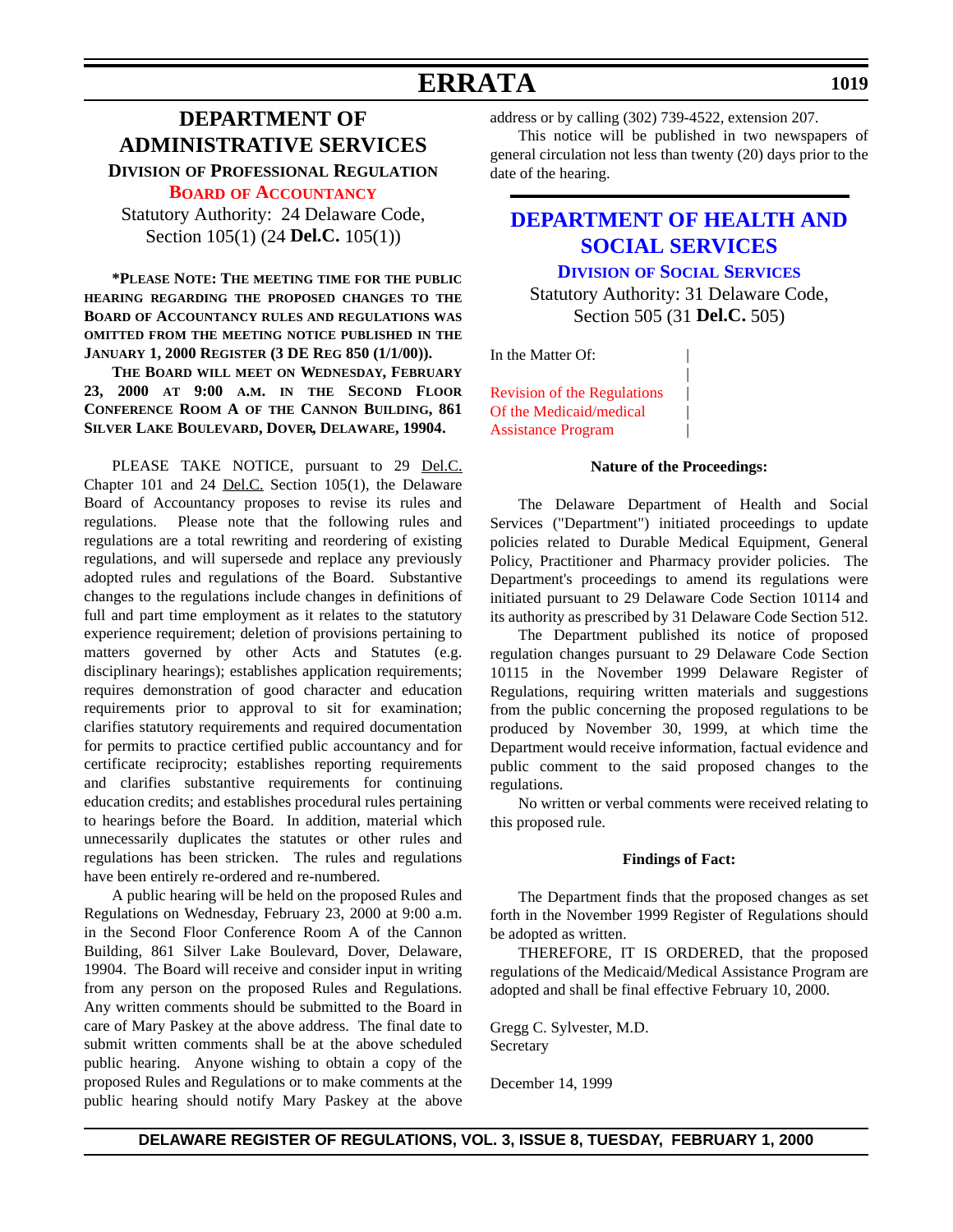# **ERRATA**

#### **Durable Medical Equipment Provider Manual**

**Enteral Nutrition Therapy Supplies** 

#### Enteral Nutrition

"Enteral nutrition is considered reasonable and necessary for a patient with a functioning gastrointestinal tract who, due to pathology to or non-function of the structures that normally permit food to reach the digestive tract, cannot maintain weight and strength commensurate with his or her general condition. Enteral nutrition may be given by nasogastric, jejunostomy, or gastrostomy tubes, and can be provided safely and effectively in the home by nonprofessional persons who have undergone special training". (Medicare's National Level II Codes, 1999) is the administration into the gastro-intestinal tract of calories, nitrogen and/or other nutrients to achieve tissue synthesis and anabolism for patients requiring medically prescribed defined formula and liquid diets. The DMAP covers enteral nutrition therapy supplies when the patient has a malfunctioning or nonfunctioning gastro-intestinal tract, or medical condition where oral feeding is contraindicated. Patients who can obtain nutrition orally will not be approved for these supplies, with the following exceptions:

- Individuals with birth defects, cerebral palsy, cystic fibrosis, metabolic diseases, or other medical conditions which prevent them from obtaining sufficient nutrition from a normal diet.
- pregnant women with phenylketonuria (PKU).
- failure to thrive documentation must be attached that details the diagnosis of failure to thrive.

When submitting a request for enteral nutrition the DME provider is required to complete and attach a Certification for Food Supplementation Form to the CMN. This form must clearly document the relationship between the medical diagnosis and the need for the enteral therapy. A copy of this form may be found in APPENDIX C. It is not necessary for the practitioner to sign the Food Supplement Form.

The DMAP will reimburse for no more than a one month supply of enteral nutrients and enteral supplies for any one billing period.

If more than one nutrient in the same class is prescribed for the same period of service, these items must be combined on one line when billing. Failure to combine the items will result in a denial of the additional claims as duplicates.

The attending practitioner must certify the need for enteral therapy supplies at least every six months. In addition, any changes in prescription will require authorization with medical documentation of the need for change.

#### Parenteral Nutritional Therapy Supplies

"Daily parenteral nutrition is considered reasonable and necessary for a patient with severe pathology of the alimentary tract which does not allow absorption of sufficient nutrients to maintain weight and strength commensurate with the patient's general condition". (Medicare's National Level II Codes, 1999)

Total parenteral nutrition (TPN) is considered reasonable and necessary for a patient when the oral route is unavailable owing to surgery or obstruction, when oral intake is inadequate, and when peripheral infusion of nutrients cannot meet the patient's needs.

Total parenteral nutrition (TPN) is the intravenous administration of sterile preparation of calories, nitrogens and/or other nutrients used in the diagnosis, cure, mitigation, or treatment of disease to achieve tissue synthesis and anabolism. The DMAP covers parenteral (infusion) nutritional therapy supplies for patients with conditions that cannot be managed with oral therapy and who do not need the supportive services of an in-patient setting Items requiring a prescription (federal legend drugs) must be billed by a pharmacy provider using a National Drug Code (NDC).

When submitting a request for parenteral nutrition supplies the DME provider is required to complete the CMN utilizing appropriate Local Codes used for Infusion Therapy Supplies in Appendix A. The DME provider is also required to attach the physician's care plan to the CMN. Items that require a prescription (federal legend drugs) must be billed by a pharmacy provider using a National Drug Code (NDC).

The DMAP will reimburse for no more than a one month supply of parenteral therapy supplies for any one billing period.

The attending practitioner must certify the need for parenteral therapy supplies at least every 6 months. In addition, any changes in prescription will require authorization with medical documentation of the need for change.

#### Oral Nutrition

Oral nutrition is considered reasonable and necessary for a patient who requires supplementation of their daily protein and caloric intake.

Patients who can adequately obtain nutrition orally will not be approved for nutrition therapy with the following exceptions:

- Pregnant women with phenylketonuria (PKU).
- Failure to thrive documentation must be attached that details the diagnosis of failure to thrive.
- Individuals with birth defects, cerebral palsy, cystic fibrosis, metabolic diseases, or other medical conditions that prevent them from obtaining sufficient nutrition from a normal diet.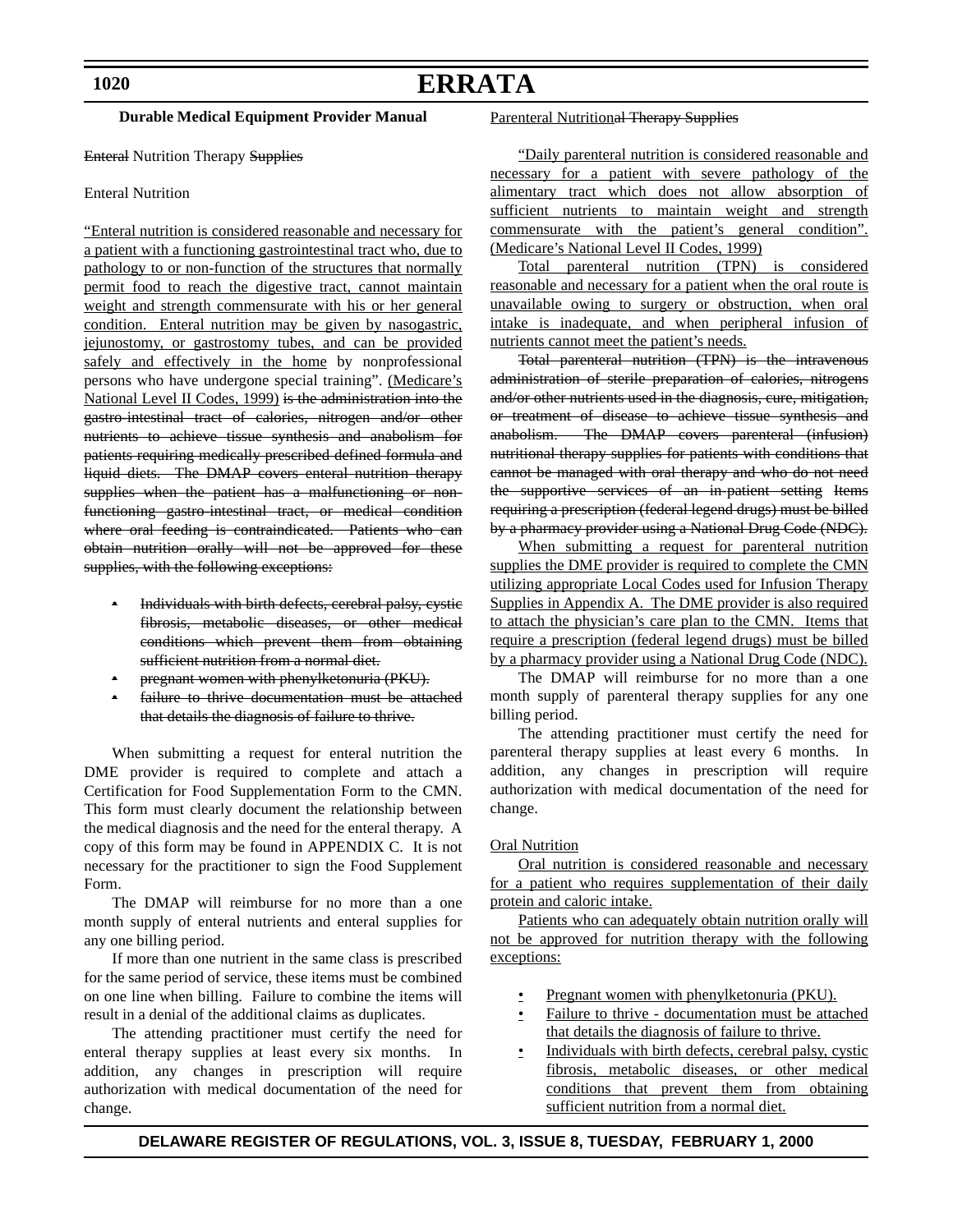# **ERRATA**

When submitting a request for oral nutrition the DME provider is required to complete and attach a Certification for Food Supplementation Form to the CMN. In addition, a physician's letter of medical necessity and prescription for a specific formula that includes calories per day are required when requesting authorization for oral nutritional supplement. The letter must document the primary diagnosis and any other related medical conditions that prevent the individual from obtaining sufficient nutrition from a normal diet and must include the following, as appropriate:

- Physical findings: Height, Weight and Ideal Body Weight or Body Mass Index. Explanation of weight loss with specific dates and measurements. Other physical examination findings.
- Significant laboratory data (for example, Serum Albumin)
- Discussion of any risk factors found related to undernutrition in any of the following areas: clinical features, eating habits, living environment, functional status, mental/cognitive status
- Explanation of previous related treatment measures with results

Intravenous Drug Therapy Supplies

Intravenous drug therapy is the administration of sterile preparations of medications and fluids. The DMAP covers intravenous drug therapy supplies when deemed medically necessary by the attending practitioner. The DME provider is required to complete the CMN utilizing appropriate Local Codes Used For Infusion Therapy Supplies in Appendix A. Items requiring a prescription (federal legend drugs) must be billed by a pharmacy provider using a National Drug Code (NDC).

#### **General Policy Manual**

#### Delaware Prescription Assistance Program (DPAP)

The Delaware Prescription Assistance Program (DPAP) provides payment assistance for prescription drugs to Delaware's low-income senior and disabled citizens who are ineligible for, or do not have, prescription drug benefits or coverage through federal, state, or private sources. The program is administered by the fiscal agent under contract with the State.

To be eligible for this program a person must:

- be a U.S. citizen or a lawfully admitted alien;
- have income that is less than 200% of the Federal Poverty Level (FPL) or have prescription drug expenses that exceed 40% of his or her annual income;
- be a resident of the State of Delaware;
- be ineligible for Medicaid prescription benefits;
- be ineligible for Nemours Health Clinic Pharmaceutical benefit;
- be ineligible for and/or not receiving a prescription drug benefit through a Medicare supplemental policy or any other third party payer prescription benefit; and
- be an individual aged 65 or over or be an individual between the ages 19 and 64 who is otherwise eligible for benefits under Title II of the Social Security Act.

Prescription drugs covered under the Program are restricted to medically necessary products manufactured by pharmaceutical companies that agree to provide manufacturer rebates. Policy and guidelines will follow the existing DMAP limitations. Services covered are generic and brand name FDA-approved and other legal prescription drugs, as well as cost effective over-the-counter drugs prescribed by a physician. Necessary diabetic supplies not covered by Medicare will also be covered.

Payment assistance shall not exceed \$2,500 per State fiscal year to assist each eligible person in the purchase of prescription drugs. There will be a co-payment of \$5 or 25% of the cost of the prescription, whichever is greater. The pharmacy will collect the co-payment before the prescription is dispensed.

Services Requiring Prior Authorization

### Pharmaceuticals

Certain pharmaceuticals require prior authorization. For further information refer to the Pharmacy or Practitioner Provider Specific Policy Manual.

#### Categorically Eligible

### Who is Eligible

The following individuals/families may be eligible for Medicaid in Delaware as categorically eligible if they meet certain low income and resource requirements:

- Anyone who gets a benefit from Aid to Families with Dependent Children (AFDC), Aid to the Unemployed (AU), Supplemental Security Income (SSI) or State Supplemental Payments (SSP).
- People needing nursing facility care whether living in a medical facility or at home and receiving waiver services for the mentally retarded, the elderly/disabled, or persons with HIV/AIDS, or persons eligible for the Assisted Living Medicaid Waiver Program.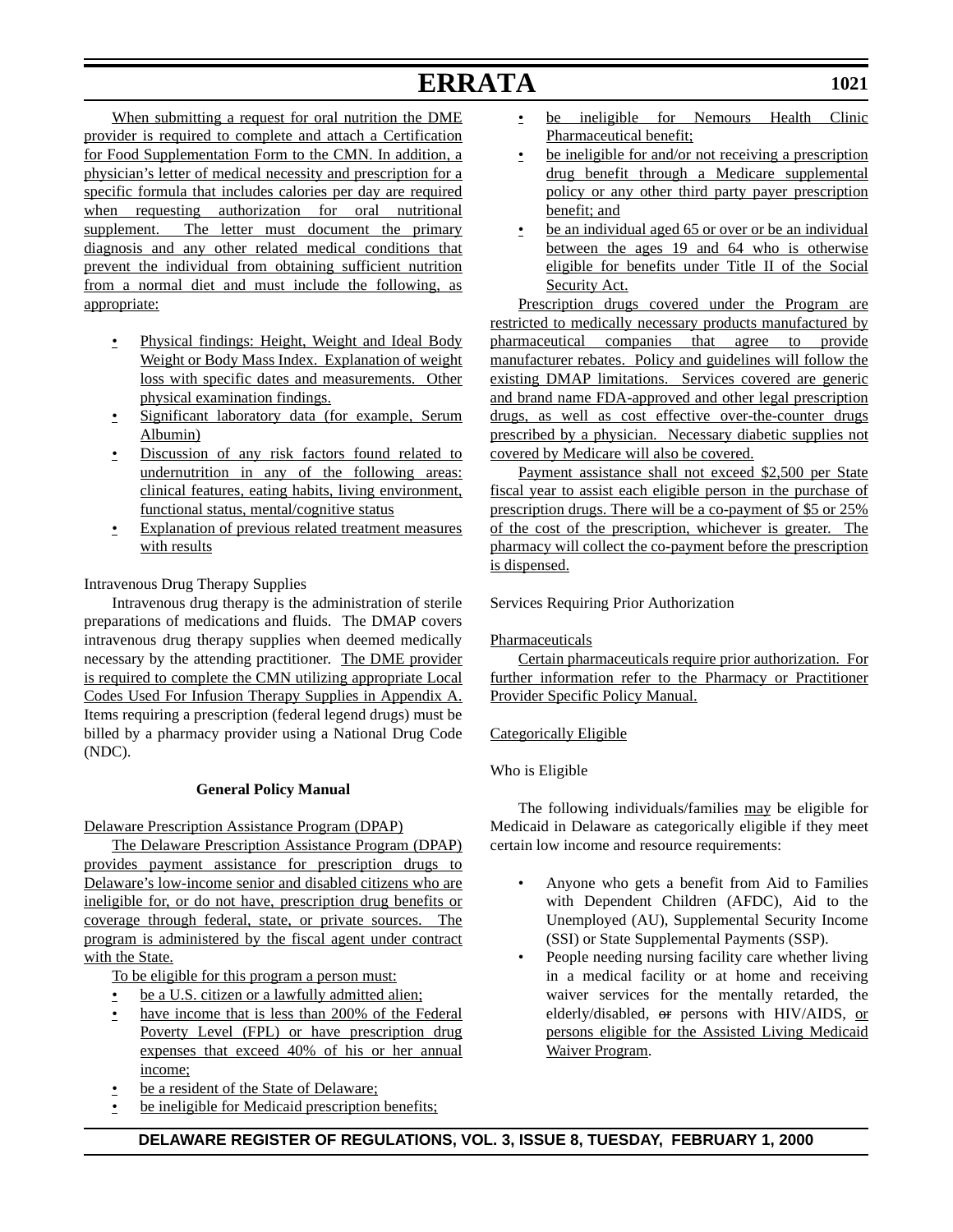**1022**

# **ERRATA**

#### **Practitioner Provider Manual**

Pharmacy Services

Prior Authorization Requirements for Medications

Medications may be prior authorized if one of the following issues is present:

- medical necessity is lacking or is not clearly evident;
- potential for diversions, misuse and abuse;
- high cost of care relative to similar therapies;
- experimental use opportunity; and
- drug classes where the potential for not keeping within the policy guidelines of the DMAP are identified.

The pharmacy provider or the practitioner can initiate the request for prior authorization. Requests will be evaluated within one business day by Medicaid's pharmacy consultant or medical director. If required, one 2 hour emergency supply can be dispensed until a decision is made.

The Drug Utilization Review Board will make decisions regarding the medications that will require prior authorization and the criteria to be used. Prior authorization will be based on duration of therapy, quantity, or a combination of both depending on the medication requested. Refer to Appendix M for specific criteria for prior authorization.

#### Drug Rebate Programs

For the Medicaid (Title XIX) population including the Diamond State Health Plan (DSHP) managed care eligibles, prescription drugs are restricted to medically necessary products manufactured by pharmaceutical companies that agree to provide manufacturer rebates under the HCFA rebate agreement.

For the Delaware Health Children Program (DHCP), the Chronic Renal Care Program, the State Program for Non-Qualified, Non-Citizens, and the Delaware Prescription Assistance program, prescription drugs are restricted to medically necessary products manufactured by pharmaceutical companies that agree to participate in the State Rebate Program.

#### **Pharmacy Manual**

#### III. LIMITATIONS

Drug Rebate Programs

For the Medicaid (Title XIX) population including the Diamond State Health Plan (DSHP) managed care eligibles, prescription drugs are restricted to medically necessary

agree to provide manufacturer rebates under the HCFA rebate agreement. For the Delaware Health Children Program (DHCP), the

products manufactured by pharmaceutical companies that

Chronic Renal Care Program, the State Program for Non-Qualified, Non-Citizens, and the Delaware Prescription Assistance program, prescription drugs are restricted to medically necessary products manufactured by pharmaceutical companies that agree to participate in the State Rebate Program.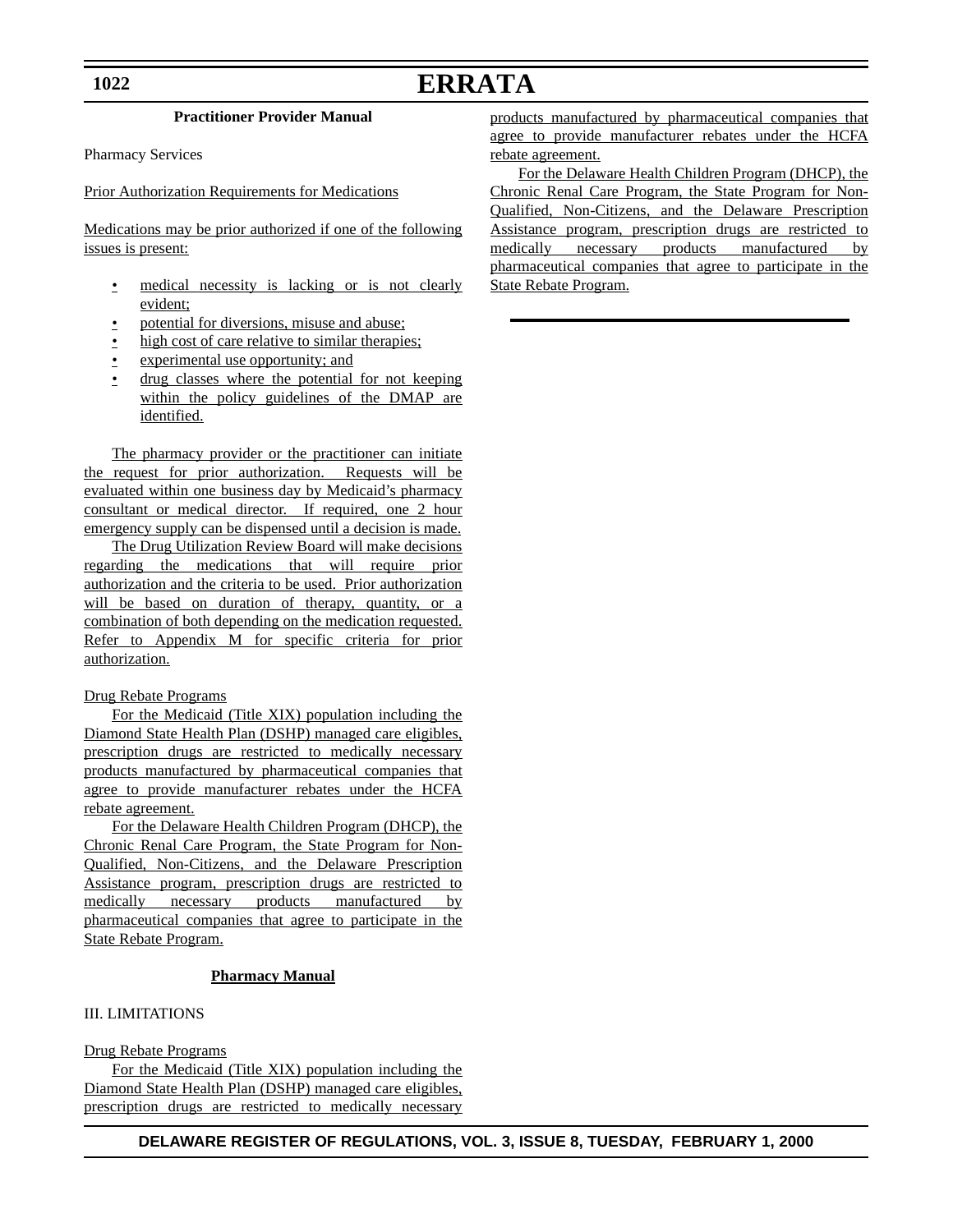#### **Symbol Key**

<span id="page-16-0"></span>Roman type indicates the text existing prior to the regulation being promulgated. Underlined text indicates new text. Language which is stricken through indicates text being deleted.

### **Proposed Regulations**

Under 29 **Del.C.** §10115 whenever an agency proposes to formulate, adopt, amend or repeal a regulation, it shall file notice and full text of such proposals, together with copies of the existing regulation being adopted, amended or repealed, with the Registrar for publication in the Register of Regulations pursuant to §1134 of this title. The notice shall describe the nature of the proceedings including a brief synopsis of the subject, substance, issues, possible terms of the agency action, a reference to the legal authority of the agency to act, and reference to any other regulations that may be impacted or affected by the proposal, and shall state the manner in which persons may present their views; if in writing, of the place to which and the final date by which such views may be submitted; or if at a public hearing, the date, time and place of the hearing. If a public hearing is to be held, such public hearing shall not be scheduled less than 20 days following publication of notice of the proposal in the Register of Regulations. If a public hearing will be held on the proposal, notice of the time, date, place and a summary of the nature of the proposal shall also be published in at least 2 Delaware newspapers of general circulation; The notice shall also be mailed to all persons who have made timely written requests of the agency for advance notice of its regulation-making proceedings.

### **DEPARTMENT OF ADMINISTRATIVE SERVICES DIVISION OF PROFESSIONAL REGULATION**

**BOARD [OF ELECTRICAL EXAMINERS](#page-3-0)**

Statutory Authority: 24 Delaware Code, Section 1406(a)(1) (24 Del.C. 1406(a)(1))

The Delaware Board of Electrical Examiners in accordance with 24 <u>Del. C</u>. Section  $1406(a)(1)$  has proposed a comprehensive revision of its rules and regulations to implement the statutory revision that became effective July 20, 1999. The changes in part include new requirements for insurance coverage, a provision for an inactive license, requirements for continuing education, timetables for qualifications of employees of inspection agencies, clarification of licensure exceptions, proof required to substantiate required experience, reciprocity procedures, and a program for impaired professionals.

A public hearing will be held at 9:00 a.m. on March 7, 2000 in the second for conference room A of the Cannon Building, 861 Silver Lake Boulevard, Dover, Delaware where members of the public can offer comments. Anyone wishing to receive a copy of the proposed rules and regulations may obtain a copy from the Delaware Board of Electrical Examiners, 861 Silver Lake Blvd, Cannon Building, Suite 203, Dover DE 19904. Persons to submit written comments may forward these comments to the Board at the above address. The final date to receive written comments will be at the public hearing.

The Board will consider promulgating the proposed

regulations at its regularly scheduled meeting following the conclusion of the public hearing

**\* PLEASE NOTE: THE PROPOSED REGULATIONS ARE A COMPLETE REWRITE OF THE EXISTING RULES & REGULATIONS, THEREFORE BOTH SETS ARE PRESENTED IN THEIR ENTIRETY.**

#### **EXISTING RULES & REGULATIONS ADOPTED 7/12/73**

The State Board of Electrical Examiners does hereby adopt the provisions of the current National Electrical Code, plus the amendments thereto to date. County and city codes applicable as the official rules and requirements for performance of electrical work in the State of Delaware, plus any amendments or additions to the following rules which the Board may adopt from time to time.

Rule 1. Registration required to engage in the electrical business:

No person shall hold himself out to the public as engaged in the business of installing, repairing, maintaining or erecting any kind of electrical wiring conduits, machinery, appliances, motors, fixtures, signs, electrically operated heating equipment, airconditioners, elevators or any other electrically operated apparatus, or device in or about any premises in the State of Delaware without having first obtained a Certificate of Registration as required by, or having otherwise complied with, these regulations; other than specifically exempted by Section 1.432, 1 through 8.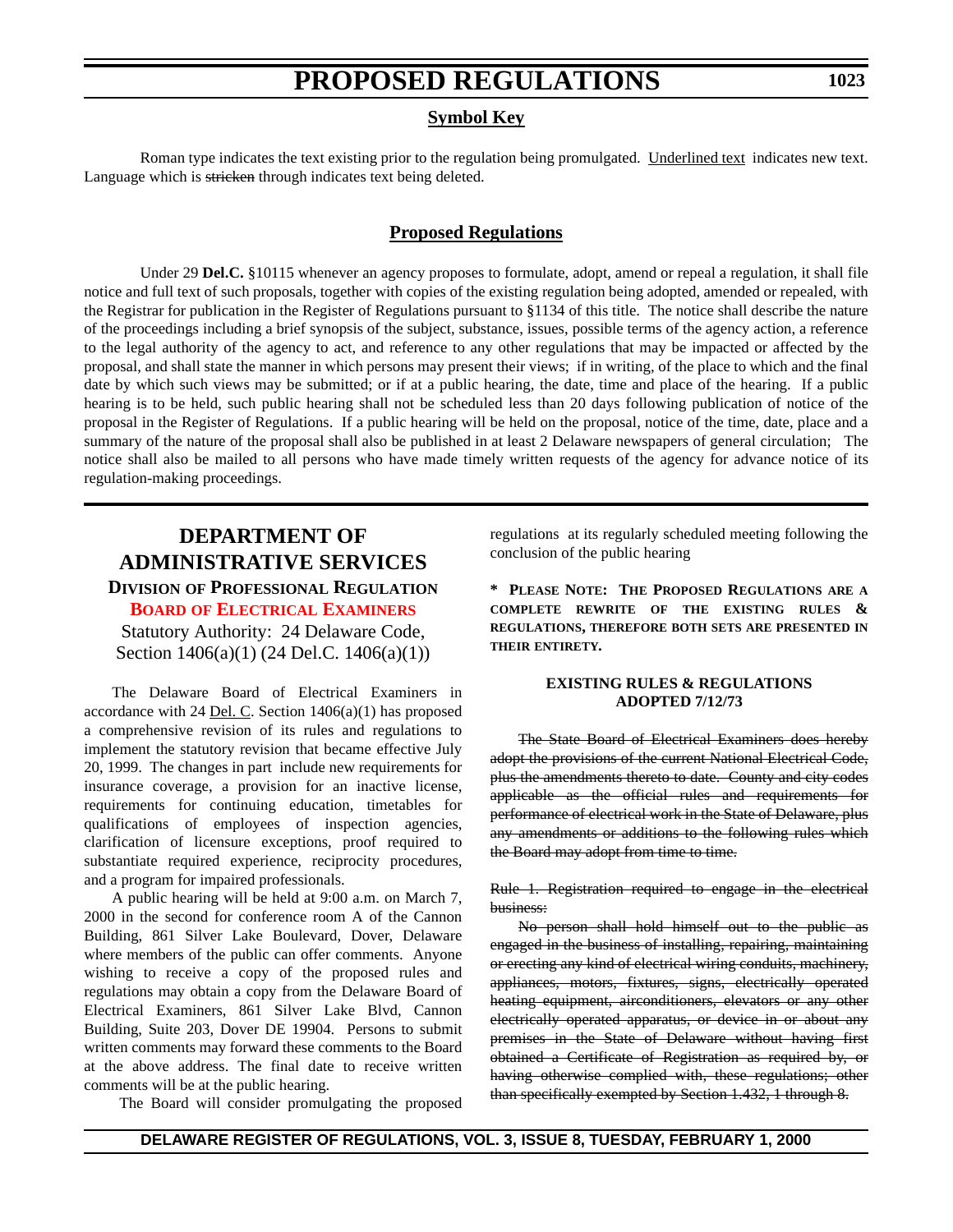Rule 2. Applications:

Applications may be procured in person or by mail from the office of the State Board of Electrical Examiners, each weekday during office hours except Saturdays, Sundays or legal holidays. Applications must be made in the name of the individual, not the company, for one of the following registrations:

"Master Electrician General"- means any person engaged in the business of installing, erecting, repairing or contracting to install, erect or repair electric wire of conductors to be used for the transmission of electrical current for electric light, heat or power purposes, or moldings, ducts, raceways, or conduits for the reception or protection of such wires orconductors, or to electrical machinery, apparatus, devices, or fixtures to be used for electric light, heat, or power purposes, or planning, estimating, laying out, and supervising such electrical work.

"Master Electrician Limited". means any person engaged in house wiring **LIMITED** to not over four family dwellings. In the case of row or town houses, if there are more than four hours in one row and there is no break in the roof for a fire wall, the electrical work must be installed by a Master Electrician General. If the row or town houses have a fire wall protruding through the roof and thus dividing the houses in groups of no more than four, the electrical work may be performed by a Master Electrician Limited.

"Master Electrician, General Special", has the same requirements as for master electrician general, except that the applicant must exhibit knowledge in electrical matters relating to the applicant's specialty.

Rule 3. Every applicant must be at least 18 years of age and shall have had a minimum practical experience, or equivalent in technical training as prescribed for Master Electrician General or Master Electrician Limited.

(a) Qualifications for Master Electrician General:

Each applicant for Master Electrician General shall have had at least four years of full time or its equivalent of technical training in a technical school or college, plus two years of full time practical experience.

(b) Qualifications for Master Electrician Limited:

Each applicant for Master Electrician Limited, shall have had at least two years of full time practical training or it's equivalent of technical training in a technical school or college, plus one year of full time practical experience.

(c) Qualifications for Master Electrician General Special:

Must have the same requirements as for Master Electrician General, except that the applicant must exhibit knowledge in electrical matters relating to the applicant's specialty.

(d) Qualifications for Master Electrician Limited Special:

Must have the same requirements as for Master

Electrician Limited, except that the applicant must exhibit knowledge in electrical matters relating to the applicant's specialty.

Rule 4.Examinations.

Examinations shall consists of a knowledge of the current National Electrical Code and a general knowledge of electrical work as prescribed by this law.

(a) Applicants for examination will be required to obtain a grade of at least 75% in order to obtain a Certificate of Registration.

(b) Applicants who fail to obtain a grade of at least 75% on an examination shall be re-examined within 90 days thereafter; applicants who fail two consecutive examinations with a grade of less than 50% will be required to wait a period of one year before being permitted to take the examination again.

(c) Any person found referring to notes or books, other than the National Electrical Code book, or misbehaving during any examination will be barred from that examination and must wait at least six months for re-examination.

(d) Any person aggrieved by any decision of the Board on any question relating to examinations, may be given a hearing before the Board, provided request is made in writing to the Secretary/Treasurer of the Board within thirty days of notice of said decision. Said decision of the Board regarding any person, shall be mailed to the aggrieved and copies of the decisions kept on file at the office of the State Board of Electrical Examiners.

(e) All requests for rulings by the Board shall be submitted in writing to the Secretary/Treasurer.

(f) Examinations shall be held as required in the presence of at least two members of the State Board of Electrical Examiners. All examinations will be reviewed by the Board at their next regular board meeting.

(g) Applicants will be notified by mail of the examination results within thirty days.

#### Rule 5.Fees and Bond

(a) The registration fee for Master Electrician General, Master Electrician General Special, Master Electrician Limited and Master Electrician Limited special, shall be set by the Director, Division of Professional Regulation. Ten dollars of the required fee shall accompany the application, the remainder to be paid upon notification that the applicant has passed the required examination. The initial \$10.00 fee deposit shall be retained as an application fee. The Board shall not be responsible for cash sent through the mail.

(b) Before any Certificate of Registration will be issued, the applicant must furnish a good and sufficient bond, meeting with the approval of the Board, in the name of the State of Delaware, in the amount of \$1,000.00 conditioned upon the faithful performance of any or all work entered upon or contracted for, and to save harmless the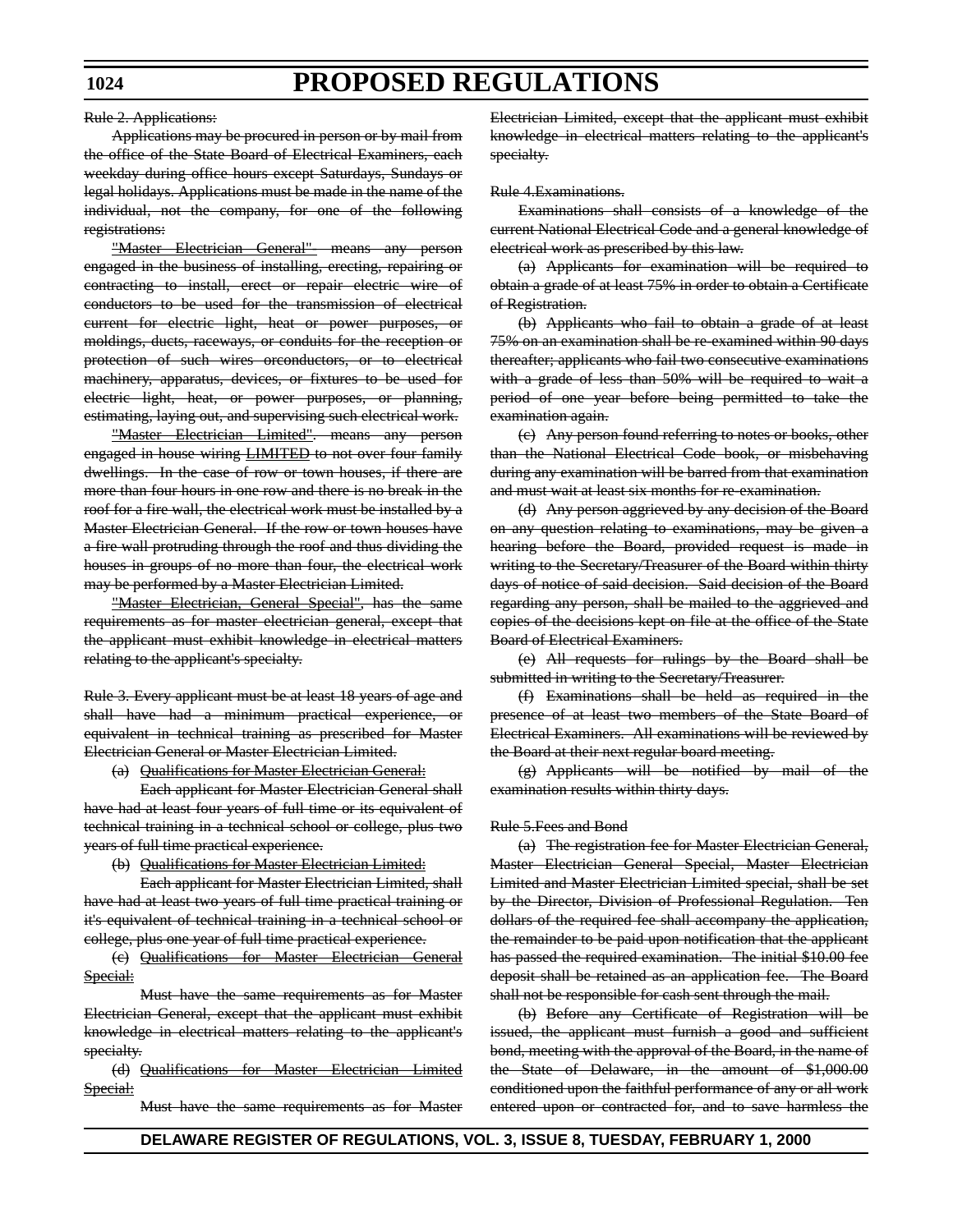owner or real party in interest in the property for which any material is furnished for services performed by the applicant, against loss, damage and injury resulting through want of skill or negligence on the part of the applicant, his agents, or employees, provided action is maintained thereon by such owner or real party in interest within one year from the date of installation of materials furnished or performance of such work or service, and provided that the aggregate liability of the surety for all such loss, damage, or injury shall in event exceed the sum of such bond.

#### Rule 6.Certificate of Registration:

All Certificates of Registration, when received from the Board, must be displayed in a prominent place in the principal office or establishment of Certificate holder.

(a) No registration shall be transferable under penalty of revocation.

(b) Each registration shall be issued for the State fiscal year during which it is issued and the full fee shall be payable irrespective of the state of issue.

(c) All persons receiving a Certificate of Registration shall display, on the vehicles used in the performance of their work, the words, "Registered Electrician" and the number assigned to them in not less than three inch letters and numbers.

#### Rule 7.Expirations and Renewals:

(a) Certificates of Registration shall expire on the last day of the month of June on alternate years. Master Electrician General and Master Electrician General Special certificates expire on June 30th of even years, i.e., 1986, 1988, 1990, 1992, etc. Master Electrician Limited and Master Electrician Limited Special certificates expire on June 30th of odd years, i.e., 1987, 1989, 1991, 1993, etc. Certificates shall become invalid on that day unless renewed.

(b) Renewal may be effective any time during the month of June, by payment of the biennial fee which shall be set by the Director, Division of Professional Regulation. The failure on the part of any registrant to renew his Certificate biennially in the month of June, as required, shall not deprive such person of the right of renewal, but the fee to be paid for the renewal of a Certificate after the month of June shall include a late charge of SI 0.00 plus \$ 1. 00 each month or fraction of the month that payment of renewal fee is delayed.

If an applicant has not renewed his registration within a 36 month period, such registration is automatically canceled and he must reapply as a new applicant.

Before any Certificate of Registration will be issued to an approved applicant, the applicant shall pay a fee as set by the Director, Division of Professional Regulation to the State Board of Electrical Examiners.

When a registered holder does not do electrical work, he may pay only his fee and late charges, if there are any. It is not necessary to renew the bond, as long as he is not engaged in the electrical contracting business.

(c) Continuing Education (Adopted March 23, 1988 Public Hearing)

Every registrant shall accrue (1 0) ten hours of approved continuing education per renewal period. Written proof of ten (IO) hours of approved continuing education shall be submitted biennially during the month of June along with payment of the renewal fee. Continuing education accruals in excess of 10 hours will not be carried over and credited toward the next year's required accrual of continuing education hours.

Rule 8.Revocation of Certificate of Registration:

(a) The Board may revoke the Certificate of Registration of any registrant that is found guilty of.

(1) The practice of any fraud or deceit in obtaining a Certificate of Registration.

(2) Any gross negligence, incompetency, or misconduct in supplying material or performing services as An electrical contractor.

(3) Permitting or causing defective electrical work, if done deliberately or if not corrected within 15 days, or longer if necessary, at the discretion of the Board following notice thereof.

(a) Any person may prefer charges of fraud, deceit, gross negligence or misconduct against any registrant. Such charges shall be in writing and shall be sworn to by the person making them and shall be filed with the Secretary/Treasurer of the Board.

(b) All charges, unless dismissed by the Board as unfounded or trivial, shall be heard by the Board within three months after the date on which they shall have been preferred.

(c) The time and place for the hearing shall be fixed by the Board, and a copy of the charges, together with a notice of the time and place for hearing, shall be personally served on or mailed to the last know address of the registrant, at least 15 days before the date fixed for the hearing. At any hearing, the accused registrant shall have the right to appear personally and by counsel to cross-examine witness appearing against him and to produce evidence and witness in his own defense. If, after such hearing, four or more members of the Board vote in favor of finding the accused guilty, the Board may revoke the Certificate of Registration of such registrant.

(4) Loses or has the bond required in sub-section 1424 canceled.

(5) Is found guilty of using the certificate of registration or allowing the certificate of registration to be used for any work that the registrant has not directly supervised as a full time employee or owner of the company that performed the work.

(6) Uses or attempts to use a certificate number for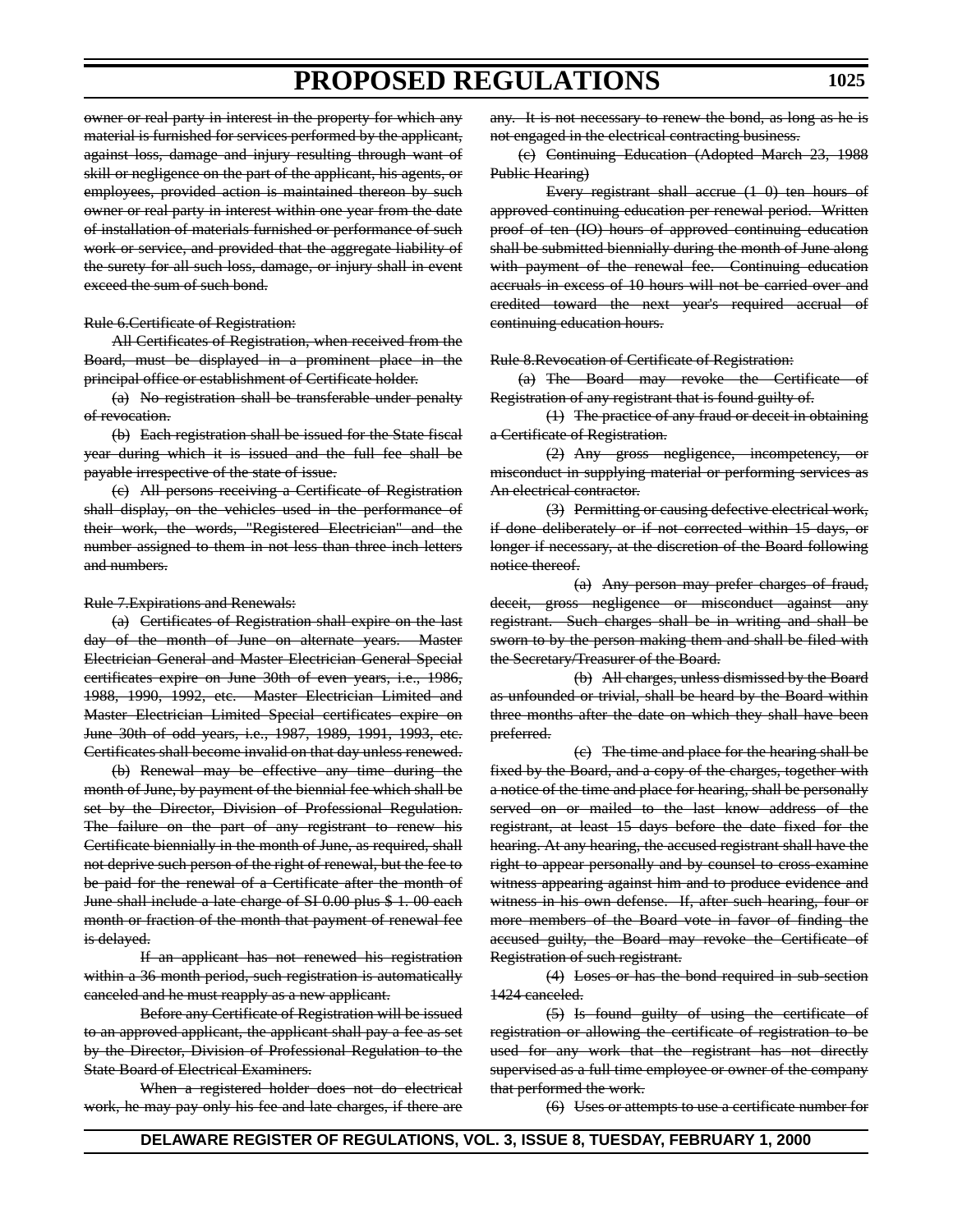which the registrant is not entitled.

(b) Procedure for Revocation

First Offense: A letter of reprimand and/or a temporary revocation of the certificate of registration up to seven days.

Second Offense: A temporary revocation of certificate of registration up to thirty days. Third Offense: Certificate of registration may be revoked.

(c) Electrical Work by Non-holder of Certificate of Registration: False Representation:

(1) No person not the holder of a Certificate of Registration, shall install, alter or repair any wiring or appliances for electric light, heat, or power in or on any building, and no person not the holder of such registration, unless employed by and working under the supervision of a person holding a registration as defined herein, shall use in any advertising the words "Master Electrician" or the words "Registered Electrician" or the words "Electrical Contractor", or any words of the similar meaning or import on any sign, card, letterhead, or in any other manner, except as noted under Section  $1432(a)(1) - (6)$ .

(d) False Statement:

Any person who, with intent to defraud or deceive, knowingly makes a false statement in an application for certificate of electrical inspection and approval or in any application provided for in this title or in any proof or instrument in writing in connection therewith, or who shall in an examination hereunder, deceive or substitute, shall be in violation of this regulation.

#### Rule 9.Annual Inspection:

(a) All persons, firms, or corporations that are exempt under Section 1432(2) and Section 1432(6) provisions of this law from having a Registered Master Electrician, shall keep a record for the electrical inspection authority of all additional equipment or alterations to the existing electrical system. An applicant listing all changes and additions shall be filed with the authorized inspection agency recognized by the Board.

(b) In lieu of keeping such records, all persons, firms or corporations may file application for each change or additions at the time of completion or must request an annual inspection each year of their complete electrical installation.

(c) All the above applications shall be sent to an authorized inspection agency recognized by this Board.

The following is the Board's ruling on how to comply with Section 1432(6);

1. Have in your employment a Registered Electrician, this electrician must file on all electrical installations that he performs and/or supervises. This electrician must be registered with the Delaware State Board of Electrical Examiners. Any electrical installation performed by a registered electrician must be inspected upon completion.

2. Have in your employment a Professional Engineer with ten years experience in electrical planning and design, who is responsible for and supervises the plant's electrical installations. This engineer must be registered with the Delaware State Board of Electrical Examiners and the Delaware State Board of Electrical Examiners and the Delaware Association of Professional Engineers. If a plant employs a Professional Engineer, all new installations performed during the year must be inspected on an annual basis.

Electrical Inspection Procedures and Regulations for Industrial Plants:

The following procedures and regulations are set fourth by the Delaware State Board of Electrical Examiners as requirements of Delaware Licensed Electrical Inspection Agencies when conducting an annual inspection of Industrial Plants.

Title 24, Chapter 14, Subsection 4321(6), paragraph (c) of the Delaware Code, requires all Manufacturing and Industrial establishments to have all electrical work inspected at least once annually.

#### Work Qualified for Annual Inspections:

All electrical installation in manufacturing and industrial facilities, performed by Owner's employees or by a properly registered and licensed Delaware Electrical Contractor, which have been inspected by a Registered Professional Engineer meeting the qualifications of Subsection 1432, paragraph (6) qualify for annual inspection. This work must be inspected and inspection must be requested by the Owner's authorized Engineer.

Where an Owner contracts electrical work with a Contractor who is not properly licensed or does not have in his employ an electrician registered in the State of Delaware, said Contractor is in violation and is subject to legal action and work can be stopped until compliance with the law.

#### Work Not Qualified for Annual Inspection:

All electrical installations performed by the Owner's employees, under the supervision of an electrician registered in the State of Delaware or by an Electrical Contractor properly licensed and registered in the State of Delaware, must be inspected as required in Subsection 1433, paragraph (b), with the exception of work inspected by a Professional Engineer pursuant to Subsection 1432, paragraph 6.

#### Industrial Qualifications:

1. For industrial facilities that have in their employ a full time, qualified electrical maintenance force and/or experience engineering staff, inspections will be conducted on a sample or random basis. A representative sample of each type of electrical work will beinspected. If no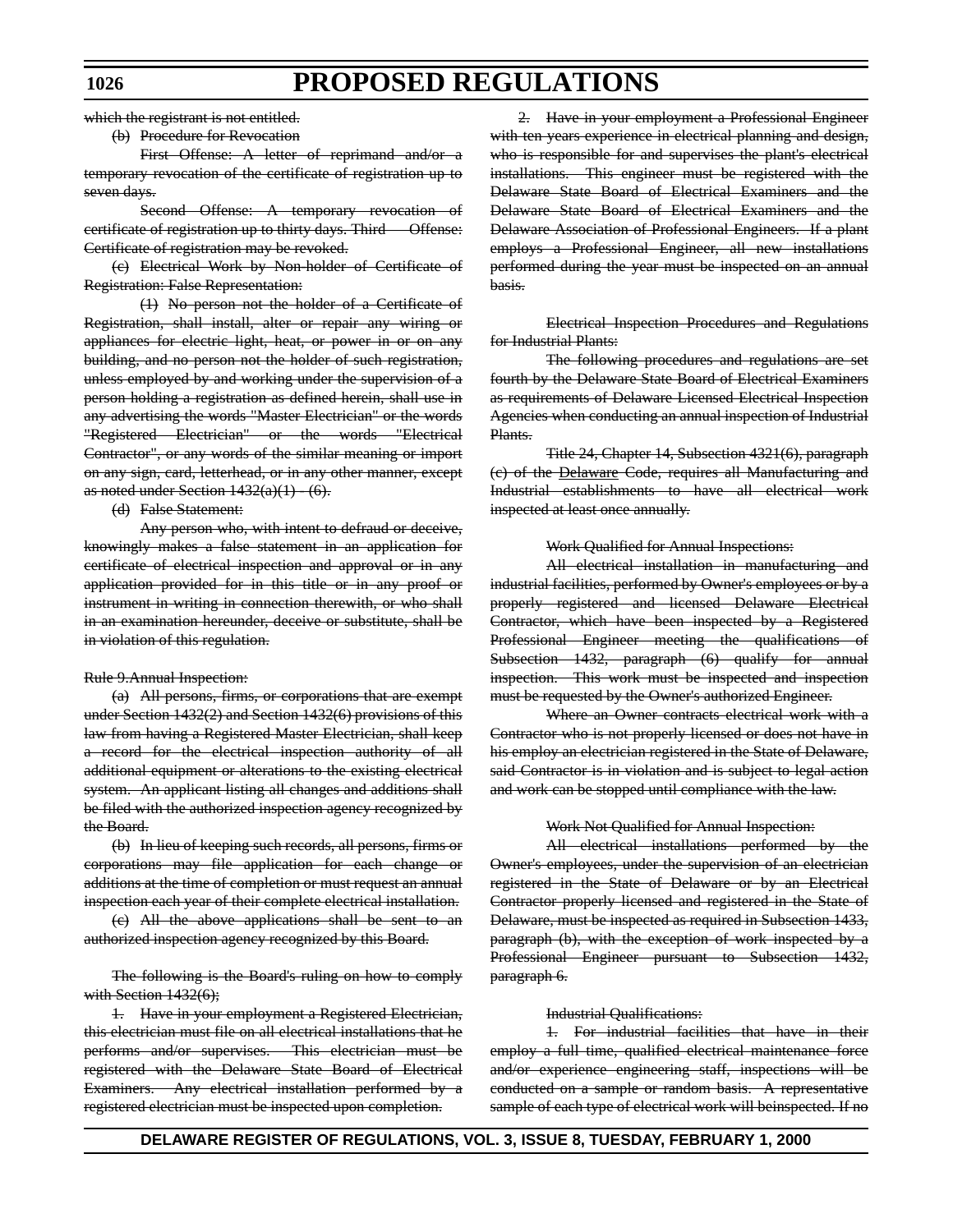serious violations are found and it can be safely assumed that the uninspectedwork will be of the same quality, a letter of approval can be issued for all work subject to inspection. Plant personnel will be responsible to check for and correct on the uninspected work, any violations cited on the inspected work.

2. On industrial facilities that do not have qualified electrical maintenance personnel, inspections will be conducted on a more thorough basis. A larger percentage of work will be inspected and if necessary on small facilities, all work may be inspected until the inspector is satisfied that all work conforms to the National Electrical Code.

#### Procedures:

1. Owner submits written "Application for Electrical Inspection". This may be initiated by telephone and if requested, inspector will assist Owner in completing written application.

2. Prior to inspector's visit, Owner's representative will prepare a list of all electrical work performed during the past year, that had not been previously inspected.

\*If the qualifications are questionable, the inspector will refer the case to the State Board.

3. Inspector contacts plant and arranges mutually suitable date for inspection.

4. Inspector is accompanied by qualified plant personnel, who will assist in locating work to be inspected. Inspector has the authority to choose and be shown those installations that he feels have the highest safety priorities.

5. The inspection will be based on the National Electrical Code. He will also report any deteriorated, damaged or abused installations that are a safety hazard.

6. Inspection agency will file report within two weeks. Report will cite all violations and refer to appropriate sections of the National Electrical Code. A reasonable time will be indicated for plant to make corrections.

7. Plant must make corrections within scheduled time and notify the inspection agency for reinspection. If additional time is needed, industry must notify in writing, with a copy to the State Board of Electrical Examiners, the cause for delay and request a reasonable extension. The Board will exercise its authority to take legal action if adequate effort is not made to correct violations.

#### Regulations:

Inspection Agencies shall adhere to the following regulations.

1. Has authority to inspect only those installations covered by the National Electrical Code or Title 24 of the Delaware Code.

2. Shall at all times adhere to plant's safety, sanitation and security regulations.

3. Shall not involve himself in trivia that is not pertinent to the National Electrical Code.

4. If required, sign a non-disclosure agreement to which he legally binds himself and the agency which he represents.

5. Will not interfere with the plant's normal production procedure. If necessary to shutdown or deenergize production related equipment, he will schedule this at the earliest convenience of the plant's representative to minimize or avoid loss of production.

6. Will be expedient and attempt to conduct a thorough and impartial inspection as quickly as possible.

7. Inspection agency will invoice the industry at an hourly rate (rates subject to Board approval), with a minimum two hour billing. Invoice will include time for.

- a. On site inspections.
- b. Travel time.
- e. Reinspection.
- d. Report writing.

e. Letter of Approval with copy to the State Board.

f. Reviewing and/or advising industrial client as to reason for violations or possible corrective action. Invoice will be for inspectors or supervisors time only and will not include clerical or secretarial services.

#### Appeal:

Industry has at all times the right to appeal the action of the inspection agency and its personnel to the State Board. Prior to notifying the Board, problems should be brought to the attention of the District's Manager of the Inspection Agency.

#### Rule 10. Reciprocity:

The Board may, upon application therefore, and the payment of the regular fee and without examination, issue a Certificate of Registration as a Master Electrician General and Master Electrician General Special to any person who holds a certificate of qualification or registration issued to him by the proper authorities of any State or Territory or District of the United States, or of any country, provided that the requirements for the registration of electrical contractors, General or Limited, under which such certificate of qualification or registration was issued do not conflict with the provision of this chapter and are of a standard not lower that that specified in this chapter, provided the same rights are given to the electrical contractors of this State.

#### General Rules:

1. All electrical work installed by any registrant shall be installed in accordance with the rules and regulations of the National Electrical Code, the local light and power company and all state, city and county building codes.

2. All electrical work, appliances or any related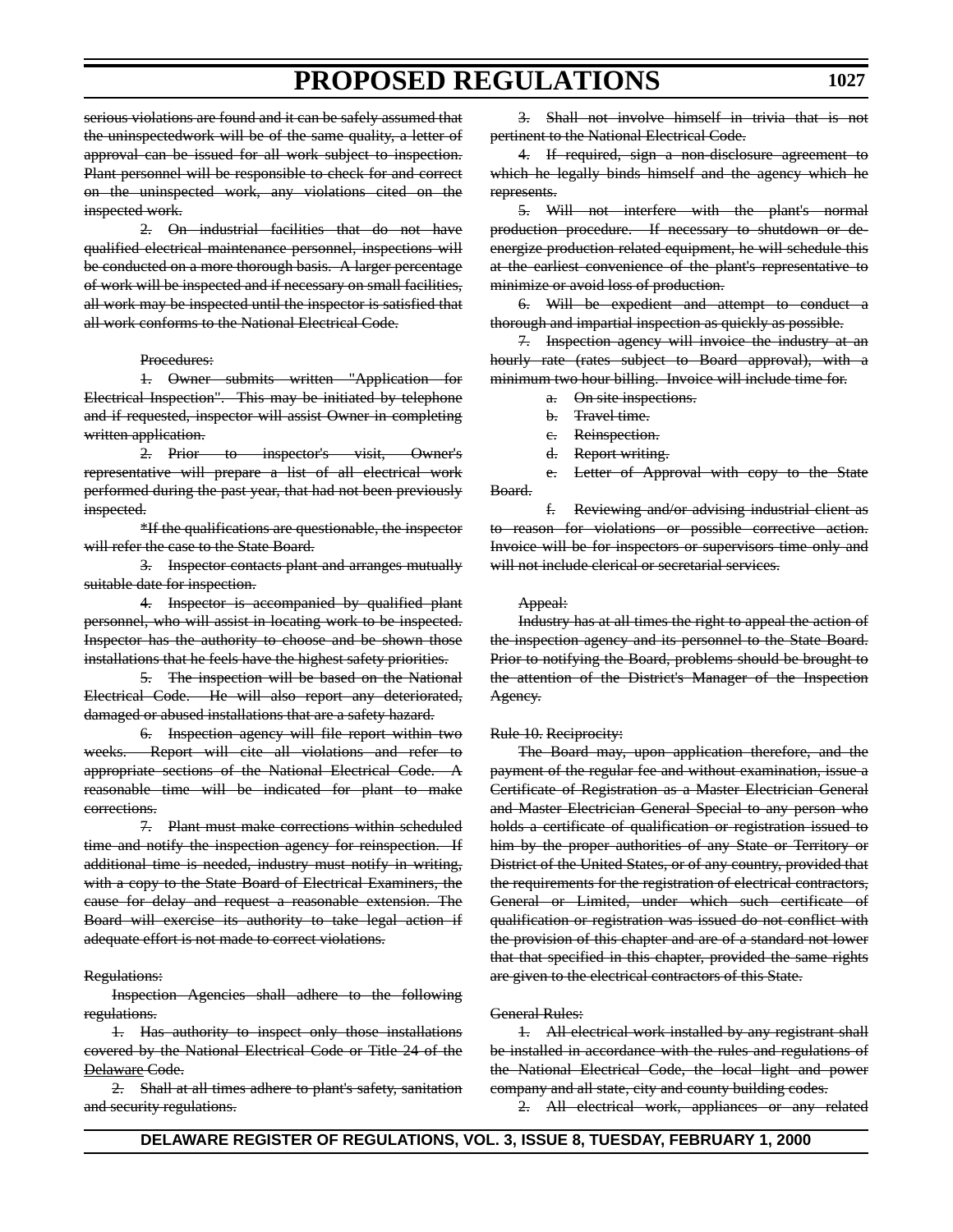installations shall be installed in a work man like manner.

3. The State Board of Electrical Examiners shall have the authority to appoint -representatives (other than board members) from various specialized fields to investigate written complaints which, in the opinion of the Board, warrants investigation: however, these representatives shall act only in an advisory capacity and all opinions and decisions shall be formulated or made by the State Board of Electrical Examiners.

4. It is resolved that the original Rules and Regulations for the general supervision and control of the electrical business in the State of Delaware were Adopted October 1, 1974.

The following were added to the General Rules already submitted by the State Board of Electrical Examiners.

5. All applications for electrical inspection must be signed by the registration holder. These applications are not to be accepted if the registrant's name and registration number are typed or stamped on the application.

6. The State Board of Electrical Examiners is to be notified by the registration holder within ten (10) days, if the registrant terminates employment with a company or changes the name of his company or corporation. This notification is to be in writing to the Board office.

7. Any person holding an electrical registration with the State Board of Electrical Examiners, upon becoming an electrical inspector, shall have his registration suspended until such time as he is no longer affiliate with the inspection agency. A late fee will not be charged by the Board during the time of suspension.

8. All new inspectors hired by recognized inspection agencies may be required to take a written examination within ninety (90) days after being hired.

9. In the case of one registered contractor taking over and completing a job started by another contractor, the following procedure is to be followed:

1) The contractor leaving the job must obtain a final electrical approval on the work he has installed.

2) The contractor completing the job must file a letter with the Board office stating that he is assuming complete responsibility for the completion of the job and obtaining the necessary electrical inspections and approval on same.

10. JointVenture: The Board has deemed joint ventures acceptable provided that all parties involved are registered with the State Board of Electrical Examiners as Electrical Contractors.

11. The following is the procedure for processing service changes:

1) Electrical contractor to pick up the meter socket and jumper bars after the meter inspector has been consulted.

2) Upon completion of work (some maximum

period) the electrical contractor is to make temporary connections, install jumpers, apply for inspection and advise the meter department.

3) If final inspection agency approval is not received in fifteen (15) days, the State Board of Electrical Examiners is to be informed.

#### **PROPOSED RULES AND REGULATIONS**

#### 1.0 License required.

1.1 No person shall perform electrical services or represent themselves as qualified to perform electrical services without first having been duly licensed unless specifically excepted by statute. 24 Del.C. § 1407, 1419

1.2 To perform "electrical services" or "electrical work" means to plan, estimate, layout, perform, or supervise the installation, erection, or repair of any electrical conductor, molding, duct, raceway, conduit, machinery, apparatus, device, or fixture for the purpose of lighting, heating, or power in any structure or for elevators, swimming pools, hot tubs, electric signs, air conditioning, heating, refrigeration, oil burners, and overhead and underground primary distribution systems.

1.3 A license is not required for servicing equipment in the fields of heating, air conditioning, refrigeration or appliances.

#### 2.0 Applications.

2.1 Applications may be obtained in person during regular business hours or by mail from the Division of Professional Regulation, Cannon Building, Ste. 203, 861 Silver Lake Boulevard, Dover, DE 19904-2467. Applications must be made in the name of the individual, not a company. The Board shall approve the application form to insure that it contains all of the information necessary to satisfy the statutory requirements for licensure.

2.2 Applications which are incomplete shall be retained for one year to allow an applicant the opportunity to supplement the application. After one year, incomplete applications are destroyed.Thereafter, an applicant must resubmit a current application with the appropriate fee.

2.3 Applications approved for testing will be valid for two years. If the test isn't taken, the application is destroyed. Thereafter, an applicant must resubmit a current application with the appropriate fee.

#### 3.0 Qualifications.

3.1 Persons demonstrating the education and experience qualifications set forth in 24 Del. C. § 1408 may be licensed as a master electrician, limited electrician, master electrician special, or limited electrician special.

3.2 An applicant shall submit proof of qualifications verified by his or her affidavit on a form approved by the Board. Proof of experience requires either an employer's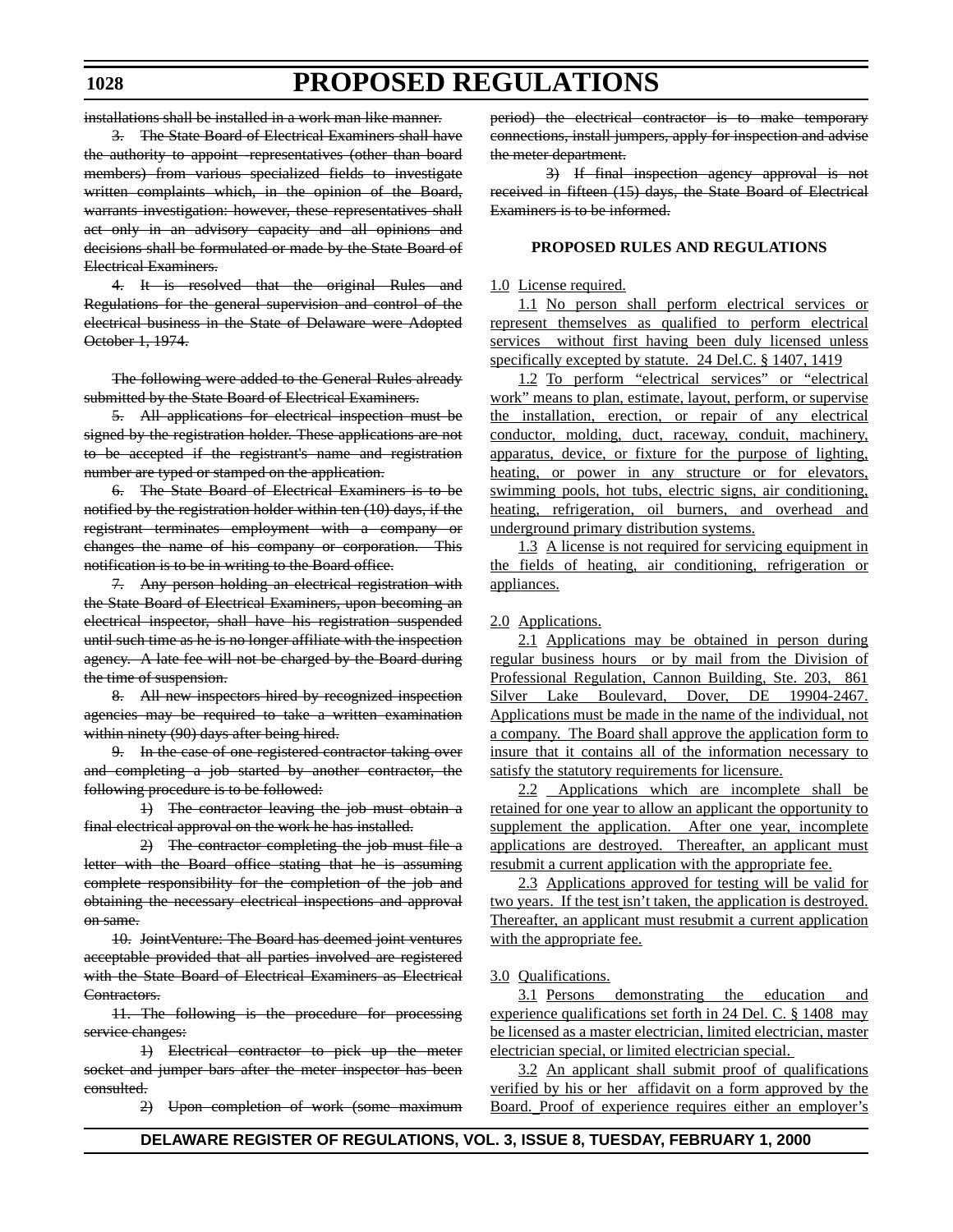affidavit, a tax form w-2, or tax Schedule C. The required experience and training must be completed prior to taking the licensure test

4.0 Examinations.

4.1 As a condition of licensure, applicants shall obtain a grade of 75% on the Division-approved test. Only the National Electrical Code Book can be used during the test as a reference. Applicants should submit a completed application with all necessary credentials for Board approval at least 45 days before the test is given. As long as the credentials have been approved, a license may issue from the Division of Professional Regulation upon proof of obtaining a passing score on the test, proof of insurance, and payment of the fee as provided herein. A member of the State Board of Electrical Examiners will attend the examination. All scores will be presented to the Board at the first meeting after the examination results are available. The roster of persons qualified for licensure will appear in the minutes.

4.2 Applicants who fail two consecutive times with a grade of less than 50% each time must wait one year before retesting.

#### 5.0 Fees

5.1 Fee information can be obtained from the Division of Professional Regulation, Cannon Building Ste. 203, 861 Silver Lake Boulevard, Dover, DE 19904 -2467.

6.0 License and Insurance.

6.1 The license will be issued by the Division of Professional Regulation to a qualified applicant upon receipt of the required fee and proof of insurance.

6.2 Each licensee shall maintain general liability insurance of at least \$300,000.00. Proof of said insurance shall be submitted at the time of license issuance and each renewal.

7.0 Expiration and Renewal.

7.1 All licenses as master electrician or master electrician special expire on June 30, 2000 and even numbered years thereafter. All licenses as limited electrician or limited electrician special expire on June 30, 2001 and odd - numbered years thereafter.

7.2 As a condition of renewal, each applicant must show proof of continuing education as required in the Rules and Regulations. Extra continuing education hours do not carry over to the next licensing period. Renewal applications will be audited by the Board for compliance with the continuing education requirements.

7.3 A license is lapsed when a licensee has failed to either complete the requirements for renewal or obtain permission for inactive status. A licensee may activate a lapsed license within one year of the date the renewal application was due by meeting all requirements and paying an additional fee set by the Division of Professional Regulation.

7.4 A licensee with a valid license may request in writing to be placed on inactive status. An inactive status can be effective for up to two years and renewed biennially by application to the Division. Said license may be reactivated by the Board upon written request which includes evidence of 10 hours of continuing education completed within the preceding 2 years, proof of insurance, and payment of a prorated fee to be computed by the Division of Professional Regulation.

7.5 A licensee is not authorized to work as a licensed electrician in this State during the period of lapse or inactive status.

#### 8.0 Continuing Education

8.1 Continuing education (CE) is required of all licensees and proof shall be submitted to the Board by April 30 of any year after 2000 in which a license is to be renewed. For example, if a license must be renewed June 30, 2001, the proof of completion of CE is due on April 30, 2001. A licensee who has submitted CE hours that are not allowed will be notified so that he or she may obtain replacement CE before the June 30 expiration of the license.

8.2 Sponsors or licensees seeking pre-approval of CE hours should submit the request on a form approved by the Board at least 60 days before the CE course is being offered.

8.3 Licensees shall complete 10 hours of approved CE during each renewal period with the following exceptions - a person licensed less than one year does not need to complete CE at the first renewal; a person licensed one year but less than two years must submit 5 CE hours at the first renewal.

8.4 The Board may consider a waiver of CE requirements or acceptance of partial fulfillment based on the Board's review of a written request with supporting documentation of hardship.

#### 9.0 Loss of license holder

9.1 A procedure permitting temporary practice after loss of a licensee to avoid business interruption is provided in 24 Del. C. § 1418 and is necessary only where there is no currently employed licensee to assume the duties of the former license holder.

9.2 The notification must include documentation of the business relationship with the former license holder.

#### 10.0 Exceptions.

10.1 No license is required for performing electrical work by the following persons or entities:

10.1.1 persons working under the supervision of a Delaware licensed master or limited electrician;

10.1.2 persons under the supervision of a licensed electrician who is the owner or full-time employee of a company performing electrical work;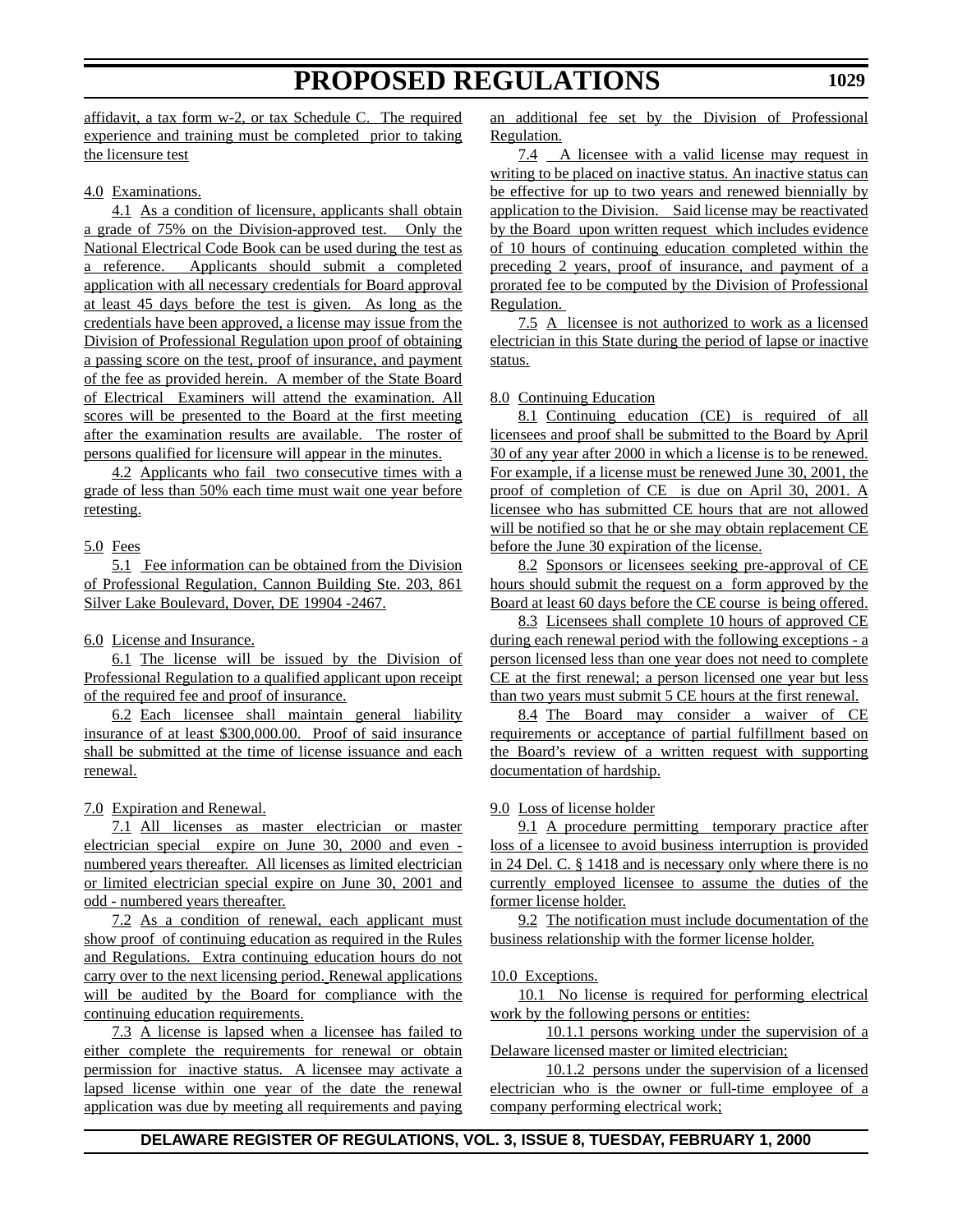#### **1030**

10.1.3 a professional engineer in a manufacturing or industrial plant having six years experience in electrical planning and design who is registered with the Board as the person responsible for the plant repairs, maintenance, and electrical additions;

10.1.4 the Department of Transportation, or a contractor, for work performed by or under the supervision of the Department for the installation erection, construction, reconstruction and/or maintenance of drawbridges and traffic control devices

10.1.5 persons working beyond the main breaker or fuse of 200 amps or less in a structure used exclusively for agriculture;

10.1.6 persons performing the work of any light or power company, electric or steam railway company, telegraph or telephone company when the work is part of the plant or service used in rendering authorized service to the public such as power delivery by an electric company. This exception ends at the point of attachment, termination box, or d-mark;

10.1.7 a homeowner who has obtained a homeowner's permit provided by law.

#### 11.0 Reciprocity

11.1 An applicant for licensure by reciprocity shall complete an application approved by the Board and cause a certificate of good standing to be sent to the Board from the licensing agencies of all jurisdictions where the applicant is or has been licensed. Upon request an applicant for licensure under this provision must submit to the Board a copy of reciprocal state's current licensure requirements. If the reciprocal state's requirements are not substantially similar to those of this State, as determined by the Board, the applicant shall submit proof of practice for at least five years after licensure. Proof or practice can be by an employer's affidavit, tax form w-2 , or tax Schedule C

#### 12.0 Required Inspection.

12.1 Every licensee shall file for an inspection by a licensed inspection agency no later than five working days after the commencement of electrical work. The inspection agency shall complete the inspections no later than five working days after the application has been received.

12.2 Any professional engineer excepted from licensure shall at least annually file with the Board a certificate of inspection by a licensed inspection agency and a letter stating that all repairs, maintenance, and additions to a manufacturing or industrial plant meet the Standards of the National Electrical Code. The annual inspection should include a representative sampling of the work performed by the authority of the responsible professional engineer.

12.3 Any person performing electrical work on agricultural structures excepted from licensure shall nevertheless obtain a certificate of inspection from a Boardapproved inspection agency for new installations.

12.4 Any person authorized to perform work by a homeowner's permit shall obtain a final inspection by a Board-approved inspection agency.

#### 13.0 Organization of the Board

13.1 ELECTION OF OFFICERS

Annually during the July meeting, the Board shall elect officers to serve for a one year term from September 1- August 31.

#### 13.2 DUTIES OF THE OFFICERS

13.2.1 President - The president shall preside at all meetings, designate subordinates when provided by law, sign correspondence on behalf of the Board, and perform other functions inherent in the position. In conducting meetings or hearings, the President may limit or exclude evidence as provided under the Administrative Procedures Act unless overruled by a majority of the Board.

13.2.2 Vice President - The Vice President assumes the duties and powers of the President when the President is unavailable.

13.2.3 Secretary - The Secretary assumes the duties and powers of the President when neither the President nor the Vice President is available.

13.2.4 Complaint officer - The complaint officer shall be a professional member who works with the investigator of the Division of Professional Regulation when complaints are investigated pursuant to 29 Del.C.§8807. The complaint officer shall report to the Board when complaints are closed and recuse himself or herself from participating in disciplinary hearings involving matters that have been reviewed in his or her capacity as complaint officer.

13.2.5 Education officer - The education officer may review courses submitted for continuing education approval and makes recommendations to the Board.

13.3 MEETING MINUTES

The minutes of each meeting are taken by the Administrative Assistant from the Division of Professional Regulation and approved by the Board.

#### 14.0 Homeowners Permits

14.1 The Division of Professional Regulation is authorized to issue homeowners' permits pursuant to an application process approved by the Board. Generally homeowner's permits are not required for replacement in kind but are required for new construction, renovation, and any work that requires a building permit.

14.2 A homeowner shall not be permitted to install a hot tub or a swimming pool.

#### 15.0 Inspection agencies

15.1 Inspection agencies shall be licensed in accord with the provisions of 24 Del. C. § 1421 in order to operate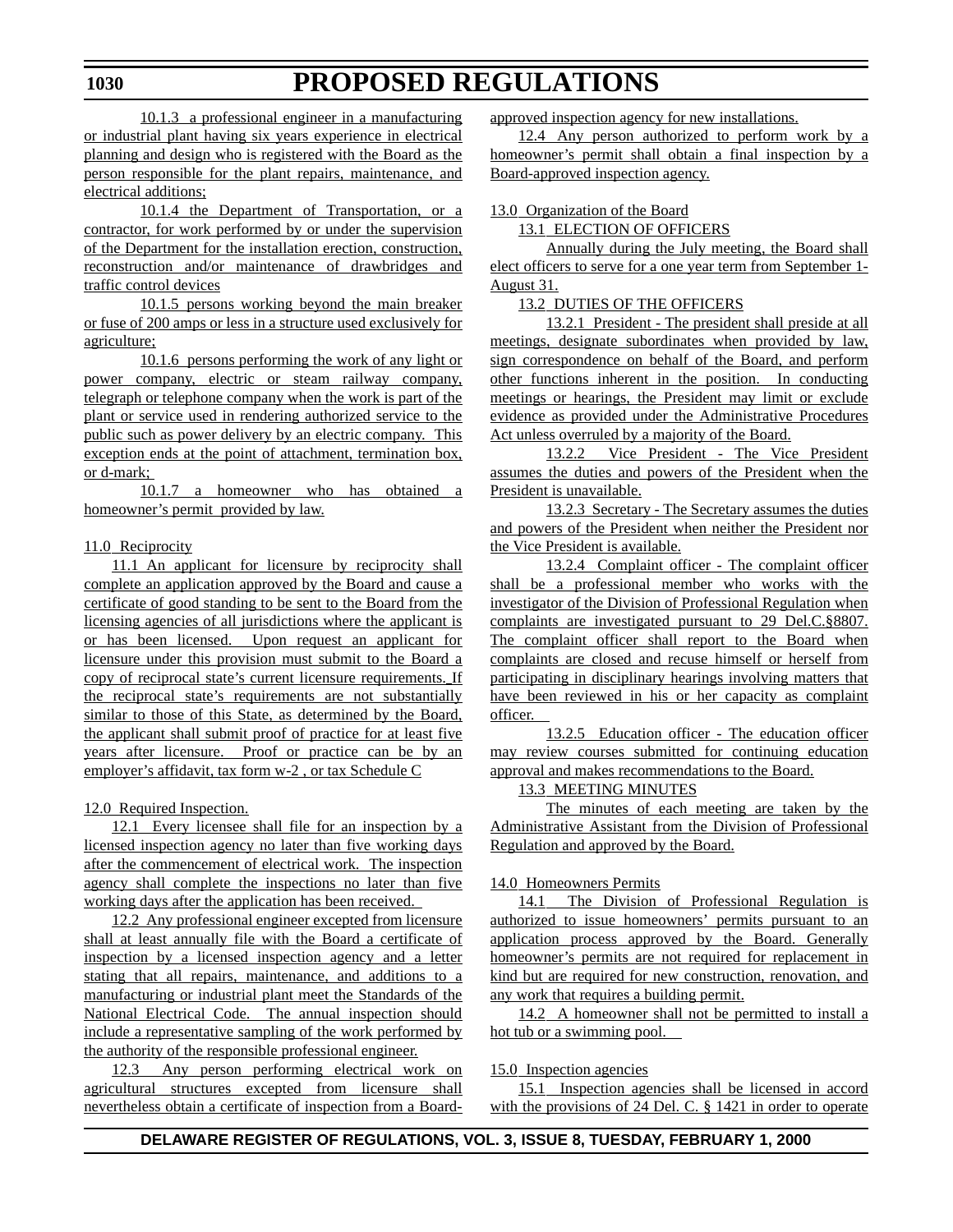**1031**

in Delaware. An application on a form approved by the Board must be filed at the Division of Professional Regulation.

15.2 No inspection agency will be approved until it produces proof of general liability insurance in the amount of at least \$1,000,000.00 and errors and omissions insurance in the amount of at least \$1,000,000.00.

15.3 Inspection agencies must submit, to the Division of Professional Regulation, the names of its employees who are inspectors and proof of compliance with the statutory requirements for inspectors Inspectors must have seven years of experience in residential, commercial, or industrial wiring. Proof of experience shall be submitted by affidavit of the named employer, a tax form w-2, or tax Schedule C**.** The experience requirement for an inspector employed by an approved inspection agency on July 20, 1999 is satisfied with seven years of inspection experience. Each inspector shall also submit a passing score for the Electrical one and two family dwelling and the Electrical General examinations within 18 months of employment and the Electrical Plan Review examination within 24 months of employment. For inspectors employed by the inspection agency on July 20, 1999, the time for taking said examinations shall run from the date these regulations become effective and not the date first employed.

16.0 Voluntary treatment option for chemically dependent or impaired professionals

A voluntary treatment option is available for chemically dependent or impaired professionals as provided in 29 Del. C. § 8807 (n) who are reported to the Board or Division using the following procedures:

16.1 If the report is received by the president of the Board, that president shall immediately notify the Director of Professional regulation or his/her designate of the report. If the Director of Professional Regulation receives the report, he/she shall immediately notify the president of the Board, or that president's designate or designates.

16.2 The president of the Board or that president's designate or designates shall, within seven (7) days of receipt of the report, contact the individual in question and inform him/her in writing of the report, provide the individual written information describing the Voluntary Treatment Option, and give him/her the opportunity to enter the Voluntary Treatment Option.

16.3 In order for the individual to participate in the Voluntary Treatment Option, he/she shall agree to submit to a voluntary drug and alcohol screening and evaluation at a specified laboratory or health care facility. This initial evaluation and screen shall take place within thirty (30) days following notification to the professional by the participating Board president or that president's designate(s).

16.4 A regulated professional with chemical dependency or impairment due to addiction to drugs or alcohol may enter into the Voluntary Treatment Option and continue to practice, subject to any limitations on practice the participating Board president or that president's designate or designates or the Director of the Division of Professional Regulation or his/her designate may, in consultation with the with the treating professional, deem necessary, only if such action will not endanger the public health, welfare or safety, and the regulated professional enters into an agreement with the Director of Professional Regulation or his/her designate and the president of the Board or that president's designate for a treatment plan and progresses satisfactorily in such treatment program and complies with all terms of that agreement. Treatment programs may be operated by professional Committees and Associations or other similar professional groups with the approval of the Director of Professional Regulation and the President of the Board.

16.5 Failure to cooperate fully with the Board president or that president's designate or designates or the Director of the Division of Professional Regulation or his/her designate in regard to the Voluntary Treatment Option or to comply with their requests for evaluations and screens may disqualify the regulated professional from the provisions of the Voluntary Treatment Option and the Board president or that president's designate or designates shall cause to be activated an immediate investigation and institution of disciplinary proceedings, if appropriate, as outlined in subsection (h), § 8807 of title 29.

16.6 The Voluntary Treatment Option may require a regulated professional to enter into an agreement which includes, but is not limited to the following provisions:

16.6.1 Entry of the regulated professional into a treatment program approved by the Board. Board approval shall not require that the regulated professional be identified to the Board. Treatment and evaluation functions must be performed by separate agencies to assure an unbiased assessment of the regulated professional's progress.

16.6.2 Consent to the treating professional of the approved treatment program to report on the progress of the regulated professional to the president of the Board or to that president's designate or designates or to the Director of the Division of Professional Regulation or his/her designate at such intervals as required by the president of the Board or that president's designate or designates or the Director of the Division of Professional Regulation or his/her designate, and such person making such report will not be liable when such reports are made in good faith and without malice.

16.6.3 Consent of the regulated professional, in accordance with applicable law, to the release of any treatment information from anyone within the approved treatment program.

16.6.4 Agreement by the regulated professional to be personally responsible for all costs and charges associated with the Voluntary Treatment Option and treatment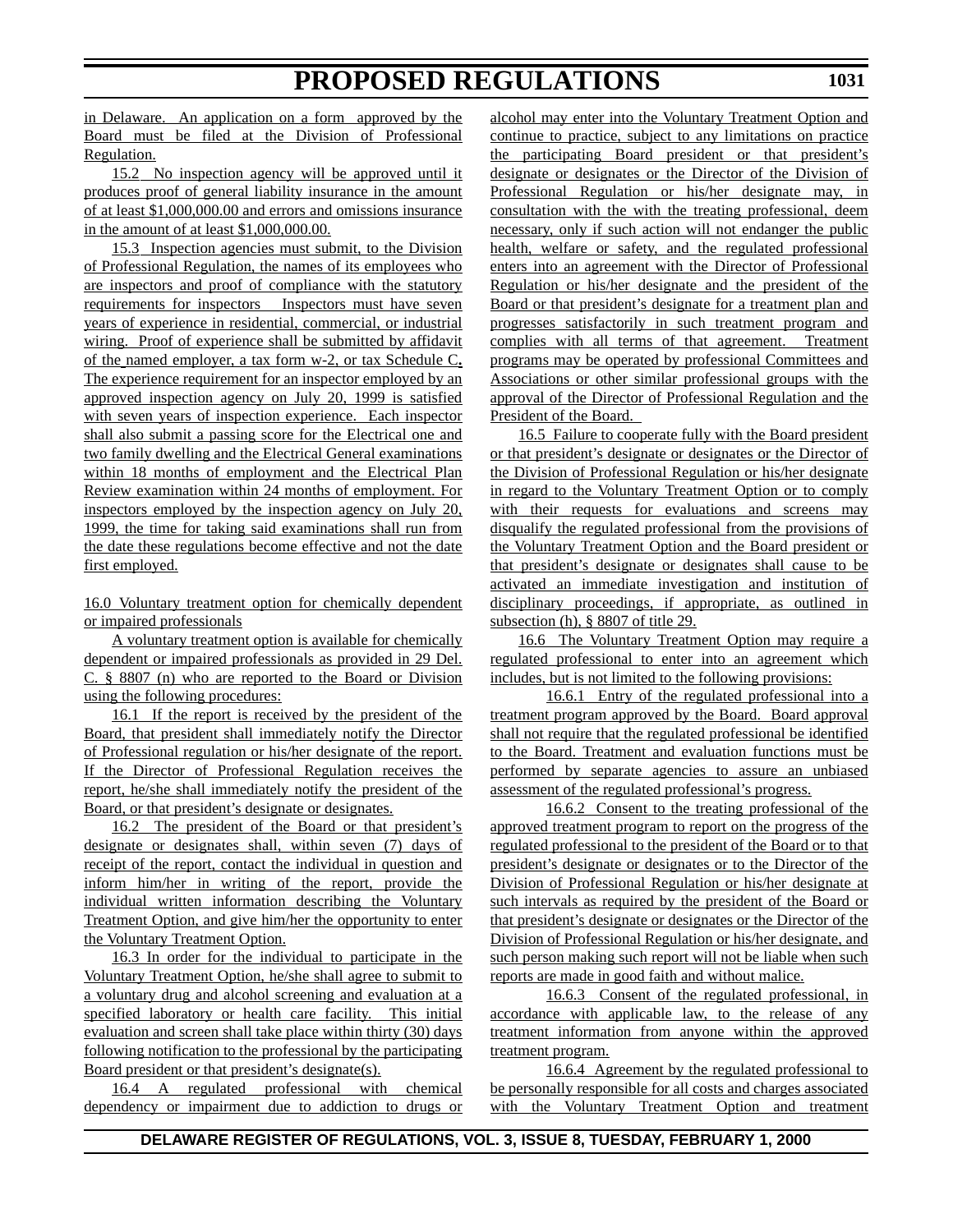<span id="page-25-0"></span>program(s). In addition, the Division of Professional Regulation may assess a fee to be paid by the regulated professional to cover administrative costs associated with the Voluntary Treatment Option. The amount of the fee imposed under this paragraph shall approximate and reasonably reflect the costs necessary to defray the expenses of the Board, as well as the proportional expenses incurred by the Division of Professional Regulation in its services on behalf of the Board in addition to the administrative costs associated with the Voluntary Treatment Option.

16.6.5 Agreement by the regulated professional that failure to satisfactorily progress in such treatment program shall be reported to the Board's president, or his/her designate or designates or to the Director of the Division of Professional Regulation or his/her designate by the treating professional who shall be immune from any liability for such reporting made in good faith and without malice.

16.7 The regulated professional's records of participation in the Voluntary Treatment Option will not reflect disciplinary action and shall not be considered public records open to public inspection. However, the participating Board may consider such records in setting a disciplinary sanction in any future matter in which the regulated professional's chemical dependency or impairment is an issue.

16.8 The Board's president, his/her designate or designates or the Direction of the Division of Professional Regulation or his/her designate may, in consultation with the treating professional at any time during the Voluntary Treatment Option, restrict the practice of a chemically dependent or impaired professional if such action is deemed necessary to protect the public health, welfare or safety.

16.9 If practice is restricted, the regulated professional may apply for unrestricted licensure upon completion of the program.

16.10 Failure to enter into such agreement or to comply with the terms and make satisfactory progress in the treatment program shall disqualify the regulated professional from the provisions of the Voluntary Treatment Option, and the Board shall be notified and cause to be activated an immediate investigation and disciplinary proceedings as appropriate.

16.11 Any person who reports pursuant to this section in good faith and without malice shall be immune from any civil, criminal or disciplinary liability arising from such reports, and shall have his/her confidentiality protected if the matter is handled in a non-disciplinary matter.

16.12 Any regulated professional who complies with all of the terms and completes the Voluntary Treatment Option shall have his/her confidentiality protected.

### **DIVISION OF PROFESSIONAL REGULATION BOARD [OF MASSAGE AND BODYWORK](#page-3-0)** Statutory Authority: Title 24, Delaware Code, Chapter 53 (24 **Del.C.** Chp. 53)

PLEASE TAKE NOTICE, pursuant to 29 Del. C. Chapter 101 and 24 Del. C. Section 5306(1), the Delaware Board of Massage and Bodywork proposes to revise its rules and regulations. The proposed revisions define certain modalities as constituting or not constituting the "practice of massage and bodywork." The Board's Rule regarding Continuing Education has also been rewritten in its entirety, changing the number of required hours for massage therapists from 12 to 24 per biennial licensing period; clarifying content requirements and Board approval procedures; allowing credit for certain self-directed activities; establishing reporting requirements, and allowing for hardship extensions in certain cases.

A public hearing will be held on the proposed Rules and Regulations on Thursday, March 2, 2000 at 2:00 p.m. in the Second Floor Conference Room A of the Cannon Building, 861 Silver Lake Boulevard, Dover, Delaware, 19904. The Board will receive and consider input in writing from any person on the proposed Rules and Regulations. Any written comments should be submitted to the Board in care of Denise Spear at the above address. The final date to submit written comments shall be at the above scheduled public hearing. Anyone wishing to obtain a copy of the proposed Rules and Regulations or to make comments at the public hearing should notify Denise Spear at the above address or by calling (302) 739-4522.

This notice will be published in two newspapers of general circulation not less than twenty (20) days prior to the date of the hearing.

#### **Board of Massage and Bodywork Rules and Regulations**

1.0 Definitions and General Definitions.

1.1 The term "500 hours of supervised in-class study" as referenced in 24 **Del.C.** Section 5308(a)(1) shall mean that an instructor has controlled and reviewed the applicant's education on the premises of a school or approved program of massage or bodywork therapy, and can document that the applicant has successfully completed a curriculum that is substantially the same as referenced in Section  $5308(a)(1)$ and which includes hands-on technique and contraindications as they relate to massage and bodywork. More than one school or approved program of massage or bodywork therapy may be attended in order to accumulate the total 500 hour requirement.

1.2 The term a "100-hour course of supervised in-class study of massage" as referenced in 24 **Del.C**. Section 5309(a)(1) shall mean that an instructor has controlled and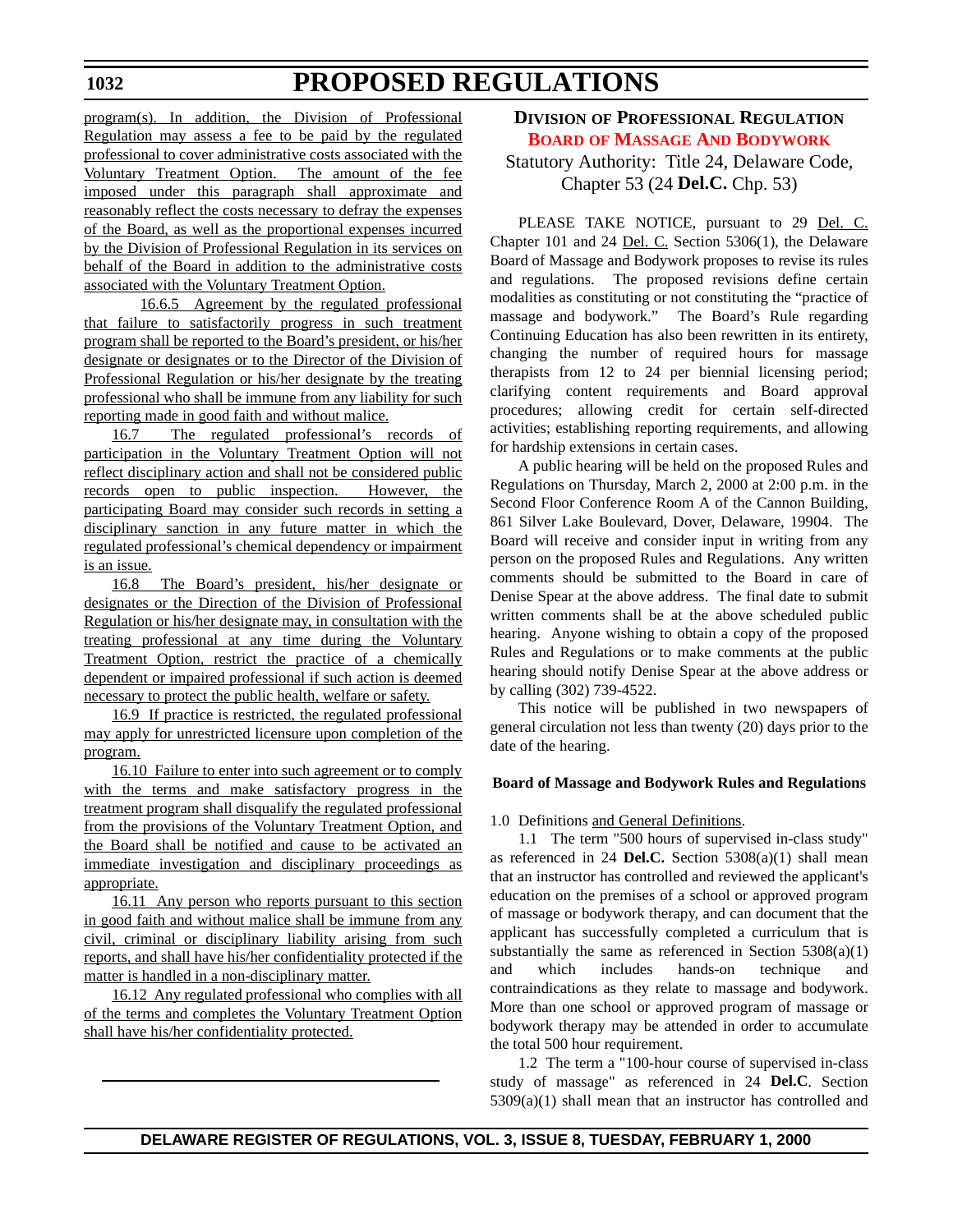reviewed the applicant's education on the premises of a school or approved program of massage or bodywork therapy, and can document that the applicant has successfully completed a 100 hour course which includes hands-on technique and theory, and anatomy, physiology, and contraindications as they relate to massage and bodywork.

1.3 The "practice of massage and bodywork" includes, but is not limited to, the following modalities:

**Acupressure** Chair Massage Craniosacral Therapy Deep Tissue Massage Therapy Healing Touch Joint Mobilization Lymph Drainage Therapy Manual Lymphatic Drainage Massage Therapy Myofascial Release Therapy Neuromuscular Therapy Orthobionomy Process Acupressure Reflexology Rolfing **Shiatsu** Swedish Massage Therapy Trager Visceral Manipulation The practice of the following modalities does not constitute the "practice of massage and bodywork":

Alexander Technique Aroma therapy Feldenkrais Hellerwork Polarity Therapy Reiki Shamanic Technique Therapeutic Touch

2.0 Filing of Application for Licensure as Massage/ Bodywork Therapist.

2.1 A person seeking licensure as a massage/bodywork therapist must submit a completed application on a form prescribed by the Board to the Board office at the Division of Professional Regulation, Dover, Delaware. Each application must be accompanied by (1) a copy of a current certificate from a State certified cardiopulmonary resuscitation program as required by 24 **Del.C.** Section 5308(3); and (2) payment of the application fee established by the Division of Professional Regulation pursuant to 24 **Del.C.** Section 5311.

2.2 In addition to the application and materials described in paragraph "a" of this Rule, an applicant for licensure as a massage/bodywork therapist shall have (1) each school or approved program of massage or bodywork

where the applicant completed the hours of study required by 24 **Del.C.** Section 5308(a)(1) submit to the Board an official transcript or official documentation showing dates and total hours attended and a description of the curriculum completed; and (2) Assessment Systems, Incorporated or its predecessor, submit to the Board verification of the applicant's score on the written examination described in Rule 3 herein.

2.3 The Board shall not consider an application for licensure as a massage/bodywork therapist until all items specified in paragraphs "a" and "b" of this Rule are submitted to the Board's office.

3.0 Examination.

The Board designates the National Certification Examination administered by the National Certification Board for Therapeutic Massage and Bodywork ("NCBTMB") as the written examination to be taken by all persons applying for licensure as a massage/bodywork therapist. The Board will accept as a passing score on the exam the passing score established by the NCBTMB.

4.0 Application for Certification as Massage Technician.

4.1 A person seeking certification as a massage technician must submit a completed application on a form prescribed the Board to the Board office at the Division of Professional Regulation, Dover, Delaware. Each application must be accompanied by (1) a copy of current certificate form from a State certified cardiopulmonary resuscitation program as required by 24 **Del.C.** Section - 5308(3)  $5309(a)(2)$ ; and (2) payment of the application fee established by the Division of Professional Regulation pursuant to 24 **Del.C.** Section 5311.

*Summary: This amendment corrects a typographical error and an error in citation in the current rule 4(a). This is a non-substantive amendment. 29 Del. C. §10113(b)(4).*

4.2 In addition to the application and materials described in paragraph "a" of this Rule, an applicant for certification as a massage technician shall have the school or approved program of massage or bodywork therapy where the applicant completed the hours or study required by 24 **Del.C.** Section 5309(a)(1) submit to the Board an official transcript or official documentation showing dates and total hours attended and a description of the curriculum completed.

4.3 The Board shall not consider an application for certification as a massage technician until all items specified in paragraphs "a" and "b" of this Rule are submitted to the Board's office.

5.0 Expired License or Certificate.

An expired license as a massage/bodywork therapist or expired certificate as a massage technician may be reinstated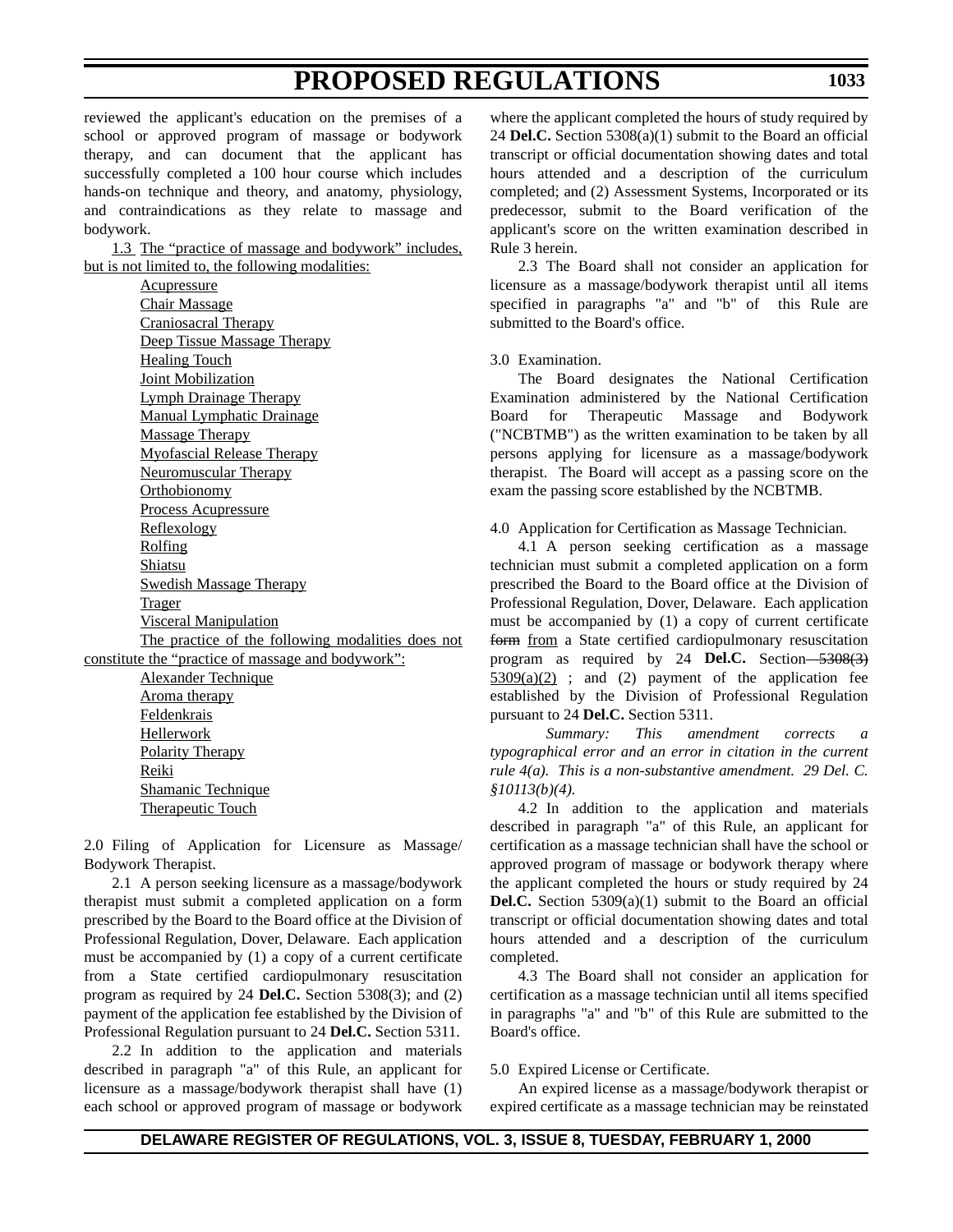within ninety (90) days after expiration upon application and payment of the renewal fee plus a late fee as set by the Division of Professional Regulation.

#### 6.0 Continuing Education.

6.1 As a precedent setting condition to the renewal of the two year license or certification, a massage/bodywork therapist or massage technician must complete twelve hours of study in the field of massage/bodywork practice during the two year period immediately preceding renewal; provided however, that if the massage/bodywork therapist or massage technician has been licensed or certified one year or less on the date of renewal, the requirement for continuing education shall be pro-rated as follows:

\_ Licensed or certified less than six months at date of renewal; zero (0) hours;

-Licensed or certified six - twelve months at date of renewal; six (6) credit hours.

6.2 Continuing education may include, but is not limited to conferences, seminars and classes. Renewal of licensure of certification is contingent upon approval of continuing education courses by the Board.

#### (Continuing Education Adopted March 26, 1996).

6.1 *Hours required.* For license or certification periods beginning September 1, 2000 and thereafter, each massage/ bodywork therapist shall complete twenty-four (24) hours of acceptable continuing education during each biennial licensing period, except as otherwise provided in these Rules and Regulations. Each massage technician shall complete twelve (12) hours of acceptable continuing education during each biennial licensing period, except as otherwise provided in these Rules and Regulations. Completion of the required continuing education is a condition of renewing a license or certificate. Hours earned in a biennial licensing period in excess of those required for renewal may not be credited towards the hours required for renewal in any other licensing period.

6.2 *Proration.* Candidates for renewal who were first licensed or certified twelve (12) months or less before the date of renewal are exempt from the continuing education requirement for the period in which they were first licensed or certified.

6.3 *Content.*

6.3.1 Except as provided in Rule  $6(c)(2)$ , continuing education hours must contribute to the professional competency of the massage/bodywork therapist or massage technician within modalities constituting the practice of massage and bodywork. Continuing education hours must maintain, improve or expand skills and knowledge obtained prior to licensure or certification, or develop new and relevant skills and knowledge.

6.3.2 No more than 25% of the continuing education hours required in any licensing period may be earned in any combination of the following areas and methods:

6.3.2.1 Courses in modalities other then massage/bodywork therapy

|                                                  |  | <u>6.3.2.2 Personal growth and</u>                 |  |        | self-  |  |  |  |
|--------------------------------------------------|--|----------------------------------------------------|--|--------|--------|--|--|--|
| improvement courses                              |  |                                                    |  |        |        |  |  |  |
|                                                  |  | <u>6.3.2.3 Business and management courses</u>     |  |        |        |  |  |  |
|                                                  |  | <u>6.3.2.4 Courses taught by correspondence or</u> |  |        |        |  |  |  |
| mail                                             |  |                                                    |  |        |        |  |  |  |
|                                                  |  | 6.3.2.5 Courses taught                             |  | $-$ by | video, |  |  |  |
| teleconferencing, video conferencing or computer |  |                                                    |  |        |        |  |  |  |

6.4 *Board approval.*

6.4.1 "Acceptable continuing education" shall include any continuing education programs meeting the requirements of Rule 6(c) and offered or approved by the following organizations:

6.4.1.1 NCBTMB

6.4.1.2 American Massage Therapy Association

6.4.1.3 Association of Oriental Bodywork Therapists of America

6.4.1.4 Association of Bodywork and Massage Practitioners

6.4.1.5 Delaware Nurses Association

6.4.2 Other continuing education programs or providers may apply for pre-approval of continuing education hours by submitting a written request to the Board which includes the program agenda, syllabus and time spent on each topic, the names and resumes of the presenters and the number of hours for which approval is requested. The Board reserves the right to approve less than the number of hours requested.

6.4.3 *Self-directed activity:*The Board may, upon request, review and approve credit for self-directed activities, including, but not limited to, teaching, research, preparation and/or presentation of professional papers and articles. A licensee must obtain pre-approval of the Board prior to undertaking the self-directed activity in order to assure continuing education credit for the activity. Any selfdirected activity submitted for approval must include a written proposal outlining the scope of the activity, the number of continuing education hours requested, the anticipated completion date(s), the role of the licensee in the case of multiple participants (e.g. research) and whether any part of the self-directed activity has ever been previously approved or submitted for credit by the same licensee.

6.4.4 The Board may award additional continuing education credits, on an hour for hour basis, to continuing education instructors for the first-time preparation and presentation of an approved continuing education course for other practitioners, to a maximum of 6 additional hours. (e.g. an instructor presenting a 8 hour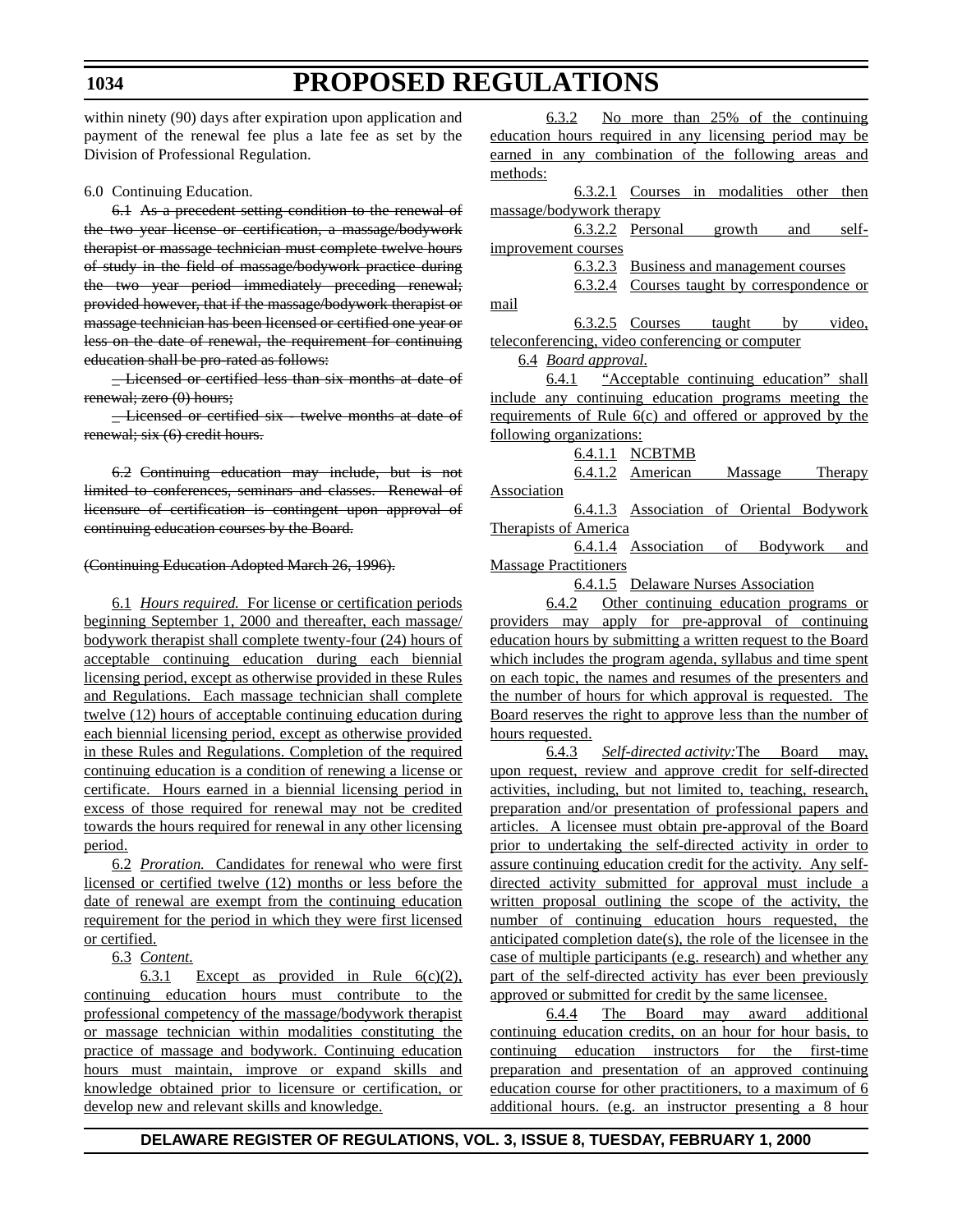<span id="page-28-0"></span>course for the first time may receive up to 6 additional credit hours for preparation of the course). This provision remains subject to the limitations of Rule  $6(c)(2)$ .

6.5 *Reporting.*

6.5.1 For license or certification periods beginning September 1, 2000 and thereafter, each candidate for renewal shall submit a summary of their continuing education hours, along with any supporting documentation requested by the Board, to the Board on or before May 31 of the year the license or certification expires. No license or certification shall be renewed until the Board has approved the required continuing education hours or granted an extension of time for reasons of hardship. The Board's approval of a candidate's continuing education hours in a particular modality does not constitute approval of the candidate's competence in, or practice of, that modality.

6.5.2 If a continuing education program has already been approved by the Board, the candidate for renewal must demonstrate, at the Board's request, the actual completion of the continuing education hours by giving the Board a letter, certificate or other acceptable proof of attendance provided by the program sponsor.

6.5.3 If a continuing education program has not already been approved by the Board, the candidate for renewal must give the Board, at the Board's request, all of the materials required in Rule  $6(d)(2)$  and demonstrate the actual completion of the continuing education hours by giving the Board a letter, certificate or other acceptable proof of attendance provided by the program sponsor.

6.6 *Hardship.*A candidate for renewal may be granted an extension of time in which to complete continuing education hours upon a showing of unusual hardship. "Hardship" may include, but is not limited to, disability, illness, extended absence from the jurisdiction and exceptional family responsibilities. Requests for hardship consideration must be submitted to the Board in writing prior to the end of the licensing or certification period for which it is made. If the Board does not have sufficient time to consider and approve a request for hardship extension prior to the expiration of the license, the license will lapse upon the expiration date and be reinstated upon completion of continuing education pursuant to the hardship exception. The licensee may not practice until reinstatement of the license.

7.0 Scope of Practice.

Licensed massage/bodywork therapist and certified massage technicians shall perform only the massage and bodywork activities and techniques for which they have been trained as stated in their certificates, diplomas or transcripts from the school or program of massage therapy where trained.

### **[DEPARTMENT OF AGRICULTURE](http://www.state.de.us/deptagri/index.htm) [PESTICIDE SECTION](#page-3-0)**

Statutory Authority: 3 Delaware Code, Chapter 12 (3 Del.C. Ch. 12)

The Delaware Department of Agriculture, Pesticides Section, is proposing to amend the Delaware Pesticide Rules and Regulations, Revised, February 10, 1999. Any person who wishes to make written suggestions, compilations of data, testimony, briefs or other written materials concerning the proposed new regulations must submit same to Grier Stayton, Department of Agriculture, 2320 S. duPont Highway, Dover, DE 19901 by March 1, 2000. The proposed revisions of Sections 4, Registration, and Section 5, Licensing are the consequence of changes to 3 Del.C. Chapter 12, Pesticide Law, made during the 140th General Assembly session. Amendments to Section 4 Reigistration will provide for a biennial pesticide product registration period and a fee increase. Amendments to Section 5, Licensing, will require a pesticide business license applicant or holder of the license to employ a certified applicator with a minimum of two years practical experience pursuant to  $$1207(c)(1)$  of the Law. Section 5 amendments also provide for the option of a one or two year license period.

The proposed revision of Section 22, Restrictions on the Use of Pesticides for the Control of Subterranean Termites, will clarify disclosure requirements and prescribe a disclosure form for applicators of termiticides.

H. Grier Stayton Pesticides Administrator

### **Delaware Pesticide Rules & Regulations**

Section 1 General

1.01 Scope

These regulations establish general operating rules and procedures for the enforcement of the Delaware Pesticide Law, including but not limited to the certification of users of restricted and general use pesticides.

1.02 Authority

These regulations are issued under the authority of Title 3 Part II Chapter 12 of the Annotated Code of Delaware.

1.03 Effective Date

These regulations were amended on February 10, 1999, in accordance with Title 29, Chapter 101, Annotated Code of Delaware

1.04 Filing Date

These regulations were filed in the Office of the Secretary of State on February 10, 1999.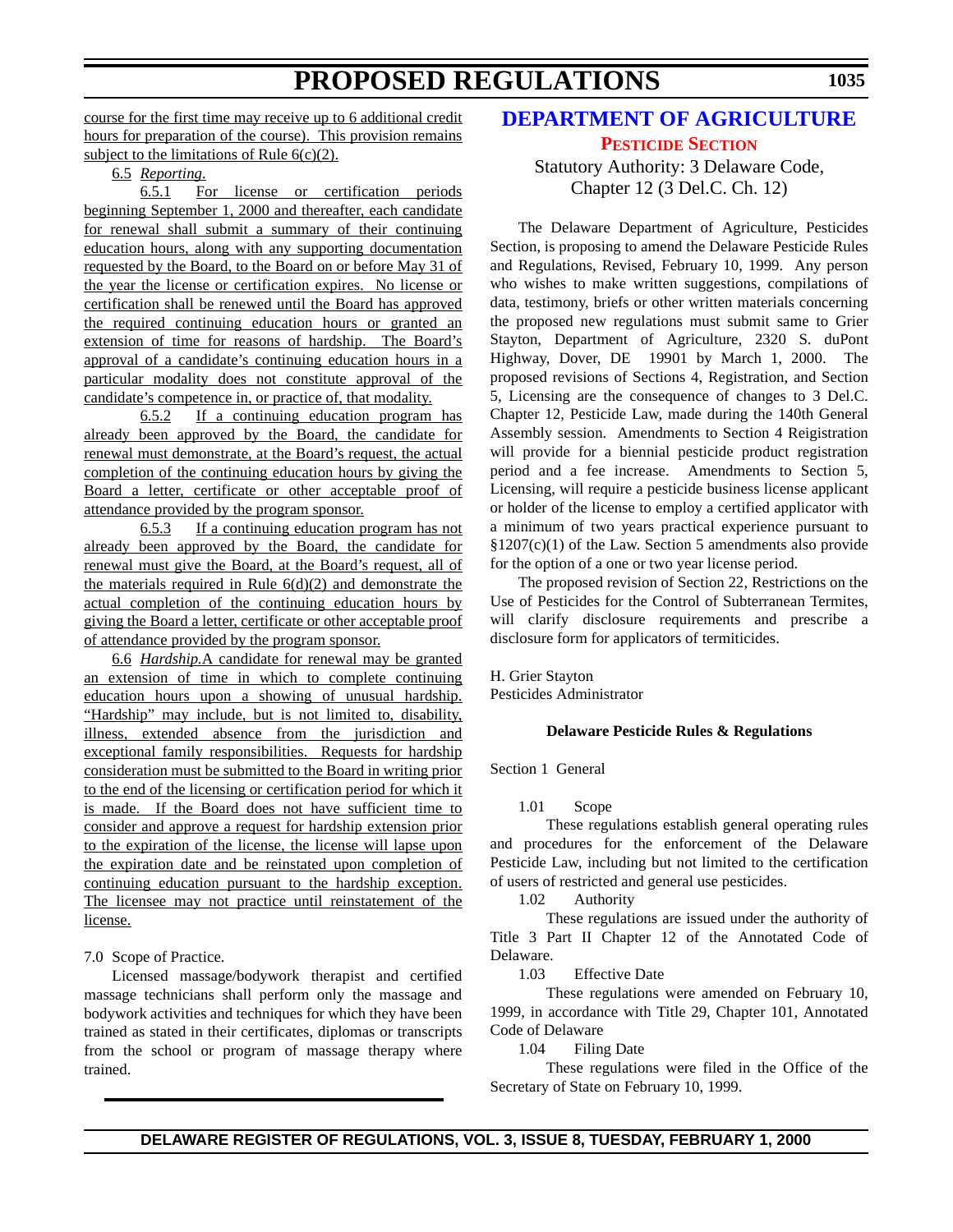Section 2 Declaration of Policy

3 **Del.C.** Part II, Chapter 12, Section 1237, places the enforcement of the Delaware Pesticide Law with the Department of Agriculture and empowers the Department to establish regulations.

By virtue of the authority vested in me as Secretary of Agriculture by 3 **Del.C**., Part II, Chapter 12, I, John F. Tarburton, Secretary of Agriculture, do hereby promulgate the following rules and regulations governing the sale, use and application of pesticides in Delaware.

#### Section 3 Definitions

The following words and terms, when used in these regulations, shall have the following meanings, unless the context clearly indicates otherwise. All terms defined by the Delaware Pesticides Law (**3 Del.C.**, Part II, Chapter 12) are hereby incorporated by reference in this regulation.

"Accident" means an unexpected, undesirable event resulting in the presence of a pesticide that adversely affects man or the environment.

"Brand" means any word, name, symbol, device, or any combination thereof, which serves to distinguish a pesticide product manufactured, distributed, sold, or offered for sale by one person from that manufactured, distributed, sold, or offered for sale by any other person.

"Certification" means the recognition by the Department that a person has met the qualification standards established under Section 8 or Section 9 of these regulations and has been issued a written certificate from the Department authorizing them to use pesticides for the specified type(s) of pest control.

"Competent" means properly qualified to perform functions associated with pesticide application, the degree of capability required being directly related to the nature of the activity and associated responsibility.

"Fumigant" means a gaseous or readily volatilizable chemical (such as hydrogen cyanide or methyl bromide) used as a pesticide.

"Fumigation" means the application of a fumigant to one or more rooms in a structure, or to the entire structure, or to a localized space within a structure or outside a structure, such as a box car, aircraft, truck, ship or any object sealed or covered. Excluded is the use of a fumigant in or on the soil.

"Grade" means a formulation of a pesticide, except that the addition of pigments solely for coloration shall not constitute a change in formulation such as to constitute a new grade requiring registration.

"Handle pesticides" means to mix, load, apply, or dispose of pesticides.

"Hazardous waste" means a solid waste, or combination of solid wastes, which because of its quantity, concentration, physical, chemical, or infectious characteristics may cause or significantly contribute to an increase in mortality or an increase in serious irreversible, or incapacitating, irreversible illness or poses a substantial present or potential hazard to human health or the environment when improperly treated, stored, transported or disposed of, or otherwise managed. Without limitation, included within this definition are those hazardous wastes listed in Section 261.31, 261.32 and 261.33 of the State of Delaware Hazardous Waste Regulations and those solid wastes which otherwise exhibit the characteristics of a hazardous waste as defined in Part 261 of the State of Delaware Hazardous Waste Regulations.

"LAW" means the Delaware Pesticide Law, 3 **Del.C**., Part II, Chapter 12.

"Regulated pest" means a specific organism considered by the state or by a Federal Agency to be a pest requiring regulatory restrictions, regulations or control procedures in order to protect man or the environment.

"Service vehicle" means any vehicle used by a licensee to transport pesticides for the purpose of their application.

#### Section 4 Registration

4.01 Product Registration

(a) Every pesticide which is distributed within the State or delivered for transportation or transported in intrastate commerce or between points within this State through any point outside this State shall be registered with the Secretary subject to the provisions of this law. Such registration shall be renewed annually prior to July 1; provided, that r Registration is not required if a pesticide is shipped from one plant or warehouse to another plant or warehouse operated by the same person and used solely at such plant or warehouse as a constituent part to make of a pesticide which is registered under the provision of an experimental use permit issued by the U.S. Environmental Protection Agency.

(b) The  $\Delta n$  applicant for registration for a pesticide which is federally registered shall file a statement with the Secretary which shall include:

(1) The name and address of the applicant and the name and address of the person whose name will appear on the label, if other than the applicant's.

(2) The name of the pesticide.

(3) Other necessary information required for completion of the Department's application for registration form.

(4) A complete copy of the labeling accompanying the pesticide and a statement of all claims to be made for it, including the directions for use.

(5) The use classification as provided in the "Federal Insecticide, Fungicide and Rodenticide Act", as amended.

(6) The EPA product registration number.

(c) The applicant desiring to register a pesticide shall pay an annual registration fee of twenty five dollars (\$25.00) a biennial registration fee of seventy dollars (\$70.00) to the Delaware Department of Agriculture for each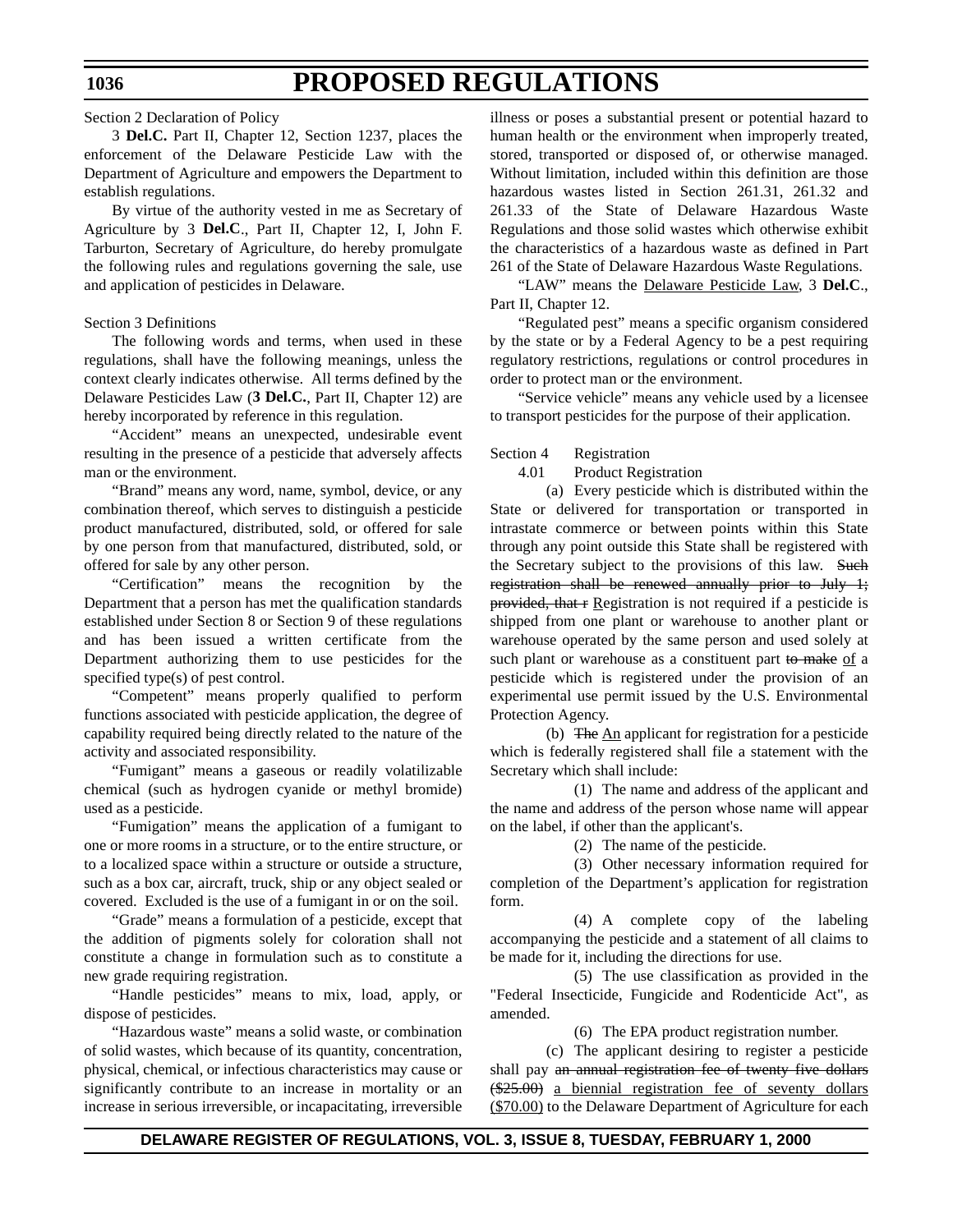and

brand or grade of pesticide to be registered for such applicant. All such registrations shall expire on June 30 of any one year continue in effect until June 30 of the year in which they expire. Applications received between January 1 and June 30 shall be registered for the upcoming two year period Applications received between July 1 and December 31 will be registered for a two year period beginning July 1 of the year in which the application was received.

(d) Any registration approved by the Secretary and in effect on June 30, for which a renewal application has been made and the proper fee paid, shall continue in full force and effect until suspended, or otherwise denied in accordance with the provisions of Section 1205 of this law the Law. Forms for registration shall be mailed to registrants at least forty-five days prior to the due date.

(e) If it appears to the Secretary that the composition of the pesticide is such as to warrant the proposed claims for it and if the pesticide and its labeling and other material required to be submitted comply with the requirements of this law these regulations, he shall register the pesticide.

(f) Pesticide products that are discontinued by a registrant shall be registered for a period of two years. Said two year limit covers the year in which the item is declared to be discontinued by the registrant and an additional year to permit time to dispose of shelf stock. Should the registrant provide the Department with written notification that shelf stocks of the product are depleted, the products shall be exempt from the two year continued registration period.

4.02 Employee Registration

(a) Every licensee shall register with the Department all employees who handle pesticides. Registration shall be made when making an application for a license or within 30 days after employment. The fee for registering each employee shall be \$25.00. However, the fee shall be waived for any employee registration if that employee is certified under the LAW.

(b) Each licensee shall be responsible for insuring that all employees handling pesticides (other than a certified applicator) have successfully completed a training program approved by the Department. Such training shall be completed within 30 days of employment and before the employee is registered with the Department.

1. The Department will not approve any training program that does not include the following subjects:

- (i) Pesticide Law and Regulations;
- (ii) Label comprehension;
- (iii) Safety and emergency procedures;

(iv) Proper pesticide handling, storage and

disposal; procedures;

(v) Pest identification and control

(vii)Environmental and health concerns;

(viii)Integrated pest management principles

2. Upon request by the Department, each licensee shall provide written verification that an employee has completed an approved training program.

(c) The name and address of each such employee shall be provided to the Department by the licensee. The Department shall issue a registration card to those registered. This registration card shall bear the name and license number of the employee and shall become null and void upon termination of employment with the licensee. This card is to be carried by the employee during working hours and is to be displayed upon request.

(d) Written notification of employment termination of this registered employee with the licensee shall be made to the Department within 30 days subsequent to termination.

(e) The Department, after due notice, and opportunity for a hearing may deny, suspend or revoke an employee registration, if the Department finds the registered employee has committed any violations of the LAW.

(f) The Department, after due notice and opportunity for a hearing, may deny an application for employee registration, if the applicant has committed any violations under the LAW.

#### Section 5Licensing

5.01 Applicants for a business license shall complete a signed and notarized application form prescribed by the Department.

5.01 5.02 All business licensee applicants shall pay an annual fee of \$50.00, or a biennial fee of \$100.00.

5.03 No license shall be issued to any person, nor shall it remain valid, unless such person is certified or has a certified applicator in his employ at all times.

5.04 For applicants or holders of a license in categories 7.01(a), 7.02, or 7.07(a-c), at least one person designated as a certified applicator under the license shall meet the experience requirement of  $$1207(c)(1)$  of the Law.

5.02 5.05 All pest control business license numbers shall appear on all service vehicles used by persons holding a commercial pesticide applicators license excluding except: 7.01(a) Agriculture Plant Pest Control; 7.01(b) Agriculture Animal Pest Control; 7.02 Forest Pest Control; 7.04 Seed Treatment; 7.05 Aquatic Pest Control; 7.08 Public Health Pest Control; 7.09 Regulatory Pest Control; 7.10 Demonstration and Research Pest Control. The license number shall be in bold readable numbers not less than 2 inches or more than 6 inches high. The full name of the business licensee shall be displayed on the vehicle.

(vi) Pesticide application techniques;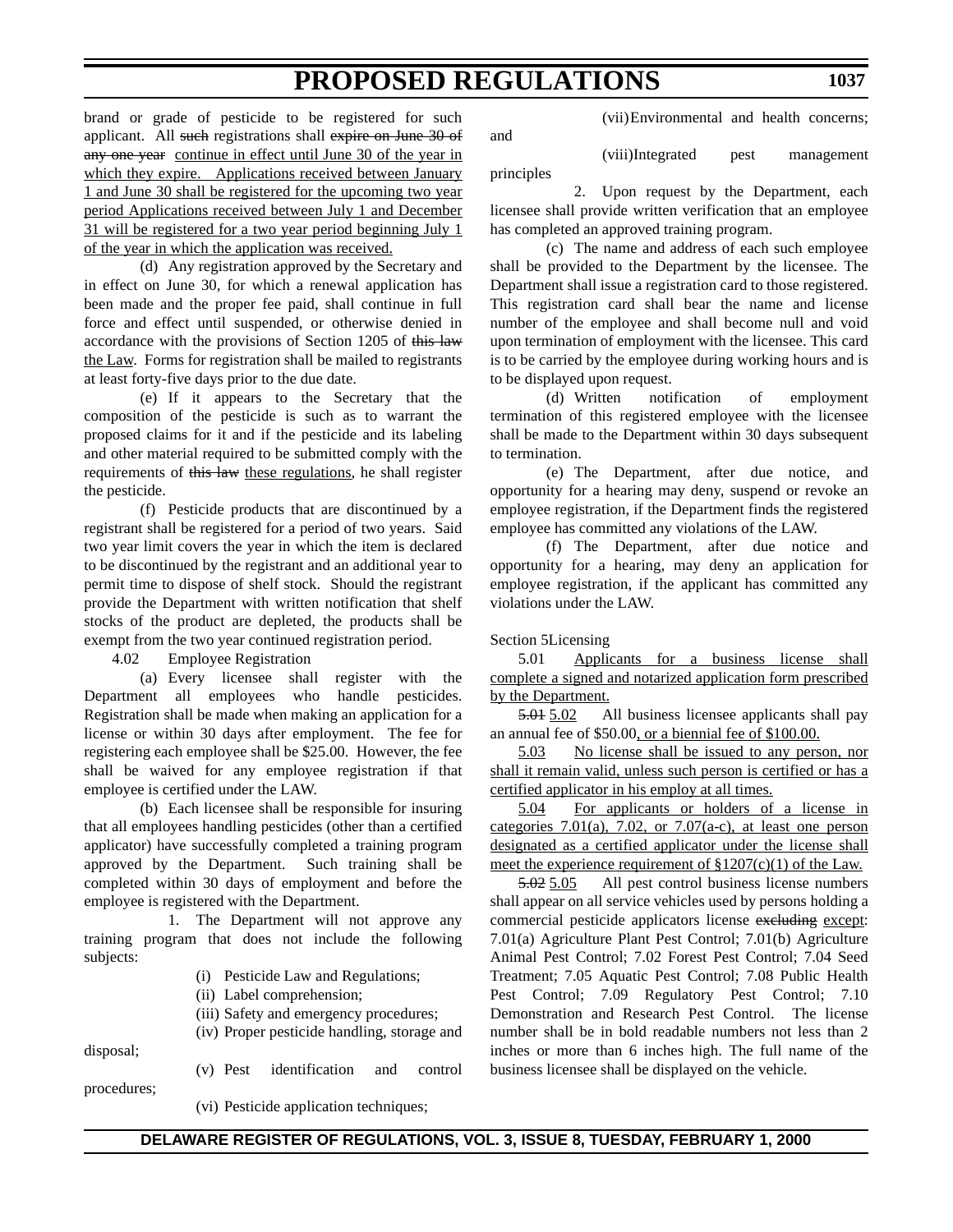Section 6 Restricted Use Pesticides Classification

6.01 Restricted use pesticides shall be classified in the State of Delaware to conform to the current listing of pesticides classified by the EPA as Federally registered use products.

Section 7 Categorization of Commercial Applicators

Categories and subcategories of applicators (other than private applicators) who use or supervise the use of pesticides are identified below.

7.01 Agricultural Pest Control Category

(a) Agricultural Plant - This subcategory includes commercial applicators using or supervising the use of pesticides in the production of agricultural crops, including without limiting the following: feed grains, soybeans, forage, vegetables, small fruits and tree fruits; as well as on grasslands and non-crop agricultural lands.

(b) Agricultural Animal - This subcategory includes commercial applicators using or supervising the use of pesticides on swine, sheep, horses, goats, poultry and livestock, and to places on or in which animals are confined. Doctors of Veterinary Medicine engaged in the business of applying pesticides for hire, or publicly holding themselves out as pesticide applicators or engaged in large scale use are included in this category.

(c) Fumigation of Soil and Agricultural Products - This subcategory includes commercial applicators using or supervising the use of pesticides for soil fumigation in the production of an agricultural commodity and/or for fumigation of agricultural products in storage or transit.

7.02 Forest Pest Control Category

This category includes commercial applicators using or supervising the use of pesticides in forests, forest nurseries, and forest seed producing areas.

7.03 Ornamental and Turf Pest Control Category

This category includes commercial applicators using or supervising the use of pesticides to control pests in the maintenance and production of ornamental trees, shrubs, flowers and turf.

7.04 Seed Treatment Category

This category includes commercial applicators using or supervising use of pesticides on seeds.

7.05 Aquatic Pest Control Category

(a) Aquatic Weed - This subcategory includes commercial applicators using or supervising the use of any pesticide purposefully applied to standing or running water, excluding applicators engaged in public health related activities.

(b) Antifouling Paint - This subcategory includes commercial applicators using or supervising the use of any anti-fouling paints for the protection of boat hulls. This subcategory also includes applicators using or supervising the use of anti-fouling paints on containers which they sell, lease, or use for the purpose of harvesting shellfish.

(c) Mosquito Control - This subcategory includes applicators using or supervising the use of pesticides for the management and control of mosquitoes.

7.06 Right-of-Way Pest Control Category

This category includes commercial applicators using or supervising the use of pesticides in the maintenance of roads, electric power lines, pipelines, railway rights-ofway or similar areas.

7.07 Industrial, Institutional, Structural and Health Related Pest Control Category

This category includes commercial applicators using or supervising the use of pesticides in, on, or around food handling establishments, including warehouses and grain elevators, and any other structures and adjacent areas, public or private; human dwellings, institutions, such as schools and hospitals, industrial establishments; and for the protection of stored, processed or manufactured products. This category contains the following subcategories:

(a) General Pest Control - This subcategory includes commercial applicators who use or supervise the use of pesticides to control household pests, including pests that infest structures, stored products, and residential food preparation areas, and pests that infest or contaminate food and any stage of processing in food processing facilities. This includes treatment of food processing areas and control of vertebrate structural invaders. This category does not include control of wood-destroying pests, or the use of fumigants.

(b) Wood Destroying Pest Control - This subcategory includes commercial applicators using or supervising the use of pesticides, other than fumigants, in or around structures for the prevention, suppression, or control of wood destroying organisms.

(c) Fumigation Pest Control (non-agricultural) - This subcategory includes commercial applicators using or supervising the use of fumigant pesticides to control pests in structures other than soils and agricultural products/ commodities.

(d) Wood Preservatives - This subcategory includes commercial applicators using or supervising the use of pesticides for the preservation of wood or wood products. This would include, but not be limited to, the pressure treatments, non-pressure treatments, or brush-on applications with wood preservatives. Commercial applicators certified in another category of pest control and who use or supervise the use of wood preservatives on an incidental basis may apply these products under their current certification. Private applicators using wood preservative products for purposes related to agricultural production may also apply wood preservatives under their current certification.

(e) Institutional and Maintenance Pest Control - Except as otherwise provided in these regulations, this subcategory includes any individual using pesticides on a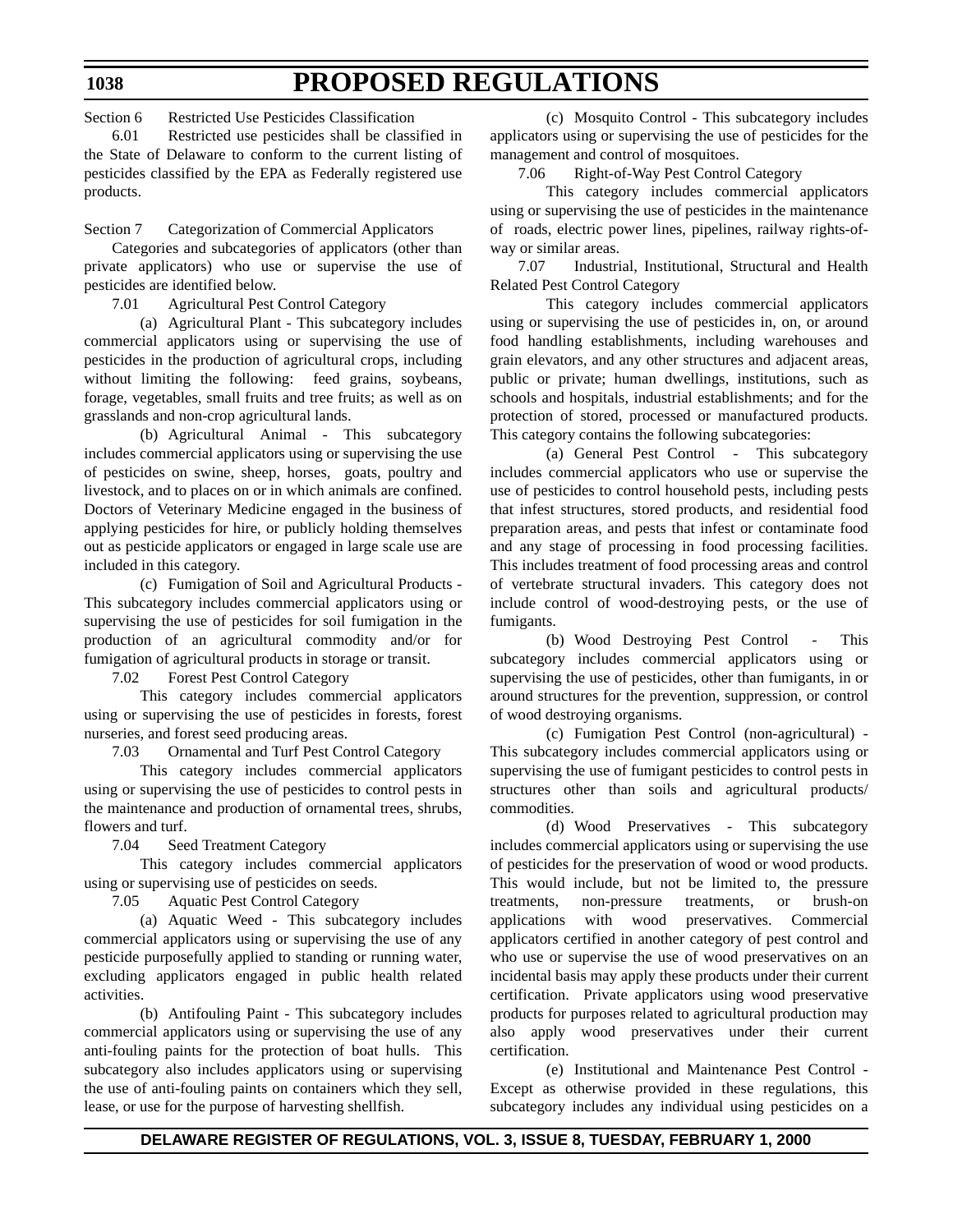property they own, or are employed or otherwise engaged to maintain, including but not limited to janitors, general maintenance personnel, sanitation personnel, and grounds maintenance personnel. This subcategory does not include private applicators as defined in Section 9 below, individuals who use anti-microbial pesticides, or individuals who use pesticides which are not classified as "restricted use pesticides" in or around their dwelling.

(f) Cooling Tower Pest Control - This subcategory includes commercial applicators using or supervising the use of pesticides to control microbial and other pests in cooling towers or related areas.

(g) Miscellaneous Pest Control - This subcategory includes commercial applicators using or supervising the use of pesticides in a category not previously covered in these regulations.

7.08 Public Health Pest Control Category

This category includes, but is not limited to, State, Federal and other governmental employees who use or supervise the use of pesticides in public health programs for the management and control of pests having medical or public health importance.

7.09 Regulatory Pest Control Category

This category includes State, Federal and other governmental employees who use or supervise the use of restricted use pesticides in the control of regulated pests.

7.10 Demonstration and Research Pest Control Category

This category includes:

(a) Individuals who demonstrate to the public the proper use and technique of application of a restricted use pesticide or supervises such demonstrations, and/or

(b) Persons conducting field research with pesticides, and in doing so, use or supervise the use of restricted use pesticides. Included in the first group are such persons as extension specialists and county agents, commercial representatives demonstrating pesticide products, and those individuals demonstrating methods used in public programs. The second group includes State, Federal, commercial and other persons conducting field research when utilizing pesticides.

Section 8 Standards for Certification of Commercial Applicators

8.01 Determination of Competency

(a) Competence in the use and handling of pesticides shall be determined on the basis of written examinations, and, as appropriate, performance testing, based upon standards set forth below and which are approved by the Secretary. Such examination and testing shall include the general standards applicable to all categories and the additional standards specifically identified for each category or subcategory (if any) in which an applicator is to be certified. All examinations shall be

administered as closed book examinations.

(b) Applicants for examination shall register at least one (1) week before the scheduled examination date.

(c) Exams shall be scheduled quarterly during the calendar year and shall be given at such times and places as the Secretary may direct.

(d) Correctly answering 70% or more of the questions shall be considered to be satisfactory evidence of competence.

(e) Failure to answer at least 70% of the questions correctly shall be grounds for denial of certification. Applicant may apply for one (1) reexamination scheduled at least thirty (30) days after their initial examination. No person shall be permitted to be examined in the same category or subcategory more than twice in any twelve (12) month period.

8.02 General Standards for All Categories of Certified Commercial Applicators

All commercial applicators shall demonstrate practical knowledge of the principles and practices of pest control and safe use of pesticides. Testing shall be based on examples of problems and situations appropriate to the particular category or subcategory of the applicator's certification and the following areas of competency:

(a) Label & Labeling Comprehension

(1) The general format and terminology of pesticide labels and labeling;

(2) The understanding of instructions, warnings, terms, symbols, and other information commonly appearing on pesticide labels;

(3) Classification of the product, general or restricted; and the necessity for use consistent with the label. (b) Safety

(1) Pesticides toxicity and hazard to man and common exposure routes;

(2) Common types and causes of pesticides accidents;

(3) Precautions necessary to guard against injury to applicators and other individuals in or near treated area;

(4) Need for and use of protective clothing and equipment;

(5) Symptoms of pesticide poisoning;

(6) First aid and other procedures to be followed in case of a pesticide accident; and

(7) Proper identification, storage, transport, handling, mixing procedures and disposal methods for pesticides and used pesticide containers, including precautions to be taken to prevent children from having access to pesticides and pesticide containers.

(c) Environment

The potential environmental consequences of the use and misuse of pesticides as may be influenced by such factors as: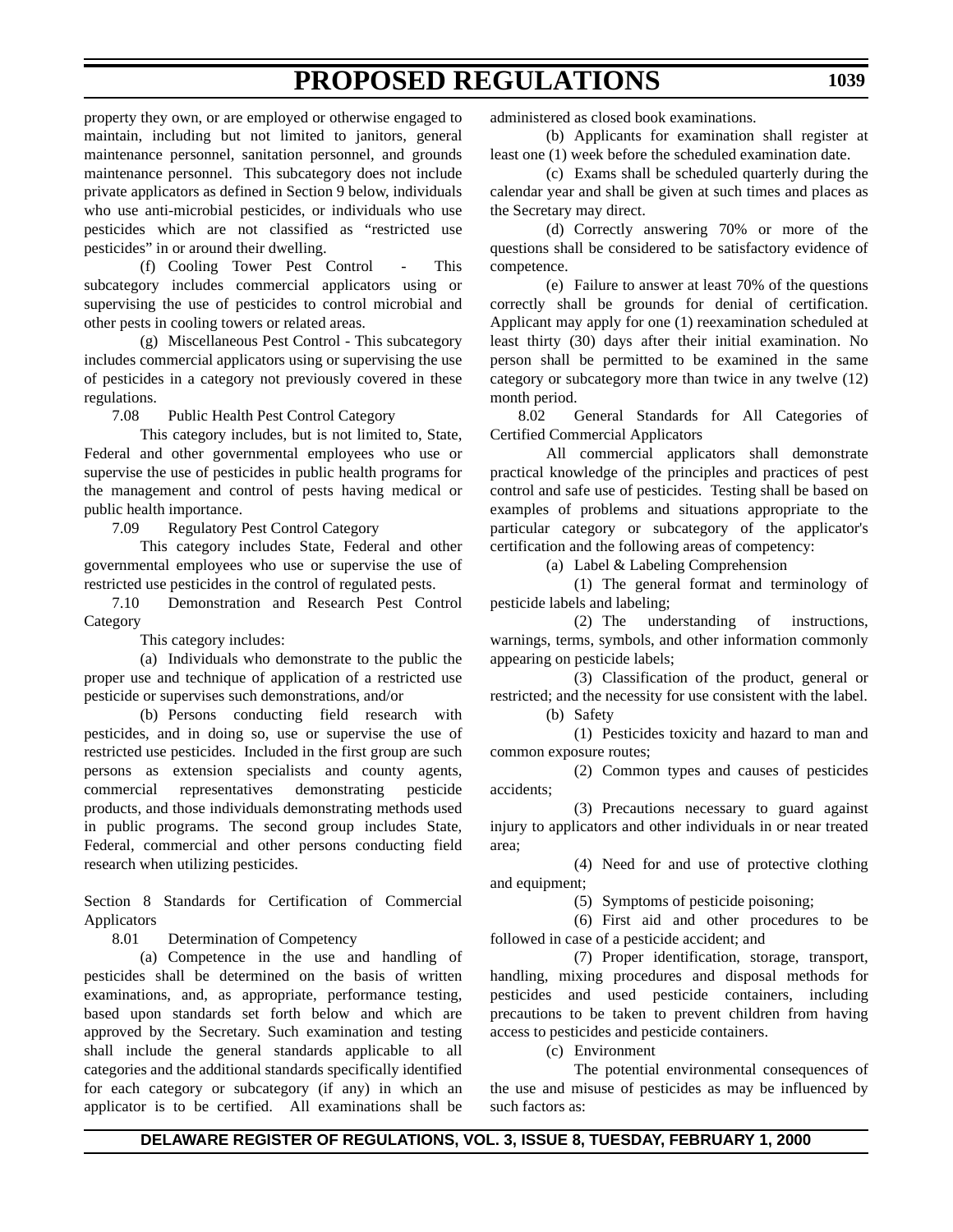(1) Weather and other climatic conditions;

(2) Types of terrain, soil or other substrate;

- (3) Presence of fish, wildlife and other nontarget organisms; and
	- (4) Drainage patterns.
	- (d) Pests
		- Factors such as:
- (1) Common features of pest organism and characteristics of damage needed for pest recognition;
	- (2) Recognition of relevant pests; and
- (3) Pest development and biology as it may be relevant to problem identification and control.
	- (e) Pesticides
		- Factors such as:
		- (1) Types of pesticides;
		- (2) Types of formulations;

(3) Compatibility, synergism, persistence and animal and plant toxicity of the formulations;

(4) Hazards and residues associated with use;

(5) Factors which influence effectiveness or lead to such problems as resistance to pesticides; and,

- (6) Dilution procedures.
- (f) Equipment

Factors including:

(1) Types of equipment and advantages and limitations of each type; and

- (2) Uses, maintenance and calibration.
- (g) Application Techniques
	- Factors including:

(1) Methods or procedures used to apply various formulations of pesticides, solutions, and gases, together with a knowledge of which technique of application to use in a given situation;

(2) Relationship of discharge and placement of pesticides to proper use, unnecessary use, and misuse; and

(3) Prevention of drift and pesticide loss into the environment.

- (h) Laws and Regulations
	- Factors including:

Applicable State and Federal laws and regulations.

8.03 Specific Standards for Competency for Each Category of Commercial Applicators

Some of the factors referenced in this section are of particular importance because of the different types of activities carried out by the applicators in each category. For example, practical knowledge of drift problems should be required of agricultural applicators but not seed treatment applicators. The latter, however, should be particularly knowledgeable of the hazards of the misuse of treated seed and the necessary precautionary techniques. Commercial applicators in each category shall be particularly qualified with respect to the practical knowledge standards elaborated below.

(a) Agricultural Pest Control Category

(1) Agricultural Plant Pest Control Subcategory

Applicators must demonstrate practical knowledge of crops grown and the specific pests of those crops on which they may be using restricted use pesticides. The importance of such competency is amplified by the extensive areas involved, the quantities of pesticides needed, and the ultimate use of many commodities as food and feed. Practical knowledge is required concerning soil and water problems, pre-harvest intervals, re-entry intervals, phytotoxicity, and potential for environmental contamination, non-target injury and community problems resulting from the use of restricted use pesticides in agricultural areas.

(2) Agricultural Animal Pest Control Subcategory

Applicators applying pesticides directly to animals must demonstrate practical knowledge of such animals and their associated pests. A practical knowledge is also required concerning specific pesticide toxicity and residue potential, since host animals will frequently be used for food. Further, the applicator must know the relative hazards associated with such factors as formulation, application techniques, age of animals, stress and extent of treatment.

(3) Fumigation of Soil and Agricultural Products Subcategory

Applicators must demonstrate knowledge of application techniques appropriate to soil fumigation and agricultural product fumigation. This includes the use of personal protective clothing and equipment, and general safety procedures such as posting, reentry, aeration, and accident procedures.

(b) Forest Pest Control Category

Applicators shall demonstrate practical knowledge of types of forests, forest nurseries, and forest seed production in Delaware and the pests involved. They should possess practical knowledge of the cyclic occurrence of certain pests and specific population dynamics as a basis for programming pesticide applications. A practical knowledge is required of the relative biotic agents and their vulnerability to the pesticides to be applied. Because forest stands may be large and frequently include natural aquatic habitats and harbor wildlife, the consequences of pesticide use may be difficult to assess. The applicator must, therefore, demonstrate practical knowledge of control methods which will minimize the possibility of secondary problems such as unintended effects on wildlife. Proper use of specialized equipment must be demonstrated, especially as it may relate to meteorological factors and adjacent land use.

(c) Ornamental and Turf Pest Control Category

Applicators shall demonstrate knowledge of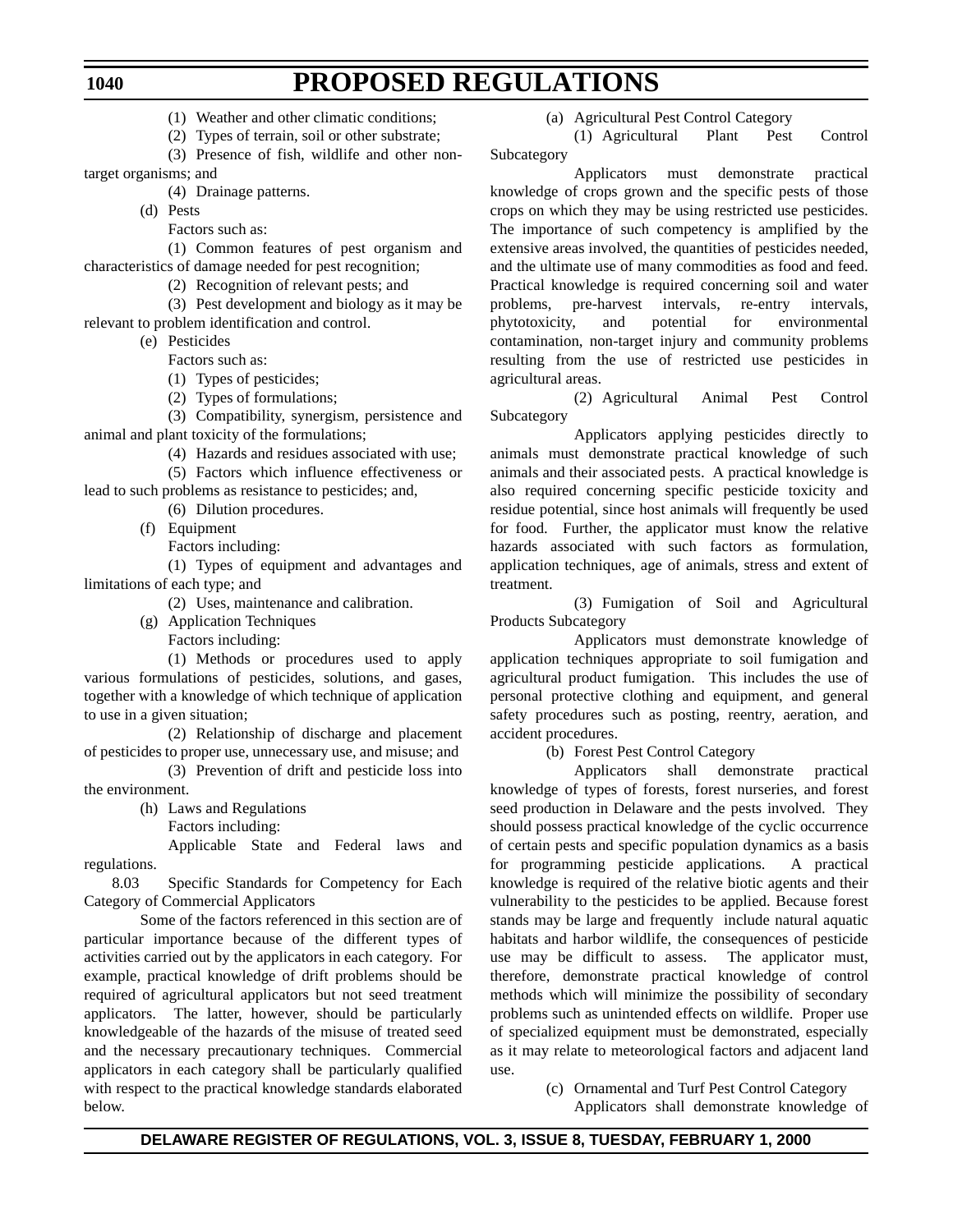pesticide problems associated with the production and maintenance of ornamental trees, shrubs, plantings, and turf, including cognizance of phytotoxicity due to a wide variety of plant material, drift, and persistence beyond the intended period of pest control. Because of the frequent proximity of human habitations to application activities, applicators in this category must demonstrate practical knowledge of application methods which will minimize or prevent hazards to humans, pets, and other domestic animals.

(d) Seed Treatment Category

Applicators shall demonstrate practical knowledge of types of seeds that require chemical protection against pests and factors such as seed coloration, carriers, and surface active agents which influence pesticide binding and may affect germination. They must demonstrate practical knowledge of hazards associated with handling, sorting and mixing, and misuse of treated seed such as introduction of treated seed into food and feed channels, as well as proper disposal of unused treated seeds.

(e) Aquatic Pest Control Category

(1) Aquatic Weed - Applicators shall demonstrate practical knowledge of the secondary effects which can be caused by improper application rates, incorrect formulations, and faulty application of pesticides used in this subcategory. Further, they must have practical knowledge concerning potential pesticide effects on plants, fish, birds, beneficial insects and other organisms which may be present in aquatic environments. These applicators shall also demonstrate practical knowledge of the principles of limited area application.

(2) Antifouling Paint - Applicators in this subcategory shall demonstrate practical knowledge of the labeling instructions, safety precautions and environmental concerns associated with the use of marine anti-fouling paints. They shall demonstrate practical knowledge of the term "acceptable release rate" as it applies to organotin paints; knowledge of the types of paints approved for specific hull types; knowledge of the types of anti-fouling paints approved for use on equipment or containers used for the harvesting of shellfish; knowledge of potential environmental consequences from the use/misuse or improper disposal of pesticides; safety precautions necessary to avoid exposure of workers to anti-fouling paints; proper storage, handling, and disposal methods of paint chips and dusts suspected of containing organotin compounds; marine pests and relevant life cycles which are controlled through the application of anti-fouling paints; methods, procedures, and equipment used in applying organotin and anti-fouling paints; applicable State and Federal laws and regulations; and recordkeeping requirements under the Delaware Pesticide Law.

(3) Mosquito Control - Applicators shall demonstrate a practical knowledge of the principles associated with the management of mosquitoes, including all of the following: their life cycle; types of formulations appropriate for their management; methods of application; possible effects on water quality; and, the potential health effects on humans in the target area.

(f) Right-of-way Pest Control Category

Applicators shall demonstrate a practical knowledge of a wide variety of environments, since right-ofways can traverse many different terrains, including waterways. They shall demonstrate practical knowledge of problems on runoff, drift, and excessive foliage destruction and ability to recognize target organisms. They shall also demonstrate practical knowledge of the nature of herbicides and the need for containment of these pesticides within the right-of-way area, and the impact of their application activities in the adjacent areas and communities.

(g) Industrial, Institutional, Structural and Health Related Pest Control Category

Applicators in this category must demonstrate a practical knowledge of a wide variety of pests including their life cycles, types of formulation appropriate for their control, and methods of application that avoid contamination of food, contamination of habitat, and the exposure of people and pets. Since human exposure, including babies, children, pregnant women, and elderly people, is frequently a potential problem, applicators must demonstrate practical knowledge of the specific factors which may lead to a hazardous condition including continuous exposure. Because health related pest control may involve outdoor applications, applicators must also demonstrate practical knowledge of environmental conditions particularly related to this activity.

(1) General Pest Control Subcategory

Applicators must demonstrate knowledge of household pests including but not limited to: pests that invade or infest structures, stored products, and residential food preparation areas; pests that infest or contaminate foods and foodstuffs at any stage of processing in the food manufacturing and processing areas of operation including but not limited to: flour mills, bakeries, bottling plants, dairies, canneries, meat packing plants, supermarkets, convenience stores, rest homes, hospitals, ships, vehicles, restaurants, cafeterias, and snack bars; conditions conducive to infestations and selection of appropriate control procedures, other than fumigation for each situation; and hazards associated with pesticides in food manufacturing and processing.

(2) Wood Destroying Pest Control Subcategory

Applicators must demonstrate knowledge of organisms that destroy structures made of wood including but not limited to beetles, termites and fungi, and conditions conducive to infestation; selection, calibration, and use of appropriate control procedures and their related equipment including: rodding and trenching, topical application of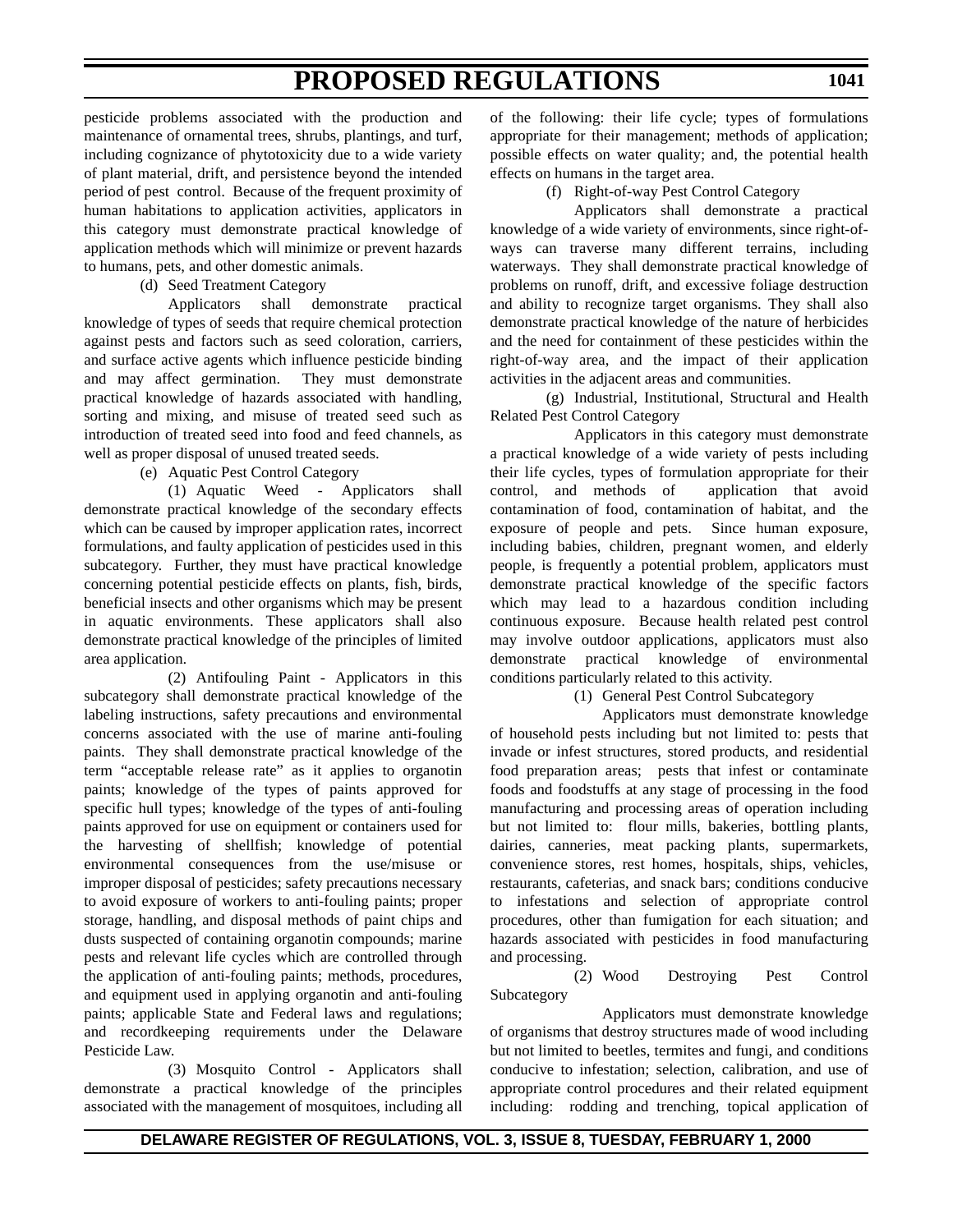pesticides and local injection of specially labeled liquid or pressurized aerosol pesticides into infested wood; hazards involved in the handling and use of these pesticides.

(3) Fumigation (Non-agricultural) Subcategory

Applicators must demonstrate a practical knowledge of the conditions requiring the application of fumigants, and the selection of the most appropriate fumigation methods to use; equipment used in fumigation including but not limited to application, monitoring, testing, calculating, and personal protective devices; release, distribution, and maintenance of the correct fumigant concentrations for the product being used and the structure being fumigated under differing conditions; and hazards involved in the use of fumigants.

#### (4) Wood Preservative Subcategory

Applicators must demonstrate a practical knowledge of the pests involved with wood products, including their life cycles, wood degradation, the pesticides available for controlling such problems, and methods of application including pressure, non-pressure and brush-on treatments. Since there is concern regarding the potential for environmental contamination as well as acute and chronic health problems from applicator exposure when using certain woodtreating pesticides, specific emphasis will be placed upon demonstrating a practical knowledge of the product use, precautions which are required and found on the labels and labeling of these pesticides and include protective clothing and equipment, sanitation procedures, disposal procedures and environmental precautions. Since treated wood products present potential environmental problems and acute and chronic exposure problems to the users and the general public, whether or not they come into direct contact with the treated wood, applicators must demonstrate a practical knowledge of the consumer information covering use, site, and handling precautions which are found in the Consumer Information Sheets of products registered for pressure treatment and in the labeling for products registered for sap and stain control, ground line treatment of utility poles, and home and farm use (including railroad tie repair).

(5) Institutional and Maintenance Subcategory - Applicators in this subcategory must demonstrate a practical knowledge of a wide variety of pests for the purpose of providing structural pest control or lawn pest control in and around schools, hospitals, nursing homes, child day-care centers, and apartment buildings. Since children and elderly people have a potentially higher sensitivity to pesticides, applicators in this subcategory should be particularly knowledgeable in avoiding applications which may lead to a hazardous condition, including continuous exposure.

(6) Cooling Tower Subcategory - Applicators shall demonstrate a practical knowledge of the labeling instructions, safety precautions and environmental concerns associated with the use of pesticides to treat the waters of cooling towers. They must demonstrate an understanding of the following: the effects of tower operation upon cooling water composition; the importance and potential harm of discharge of exhaust water into environment waters, the steps that can be taken to minimize water-caused problems, the importance of diligence and control in the execution of cooling water treatment programs.

(7) Miscellaneous Subcategory – Applicator must demonstrate knowledge appropriate to their specific field of pest control.

#### (h) Public Health Pest Control Category

Applicators shall demonstrate practical knowledge of vector-disease transmission as it relates to and influences application programs. A wide variety of pests are involved, and it is essential that they be known and recognized, and appropriate life cycles and habitats be understood as a basis for control strategy. These applicators shall have practical knowledge of a great variety of environments ranging from streams to those conditions found in buildings. They should also have practical knowledge of the importance and employment of such nonchemical control methods as sanitation, waste disposal, and drainage.

#### (i) Regulatory Pest Control Category

Applicators shall demonstrate practical knowledge of regulated pests, applicable laws relating to quarantine and other regulation of pests, and the potential impact on the environment of restricted use of pesticides used in suppression and eradication programs. They shall demonstrate knowledge of factors influencing introduction, spread, and population dynamics of relevant pests. Their knowledge shall extend beyond that required by their immediate duties, since their services are frequently required in other areas where emergency measures are invoked to control regulated pests and where individual judgments must be made in new situations.

(j) Demonstration and Research Pest Control Category

Persons demonstrating the safe and effective use of pesticides to other applicators and the public will be expected to meet comprehensive standards reflecting a broad spectrum of pesticides uses. Many different pest problem situations will be encountered in the course of activities associated with demonstration, and practical knowledge of problems, pests, and population levels occurring in each demonstration situation is required. Further, they should demonstrate an understanding of pesticide - organism interactions and the importance of integrating pesticide use with other control methods. In general, it would be expected that applicators doing demonstration pest control work possess a practical knowledge of all of the standards detailed in section 8.02 above. In addition, they shall meet the specific standards required for categories (1) through (7) of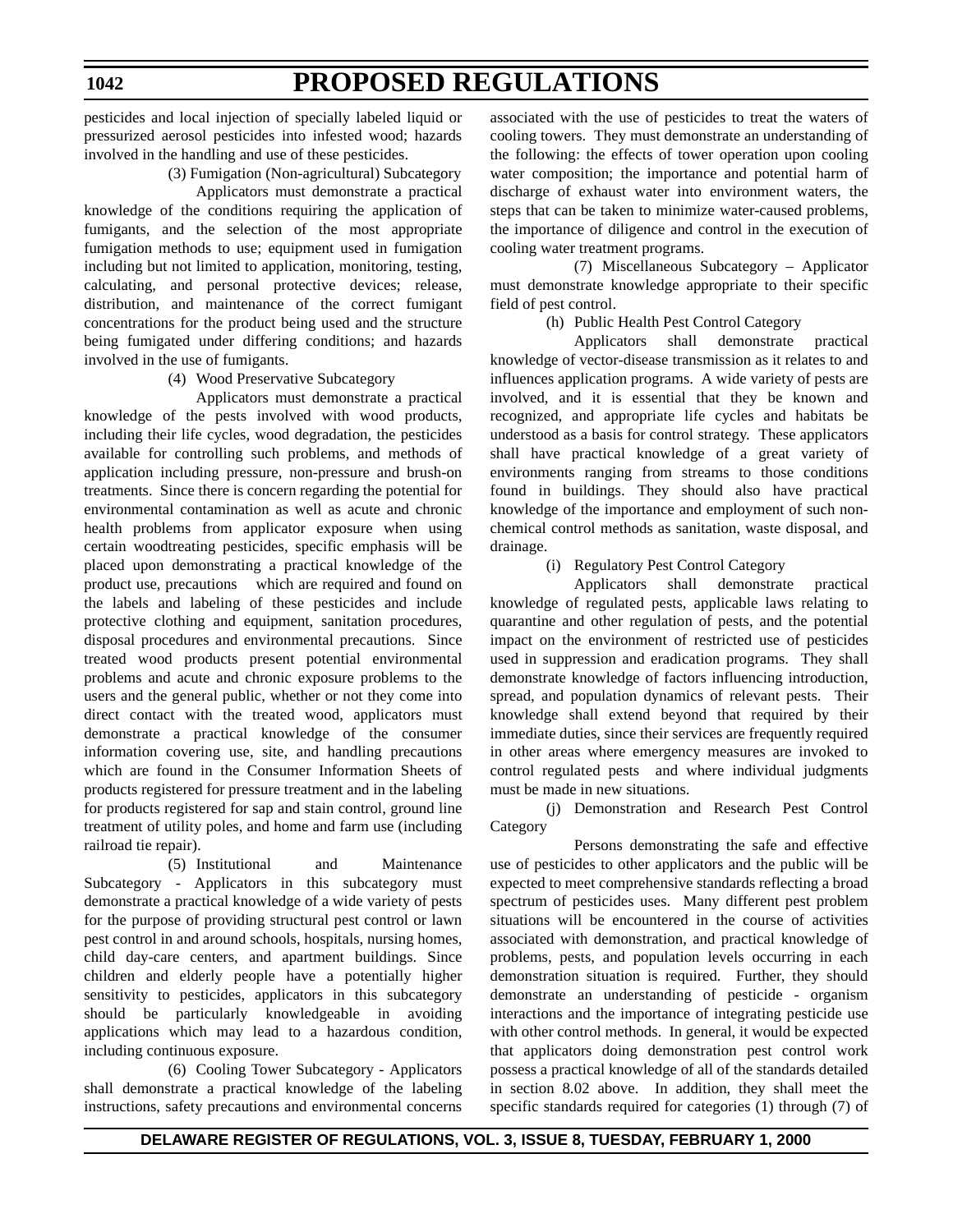this section as may be applicable to their particular activity.

Persons conducting field research or method improvement work with restricted use pesticides should be expected to know the general standards detailed in 8.02 above. In addition, they shall be expected to know the specific standards required for paragraph 8.03 (1) through (9) of this section, applicable to their particular activity, or alternatively, to meet the more inclusive requirements listed under "Demonstration".

- 8.04 Certification Fees and Renewal
	- (a) Certification Fees

(1) Commercial applicators shall pay an annual certification fee of \$20.00. All certifications shall continue in full force until December 31st of each year whereupon they shall become invalid unless renewed, except that a certification for which a renewal application has been submitted to the Department by November 30th, shall remain in full force and effect until such time as the Department gives notice to the applicant of renewal or denial. Applications for renewal shall be mailed to all certified applicators by the Department before October 1st of each year.

(2) Federal, State or Local government employees who are certified under this law are exempt from this fee. This exemption shall remain valid only when applying or supervising the application of pesticides for such governmental agencies.

(b) Certification Renewal

(1) Commercial Applicators

(i) Commercial applicators shall be required to be reexamined through a written test prior to their annual certification renewal.

(ii) The reexamination requirement may be satisfied without taking a test, if the commercial applicator provides the Department with evidence that he has completed a specified minimum number of hours attending approved education courses, seminars or programs during the three calendar years preceding certification renewal. The specified number of hours for each category are listed in paragraph  $8.04$  (b)(1)(iv) below. This exemption from reexamination does not apply to a person holding a lapsed certificate, as described in paragraph 8.04 (b)(3) below.

(iii) A commercial applicator shall be exempt from the reexamination requirement for the first two certification renewals following his original certification in Delaware.

(iv) The number of hours of training required to fulfill paragraph  $8.04$  (b)(1)(ii) are specified as follows:

| Category of Pest Control      | Hours |
|-------------------------------|-------|
| Agricultural Plant (1A)       | 8     |
| Agricultural Animal (1B)      | 4     |
| Fumigation of Soils and       |       |
| Agricultural Commodities (1C) | 4     |

| Forest $(02)$                         | 4  |
|---------------------------------------|----|
| Ornamental & Turf (03)                | 8  |
| Seed Treatment (04)                   | 2  |
| Aquatic (5A)                          | 4  |
| Antifouling Paint (5B)                | 2  |
| Mosquito $(5C)$                       | 4  |
| Right-of-Way (06)                     | 4  |
| Industrial, Institutional, Structural |    |
| & Health Related (07)                 |    |
| General Pest Control (7A)             | 18 |
| Wood Destroying Pest Control (7B) 18  |    |
| <b>Fumigation Pest Control</b>        |    |
| (non-agricultural) (7C)               | 4  |
| Wood Preservatives (7D)               | 4  |
| Institutional and Maintenance (7E)18  |    |
| Cooling Towers (7F)                   | 4  |
| Miscellaneous (7G)                    | 4  |
| Public Health (08)                    | 4  |
| Regulatory (09)                       | 4  |
| Demonstration & Research (10)         | 8  |
| Private Applicators                   |    |

(i) A private applicator's certification shall continue in full force until December 31st of the third year following his original certification.

(ii) A private applicator shall be required to be reexamined prior to certification renewal.

(iii) The reexamination requirement may be satisfied without taking a test, if the applicator provides the Department with evidence that he has attended a minimum of three (3) hours of approved education courses, seminars or programs during the three (3) calendar years preceding certification renewal.

(3) Expiration

(i) A certificate shall have a ninety (90) day grace period after the date of expiration. When the grace period expires, the certificate shall be considered to have lapsed.

(ii) A person holding a lapsed certificate must be examined as described by paragraph 8.01, in order to receive a new certificate.

(iii) An applicator is not imparted the right to purchase, use or supervise the use of a restricted use pesticide during the ninety (90) day grace period following the expiration date on his certificate.

### 8.05 EXEMPTIONS

The above standards do not apply to the following persons for the purposes of these regulations:

(a) Persons conducting laboratory type research involving restricted use pesticides; and

(b) Doctors of Medicine, Doctors of Osteopathy, and Doctors of Veterinary Medicine applying pesticides as drugs or medication during the course of their normal practice.

(c) Owners and employees of any child day-care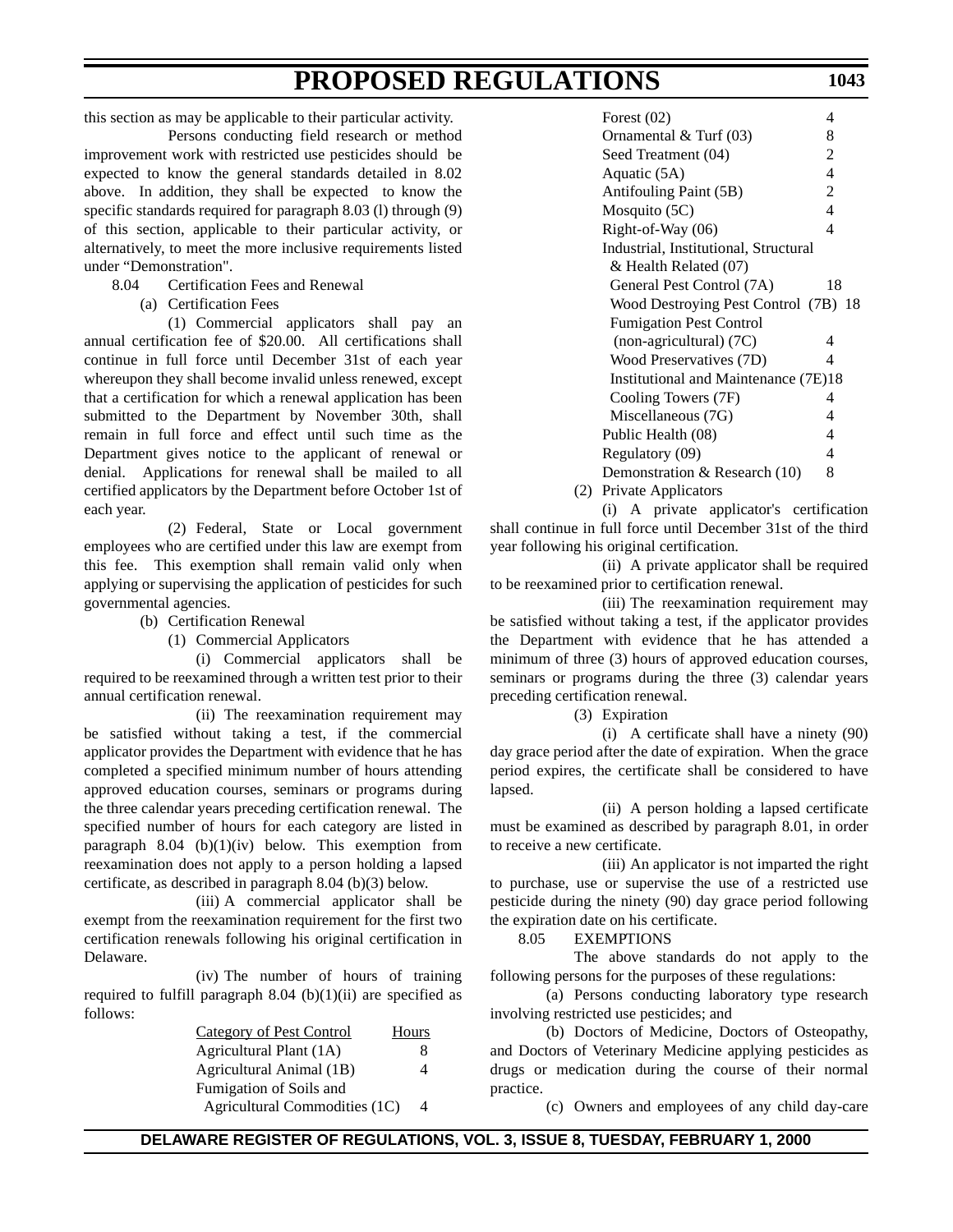center which is operated within a private home.

Section 9Standards for Certification of Private Applicators

9.01 As a minimum requirement for certification, a private applicator must show that he possesses a practical knowledge of the pest problem and pest control practices associated with his agricultural operations and his related legal responsibility. This practical knowledge includes ability to:

(a) Recognize common pests to be controlled and damage caused by them.

(b) Read and understand the label and labeling information - including the common name of pesticides he applies; pest(s) to be controlled, timing and methods of application; safety precautions; any pre-harvest or re-entry restrictions; and specific disposal procedures.

(c) Apply pesticides in accordance with label instructions and warnings, including the ability to prepare the proper concentration of pesticide to be used under particular circumstances taking into account such factors as area to be covered, speed at which application equipment will be driven, and the quantity dispersed in a given period of operation.

(d) Recognize local environmental situations that must be considered during application to avoid contamination.

(e) Recognize poisoning symptoms and procedures to follow in case of a pesticide accident.

9.02 Such competence of each private applicator shall be verified through the administration of a private applicator certification system here described which ensures that the private applicator is competent, based upon the standards set forth above, to use the restricted use pesticides under limitations of applicable State and Federal laws and regulations. One or more of the following options will be employed to certify private applicators:

(a) General Certification

This option certifies the private applicator as competent to apply any restricted use pesticide which he would normally expect to use in his particular agricultural operations. Competency determination shall reflect all aspects of the private applicator standards and shall be broad enough to test the private applicator's ability to apply general principles to specific problems associated with the restricted use pesticides required for the production and protection of his crops.

(b) Pesticide Class Certification

This option certifies the private applicator as competent to apply any restricted use pesticide products and all different formulations of a pesticide used for the same purpose, use, or application. Examples include, but are not limited to, preemergence herbicides for vegetable crops, foliar insecticides on corn, rodenticides in fruit orchards, nematicides in fields prior to planting, ground application of

fungicides on vegetables, seed treatments for plant diseases, and livestock dips for insect control.

Competency determination shall reflect the full range of the private applicator standards, but with special emphasis placed on the particular characteristics of the pesticide class, as well as the nature of the application or use.

(c) Commodity/Crop/Site Certification

This option certifies the private applicator as competent to apply any restricted use pesticide needed for specific crops or sites which the applicator would be expected to deal with in his agricultural operations. This would include any pesticide products (different pesticide classes, active ingredients, and formulations) used on a specific line or class designation. Examples include: single crop such as corn, apples, or wheat; single site class such as poultry houses or dairy barns; single livestock line, such as beef cattle, swine, or turkeys; crop classes such as forage crops or small fruits, site class such as barns or greenhouses; and livestock class such as poultry.

Competency determination shall reflect the full range of the private applicator standards, with emphasis placed on the particular characteristics of the specific crop or site, or crop/site class concerned and the pests involved.

A private applicator may wish to be certified for a specific crop or site (such as corn or beef cattle) or for a crop or site class (such as forage crops, livestock, small grain crops).

(d) Single Product Certification

This option certifies as competent the private applicator for one or more uses of a single product or related products with the same active ingredient and with a similar formulation and uses. Competency determination shall reflect all appropriate uses of these products for the agricultural area where he will be expected to make pesticide application.

(e) Single Products/Single Use Authorization (Emergency Program)

This option would authorize the private applicator to make single use application(s) of a restricted use product (or other products of the same formulation). This option will be used only as an emergency provision to accommodate situations such as an unexpected pest problem that requires immediate certification of a previously uncertified private applicator or one whose particular type of certification would not cover the product needed to deal with the problem.

9.03 Determination of Competency for Private Applicators

(a) Competence in the use and handling of pesticides by private applicators shall be determined by written examinations with questions based upon study materials made available by the Department. Correctly answering 70% or more of the questions shall be considered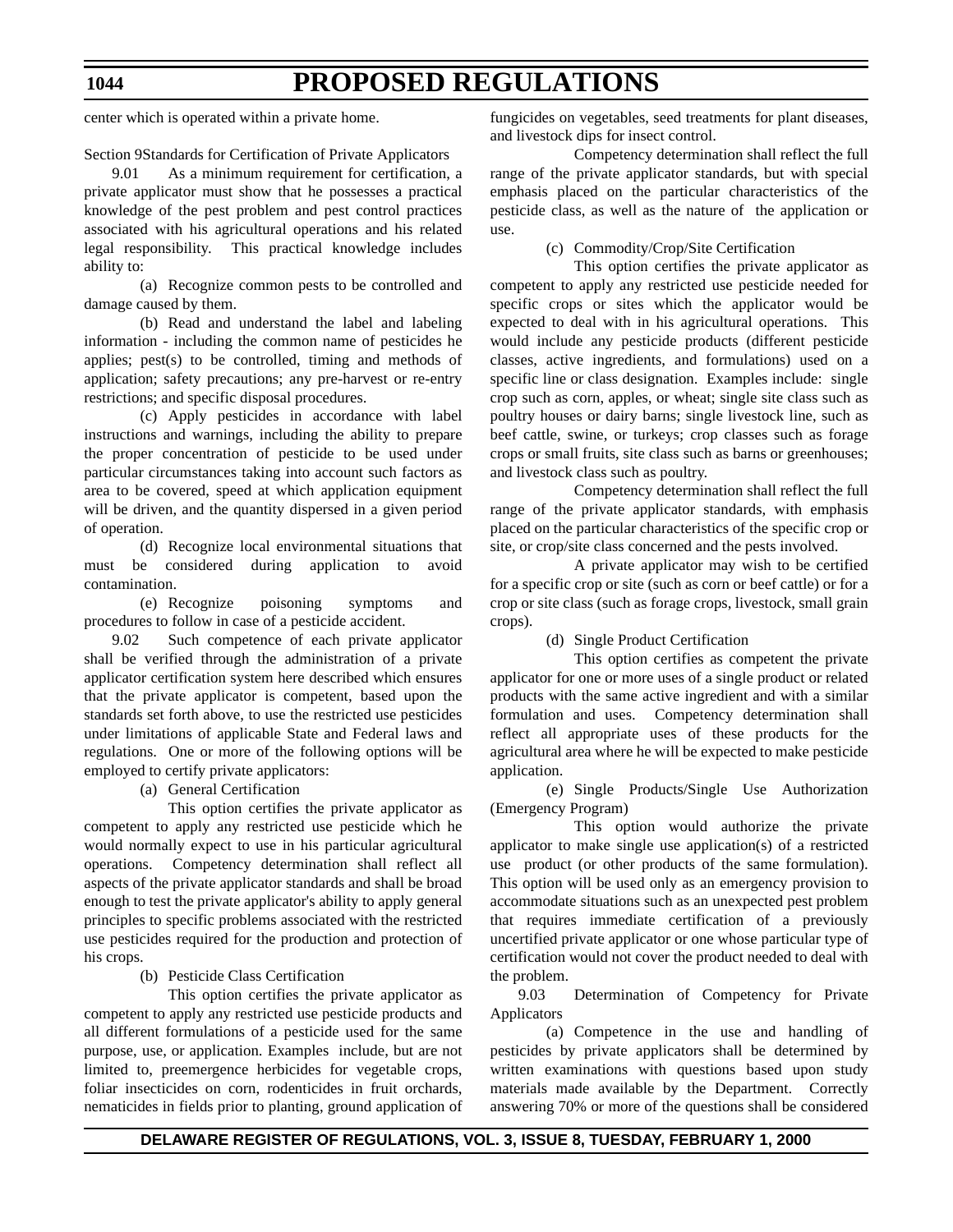to be satisfactory evidence of competence.

(b) Failure to answer at least 70% of the questions correctly shall be grounds for denial of certification. The applicant may apply for reexamination, which shall be scheduled by the Department at least 30 days after the applicant's initial examination.

(c) Upon showing of hardship, an applicant for private applicator certification may appeal to the Secretary for an exception to paragraphs 9.03 (a) and (b). At his discretion, the Secretary may provide for an alternative means of examination, to include but not be limited to oral examination. Oral examinations shall cover the same material included in the written examination.

Section 10 Standards for Supervision of Non-certified Applicators by Certified Private and Commercial Applicators

10.01 Certified applicators whose activities indicate a supervisory role must demonstrate a practical knowledge of federal and state supervisory requirements, including labeling, regarding the application of restricted use pesticides by non-certified applicators.

10.02 The availability of the certified applicator must be directly related to the hazard of the situation, the complexity of the application or the ability to readily communicate with the non-certified applicator. In many situations, where the certified applicator is not required to be physically present, "direct supervision" shall include verifiable instructions to the competent person, as follows:

(a) Detailed guidance for applying the pesticide properly, and

(b) Provisions for contacting the certified applicator in the event he is needed. In other situations, and as required by the label, the actual physical presence of a certified applicator may be required when application is made by a non-certified applicator.

Section 11 Federal Agency Pesticide Applicators

11.01 When an employee of any agency of the United States Government has been qualified in any category as competent to apply restricted use pesticides under the Government Agency Plan (GAP) or under other plans judged by the Secretary to be at least equal to the Delaware Plan, such employee will be certified by the Secretary in the same category without the need for a written examination nor for the payment of any fee.

11.02 Federal employees qualified under an acceptable Federal Plan to apply restricted use pesticides and who intend to apply restricted use pesticides in Delaware as a part of their agency work shall present their qualifying documents to the Secretary and, if acceptable, these documents will be endorsed or a state document will be issued which will permit the federal employee to use restricted use pesticides in Delaware.

11.03 If, in an emergency situation, federal employees are brought into Delaware to control or eradicate pests and when these employees have been properly qualified to use restricted use pesticides under the plan of another state or under an acceptable federal government agency plan, such employee shall be considered to be certified in Delaware and he or his agency must, within 10 days, present qualifying credentials to the Secretary. At this time state credentials will be issued if the employee is to remain in Delaware as an applicator of restricted use pesticides.

11.04 The provisions of this section do not apply to non-federal employees contracted to perform pesticide application for the federal government. In an emergency, however, and with the concurrence of the Secretary, a noncertified person may apply pesticides under the direct supervision of a properly certified federal applicator. Within 10 days such person working within the state boundaries must apply for Delaware certification in the normal manner.

### Section 12 Reciprocity

12.01 When a commercial applicator is certified under the state plan of another state and desires to operate as a commercial applicator in Delaware he shall make application to the Secretary and shall include, along with the proper fee and other details required by the LAW, a true copy of his credentials certifying him as an applicator of restricted use pesticides in another state. The Secretary then may, if he approves the credentials, issue a Delaware certification to the applicator in the appropriate classification and/or category(ies) for which he is certified in another state without a written examination. The original certification must be made in the state where the commercial applicator resides or where he has his principle place of business.

### Section 13 Revocation

13.01 The Department, after due notice and opportunity for a hearing, may deny, suspend, revoke or modify any application for or provision of any certification, including reciprocal certification, under the LAW if the Department finds that the Certified Applicator or the applicant for Certification has committed any act or acts declared by the Law or these regulations to be unlawful.

### Section 14 Records

14.01 Commercial Applicators

Commercial applicators shall, for a period of two years from the date of application, keep records detailing the application of any pesticides to include:

(a) The brand name of the pesticide used. In the case of a Restricted Use Pesticide or a pesticide which is used under the provisions of **40 Code of Federal Regulations**, Part 170, Worker Protection Standards, the EPA Registration Number shall also be recorded at or before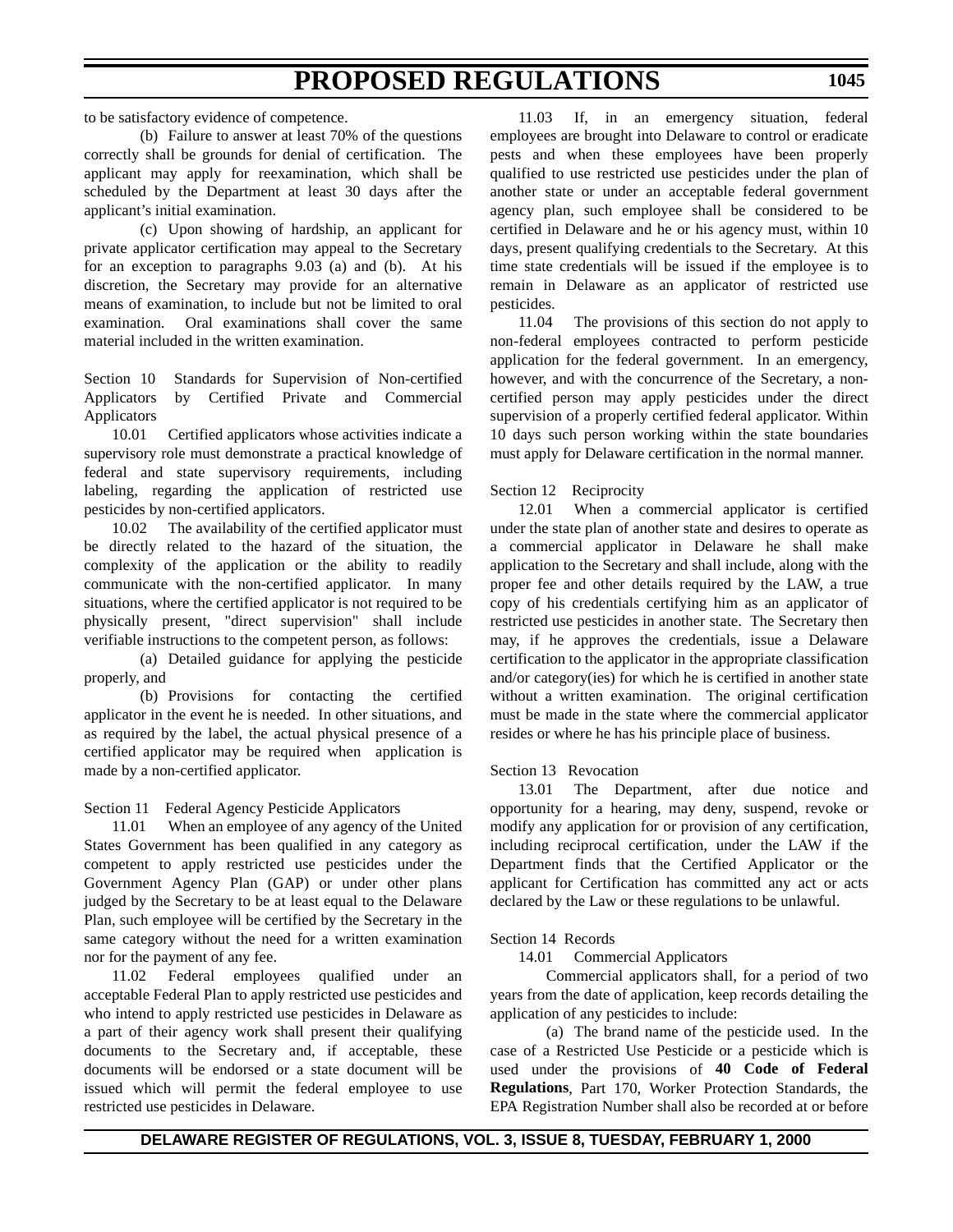the time of application.

(b) When applicable, the dilution rate of the pesticide and the amount of diluted material applied per unit (i.e. gallons/acre, lbs./acre, etc.)

(c) The date and specific area treated.

(d) The pest against which the pesticide was used.

(e) The applicator's name, and when applicable, the name of the certified applicator responsible for his supervision.

(f) When label directions advise precaution in regard to drift, on-site weather conditions to include:

(i) Wind velocity and direction

- (ii) Temperature
- (iii) Relative humidity

(g) In addition to the above record keeping requirements, the applicator shall have available at the site of application, a copy of the label of the pesticide being used. Upon request, the applicator shall provide any interested person at or adjacent to the application site, with any information contained on the pesticide label.

14.02 Restricted Use Pesticides Dealers

Restricted use pesticide dealers shall keep and maintain for a period of two years, records on the sale or other disposition of restricted use pesticides to include the following:

(a) The name and address of the residence or principal place of business of the certified applicator to whom the pesticide is made available for use.

(b) The certification identification number of the purchaser or receiver of the pesticide on the document.

(c) The product name and E.P.A. registration number on the label of the pesticide.

(d) The quantity of the pesticide made available for use in the transaction.

(e) Date of the sale or transaction.

Section 15 Financial Security Required of Licensee

15.01 The Secretary shall not issue a license until the applicant has filed evidence of financial security with the Secretary. Such evidence shall consist of a general liability insurance policy with completed operation coverage or certification thereof from an insurance company, person, or risk retention group formed under the Federal Risk Act of 1986, authorized to do business in Delaware.

(a) Agriculture

(1) Plant Pest Control

An applicant for certification in this category shall file evidence of financial security in the minimum amount of Three Hundred Thousand Dollars (\$300,000) for bodily injury or death for each occurrence and One Hundred Thousand Dollars (\$100,000) for property damage resulting from the use or misuse of pesticides.

(2) Agriculture Animal Pest Control

An applicant for certification in this

category shall file evidence of financial security in the minimum amount of Three Hundred Thousand Dollars (\$300,000) for bodily injury or death for each occurrence and One Hundred Thousand Dollars (\$100,000) for property damage resulting from the use or misuse of pesticides.

(b) Forest Pest Control

An applicant for certification in this category shall file evidence of financial security in the minimum amount of Three Hundred Thousand Dollars (\$300,000) for bodily injury or death for each occurrence and One Hundred Thousand Dollars (\$100,000) for property damage resulting from the use or misuse of pesticides.

(c) Ornamental and Turf Pest Control

An applicant for certification in this category shall file evidence of financial security in the minimum amount of Three Hundred Thousand Dollars (\$300,000) for bodily injury or death for each occurrence and One Hundred Thousand Dollars (\$100,000) for property damage resulting from the use or misuse of pesticides.

(d) Seed Treatment

An applicant for certification in this category shall file evidence of financial security in the minimum amount of Three Hundred Thousand Dollars (\$300,000) for bodily injury or death for each occurrence and One Hundred Thousand Dollars (\$100,000) for property damage resulting from the use or misuse of pesticides.

(e) Aquatic Pest Control

An applicant for certification in this category shall file evidence of financial security in the minimum amount of Three Hundred Thousand Dollars (\$300,000) for bodily injury or death for each occurrence and One Hundred Thousand Dollars (\$100,000) for property damage resulting from the use or misuse of pesticides.

(f) Right-of-way Pest Control

An applicant for certification in this category shall file evidence of financial security in the minimum amount of Three Hundred Thousand Dollars (\$300,000) for bodily injury or death for each occurrence and One Hundred Thousand Dollars (\$100,000) for property damage resulting from the use or misuse of pesticides.

(g) Industrial, Institutional, Structural and Health Related Pest Control

An applicant for certification in this category shall file evidence of financial security in the minimum amount of Three Hundred Thousand Dollars (\$300,000) for bodily injury or death for each occurrence and One Hundred Thousand Dollars (\$100,000) for property damage resulting from the use or misuse of pesticides.

15.02 Aerial Applicators

Aerial applicators applying for a license in any of the above categories or subcategories shall show evidence of financial security in the minimum of One Hundred Thousand Dollars (\$100,000) for each individual damage and Three Hundred Thousand Dollars (\$300,000) for bodily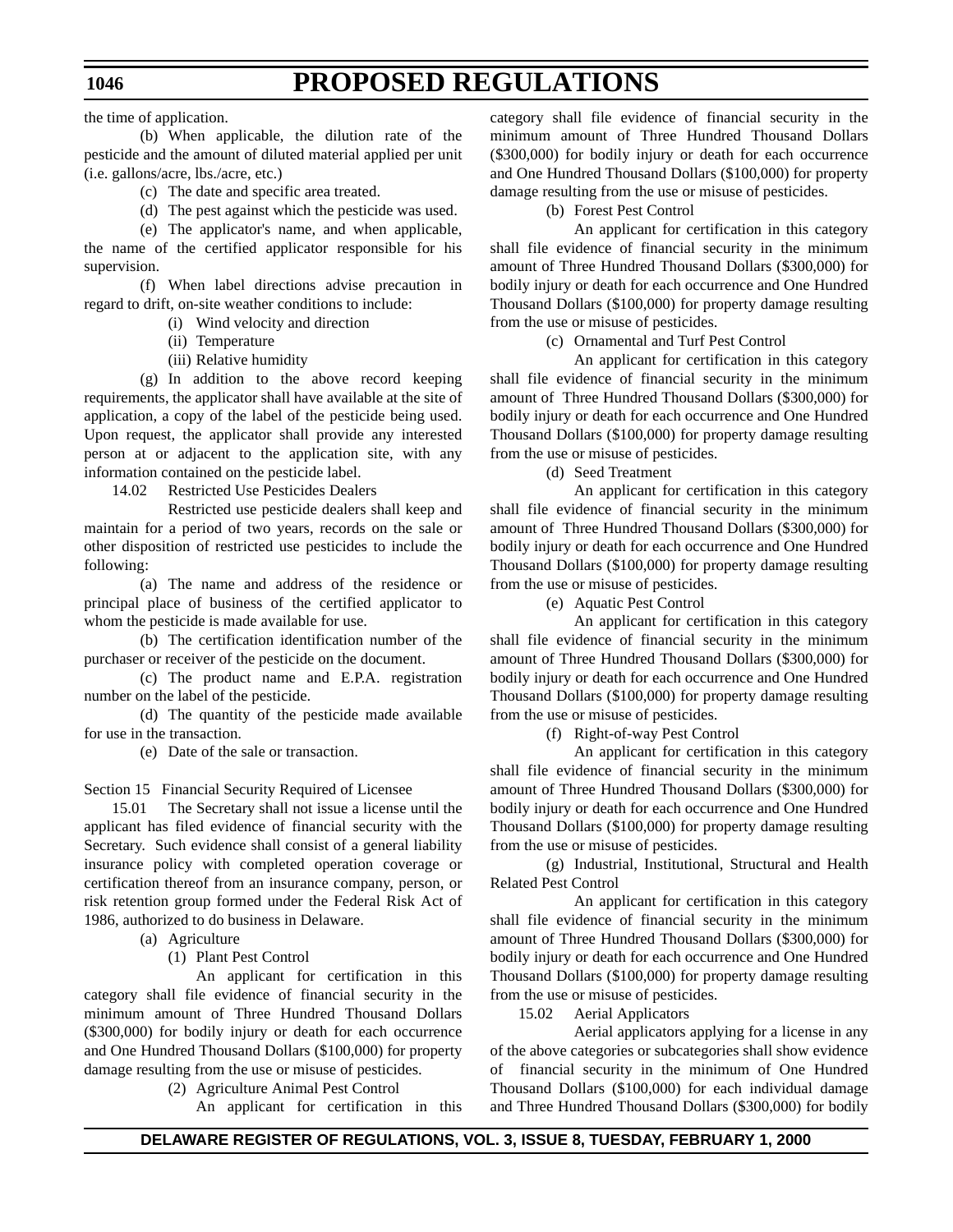injury or death for each occurrence and One Hundred Thousand Dollars (\$100,000) for property damage resulting from the use or misuse of pesticides.

15.03 Nothing to these regulations shall be construed in any way to relieve any person from liability for any damage to the person or lands of another caused by the use of pesticides even though such use conforms to the rules and regulations of the Secretary.

Section 16 Storing and Disposal of Pesticides and Pesticide Containers

16.01 Prohibited Acts

No person shall dispose of or store (or receive for disposal or storage) any pesticide, pesticide container or pesticide container residue:

(a) In a manner inconsistent with its label or labeling;

(b) So as to cause or allow the open dumping of pesticides or pesticide containers;

(c) So as to cause or allow open burning of pesticide or pesticide containers, except; the open burning by the user of small quantities of combustible containers (but not to exceed 50 lbs.) containing pesticides other than those containing organic mercury, chlorates, lead, cadmium, or arsenic compounds, is acceptable when allowed by state or local regulations and when due regard is given to wind direction in relation to the protection of crops, animals and people from the pesticide vapors created through burning;

(d) So as to cause or allow dumping of pesticides in any stream, river, pond, sewer or lake, except in conformance with permits issued by the Delaware Department of Agriculture or other state agency having jurisdiction regarding water pollution;

(e) So as to violate any applicable state or federal pollution control standard.

16.02 Pesticide and Pesticide Container Disposal

Pesticide containers shall, upon completion of use, be triple rinsed immediately by the applicator or someone under his direct supervision or cleaned by another method or procedure equivalent in residue removal effectiveness.

(a) The standard triple rinse procedure is as follows:

(1) The emptied container shall be drained for at least thirty (30) seconds after steady flow of pesticide formulation has ceased and after individual drops are evident. Any pesticide formulation drained shall be added to the spray tank mix and shall be applied in accordance with label instructions.

(2) A solvent, usually water, specified by the manufacturer and capable of removing the pesticide residue shall be added to the drained container in an amount equal to ten percent (10%) of its capacity. The container then shall be shaken, agitated, or rolled vigorously in such fashion as to dislodge residues from the top, bottom and sides. The liquid residues (rinsate) shall be added as make-up to the spray tank mix, and the container shall be allowed to drain for at least thirty (30) seconds after steady flow has ceased and after individual drops are evident.

(3) The above procedure shall be performed two more times, each time allowing the container to drain at least thirty (30) seconds and adding all rinsate to the spray tank mix to be applied in accordance with label instructions.

(b) In cases where undiluted formulations are used and rinsate cannot be added to the spray tank, the residue must be disposed of in accordance with applicable Department of Natural Resources and Environmental Control (DNREC) regulations.

(c) Methods of rinsing or cleaning containers, other than the standard triple rinsing procedure described above, may be used provided they are shown to remove equivalent amounts of pesticide residues which can be disposed of in an environmentally safe manner.

(d) In the case of containers with removable inner liners that prevent contact between the pesticide and the container, removal of the liner shall be considered the equivalent of triple rinsing. The removed liners must be disposed of in a sanitary landfill or by incineration if allowed by State and local authorities. Liners removed from pesticide containers containing pesticides listed as hazardous waste are also considered hazardous waste unless the liners are triple rinsed with an applicable solvent or other method approved as equivalent, prior to their removal from the container. These liners must be handled and disposed of in accordance with applicable DNREC regulations.

(e) Following the rinsing, cleaning or liner removal procedure, plastic or metal containers not destined for return to manufacturers or shipment to reconditioners shall be punctured prior to disposal to insure they are empty and to prevent re-use. Glass containers are exempt from this puncture requirement. Plastic containers may be burned if allowed by State and local authorities.

(f) Pesticide containers labeled for commercial or farm use, which have been triple rinsed and handled in accordance with 16.02 (a) through 16.02 (e), shall be disposed of at a Solid Waste Facility.

(g) Unused or unwanted farm or commercial use pesticides which qualify as hazardous waste shall be disposed of in accordance with 7 DEL C., Chapter 63 and the Delaware Regulations Governing Hazardous Waste.

(h) Pesticides and/or pesticide containers which are not subject to these regulations are as follows:

(1) Paper, cardboard and fiberboard containers. Storage, handling and disposal must, however, be in accordance with label directions and any applicable DNREC regulations and/or local ordinances. This waiver applies only if all the pesticide contents have been removed from the container using practical methods.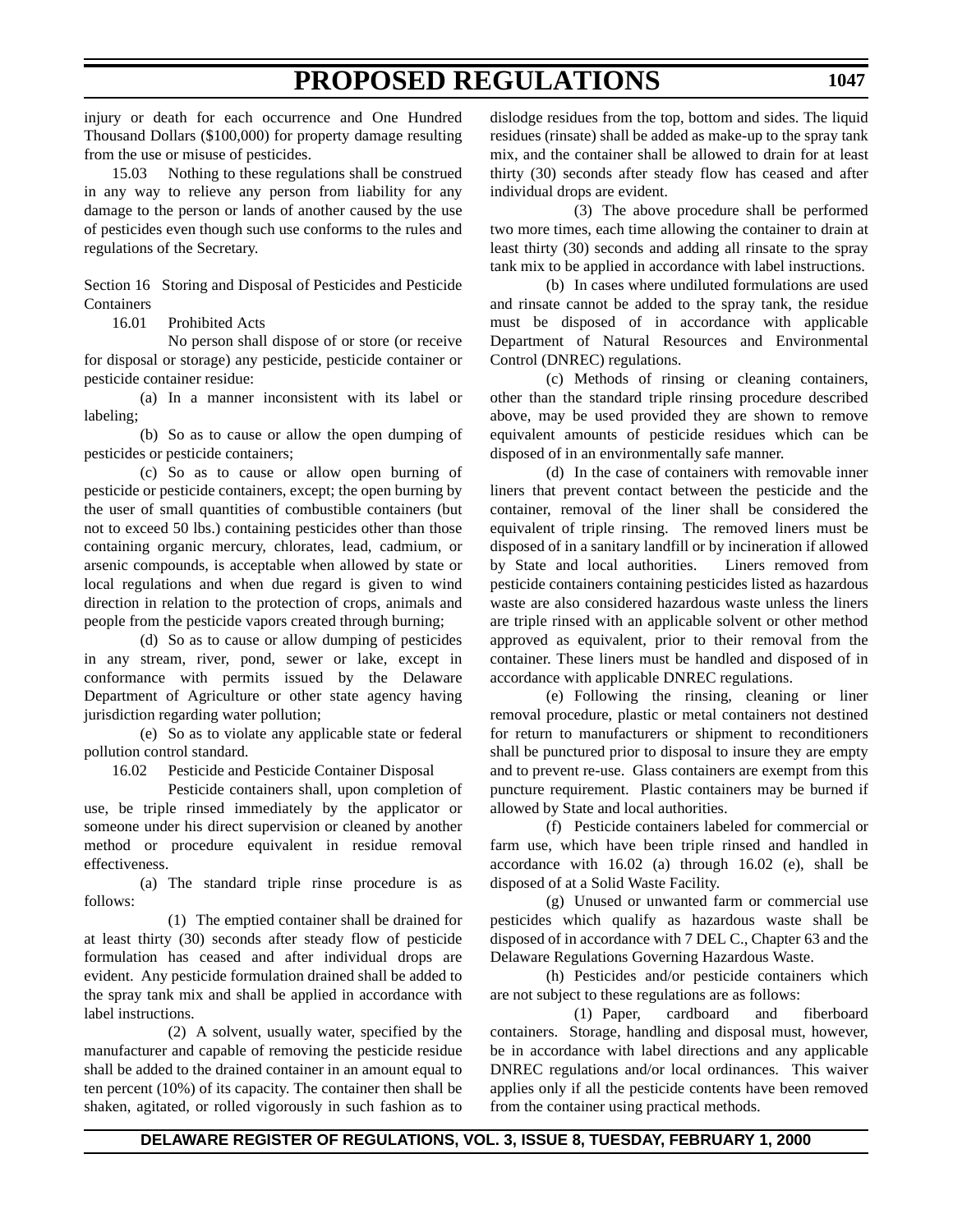### **1048**

(2) Aerosol containers and compressed gas cylinders, provided that aerosol containers are disposed of according to the product labeling and the empty compressed gas cylinders are returned for re-use.

(3) Pesticide containers labeled as returnable, and which are returned to the manufacturer for refill.

(4) Pesticides and pesticide containers which are intended solely for home and garden use, provided they are securely wrapped in several layers of paper and disposed of singly during routine municipal solid waste disposal.

16.03 Pesticide Storage

(a) Pesticides shall be stored in such a manner so as to prevent the contamination of food, feed and/or water.

(b) Pesticides shall be stored out of the reach of children and so as not to present a public nuisance.

(c) Until such time as the Secretary shall, along with the Pesticide Advisory Committee and any other person as the Secretary may consult, promulgate more specific rules and regulations covering the storage of pesticides and pesticide containers not provided in 16.01 and 16.03 of this Section, the recommended procedures for the storage of pesticides and containers detailed in Regulations promulgated by the Administrator, United States Environmental Protection Agency shall be the recommended procedures for Delaware. The Secretary shall make copies of these procedures available to any person needing guidance for proper storage of pesticides or pesticide containers.

Section 17 Pesticide Advisory Committee

17.01 Expenses of Members Not from Government Departments

Pesticide Advisory Committee members not from governmental departments shall submit expense accounts to the Secretary. Reimbursements made to members not from governmental departments shall be made for the actual cost of lodging and meals (out of state) and for transportation according to the regulations applicable to Department employees.

### Section 18 Application and Equipment

18.01 No person shall apply, dispense or use any pesticide in or through any equipment or application apparatus unless such equipment or application apparatus is in sound mechanical condition and capable of satisfactory operation. All pesticide application equipment shall be properly equipped to dispense the proper amount of material; all pesticide mixing, storage, or holding tanks, whether on application equipment or not, shall not leak pesticide; all spray distribution systems shall not leak pesticides and any pumps which such systems may have shall not leak pesticides and any pumps which such systems may have shall be capable of operating at sufficient pressure to assure a uniform and adequate rate of discharge; and all pesticide

application equipment shall be equipped with whatever cutoff valves and discharge orifices may be necessary to enable the operator to pass over non-target areas without contaminating them.

18.02 All hoses, pumps or other equipment used to fill pesticide handling, storage or application equipment shall be fitted with an effective valve or device to prevent backflow of pesticides or pesticide use-dilutions into water supply systems, streams, lakes, other sources of water or other materials. Provided, however, such backflow devices or valves are not required for separate water storage tanks used to fill agricultural pesticide application equipment by gravity systems when the fill spout, tube or pipe is not allowed to contact or fall below the water level of the application equipment being filled and no other possible means of establishing a backsiphon or backflow exists.

Section 19 Antifouling Paint Restrictions

19.01 For the purposes of this section, the following definitions shall apply:

(a) The term "acceptable release rate" means a measured release rate not to exceed 4.0 micrograms per square centimeter per day and as further defined in the Organotin Anti-fouling Paint Control Act of 1988, (Pub. L. - 100-333).

(b) The term "antifouling paint" means a coating, paint, or treatment that is applied to a vessel or any fishing gear used to catch shellfish or finfish to control fresh water or marine fouling organisms.

(c) The term "vessel" means every description of watercraft, other than a seaplane, used or capable of being used as a means of transportation on the water, whether selfpropelled or otherwise, and includes barges and tugs.

(d) The term "commercial boat yard" means any facility which engages for hire in the construction, storage, maintenance, repair, or refurbishing of vessels or any licensed independent marine maintenance contractor who engages in such activities.

(e) The term "organotin" means any compound of tin used as a biocide in an anti-fouling paint.

(f) The term "retail" means the transfer of title to tangible personal property other than for resale, after manufacturing or processing.

19.02 Except as otherwise provided in this Section, no person shall distribute, possess, sell, or offer for sale, apply or offer for use or application any marine anti-fouling paint containing organotin.

19.03 No person may sell or deliver to, or purchase or receive from, another person at retail any substance containing organotin for the purpose of adding such substances to paint to create an anti-fouling paint.

19.04 A person may distribute or sell a marine antifouling paint containing organotin with an acceptable release rate to the owner or agent of a commercial boat yard. The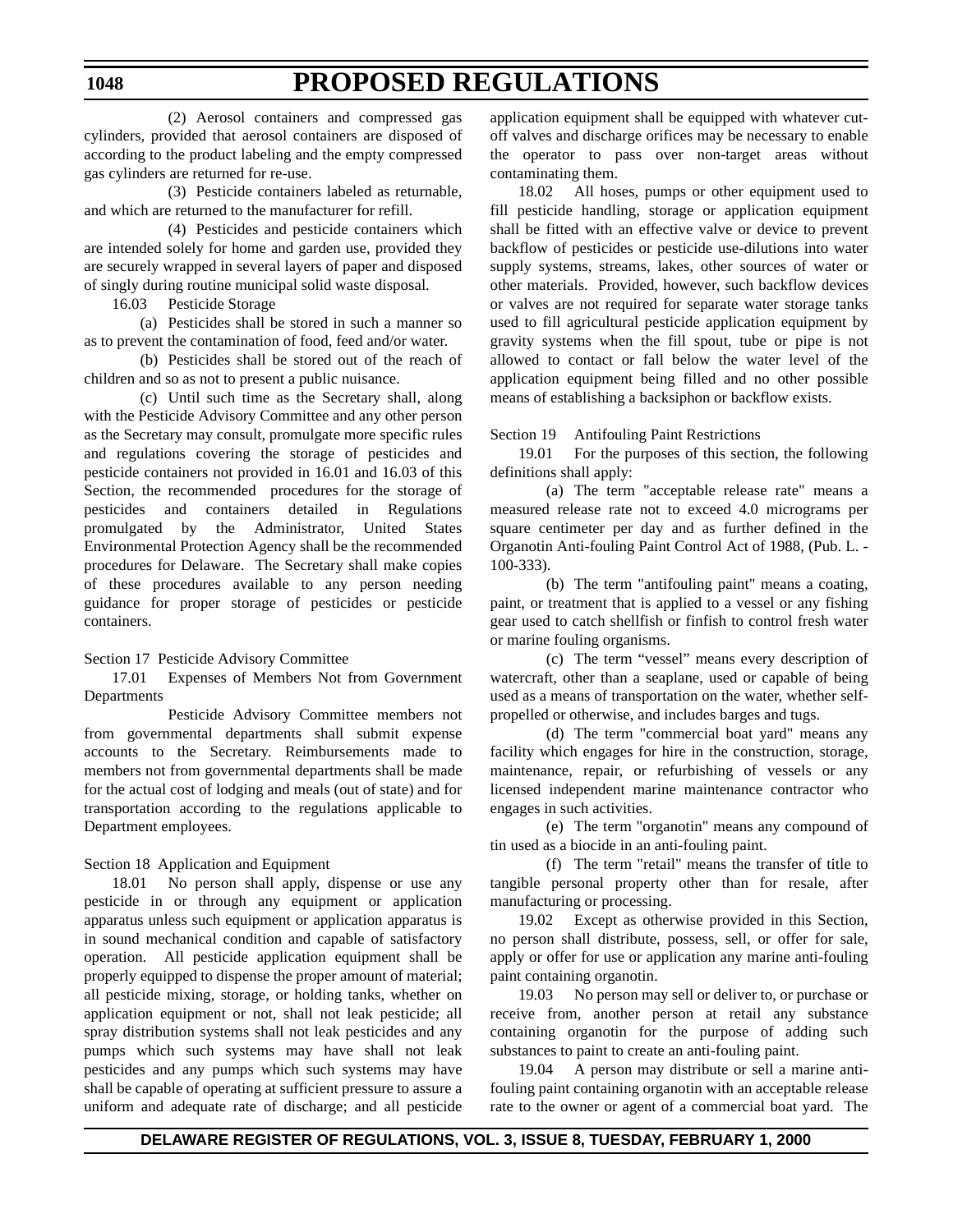owner or agent of a commercial boat yard may possess and apply or purchase for application an anti-fouling paint containing organotin with an acceptable release rate, however, such paint may be applied only within a commercial boat yard and only to vessels which exceed twenty-five meters (82.02 feet) in length or which have aluminum hulls.

19.05 A person may distribute, sell, or apply a marine anti-fouling paint containing organotin having an acceptable release rate, if the paint is distributed or sold in a spray can in a quantity of sixteen ounces avoirdupois or less and is commonly referred to as outboard or lower unit paint.

Section 20 Restricted Use Pesticide Dealer Permits

20.01 For the purposes of these regulations the following definitions shall apply:

(a) The term "restricted use pesticide dealer" means any person who makes available for use any restricted use pesticide, or who offers to make available for use any such pesticide. The term excludes any person who sells or distributes pesticides only as an integral part of his pesticide application service when such pesticides are dispensed only through equipment used during a pesticide application.

(b) The term "make available for use" means to distribute, sell, ship, deliver for shipment, or receive, and (having so received) deliver, for use by any person. However, the term excludes transactions solely between persons who are pesticide producers, registrants, wholesalers, or retail dealers, acting only in those capacities.

(c) The term "dealership" means any site owned or operated by a restricted use pesticide dealer where any restricted use pesticide is made available for use, or where the dealer offers to make available for use any such pesticide.

20.02 Effective December 31, 1990, no person shall make available for use any restricted use pesticide unless that person has a valid Dealer Permit issued by the Department.

20.03 A separate Dealer Permit shall be required for each dealership owned or operated by the restricted use pesticide dealer.

20.04 Issuance of a Dealer Permit:

(a) Application for a Dealer Permit shall be made in writing to the Department on a designated form obtained from the Department.

(b) The Department shall issue a Dealer Permit to an applicant upon payment of a fee of \$25.00 for a calendar year or any part of a calendar year.

(c) All permits shall remain in full force and effect until December 31st of each year whereupon they shall become invalid unless renewed, except that a permit for which a renewal application has been submitted to the Department by November 30th shall remain in full force and effect until such time as the Department gives written notice

to the permit holder of renewal or denial.

20.05 A restricted use pesticide dealer is responsible for the acts of his employees in the solicitation and sale of all pesticides and all claims and recommendations for the use of pesticides.

20.06 A dealer permit is not transferable.

20.07 The Department, in addition to any penalties authorized by the LAW, may deny, suspend, or revoke the application or permit of a restricted use pesticide dealer if he has failed to comply with any provisions of the LAW or any rules and regulations promulgated thereunder.

Section 21 Institutional and Maintenance Pesticide Use **Restrictions** 

21.01 For the purposes of these regulations, the following definitions shall apply:

(a) The term "general use pesticide" shall include all pesticides as defined by 3 Del.C., Delaware Pesticide Law, §1202 (27), with the following exceptions:

(1) Any Restricted Use Pesticides, as defined by 3 Del.C. §1202 (30);

(2) Any State Restricted Use Pesticide, as defined by 3 Del.C., §1202 (31);

(3) Any anti-microbial pesticide used for controlling bacteria, viruses, or other microorganisms.

(b) The term "school" shall mean a completed structure utilized as a public or private school, grades kindergarten through post graduate.

(c) The term "apartment building" shall mean a building that contains four or more dwelling units that are rented primarily for nontransient, permanent dwelling purposes, with rental paid by intervals of one week or longer.

(d) The term "nursing home" shall have the same meaning assigned by 16 Del.C., Chapter 11, §1101.

(e) The term "hospital" shall have the same meaning assigned by 16 Del.C., Chapter 10, §1001 (1).

(f) The term "child day-care center" shall mean a facility, other than a school as defined elsewhere herein, which provides care, education, protection, supervision and guidance on a regular basis for children. Services are provided for part of the 24 hour day, unattended by parent or guardian, and for compensation. Provided, nevertheless, that "child day-care center" shall not include any such facility which is operated within a private home.

(g) The term "private home" shall mean a nonpublic residence such as a house, duplex, townhouse, apartment, or mobile home where the provider of child daycare services lives and has control over the furnishings and use of space. An individual unit in public housing and university housing complexes is considered a private home.

(h) The term "Institutional and Maintenance applicator" means any person who:

(1) Owns, operates or maintains a school, apartment building, nursing home, hospital or child day-care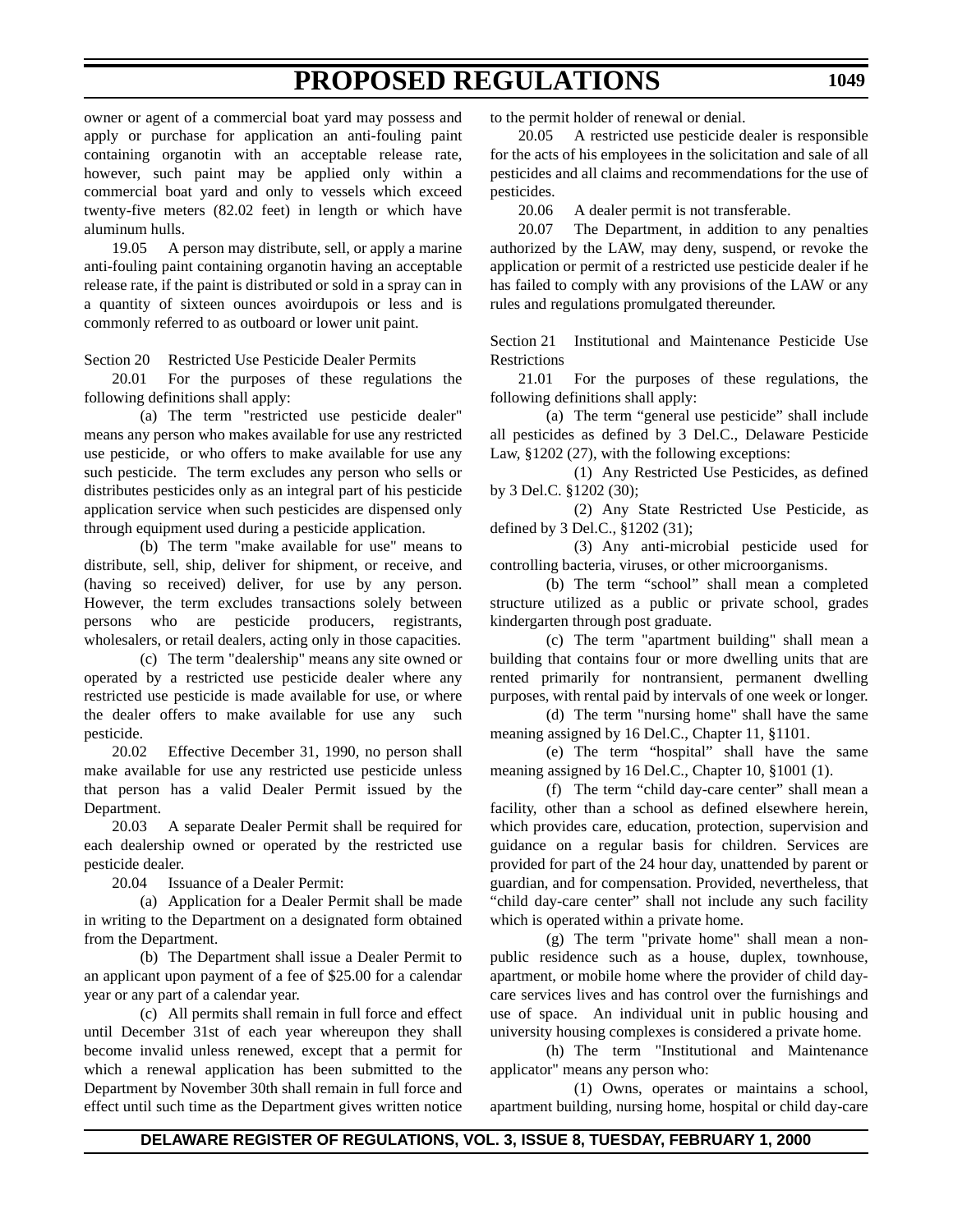center, or is an employee of a school, apartment building, nursing home, hospital, or child day-care center; and who

(2) Applies general use pesticides inside the school, apartment building, nursing home, hospital, or child day-care center.

21.02 A general use pesticide applicator must be certified pursuant to Section 8 of these regulations, unless, such person possesses a valid certification in subcategory 7.07 (e), Institutional and Maintenance Pest Control.

21.03 A person certified as a general maintenance applicator may not engage in the business of pest control outside the scope of the employment for which they have been certified, unless the person becomes certified as otherwise provided by the LAW.

21.04 An owner or manager of a building that is a school, apartment building, nursing home, hospital, or child day-care center may obtain general maintenance pest control services for the building from a person only by:

(a) Contracting with a business licensed pursuant to 3 Del.C., Chapter 12, §1206;

(b) Having the services performed by a general maintenance applicator with a valid certification in Section 7.07(a) or 7.07(e) of these regulations.

21.05 Records of "general use pesticide" applications made in a school, apartment building, nursing home, hospital, or child day-care center shall be kept in accordance with Section 14.01

Section 22 Restrictions on the Use of Pesticides for the Control of Subterranean Termites

22.01 This section applies to commercial pesticide applications for the control of subterranean termites. It is directed primarily towards soil treatment and does not include other treatments applied as dusts, aerosols or fumigants. Nor does it address application technology such as biological control agents or baits.

22.02 For the purpose of this section, the following definition shall apply:

(a) "Termiticide" shall mean a pesticide registered pursuant to the LAW and which is intended for preventing, destroying, repelling or mitigating termites.

(b) "Continuous chemical barrier" shall mean the application of a termiticide such that the resultant soil residue meets or exceeds the soil residue requirements currently recommended by the Association of Structural Pest Control Regulatory Officials (ASPCRO) and as those requirements may be amended in the future. Soil residue sampling shall be conducted in conformity with the current ASPCRO soil sampling protocol and as it may be amended in the future.

22.03 Termiticides shall be used to establish a continuous chemical barrier in all applicable areas prescribed by the label. However, where the termiticide is applied such that a continuous barrier is not achieved, or

where the termiticide is not applied to all applicable areas prescribed by the termiticide label, the conditions outlined in both (a) and (b) below must be satisfied:

(a) One or more of the following situations is present:

(1) Specific environmental conditions are such that application of the termiticide at the full labeled concentration and volume may result in adverse environmental impact. Examples may include the presence of a well, a footing drain that empties into a water body, a high water table, etc.;

(2) Structural barriers or soil conditions or types exist that prohibit application of the labeled volume or limit access to applicable soil treatment areas;

(3) Construction elements are present that would or could encourage a reduced volume, e.g., poured walls vs. hollow block walls;

(4) Specific customer request, or at the recommendation of the certified applicator.

(b) Within fourteen (14) days following the termiticide application, the following information is shall be furnished in writing to the customer or appropriate person to the customer's agent:

(1) A full disclosure explaining the difference between full and partial applications. The disclosure shall include the termite control strategies being utilized and the reasons for those alternatives;

(2) The pesticide used, including brand name and EPA registration number;

(3) The actual volume of the termiticide applied;

(4) Specific information of sufficient detail to distinguish where treatment actually occurred, including a diagram of the structure identifying treated areas, utilities known well heads and sites of termite activity;

(5) A clear, concise statement indicating whether the application has any guarantee or warranty, and the terms of the guarantee or warranty, e.g., retreatment (full or partial), damage repair and retreatment, or no warranty.

This information shall be furnished to the customer or customer's agent on the following form prescribed by the Department: Document# 65/01/06/00/01/ 101, entitled Termiticide Application Disclosure.

22.04 Any application of termiticides, pursuant to this section, must be conducted with a commercial applicator at the site of application. This commercial applicator must be certified in category 7.07(b), Wood Destroying Pest Control.

22.05 The disclosure information and written notification specified in paragraph 22.03(b) are not required of termiticide treatments to utility poles, fence posts or tree stumps.

2206 Any pre-construction termiticide application shall be applied in accordance with the termiticide product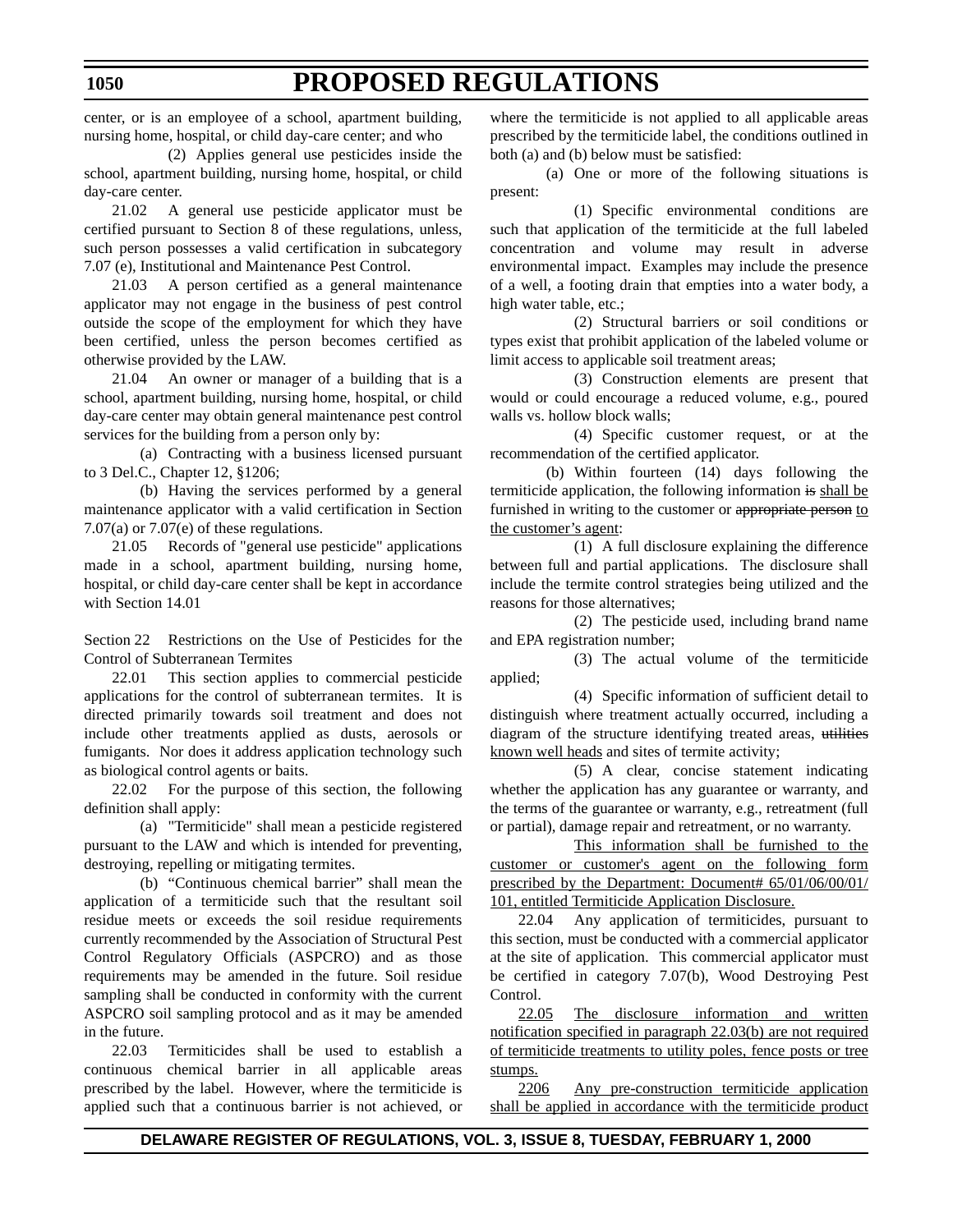labeling and the U.S. Environmental Protection Agency. Pesticide Regulation (PR) Notice 96-7. For pre-construction treatments, PR Notice 96-7supercedes this Section, and no pre-construction treatment shall be applied at a lower dosage and/or concentration than specified on the label, for applications prior to installation of the finished grade.

### <u>TERMITICIDE APPLICATION DISCLOSURE</u>

For the purpose of complying with the Rules and Regulations of the Delaware Pesticide Law (3 DEL, C., Chapter  $\Omega$ ), NOTICE  $\Phi$  is hereby given to the undersigned that the property described above was treated with a terminicide in the following manner:

| <b>Property Location</b> | ---<br>Termiticide                                                                 |
|--------------------------|------------------------------------------------------------------------------------|
|                          | <b>Brand Harve</b>                                                                 |
|                          | EPA Reg. No.:                                                                      |
|                          | Arnud Volume Applied:<br>Concentration<br>(Tech Grāsna).<br>(5) Active Introdient) |

O Treatment of the property was at link than prescribed termiticide label concentration.

t) Treatment of the property was less than the volume (gallens of termiticate) prescribed by the termiticide (abel th Treaterem excluded social of treatment presented by the termiticide label.

The termiticide application differed from the prescribed label application due to the following conditions:

| D. Full label concentration and/or volume could have<br>resulted in the following adverse environment.<br>impodE | D. Construction elements were present mat encouraged a<br>reduced volume.                                                                                              |
|------------------------------------------------------------------------------------------------------------------|------------------------------------------------------------------------------------------------------------------------------------------------------------------------|
| O Securitized barriers extend that limited secrets to<br>applicable soil treatment areas.                        | <b>B</b> Eustoniet request.<br><b>Customer mittels</b>                                                                                                                 |
| that prohibited application at full label.<br>concept that or volume. https://www.com                            | Saturbural barriers or soil continuous or types existed § 0 Certified applicator recommendation. (See statement on<br>reverse side and any additional comments below.) |

| Community |
|-----------|
|-----------|

Casterior or Customer's Agent

ĎÆ.

Signature of Cartified Applicator

Date

#### Anachrican

ı.

- A diagram of the structure identifying treated areas and any sites of tennite activity. 1.
- A eagy of the accuitable product label. 2
	- A clear, contine atatement indicating whether the application has any guarantee or warranty, and the terms of the guarantee or starturis.

a labitata engalisiky advisal umiside pulat labitati ad inklusionismis, wilayadament senya in avvocas at tripp<br>Butantana in printed siad linuwiate adama dayaway. Pepapu antar periodis in cerama dina teoppy (seperation gel

| Dúis Mart Daoine Aire ó Chlaichneach | <b>NY E-A O-Fra Pre</b>                    |
|--------------------------------------|--------------------------------------------|
| <b>SDIDA</b> horastrong              | <b>Great AP 1794</b>                       |
|                                      | (190) 213-8015 NRC (Pub) or (199) 219-411/ |

**GANGLE-CHIMNA CAS** والبوراء 1-Suplicar FilmOrg

#### **APPLICATOR DISCLOSURE STATEMENT**

Fermites are a accretive and cridient force of range which con and do relatest atroctores which have had usaments).

Many factors influence the scope of any given termits treatment service. Environmental interests, eiths of material moving to non-target areas, protect all temporal captures, and construction aroundles are but a free perend concerns which many times finds the assayed application and amount of materials englised dering  $\alpha$ extruction. Any trestrict (c) completed will take into consideration the observation and general factors, as well as other specific conditions which may limit the application site and/or reduce the volume of material from that which is allowable by the peodott lobel.

Alternative termite treatment methods may include, but are not receivedly Emited 16, foam recomment, wood usaimem and/se kait applications.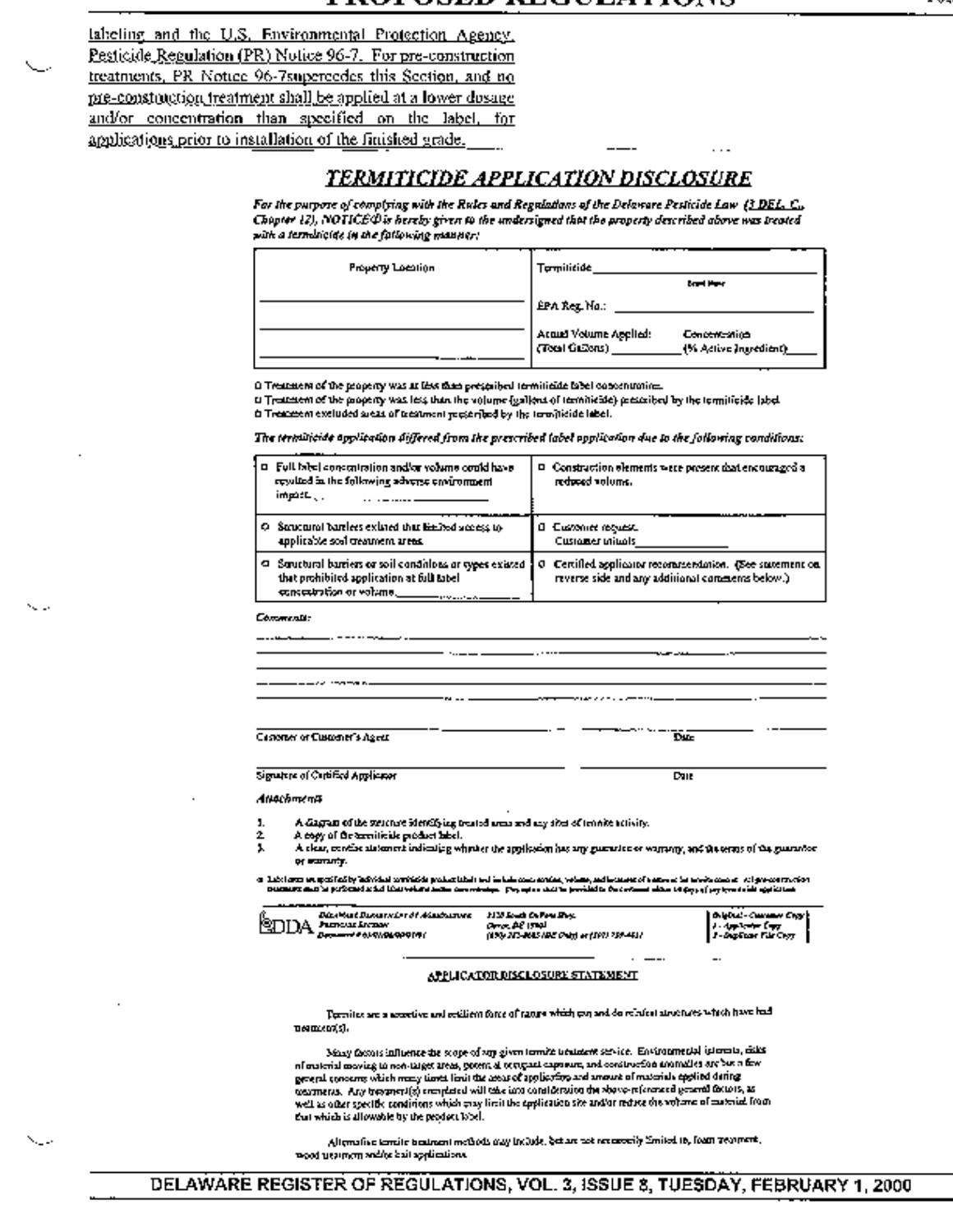### **[DEPARTMENT OF EDUCATION](http://www.doe.state.de.us/)**

Statutory Authority: 14 Delaware Code, Section 122(d) (14 **Del.C.** 122(d))

**Educational Impact Analysis Pursuant To 14 Del. C., Section 122(d)**

### **[Content Standards](#page-3-0)**

A. Type of Regulatory Action Requested Amendment to Existing Regulation

B. Synopsis of Subject Matter of Regulation

The Acting Secretary of Education seeks the consent of the State Board of Education to amend the regulation 500.1 Content Standards, and repeal as separate regulations 500.2 Agriscience, 500.3 Business Finance and Marketing, 500.4 Foreign Languages, and 500.5 Visual and Performing Arts, in order to consolidate the specific content standards with this generic content standards regulation (500.1) and to add to this generic regulation the four sets of content standards approved in September, 1995, (English Language Arts, Mathematics, Science and Social Studies). The amended Content Standards regulation would include the statements made in the current regulation 500.1 Content Standards and list all of the approved sets of content standards in this same regulation including the new regulations for Technology Education scheduled for approval in March 2000. The Secretary and the State Board of Education would add any additional Content Standards as they are approved and would approve changes to the Content Standards.

C. Impact Criteria

1. Will the amended regulation help improve student achievement as measured against state achievement standards?

The amended regulation will simply consolidate the current regulations into a single regulation on Content Standards.

2. Will the amended regulation help ensure that all students receive an equitable education?

The amended regulation will simply consolidate the current regulations into a single regulation on Content Standards.

3. Will the amended regulation help to ensure that all students' health and safety are adequately protected?

The amended regulation will simply consolidate the current regulations into a single regulation on Content Standards.

4. Will the amended regulation help to ensure that all students' legal rights are respected?

The amended regulation will simply consolidate the current regulations into a single regulation on Content Standards.

5. Will the amended regulation preserve the necessary authority and flexibility of decision makers at the local board and school level?

The amended regulation will preserve the necessary authority and flexibility of decision makers at the local board and school level.

6. Will the amended regulation place unnecessary reporting or administrative requirements or mandates upon decision makers at the local board and school levels?

The amended regulation will not place unnecessary reporting or administrative requirements or mandates upon decision makers at the local board and school levels.

7. Will decision making authority and accountability for addressing the subject to be regulated be placed in the same entity?

The decision making authority and accountability for addressing the subject to be regulated will remain in the same entity.

8. Will the amended regulation be consistent with and not an impediment to the implementation of other state educational policies, in particular to state educational policies addressing achievement in the core academic subjects of mathematics, science, language arts and social studies?

The amended regulation will be consistent with and not an impediment to the implementation of other state educational policies, in particular to state educational policies addressing achievement in the core academic subjects of mathematics, science, language arts and social studies.

9. Is there a less burdensome method for addressing the purpose of the amended regulation?

The amended regulation is simply consolidating existing regulations.

10. What is the cost to the state and to the local school boards of compliance with the amended regulation?

There is no additional cost to the state and to the local school boards of compliance with the amended regulation.

### **As Appears In The Regulations Of The Department Of Education**

500.1 Content Standards

July 1997

1.0 Each school district shall develop and implement instructional programs for grades K-12 in alignment with the State Content Standards. Districts shall also provide for the integration of content areas within and across curricula. Districts shall keep instructional materials and curricula current and consistent with the Guidelines and Standards adopted by the State Department of Education and any subsequent amendments thereof.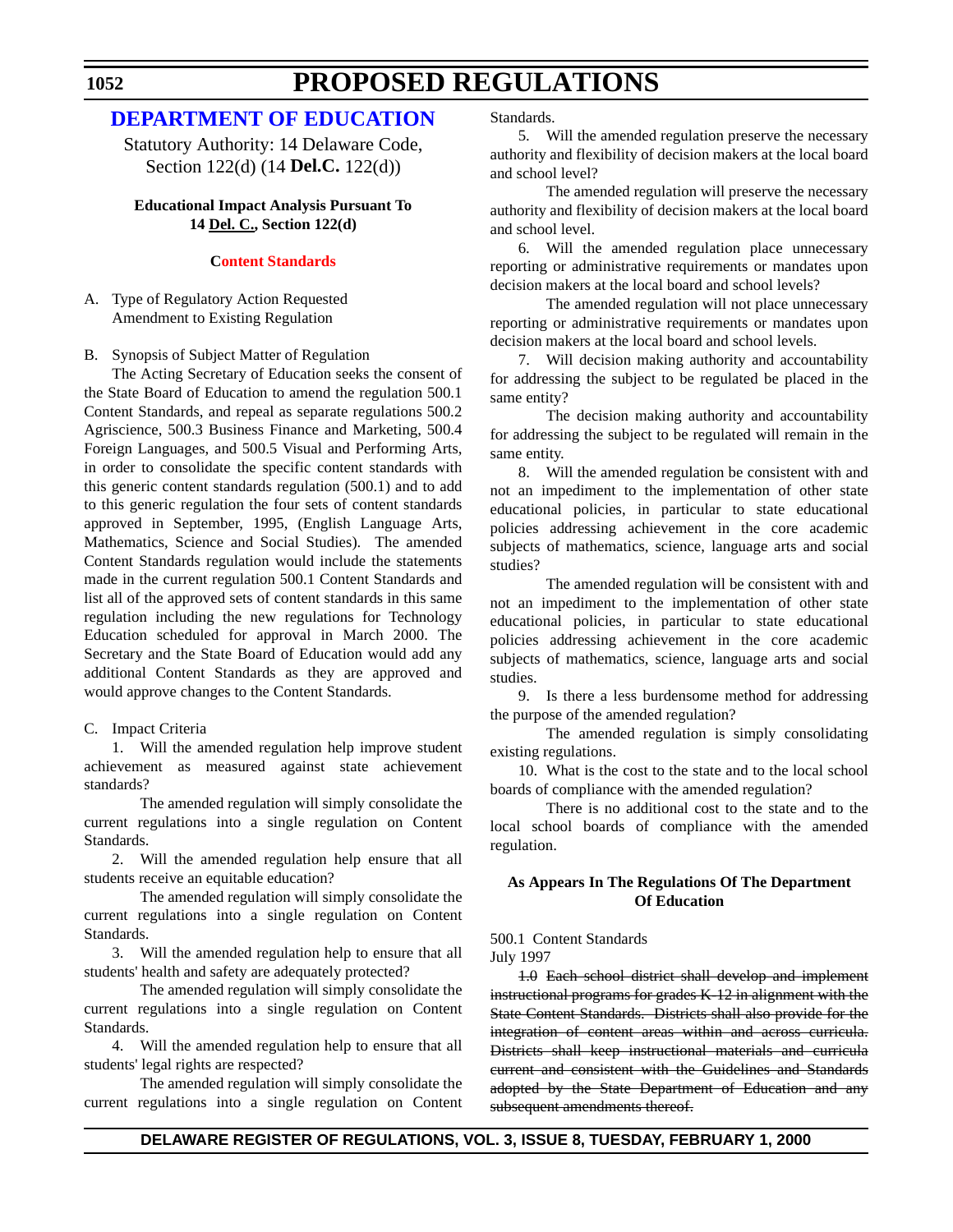- 500.2 Standards for Agriscience July 1997 (See document for full text)
- 500.3 Standards for Business, Finance and Marketing July 1997 (See document for full text)
- 500.4 Standards for Foreign Languages July 1997 (See document for full text)
- 500.5 Standards for Visual and Performing Arts November 1997 (See document for full text)

### **As Amended**

500.1 Content Standards

July 1997

1.0 Each school district shall develop and implement instructional programs for grades K-12 in alignment with the State Content Standards, as the same may from time to time hereafter be amended with the approval of the Secretary and the State Board of Education, in the following areas: English Language Arts, Mathematics; Science; Social Studies; Agriscience; Business, Finance and Marketing; Foreign Language; Visual and Performing Arts; and Technology Education.

1.1 Districts shall also provide for the integration of content areas within and across curricula.

1.2 Districts shall keep instructional materials and curricula current and consistent with the Guidelines and Standards adopted by the State Department of Education and any subsequent amendments thereof.

### **Educational Impact Analysis Pursuant To 14 Del. C., Section 122(d)**

### **[K-12 Guidance Programs](#page-3-0)**

- A. Type of Regulatory Action Requested Amendment to Existing Regulation
- B. Synopsis of Subject Matter of Regulation

The Acting Secretary seeks the consent of the State Board of Education to amend the regulations for K-12 Guidance Programs, page A-23 and Appendix B in the *Handbook for K-12 Education*. The amended version of the regulations will still require local school districts to have a plan for their K-12 Guidance Program but will now be based on the National Standards for School Counseling Programs, and will not require sending the plan to the State Department of Education for approval. The existing Delaware Guidelines for Counseling Programs are very similar to the new national standards even dividing the standards into the same categories, Academic Development, Career Development and Personal/Social Development. It was decided that using the National Standards for Delaware's guidance program would be the most appropriate way to move into the new century.

### C. Impact Criteria

1. Will the amended regulations help improve student achievement as measured against state achievement standards?

The amended regulations address the design of guidance programs, not student achievement.

2. Will the amended regulations help ensure that all students receive an equitable education?

The regulations address the design of guidance programs, not equity issues.

3. Will the amended regulations help to ensure that all students' health and safety are adequately protected?

The amended regulations address the design of guidance programs, not health and safety issues.

4. Will the amended regulations help to ensure that all students' legal rights are respected?

The amended regulations address the design of guidance programs, not students' legal rights.

5. Will the amended regulations preserve the necessary authority and flexibility of decision makers at the local board and school level?

The amended regulations will preserve the necessary authority and flexibility of the decision makers at the local board and school level.

6. Will the amended regulations place unnecessary reporting or administrative requirements or mandates upon decision makers at the local board and school levels?

The amended regulations will not place unnecessary reporting or administrative requirements or mandates upon decision makers at the local board and school level.

7. Will decision making authority and accountability for addressing the subject to be regulated be placed in the same entity?

The decision making authority and accountability for addressing the subject will remain in the same entity.

8. Will the amended regulation be consistent with and not an impediment to the implementation of other state educational policies, in particular to state educational policies addressing achievement in the core academic subjects of mathematics, science, language arts and social studies?

The amended regulation will not be an impediment to the implementation of other state educational policies.

9. Is there a less burdensome method for addressing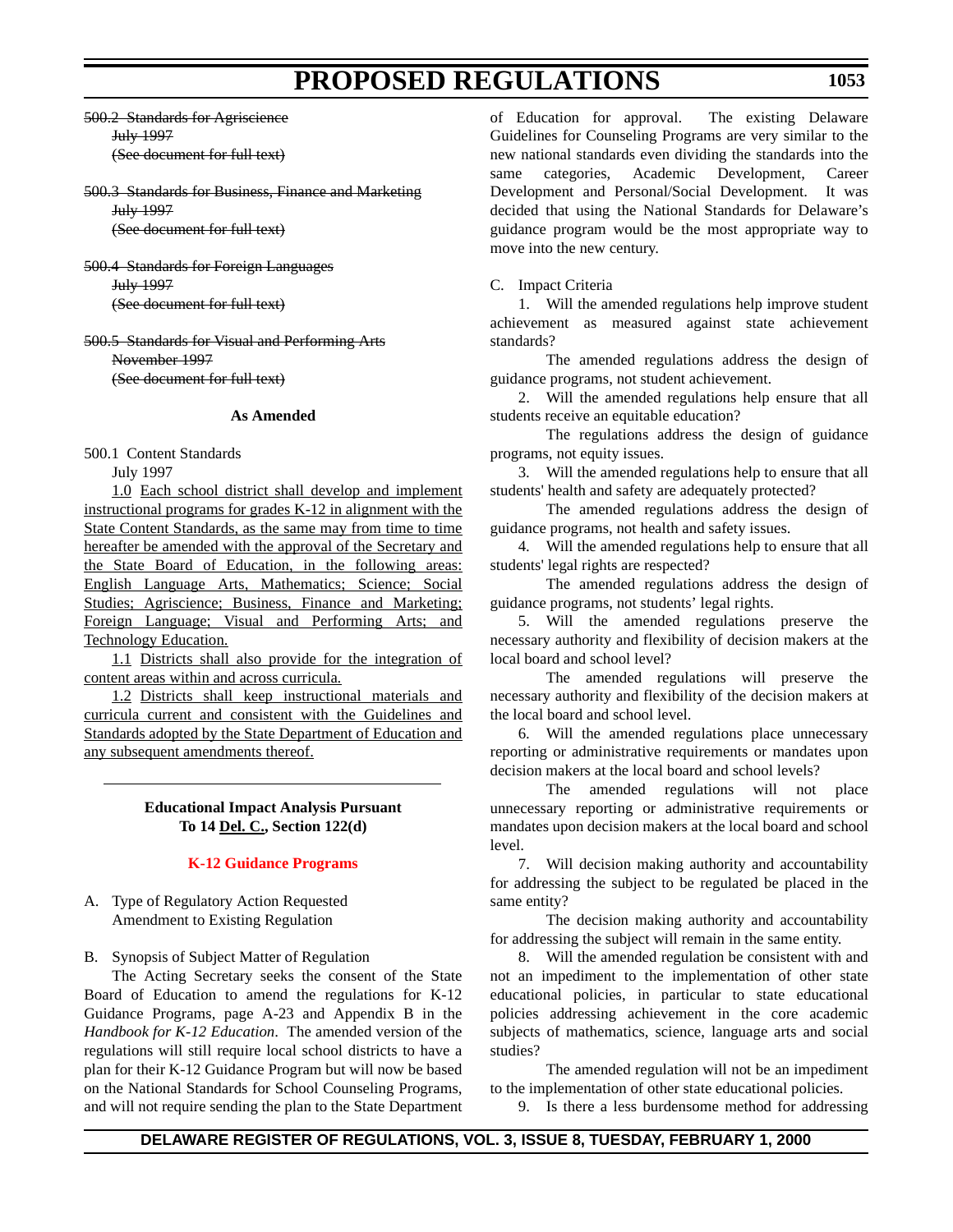the purpose of the regulations?

The purpose of the amendment is to make the regulations less burdensome.

10. What is the cost to the state and to the local school boards of compliance with the amended regulations?

There is no cost to the state or local school boards for complying with the amended regulations.

### **As Appears in the Handbook for K-12 Education**

#### H. GUIDANCE AND COUNSELING

1. REGULATIONS AND GUIDELINES FOR K-12 GUIDANCE PROGRAMS

Regulations and Guidelines for K-12 Guidance Programs were approved in March 1990 by the State Board of Education. These are included in Appendix B. (State Board Approved March 1990)

### **As Appears in Appendix B of the Handbook for K-12 Education, Pages 1 & 2**

### REGULATIONS FOR K-12 GUIDANCE PROGRAMS

The purpose of these regulations is to provide a framework for a K-12 developmental guidance program. These programs should be planned and coordinated to emphasize the development of positive self-esteem, the development of activities to promote academic/career and personal/social growth, and to encourage economic and social self-sufficiency. This requires the coordination of support services within the school, district, and community.

I. Each school district in Delaware shall have a written plan describing the guidance program for the district which is reviewed periodically and updated at least every five years.

A. The plan shall be submitted to the Department of Public Instruction, Instruction Division, for review prior to the implementation date of September 1, 1991. Any changes or revisions to the district plan shall be submitted to the Department of Public Instruction, Improvement and Assistance Branch, as they occur.

II. The district guidance plan shall be a written description of a sequential program of services and activities to be available to all students in grades K-12.

A. The plan shall address the needs of students in the areas of personal/social development, academic development, and career/life planning.

B. The plan shall systematically include as part of the total program any existing specialized services such as the Career Guidance and Placement Counselor, drug and substance abuse counseling, peer counseling, crisis counseling, and other counseling related programs.

C. The plan shall identify an individual to coordinate the guidance program within the district for all grade levels.

D. The plan shall describe the involvement and responsibilities of counselors, administrators, specialists, and parents in the guidance program.

E. The plan shall describe the working relationships of school counselors to other specialists.

F. The plan shall provide for the involvement of a district level advisory committee which includes parents, district teachers, and/or staff members, counselors from each level of education, administrators, students, representatives of business and industry, and agencies which provide support services for district children.

G. The plan shall include procedures for coordinating school counseling services with agencies and community groups which provide services for children.

H. The plan shall include a job description for each counselor which reflects the activities and services described in the guidance program.

I. The plan shall include a method of evaluating the program which enables counselors to determine their effectiveness in terms of both process and outcome.

J. The plan shall describe services for all students including special needs students and those identified as being at risk.

#### **As Amended**

#### **500.13 Regulations for K-12 Guidance Programs**

1.0 Each local school district shall have a written plan describing the guidance program for the district which shall be periodically reviewed and updated by the local school district. The plan shall reflect the National Standards for School Counseling Programs as developed by the American School Counselors Association.

### **Educational Impact Analysis Pursuant to 14 Del. C., Section 122(d)**

### **[Educational Programs for Students with](#page-3-0) Limited English Proficiency**

**\* PLEASE NOTE THAT REGULATION 900.6, EDUCATIONAL PROGRAMS FOR STUDENTS WITH LIMITED ENGLISH PROFICIENCY, WAS ORIGINALLY PROPOSED IN 3 DE REG 900 (1/1/00). THE PROPOSAL AS SET FORTH IN THE JANUARY 1, 2000 REGISTER AT PAGE 900 HAS BEEN WITHDRAWN AND IS REPROPOSED.** 

A. Type of Regulatory Action Requested Amendment to Existing Regulation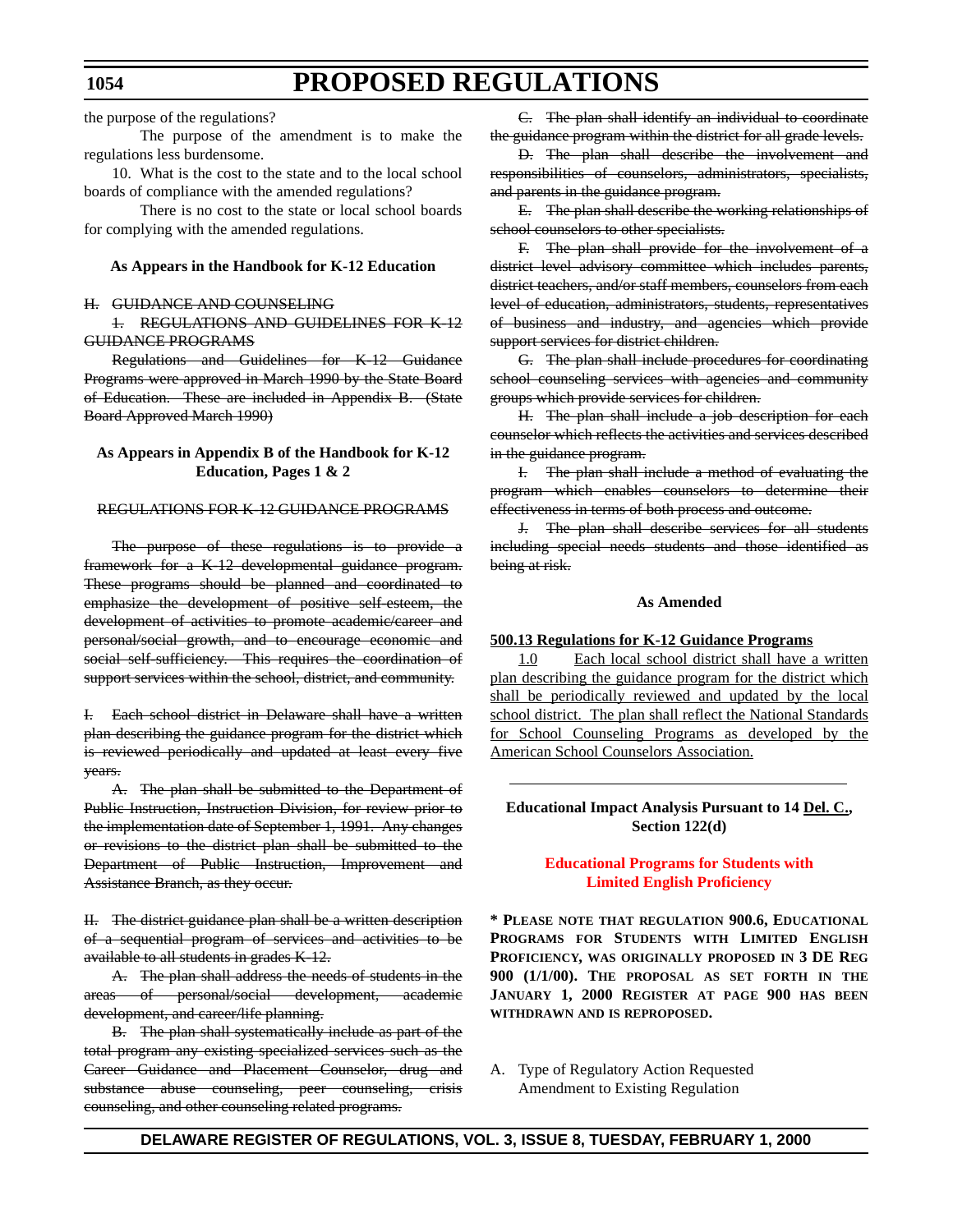### B. Synopsis of Subject Matter of Regulation

The Acting Secretary of Education seeks the consent of the State Board of Education to amend the regulations Educational Programs for Students with Limited English Proficiency, Pages A-16 – A-18 in the *Handbook for K-12 Education*. The amended regulations are substantially changed and provide specific directions to local school districts as to the services that they must provide to students with limited English proficiency. The regulations define a student with limited English proficiency, provide an identification procedure, define a program for these students and set forth a reclassification procedure. The regulations also provide directions for monitoring student progress, program evaluation, reports for DOE and communication with language minority parents or guardians. Finally the regulations state that language minority students are to be a part of the Delaware Student Testing Program (DSTP).

### C. Impact Criteria

1. Will the amended regulations help improve student achievement as measured against state achievement standards?

The amended regulations are designed to assist limited English proficient students in improving their English skills and improving their achievement in all content areas.

2. Will the amended regulations help ensure that all students receive an equitable education?

The amended regulations are designed to provide limited English proficient students with an equal opportunity to an education.

3. Will the amended regulations help to ensure that all students' health and safety are adequately protected?

The amended regulations address educational opportunity, not health and safety issues.

4. Will the amended regulations help to ensure that limited English proficient students' legal rights are respected?

The amended regulations will insure that legal rights of students with limited English proficiency are protected.

5. Will the amended regulations preserve the necessary authority and flexibility of decision makers at the local board and school level?

The amended regulations set the parameters around required services for limited English proficient students and still preserve the necessary authority and flexibility at the local board and school level.

6. Will the amended regulations place unnecessary reporting or administrative requirements or mandates upon decision makers at the local board and school levels?

The amended regulations do not require additional reporting but may require additional administrative decisions at the local board and school levels pertaining to instruction for students with limited English proficiency.

7. Will decision making authority and accountability for addressing the subject to be regulated be placed in the same entity?

The decision making authority and accountability for addressing the subject to be regulated will remain in the same entity?

8. Will the amended regulations be consistent with and not an impediment to the implementation of other state educational policies, in particular to state educational policies addressing achievement in the core academic subjects of mathematics, science, language arts and social studies?

The amended regulations will be consistent with and not an impediment to the implementation of other state educational policies, in particular to state educational policies addressing achievement in the core academic subjects of mathematics, science, language arts and social studies?

9. Is there a less burdensome method for addressing the purpose of the regulations?

The Office of Civil Rights requires that the Department of Education make such regulations.

10. What is the cost to the state and to the local school boards of compliance with the regulations?

There is an additional cost to local school boards for compliance with the regulations and funds are made available through the Academic Excellence Units and Extra Time for Students grants. The statewide English language proficiency assessment will be purchased by the Department of Education.

### **From the Handbook for K-12 Education**

I. F. 3. Limited English Proficiency Programs (Bilingual Education)

a. The State Board of Education believes in the following program goals for students of limited English proficiency (LEP):

(1) the ensurance of equal educational opportunity to every eligible student of limited English proficiency;

(2) the enabling of limited English proficient students to continue to develop academically while achieving competence in the English language in order to facilitate their successful integration into regular classrooms and to allow them to meet grade promotion and graduation standards.

b. Eligibility

Eligibility for instructional programs designed for limited English proficient students should be based on the following criteria:

(1) A student who by reason of foreign birth or ancestry speaks a language other than English, or who has been identified by a valid English language assessment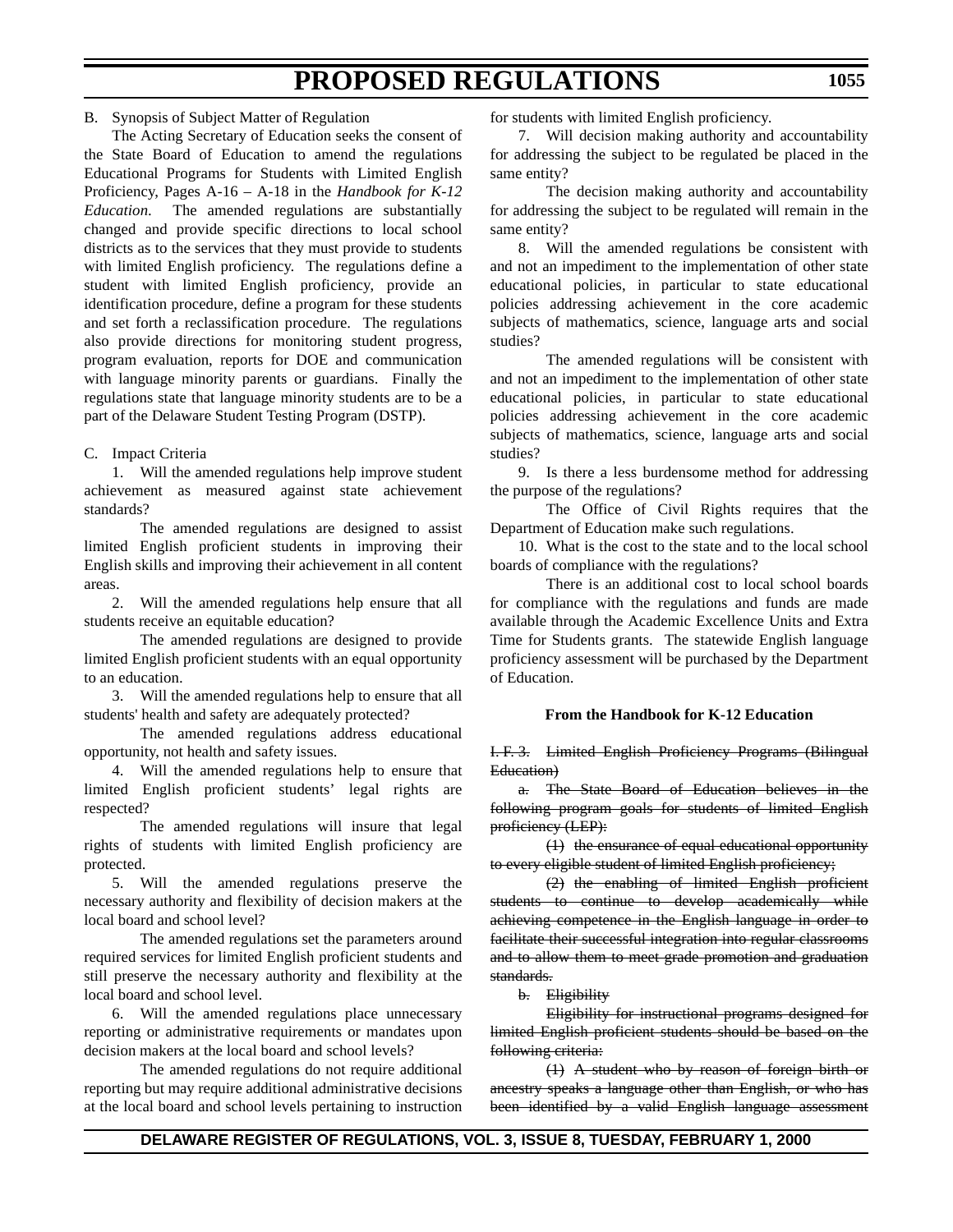instrument as a pupil of limited English proficiency, is eligible to receive a program of bilingual education or English as a Second Language.

(2) The parents or legal guardians of limited English proficient children identified for enrollment in such programs should be informed of the reasons for their child's selection, the native language used in the program, and the alternative educational programs in the local district.

(3) Parental involvement in their children's instructional program should be encouraged, including the option of deciding whether or not to enroll their children in such programs.

c. Instructional Programs

(1) Instructional programs for pupils of limited English proficiency should not exceed three years, which period may be extended by the State Superintendent with respect to individual pupils, upon application by the appropriate school authorities.

(2) Where appropriate and practicable, transitional bilingual education programs may be provided to meet the needs of qualified pupils in order to facilitate their future integration into the regular school curriculum. Where feasible, the bilingual education program may be provided on a cooperative, multi-school, multi-district or regional basis.

(3) Limited English Proficiency students bring to their schools and communities languages and cultural heritages that enrich the curriculum and school setting. Therefore, it is important to provide all children with opportunities for gaining an understanding of their own culture as well as the cultures of others.

(4) Bilingual programs should be designed to:

(a) provide content instruction for children of limited English proficiency using the child's native language and English;

(b) provide native language instruction; and

(c) provide English as a Second Language (ESL) instruction.

(5) The State Board of Education recognizes ESLonly programs as currently the best solution in answering the needs of school districts with small numbers of children from nations with uncommon languages or with small numbers of children speaking the same non-English language. ESL instruction should include the four language skills areas: listening/comprehension, speaking, reading, and writing and assist in the learning of content areas through structured monolingual instruction in English.

(6) Instruction in content area subjects (mathematics, science, and social studies) should be equivalent in scope to the curriculum required by the Department of Public Instruction and the local school district. Pupils taught in their native language are expected to progress in the content areas taught at the same rate as their English-speaking peers are expected to progress when

taught in English.

(State Board Approved February 1987)

#### **As Amended**

### **900.6 Educational Programs for Students with Limited English Proficiency**

1.0 General. Each district shall identify upon enrollment every student with limited English proficiency, and each district shall make available to every identified student a program of instruction until such time as the student becomes fully proficient in English.

2.0 Student with Limited English Proficiency Defined. For the purpose of this section, a student with limited English proficiency is one who, by reason of foreign birth or ancestry, speaks a language other than English, and either comprehends, speaks, reads or writes little or no English, or who has been identified as a pupil of limited English proficiency by a valid English language proficiency assessment approved by the Department of Education for use statewide.

3.0 Identification of Eligible Students. Each school district shall implement a system for the timely and reliable identification of students with limited English proficiency. This system shall include a home language survey and an assessment of English language proficiency.

3.1 A home language survey shall be administered as part of the registration process for all registering students and shall elicit from the student's parent or guardian the student's first acquired language and the language(s) spoken in the student's home.

3.2 Any student for whom a language other than English is reported on the home language survey as the student's first acquired language or as a language used in the student's home shall be administered an English language proficiency assessment. Such assessment shall be conducted in conformance with the following standards:

3.2.1 the assessment shall be based on a standardized instrument, validated for this purpose and approved by the Department of Education for use statewide;

3.2.2 the assessment shall measure English proficiency in reading, writing, speaking and oral comprehension, except that reading and writing proficiency will generally not be assessed for students below grade 2;

3.2.3 the assessment shall be conducted by qualified personnel trained in the administration of the assessment instrument;

3.2.4 the assessment shall be conducted as soon as practicable, but not later than 25 school days after enrollment.

3.3 Any student who achieves a score on the English language proficiency assessment that is lower than the eligibility cut-off score in reading, writing, or oral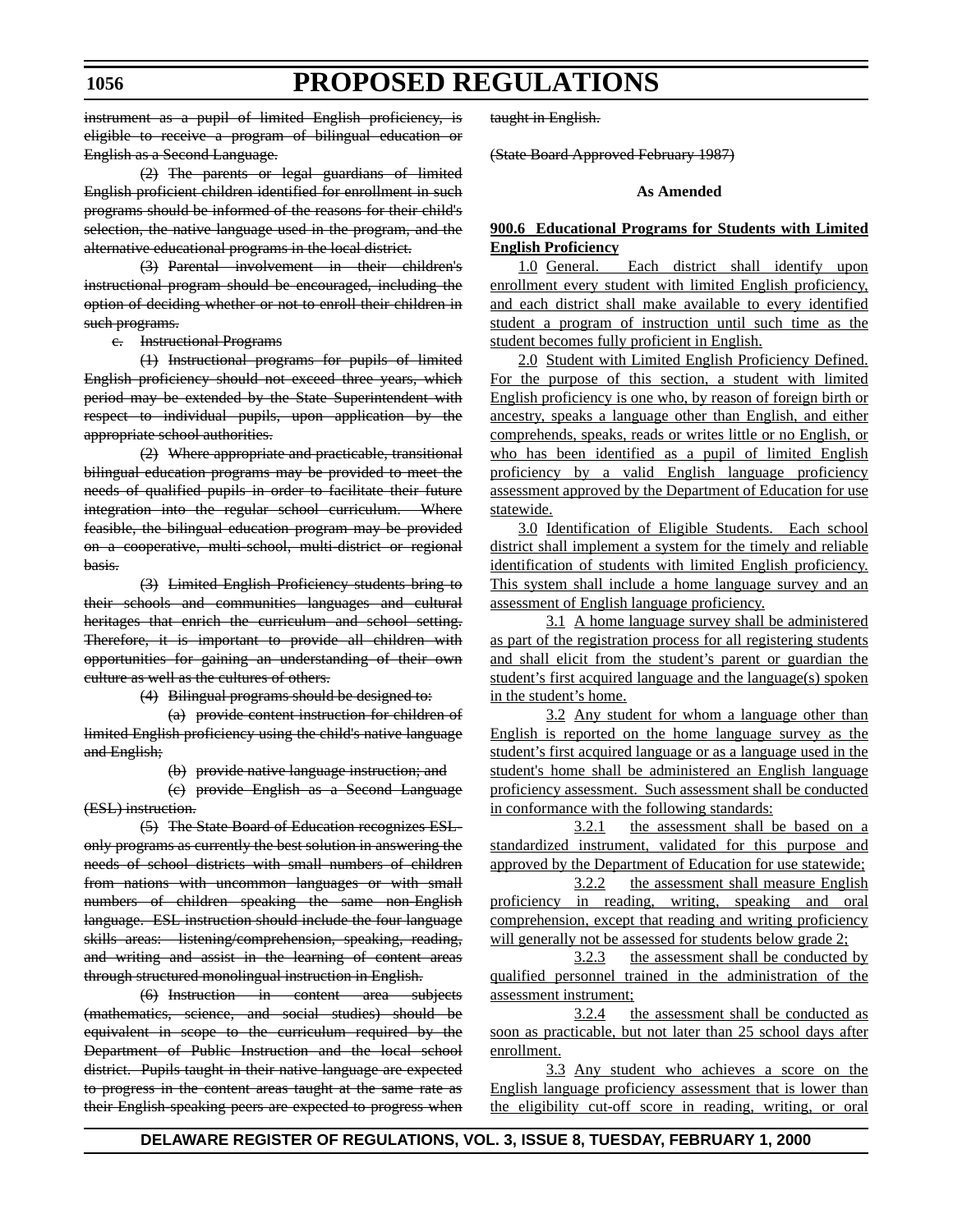English established by the Department of Education shall be regarded as a student with limited English proficiency and shall be entitled to a program of instruction for students with limited English proficiency. Reading and writing proficiency would not be considered for students below grade 2.

3.4 For each student enrolled in the 1999-2000 school year, each district shall conduct a home language survey, to the extent practicable, of every enrolled student as in 3.1 and, as applicable pursuant to 3.2, an English language proficiency assessment in accordance with 3.2.1 through 3.2.3 by the conclusion of the 1999-2000 school year. Beginning with the 2000-2001 school year, each district shall conduct such a home language survey, and as appropriate, an English language proficiency assessment of every new student at the time of enrollment in a school.

4.0 Specially Designed Program. Each enrolled student who is eligible for services pursuant to 3.3 above, shall be provided with a program of instruction for students with limited English proficiency.

4.1 A program of instruction for students with limited English proficiency shall include: formal instruction in English language development; and instruction in academic subjects which is designed to provide students with limited English proficiency with access to the District's curriculum in a manner comparable to that provided to other students.

4.2 In selecting program(s), each district may choose from a variety of programs that are recognized as sound by experts in the education of limited English proficient students. Such programs include bilingual programs as well as programs that are delivered exclusively in English.

4.2.1 Bilingual programs shall be designed to include:

4.2.1.1 standards-based instruction for students with limited English proficiency, using the student's native language and English;

4.2.1.2 instruction in reading and writing in the student's native language; and

4.2.1.3 English as a second language instruction.

4.2.2 Programs delivered exclusively in English shall be designed to include:

4.2.2.1 standards-based instruction for students with limited English proficiency, using English in a manner that takes into account the student's level of English proficiency;

4.2.2.2 instruction which builds on the language skills and academic subject knowledge the student has acquired in his or her native language; and

4.2.2.3 English as a second language instruction.

4.2.3 Programs shall be implemented

consistent with the goals of prompt acquisition of full English proficiency and progress in academic subject areas that is at a rate comparable to that of students who are not students with limited English proficiency.

4.2.4 Programs shall include instruction in academic subjects (mathematics, science, social studies) which is equivalent in scope to the instruction that is provided to students who are not limited in English proficiency.

4.2.5 Instruction shall be delivered by certified teachers who are trained in the delivery of instruction to students with limited English proficiency.

4.2.6 Where a bilingual program is offered, the parent or guardian of an eligible student may opt for the eligible student to be served in a program for students with limited English proficiency carried out exclusively in English.

5.0 Reclassification Procedures. At least once each school year, each eligible student shall be considered for reclassification as a fully English proficient student who no longer needs a program for students with limited English proficiency.

5.1 Reclassification shall include an assessment of English proficiency in accordance with the standards in 3.2.1 - 3.2.4 above.

5.2 Any student who achieves a score on the English language proficiency assessment which is lower than the eligibility cut-off score in reading, writing, or oral English established by the Department of Education shall be regarded as a student with limited English proficiency and shall continue to be eligible for a program of instruction for students with limited English proficiency. Reading and writing proficiency would not be considered for students below grade 2.

5.3 Any student who achieves a score on the English language proficiency assessment at or above the eligibility cut-off score in reading, writing, and oral English established by the Department of Education shall be reclassified as fully English proficient and considered ineligible for a program of instruction for students with limited English proficiency. Reading and writing proficiency would not be considered for students below grade 2.

5.4 Before removing any student from a program for students with limited English proficiency, the district shall assess the student's level of performance in academic subject areas (mathematics, science and social studies). Any reclassified student found to have incurred academic deficits while in the program for students with limited English proficiency shall be provided with supplemental instructional services in the relevant subject areas.

6.0 Monitoring Performance of Ineligible and Reclassified Students. For at least one school year following the determination of ineligibility or reclassification, a district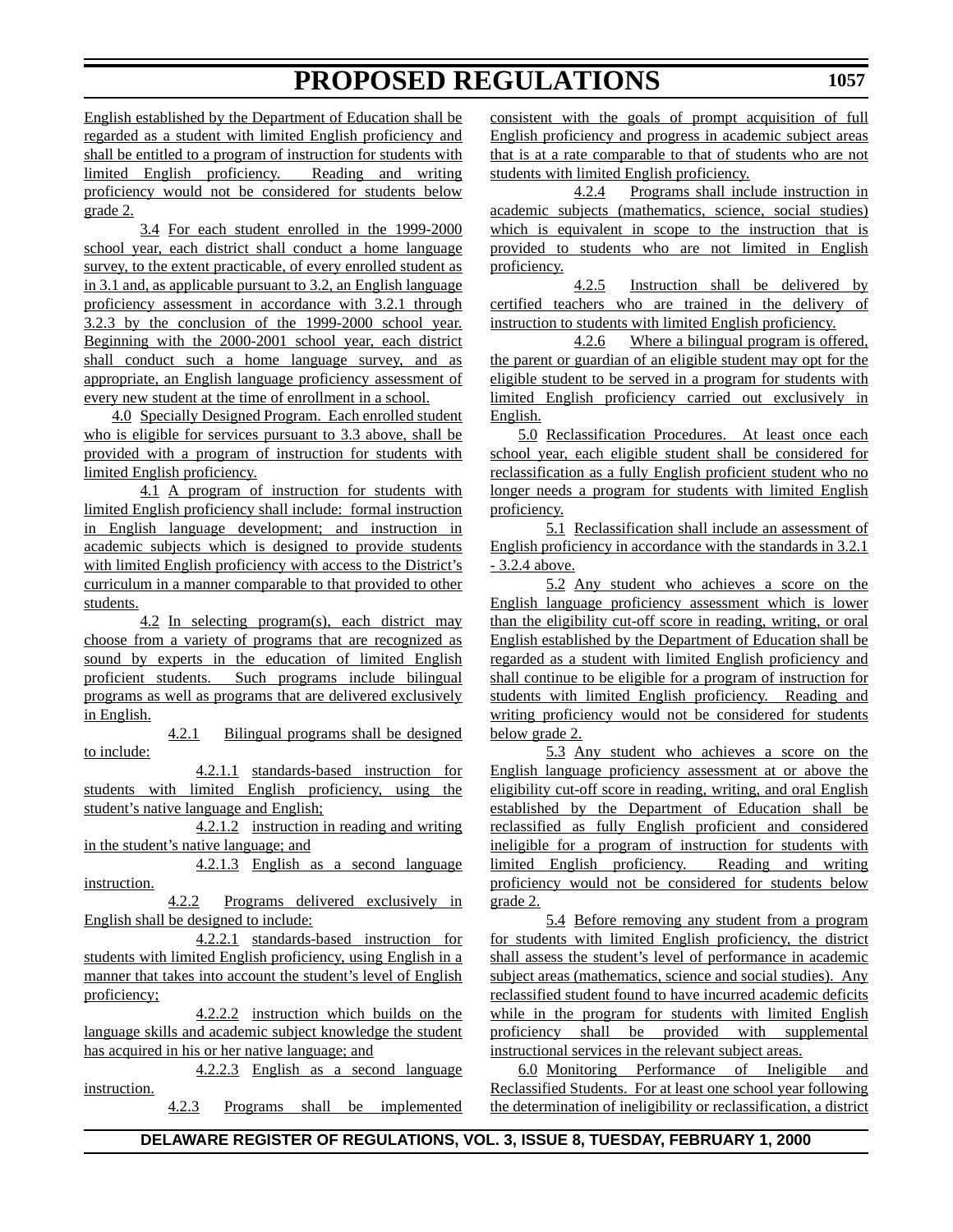# **PROPOSED REGULATIONS**

shall monitor the academic performance of each student who has been: assessed pursuant to 3.2 above and found ineligible for a program; or reclassified as fully English proficient pursuant to 5.3 above. Students who experience academic performance problems during this period shall, based on further assessment, be considered for reentry into a program of instruction for students with limited English proficiency.

7.0 Program Evaluation. Each district shall prepare an annual evaluation of its program(s) for students with limited English proficiency. Such evaluation shall be available for review upon request. At a minimum, this program evaluation shall:

7.1 consider the validity of the assessment processes carried out pursuant to 3.2 and 3.3, and 5.1, 5.2, 5.3, and 5.4 above, in terms of predicting student success in the regular instructional program;

7.2 consider the effectiveness of each program of instruction for students with limited English proficiency in achieving the goals and standards in 4.2. above; and

7.3 describe any modifications that have been proposed or implemented, based on the evaluation data.

8.0 Student Information Reports. Each district shall provide the Department of Education annually with the language background, the current English proficiency level of each LEP student enrolled in the district, and the type of program in which the LEP student receives services, and related information. Such reporting shall take place in a manner prescribed by the Department of Education. A district shall provide such other information as the Department of Education may request, in order to assure adherence to this regulation.

9.0 Communications with Language Minority Parents/ Guardians. Each district shall ensure that communications with parents/guardians, including notices of eligibility for a program for students with limited English proficiency, notices about the student's educational performance and progress in such programs, and school information that is made available to other parents/guardians, is provided to each language minority parent/guardian in a language the parent/guardian can understand to the extent possible.

10.0 Accountability. Students with limited English proficiency and students reclassified as fully English proficient shall be included in the Delaware Student Testing Program (DSTP). Alternative assessment measures may be used as provided in Department of Education guidelines, including the *Guidelines for the Inclusion of Students with Disabilities and Students with Limited English Proficiency*, as the same may, from time to time, be amended hereafter.

10.1 Differential analysis of the results of the DSTP and any alternative assessment measures shall be conducted on the performance of students with limited English proficiency and students reclassified as fully English proficient. Such data shall be made available with other accountability data for each district and the state as a whole.

10.2 The Department of Education and each district shall ensure that consequences and benefits under Delaware's system of statewide accountability are dispensed in a manner that is equitable to students with limited English proficiency and students reclassified as fully English proficient, based on assessments which accurately measure the student's performance in the area being assessed and are reflective of the curriculum which was delivered to the student.

### **[DEPARTMENT OF HEALTH AND](http://www.state.de.us/dhss/irm/dss/dsshome.htm) SOCIAL SERVICES**

### **DIVISION OF SOCIAL SERVICES**

Statutory Authority: 31 Delaware Code, Section 505 (31 **Del.C.** 505)

### **Public Notice [Medicaid / Medical Assistance Program](#page-3-0)**

In compliance with the State's Administrative Procedures Act (APA - Title 29, Chapter 101 of the Delaware Code) and with 42CFR §447.205, and under the authority of Title 31 of the Delaware Code, Chapter 5, Section 505, the Delaware Department of Health and Social Services (DHSS) / Division of Social Services / Medicaid Program is amending its eligibility policy manual.

Any person who wishes to make written suggestions, compilations of data, testimony, briefs or other written materials concerning the proposed new regulations must submit same to the Director, Medical Assistance Programs, Division of Social Services, P.O. Box 906, New Castle, DE 19720 by February 29, 2000.

### Revision:

### **17700 Qualified Disabled and Working Individuals**

Effective July 1, 1990, Section 6408 of the Omnibus Budget Reconciliation Act (OBRA) of 1989 mandates coverage of certain Medicare beneficiaries who are still disabled but lost premium-free Part A Medicare coverage because they returned to work. Medicaid will pay the Part A premium for Qualified Disabled and Working Individuals (QDWIs) who meet the income and resource requirements.

A QDWI is an individual:

- who is entitled to enroll in Medicare Part A under §1818A of the Social Security Act;
- whose income does not exceed 200% of the Federal Poverty Level;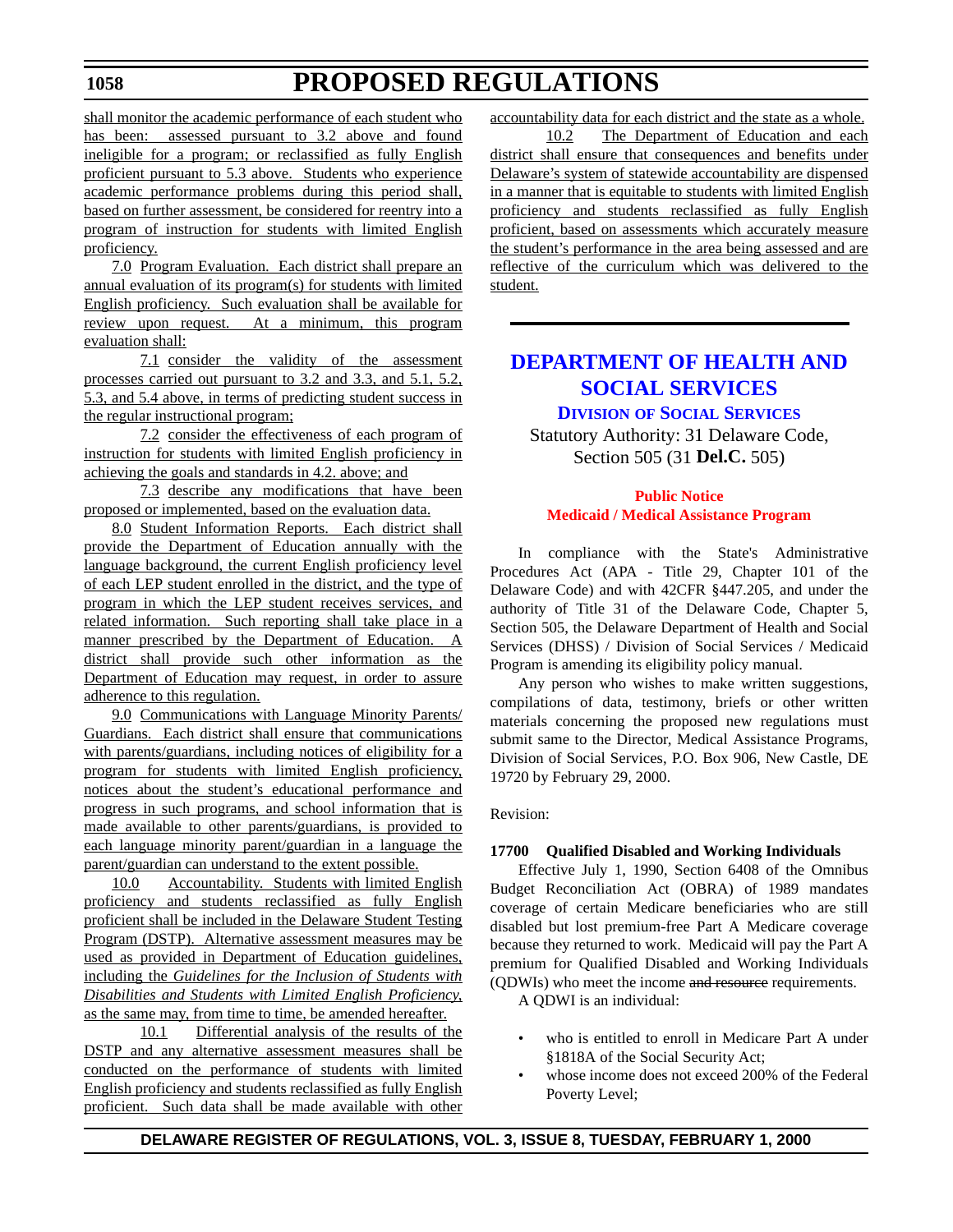- whose resources do not exceed twice the SSI resource limit; and
- who is not otherwise eligible for Medicaid.

### **17700.3 Financial Eligibility**

The income and resource methodologies of the SSI program will be used to determine eligibility for this program. See the QMB section for definitions of income and resources. (DSSM 17300)

### **17700.3.2 Resources**

The resource limit is twice the SSI limit.

Follow the resource guidelines outlined in the Qualified Medicare Beneficiary program.

An individual who becomes eligible for Medicaid again following a period of at least one month of ineligibility for Medicaid.

The guaranteed eligibility period begins with the first of the month in which the individual enrolls in the DSHP and continues for six consecutive months. The individual who is enrolled in DSHP retains eligibility for Medicaid services, even if the individual otherwise loses Medicaid eligibility.

### **DIVISION OF SOCIAL SERVICES**

Statutory Authority: 31 Delaware Code, Section 505 (31 **Del.C.** 505)

### **Public Notice [Medicaid / Medical Assistance Program](#page-3-0)**

In compliance with the State's Administrative Procedures Act (APA - Title 29, Chapter 101 of the Delaware Code) and with 42CFR §447.205, and under the authority of Title 31 of the Delaware Code, Chapter 5, Section 505, the Delaware Department of Health and Social Services (DHSS) / Division of Social Services / Medicaid Program is amending its General Policy Provider Manual.

Any person who wishes to make written suggestions, compilations of data, testimony, briefs or other written materials concerning the proposed new regulations must submit same to the Director, Medical Assistance Programs, Division of Social Services, P.O. Box 906, New Castle, DE 19720 by February 29, 2000.

### **Revision:**

### **Guaranteed Eligibility**

Section  $1902(e)(2)$  of the Social Security Act, as amended by the Balanced Budget Act of 1997, permits up to six months of guaranteed eligibility for individuals if they are enrolled in a managed care organization.

A six-month period of guaranteed eligibility is defined as a six-month period of continuous enrollment in a managed care organization under the Diamond State Health Plan (DSHP). The following individuals may be found eligible for a six-month period of guaranteed eligibility:

• A first-time Medicaid recipient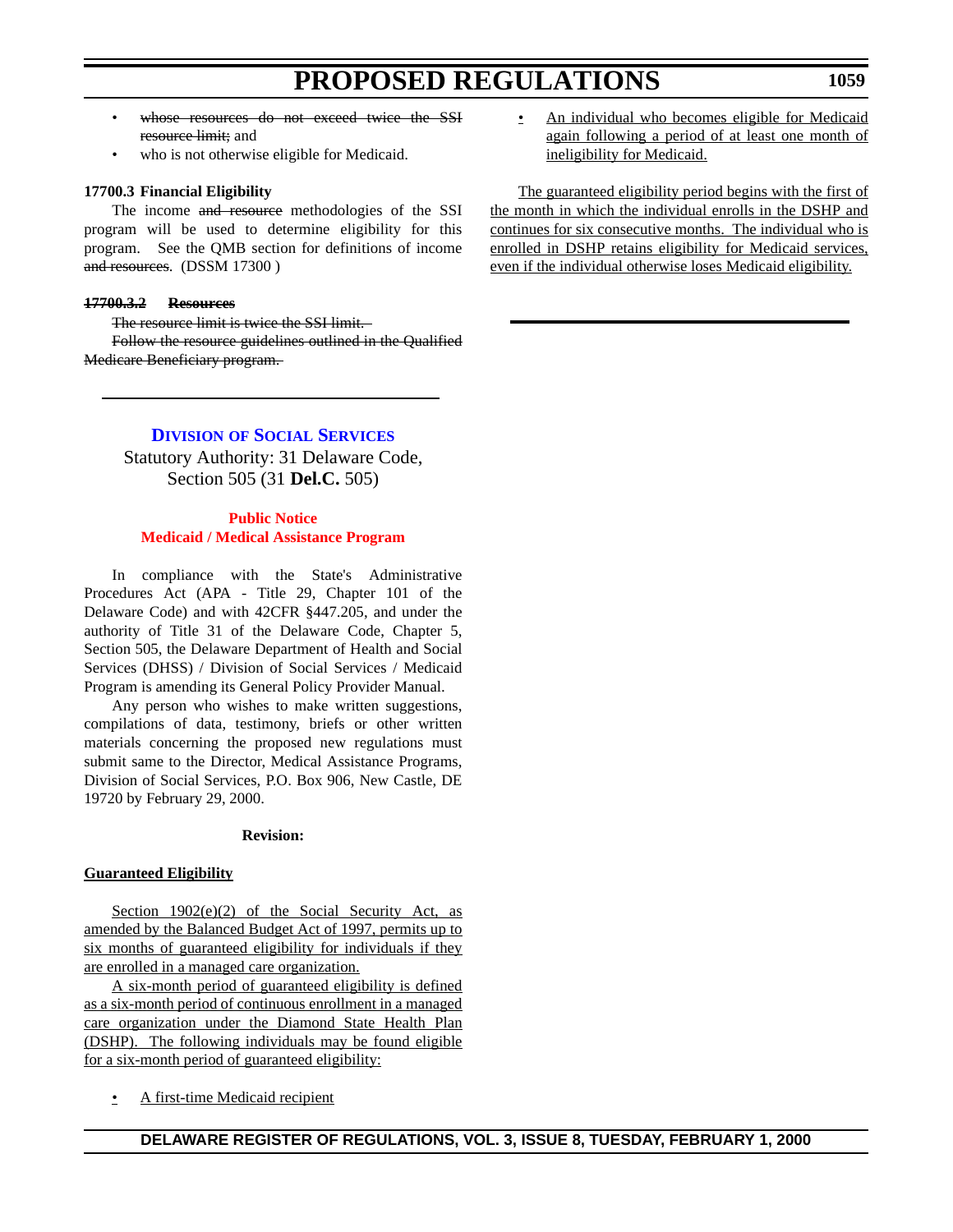# **FINAL REGULATIONS**

### **Symbol Key**

Roman type indicates the text existing prior to the regulation being promulgated. Underlined text indicates new text added at the time of the proposed action. Language which is stricken through indicates text being deleted. **[Bracketed Bold language]** indicates text added at the time the final order was issued. **[Bracketed stricken through]** indicates language deleted at the time the final order was issued.

### **Final Regulations**

The opportunity for public comment shall be held open for a minimum of 30 days after the proposal is published in the Register of Regulations. At the conclusion of all hearings and after receipt within the time allowed of all written materials, upon all the testimonial and written evidence and information submitted, together with summaries of the evidence and information by subordinates, the agency shall determine whether a regulation should be adopted, amended or repealed and shall issue its conclusion in an order which shall include: (1) A brief summary of the evidence and information submitted; (2) A brief summary of its findings of fact with respect to the evidence and information, except where a rule of procedure is being adopted or amended; (3) A decision to adopt, amend or repeal a regulation or to take no action and the decision shall be supported by its findings on the evidence and information received; (4) The exact text and citation of such regulation adopted, amended or repealed; (5) The effective date of the order; (6) Any other findings or conclusions required by the law under which the agency has authority to act; and (7) The signature of at least a quorum of the agency members.

The effective date of an order which adopts, amends or repeals a regulation shall be not less than 10 days from the date the order adopting, amending or repealing a regulation has been published in its final form in the Register of Regulations, unless such adoption, amendment or repeal qualifies as an emergency under §10119.

### **DEPARTMENT OF ADMINISTRATIVE SERVICES DIVISION OF PROFESSIONAL REGULATION BOARD OF EXAMINERS [OF NURSING HOME](#page-3-0) ADMINISTRATORS**

Statutory Authority: 24 Delaware Code, Sections 5200, 5204(1) (24 Del.C. §§5200 and 5204(1))

### **Order Adopting Rules and Regulations**

AND NOW, this 11th day of January, 2000, in accordance with 29 *Del.C.* §10118 and for the reasons stated hereinafter, the Board of Examiners of Nursing Home Administrators of the State of Delaware (hereinafter "the Board") enters this Order adopting Rules and Regulations.

### **Nature of the Proceedings**

The Board proposes to add a new rule, Rule  $2(A)(8)$  to its existing Rules and Regulations, pursuant to its authority under 24 *Del.C.* §§5200 and  $5204(1)$ .<sup>1</sup> The purpose of this Rule is to provide a definition of "direct supervision" as that term is used by the Board. Notice of the public hearing on the Board's proposal was published in the Delaware *Register of Regulations* on October 1, 1999 and in two Delaware newspapers of general circulation, all in accordance with 29

*Del.C.* §10115. The public hearing was held as noticed on November 9, 1999. The Board deliberated and voted on the proposed rule following the public hearing at the November 9, 1999 meeting. This is the Board's Decision and Order ADOPTING Rule 2(A)(8) as proposed.

### **Evidence and Information Submitted at Public Hearing**

The Board received no written comments in response to the notice of its intention to adopt the proposed Rule defining "direct supervision." The only comment received at the public hearing was from Irene Waldron, of Delaware Health Care Facilities, who stated that the proposed definition was a good, accurate definition of "direct supervision," and that the definition helped clarify the requirement.

### **Findings of Fact and Conclusions**

As outlined in the preceding section, the public was given the required notice of the Board's intention to adopt a

1. At the public hearing, counsel for the Board noted that the publication of the proposed regulation in the Delaware Register cited to an incorrect statute section (cited as 24 Del. C.  $§2007(a)(1))$  in citing the Board's authority to adopt the regulation. The correct statutory authority was clarified at the hearing.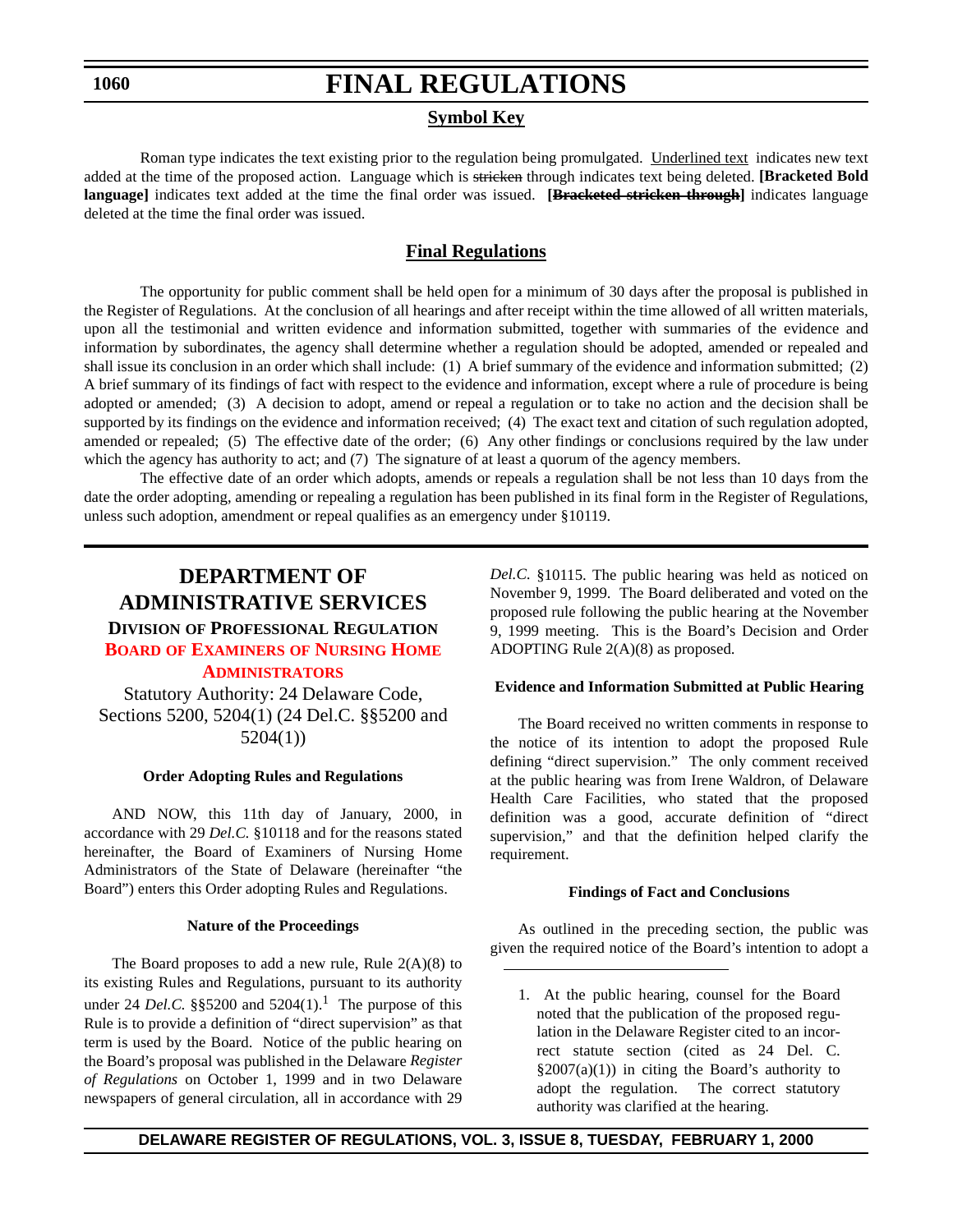regulation and was offered an adequate opportunity to provide the Board with comments on the proposed regulation. The Board further concludes that its consideration of the proposed Rule and Regulation is within the Board's general authority to promulgate regulations under 24 *Del.C.* §5200. Additional statutory authority for the Board's adoption of Rule 2(A)(8), is found at 24 *Del. C.* §5204(1) which imposes upon the Board the duty of developing, imposing and enforcing standards for licensure, to ensure the qualifications of nursing home administrators.

The Board requires that candidates for licensure successfully complete an "Administrator-In-Training" (AIT) Program under the direct supervision of a Preceptor. Defining the term "direct supervision" will clarify the AIT requirement; will allow candidates and preceptors to better understand the direct supervision provision and will provide for consistent, quality training of administrators, by ensuring that a preceptor is available on the premises for consultation with and oversight of the trainee.

In summary, the Board concludes that the proposed addition to its Rules and Regulations is necessary for the enforcement of 24 *Del.C.* Chapter 52, and for the full and effective performance of the Board's duties under that Chapter. The Board also finds that adopting the regulation as proposed is in the best interest of the citizens of the State of Delaware, particularly the direct recipients of services regulated by the Board. The Board, therefore, adopts Proposed Rule and Regulation 2(A)(8), as set forth in Exhibit "A" attached hereto.

### **Order**

NOW, THEREFORE, by unanimous vote of a quorum of the Board of Examiners of Nursing Home Administrators, IT IS HEREBY ORDERED THAT:

1. Proposed Rule and Regulation 2(A)(8) is *approved and adopted* in the exact text attached hereto as Exhibit "A".

2. The effective date of this Order is ten (10) days from the date of its publication in the Delaware *Register of Regulations*, pursuant to 29 *Del.C.* §10118(e).

3. The Board reserves the jurisdiction and authority to issue such other and further orders in this matter as may be necessary or proper.

By Order of the Board of Examiners of Nursing Home Administrators

(as authenticated by a quorum of the Board):

Ellen Magee, President, Public Member Gladys Adams, Public Member Dr. John Forest, Physician Member Linda Jones, Public Member Joan McDonough, Public Member Patricia McLaughlin, Professional Member Erwin Meyer, Public Member Daniel Wolfberg, Professional Member

### **THE DELAWARE BOARD OF EXAMINERS OF NURSING HOME ADMINISTRATORS**

### **RULES AND REGULATIONS**

Rule 1. Source of Authority: 24 Delaware Code, Chapter 52

The Rules and Regulations herein contained constitute, comprise, and shall be known as the Rules and Regulations of the Board of Examiners of Nursing Home Administrators of the State of Delaware, and are hereby promulgated, pursuant to the authority granted to and imposed upon the said Board under and pursuant to the provisions of the State Licensing Statute, 24 Delaware Code, Chapter 52.

### Rule 2. General Definitions.

A. Whenever used in these Rules and Regulations unless expressly otherwise stated, or unless the context or subject matter requires a different meaning, the following terms shall have the respective meanings hereinafter set forth or indicated.

1. The term "Board" means the Delaware State Board of Examiners of Nursing Home Administrators.

2. The term "Nursing Home Administrator" means the individual responsible for planning, organizing, directing and controlling the operation of a nursing home, or who in fact performs such functions, whether or not such functions are shared by one or more other persons, and who is duly licensed by the Board.

3. The term "Nursing Home Administrator-In-Training" means an individual registered as such with the Board, under direct supervision of a currently licensed Delaware Nursing Home Administrator in the Sponsoring Facility (Spons), and/or Skilled Nursing Facility (SNF), and/ or Assisted Living Facility (AL).

4. The term "Practice of Nursing Home Administration" means the performance of any act or the making of any decision involved in the planning, organizing, directing and/or controlling of a nursing home.

5. The term "Nursing Home" means any institution, building or agency in which accommodation is maintained, furnished or offered for any fee, gift, compensation or reward, for the care of more than four aged, infirm, chronically ill or convalescent persons, that is duly licensed by the State Division of Public Health.

6. The term "Person" means an individual and does not include the terms: firm, corporation, association, partnership, institution, public body, joint stock association or any other group of individuals.

7. Term "Preceptor" means an individual who currently has a Delaware Nursing Home Administrator license and is employed in a Skilled Nursing Facility (SNF)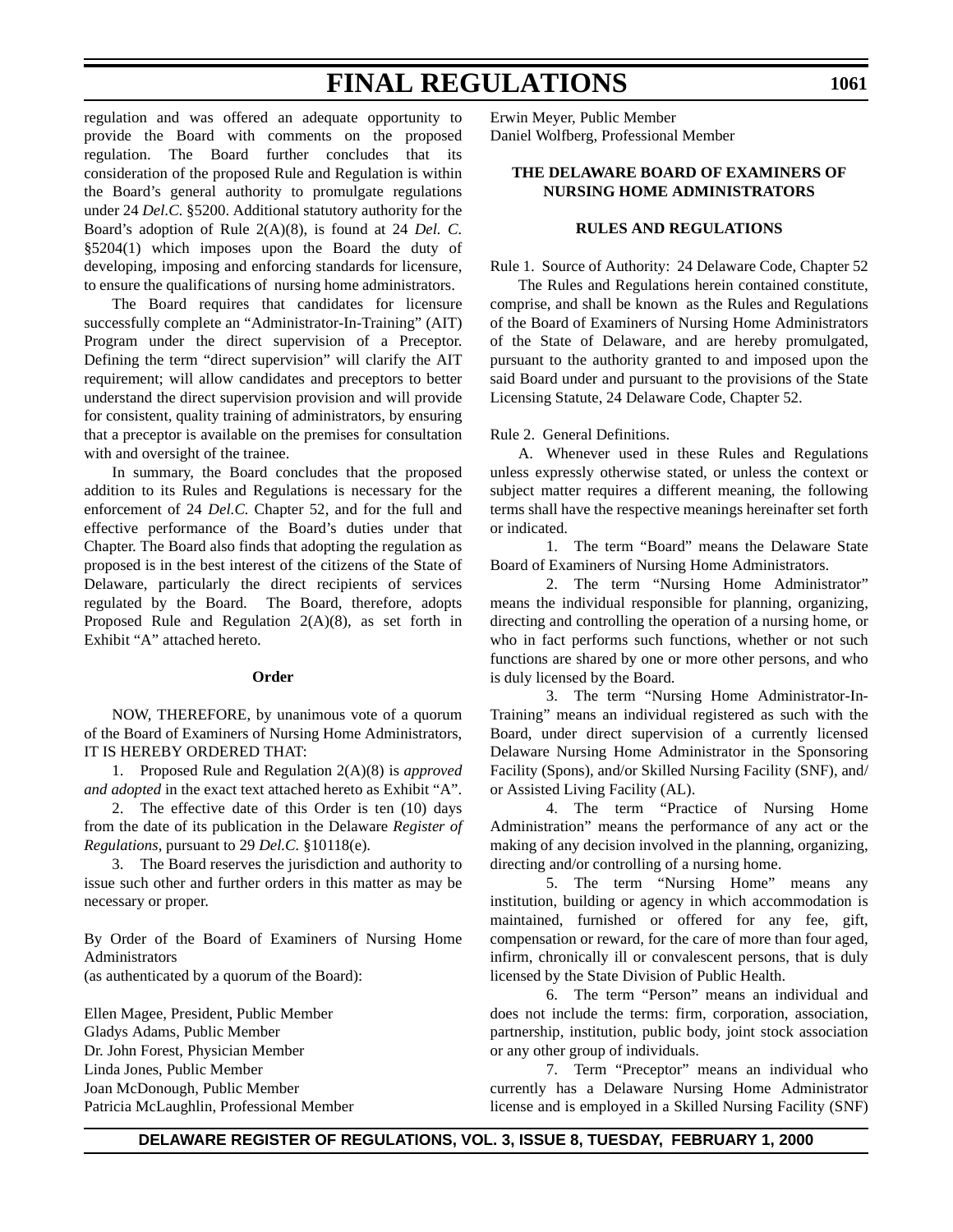or Assisted Living Facility (ALF).

8. "Direct supervision" shall mean oversight on the premises by the licensed nursing home administrator serving as preceptor. The licensed nursing home administrator shall be responsible and available to provide direction, observation, aid, training and instruction to the administrator-in-training, including the submission of progress reports. It is an interactive process between the preceptor and the AIT intended to insure the extent, quality and scope of experience of the duties performed as a nursing home administrator.

### Rule 3. Board Meetings.

A. The Board may meet at least every other month, with location and dates set by the President, in accordance with the Freedom of Information Act.

B. The President, or other presiding officer of the Board, may call special meetings of the Board when necessary, upon a minimum of 24 hours notice.

Rule 4. General Powers.

A. The Board shall exercise such powers as provided by the Laws of this State pertaining to the licensing and registration of Nursing Home Administrators. A majority of the Board shall constitute a quorum and no action shall be taken without the affirmative vote of five members of the Board.

B. The Board may seek counsel and advice from appropriate State Agencies, as needed.

C. From time to time, the Board shall make and publish such Rules and Regulations, not inconsistent with the Law, as it may deem necessary and proper for the execution and enforcement of the Law and Rules and Regulations governing the licensing and registration of Nursing Home Administrators.

D. The Board shall exercise quasi-judicial powers, not inconsistent with the law.

Rule 5. Officers and Duties.

A. The Board shall elect annually from its membership a President, Vice President, and Secretary.

B. The President shall preside at all meetings of the Board and shall sign all official documents of the Board. In the absence of the President, the Vice President shall preside at meetings and perform all duties usually performed by the President.

Rule 6. Scheduling of Examinations and Re-Examinations.

Examinations will be administered on the second Thursday of January, April, July and October of each year in Dover.

Rule 7. Pre-Examination Requirements; Conditions Precedent.

The Board shall admit to examination for licensure as a Nursing Home Administrator, any candidate who meets the qualifications or demonstrates to the satisfaction of the Board that within 30 days after the examination he/she will meet the following standards:

A. Is at least 21 years of age.

B. Shall meet the requirements of 1 or 2 or 3 set forth below:

1. Possesses a baccalaureate or graduate degree in Health & Human Services, Hospital Administration or Business Administration and,

a. has three months experience as a Nursing Home Administrator or

b. has successfully completed six months in a pre-approved Nursing Home Administrator-In-Training Program under Direct supervision of the applicant's Preceptor(s) (this program will include all subjects as listed in Rule 10, Content of the Administrator-In-Training Program) or

c. has demonstrated administrative experience as the Board deems sufficient, or

2. Possesses a baccalaureate or graduate degree in a specialty other than Health & Human Services, Hospital Administration or Business Administration and,

a. has six months experience as a Nursing Home Administrator or

b. has successfully completed nine months in a pre-approved Nursing Home Administrator-In-Training Program under Direct supervision of the applicant's Preceptor(s) (this program will include all subjects as listed in Rule 10, Content of the Administrator-In-Training Program) or

c. has demonstrated administrative experience as the Board deems sufficient, or

3. Possesses an associate degree or a current Delaware license as a Registered Nurse and,

a. has twelve months experience as a Nursing Home Administrator or

b. has successfully completed twelve months in a pre-approved Nursing Home Administrator-In-Training Program under Direct supervision of the applicant's Preceptor(s) (this program will include all subjects as listed in Rule 10, Content of the Administrator-In-Training Program) or

c. has demonstrated administrative experience as the Board deems sufficient to satisfy this requirement.

C. In addition to the degree requirements listed in Rule 7.

1. has completed a course of study administered by an accredited educational institution, provided that both the course of study and the educational institution has been pre-approved by the Board as providing adequate academic preparation for nursing home administration, or

### **DELAWARE REGISTER OF REGULATIONS, VOL. 3, ISSUE 8, TUESDAY, FEBRUARY 1, 2000**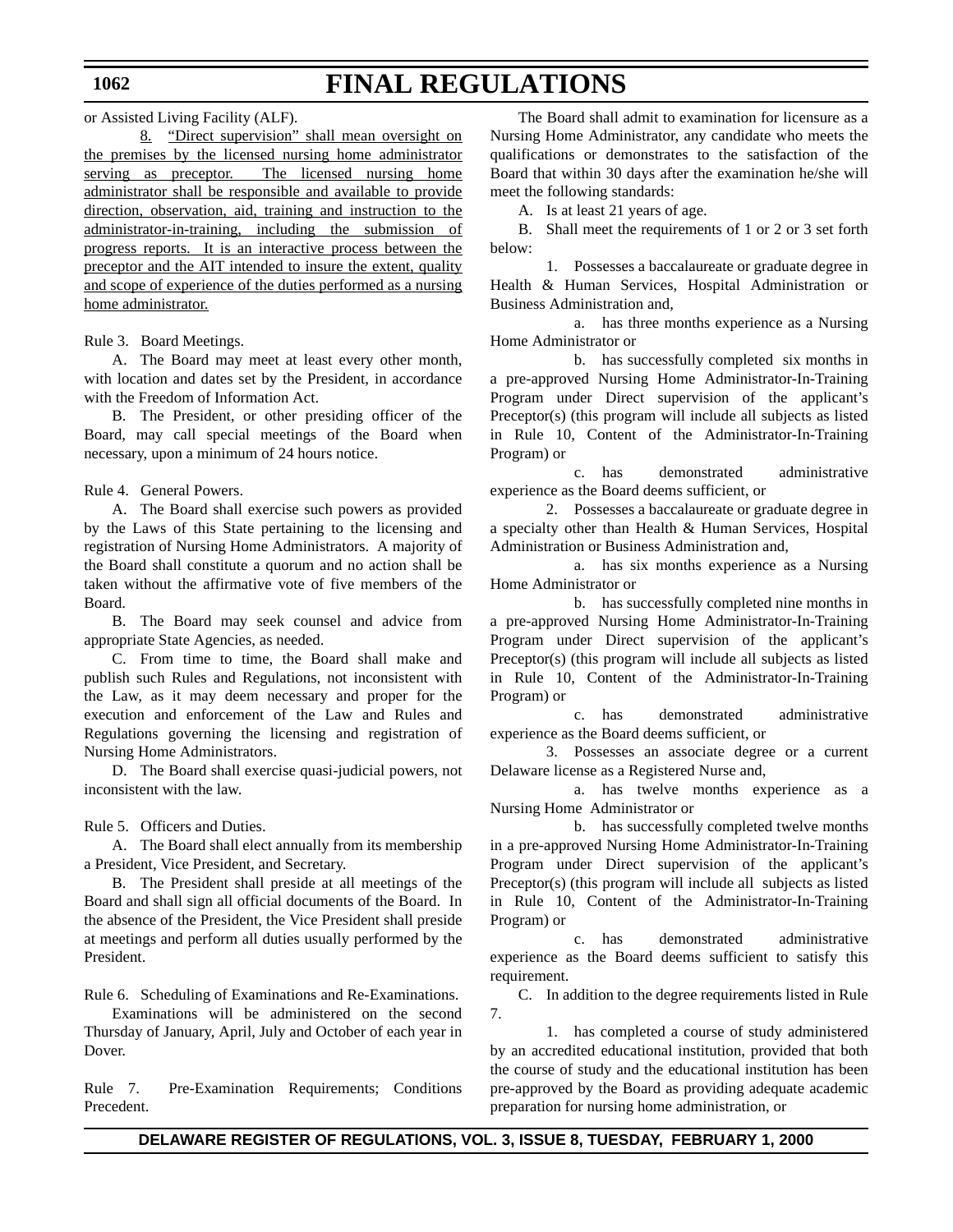2. has demonstrated comprehensive experience and education which the Board deems sufficient to satisfy this requirement.

Rule 8. Application for Examination.

A. An applicant for examination and qualification for a license as a Nursing Home Administrator shall make application in writing, on forms provided by the Board, and shall furnish evidence satisfactory to the Board that he/she has met the pre-examination requirements as provided for in the State Licensing Statutes and Rule 7 of these Rules and Regulations.

B. To establish suitability and fitness to qualify for a license as a Nursing Home Administrator, as required by the State Licensing Statute, prior to being submitted to examination for licensure as a Nursing Home Administrator, the applicant shall furnish evidence satisfactory to the Board of ability to perform the essential functions of a licensed Nursing Home Administrator.

Some examples of essential functions of a Nursing Home Administrator are:

1. Ability to demonstrate understanding and communicate general and technical information necessary to the administration and operation of a nursing home with or without reasonable accommodation i.e., applicable health and safety regulations, and

2. Ability to assume responsibilities for the administration of a nursing home as evidenced by prior accredited activities and evaluation of prior services and evidence secured by the Board, and

3. Ability to relate the physical, psychological, spiritual, emotional and social needs of ill and/or aged individuals to the administration of a nursing home and to create the compassionate climate necessary to meet the needs of the patients therein with or without reasonable accommodation, and

4. Thorough knowledge and demonstrated understanding of the subjects as incorporated in the list of Rule 10.

C. The basic requirements for suitability set forth herein are to be considered minimal and may not be waived.

Rule 9. Conditional Admission to Examination; Disqualification; Re-Examination.

A. An applicant for examination who has been disqualified shall be given written notification by certified mail of his/her disqualification and the reason therefore and the applicant's right to a hearing.

B. All proceedings shall be conducted according to the Administrative Procedures Act.

C. Where an applicant for examination has been disqualified, he/she may submit a new application for qualification for examination provided, however, that he/she shall be required to meet the requirements for licensing as

shall be in force at the time of such reapplication.

Rule 10. Content of the Administrator-In-Training Program.

A. Every Administrator-In-Training (AIT) program shall be approved by the Board and shall be conducted under the direct supervision of the Pre-Approved Preceptor(s), the start date for which shall be the date of the Board's notification of preceptor(s) approval and must be completed within the allotted time (an extension may be granted upon request by either the applicant or preceptor(s) for bonafide reason(s).)

So as to encourage entry to qualified Nursing Home Administrator candidates, the following AIT program (see Addendum A attached) is split between a skilled nursing facility (SNF) and an assisted living facility (AL) and the sponsoring facility (Spons), so called because it is generally the applicant's employer and could be either SNF or AL. If the Spons is SNF, the Board will require at least 5% of the program be completed in a AL; if the Spons is AL, the Board will require at least 10% of the program be completed in a SNF, with the training for each subject of the program to be conducted in the facility identified by an "x" under the appropriate columnar heading. Since the AIT program is split between a SNF and an AL, each AIT Trainee will require a preceptor for each type of facility.

Rule 11. Grading Examinations.

A. Every candidate for a Nursing Home Administrator's license shall be required to pass the National Association of Boards examination (NAB).

B. In the event the national examination is failed, the applicant will be notified by the Administrative Assistant. The applicant for licensure will be permitted to retake the examination a maximum of two additional times. The fee for the examination will be set by Division of Professional Regulation. The first makeup examination must be taken within three months and the second, if necessary, within the following six month period. If an applicant must take the exam for a third time, it will be necessary for the applicant, prior to taking the third examination, to spend 40 hours working in a skilled care facility, previously approved by the Board, under a Delaware licensed administrator.

A passing score of seventy five percent (75%) will be required on the examination. Passing grade will:

National scale-113 correct out of 150

Rule 12. Approval of Programs of Study for Licensure of a Nursing Home Administrator.

Any program of study offered by an Educational Institute for the purpose of qualifying applicants for Nursing Home Administrator licensure and/or re-licensure shall be subject to the approval of the Board.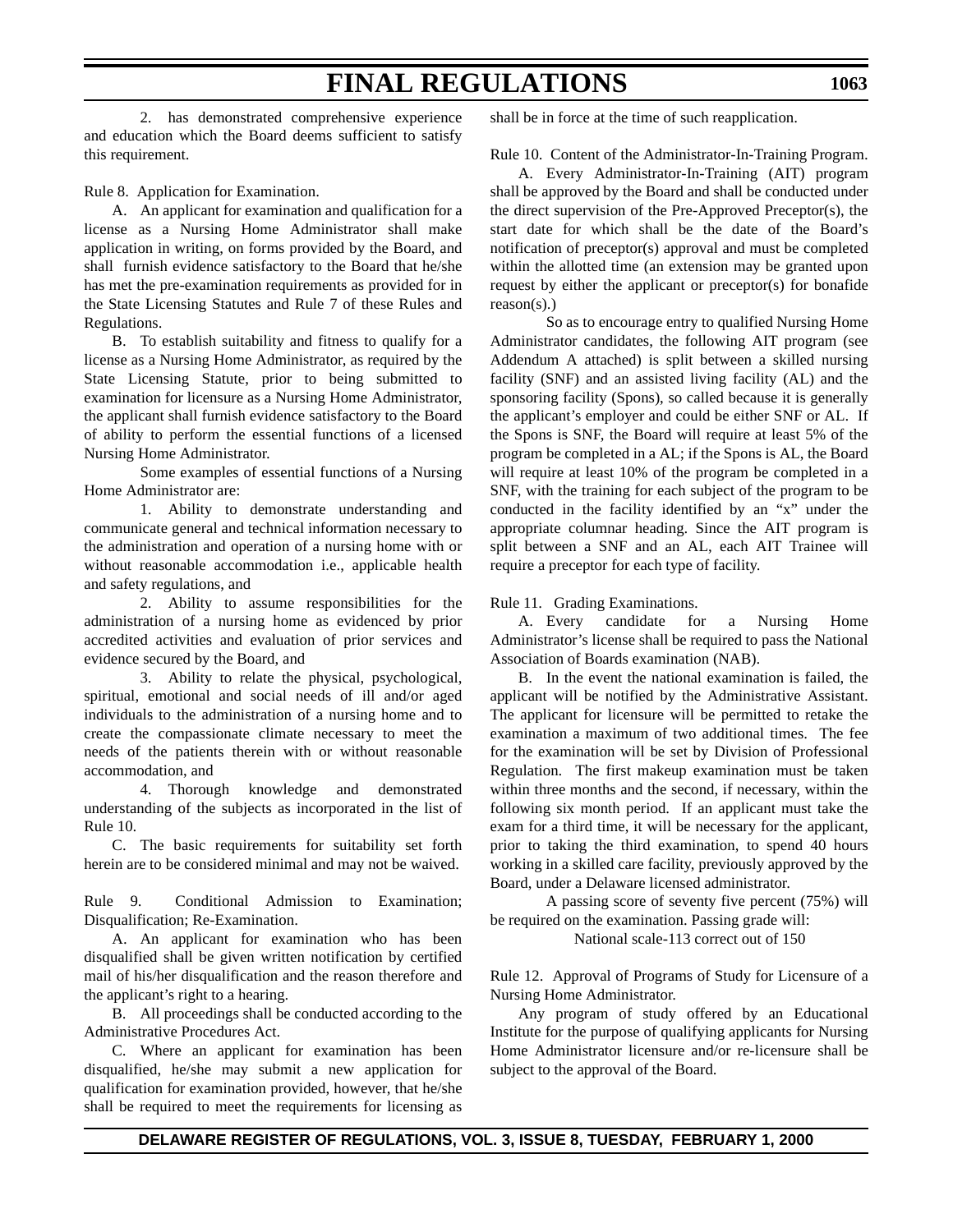# **FINAL REGULATIONS**

Rule 13. Programs for Continuing Education Credits.

A. Continuing education programs consisting of Board approved seminars, resident or extension courses, conferences and workshops totaling 48 classroom hours or more, on any of the subject areas enumerated in Paragraph B below, are required for biennial licensure of a license as a Nursing Home Administrator. A maximum of 24 additional credit hours may be carried forward into the next licensure period, however, they must be earned within the last nine months of the preceding licensure period. The following are requirements for license renewal:

1. For licenses initially authorized during the first six months of the biennial period, 36 credit hours will be required for renewal.

2. For licenses initially authorized during the second six months of the biennial period, 24 credit hours will be required for renewal.

3. For licenses initially authorized during the third six months of the biennial period, 12 credit hours will be required for renewal.

4. For licenses initially authorized during the fourth six months of the biennial period, no credit hours will be required for renewal.

5. When continuing education units are not met, there will be no extensions, absent showing hardship.

B. Content of programs of continuing education shall include one or more of the following general subject areas or their equivalents:

1. Applicable standards of environmental health and safety,

- 2. Local health and safety regulations,
- 3. General Administration,
- 4. Psychology of patient care,
- 5. Principles of medical care,
- 6. Personal and social care,

7. Therapeutic and supportive care and services in long-term care,

- 8. Department organization and management,
- 9. Community interrelationships, and,
- 10. Business or financial management.
- C. Programs of continuing education:

1. Those conducted solely by accredited educational institutions.

2. Those conducted jointly by educational institutions and associations, professional societies or organizations other than accredited colleges or universities.

3. Those conducted solely by associations, professional societies and other professional organizations other than accredited educational institutions.

4. Those self-instruction or home study courses, video computer-assisted programs, and teleconferences, preapproved by the Board, may be accumulated at no more than twelve hours per renewal period.

D. Upon completion of an approved program of study

the sponsor or sponsors of the program shall issue certificates of attendance or other evidence of attendance, satisfactory to the Board.

E. Nothing contained in this rule shall preclude the Board from providing for any program of study which excludes subjects which shall be in derogation of, or in conflict with, the teachings and practices of any recognized religious faith, providing however, any applicant seeking to be entitled to be admitted to such program of study hereinunder, shall submit evidence satisfactory to the Board that he/she is in fact an adherent of such recognized religious faith.

Rule 14. Licenses.

A. An Applicant for license as a Nursing Home Administrator who has successfully complied with the requirements of the licensing laws and standards provided herein, passed the examination provided for by the Board and, where applicable, complied with the requirements for Nursing Home Administrator-In-Training, shall be issued a license on a form provided for that purpose by the Board, certifying that such applicant has met the requirements of the laws, rules and regulations entitling the applicant to serve, act, practice and otherwise hold the applicant out as a duly licensed Nursing Home Administrator. Unless otherwise suspended or revoked as provided in Rule 16 of these Rules and Regulations, such license, once issued, shall remain valid and active until its official expiration date as noted on such license.

1. Any licensee requesting an inactive status shall be notified the Board has no provision for such status and, therefore, the license in question shall be considered active and valid, regardless of the place of residence and/or occupation of the license holder, until its official expiration date, after which any application for reinstatement will be addressed as provided in Rule 15 of these Rules and Regulations.

B. Board approval for Acting Nursing Home Administrator

1. In the event of a permanent loss of a regularly licensed Nursing Home Administrator by death, disability, resignation, dismissal and or any other unexpected cause, or due to change of ownership of the facility, the owner, governing body or other appropriate authority of the nursing home suffering such removal, may designate an Acting Nursing Home Administrator. The Board may at its discretion, issue without examination a permit for a period not to exceed nine months. Such permit will be issued to an applicant who fulfills the requirements of a and b as follows :

a. Rule 7.

b. Has been nominated to be the Acting Nursing Home Administrator in the particular facility which shall be identified in the application.

2. In the event of a change in the ownership of the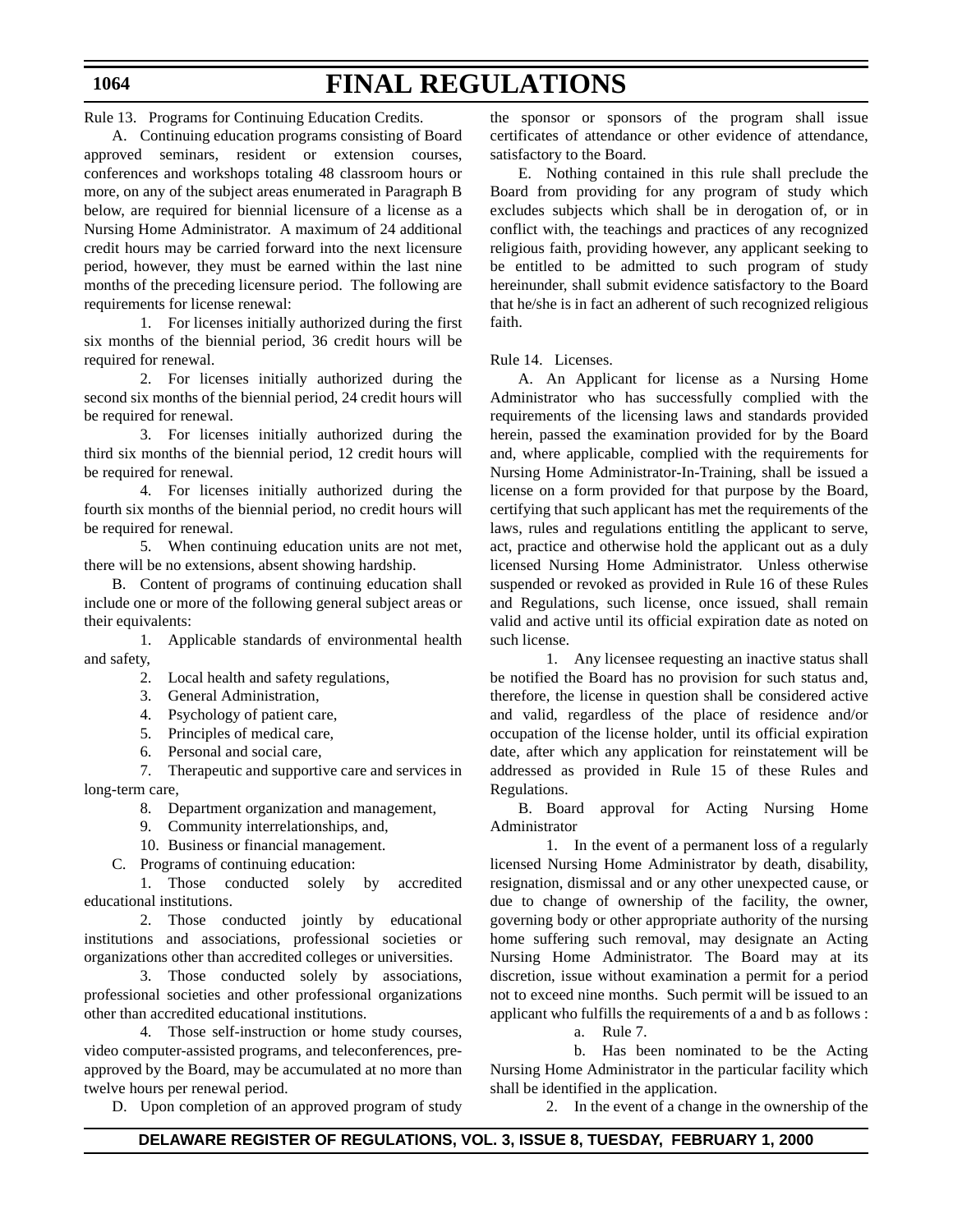facility, resulting in the removal of the licensed Nursing Home Administrator, the new owner, governing body or other appropriate authority of the nursing home may designate an Acting Nursing Home Administrator under the criteria in Rule 14, B1 above.

C. No Board approval for acting Nursing Home Administrator shall be issued to an individual if that individual is employed by a facility whose administrator has operated under an acting permit within the previous year.

D. No facility may have concurrent acting permits.

Rule 15. Renewal of Licensure.

A. Every person who holds a valid license as a Nursing Home Administrator, issued by the Board, shall biennially apply to the Board for a new license, and report any facts requested by the Board.

B. On making application for renewal of license, the established fee shall be submitted and satisfactory evidence shall also be submitted to the Board that during the preceding two year period, the applicant has attended continuing education programs or courses of study as provided in Rule 13 of these Rules and Regulations.

C. A licensed Nursing Home Administrator whose license has expired may, within two years following the licensure period, have his/her license reinstated without examination upon payment of the renewal fee, plus a late fee. In addition, satisfactory evidence shall also be submitted to the Board that during the preceding two year period, the applicant has attended continuing education programs or courses of study as provided in Rule 13 of these Rules and Regulations. Any licensee whose license has expired for a period in excess of a two-year licensure period may have his/ her license reinstated upon payment of the renewal fee, late fee and upon satisfying the Board as to the applicant's current qualifications by completing an application form as outlined in Rule 8 of these Rules and Regulations, providing, however, such applicant may attach a resume in lieu of completing sections 4 and 5 of the application form. Satisfactory evidence shall also be submitted to the Board that during the preceding two year period, the applicant has attended continuing education programs or courses of study as provided in Rule 13 of these Rules and Regulations.

D. Only an individual who has qualified as a licensed Nursing Home Administrator and who holds a valid, current registration certificate pursuant to the provisions of these Rules and Regulations, shall have the right and the privilege of using the abbreviation "N.H.A." after his/her name. No other person shall use or shall be designated to such title or abbreviation or any other words, letters, sign, card or device, tending to or intended to indicate that such person is a licensed Nursing Home Administrator.

E. The Board shall maintain all approved applications for licensing of Nursing Home Administrators. The Board shall maintain a complete file of such other pertinent information as may be deemed necessary.

Rule 16. Refusal, Suspension and Revocation of License.

A. After due notice to the licensee with an opportunity to be heard at a formal hearing, the Board may suspend, revoke or refuse to issue a license for a Nursing Home Administrator, or may reprimand or otherwise discipline a licensee. Such license may be denied, revoked, or suspended if applicant or licensee has violated any of the following:

1. Willfully or repeatedly violated any of the provisions of the Laws, Rules or Regulations pertaining to the licensing of a Nursing Home Administrator.

2. Willfully or repeatedly violated any of the provisions of the Law, Rules or Regulations of the licensing or supervising authority or agency of the State or political subdivision thereof having jurisdiction over the operation and licensing of nursing homes;

3. Been convicted of a felony;

4. Has practiced fraud, deceit or misrepresentation in securing a Nursing Home Administrator's license;

5. Has practiced fraud, deceit or misrepresentation in his/her capacity as a Nursing Home Administrator;

6. Has exhibited acts or practices as a Nursing Home Administrator that show he/she is unfit or incompetent to practice by reason of negligence, habits or other causes, including but not limited to:

a. Commission of acts of misconduct in the operation of a nursing home under his/her jurisdiction;

b. Is currently using, in the possession of or has been convicted of the unlawful sale of narcotic drugs, look-alike substances or illegal drugs or alcohol;

c. Has wrongfully transferred or surrendered possession of either an acting or permanent license;

d. Has been guilty of fraudulent, misleading or deceptive advertising;

e. Has falsely impersonated another licensee of a like or different name;

f. Has failed to exercise true regard for the safety, health and life of any resident;

g. Has willfully permitted unauthorized disclosure of information relating to a resident of his/her records;

h. Has discriminated in respect to residents, employees or staff on the basis of age, race, religion, sex, color, disability, or national origin; or

i. Is unable to perform the essential requirements of a Nursing Home Administrator.

Rule 17. Complaints and Hearing Procedures.

The procedure for the investigation and prosecution of alleged violations of this chapter and these Rules and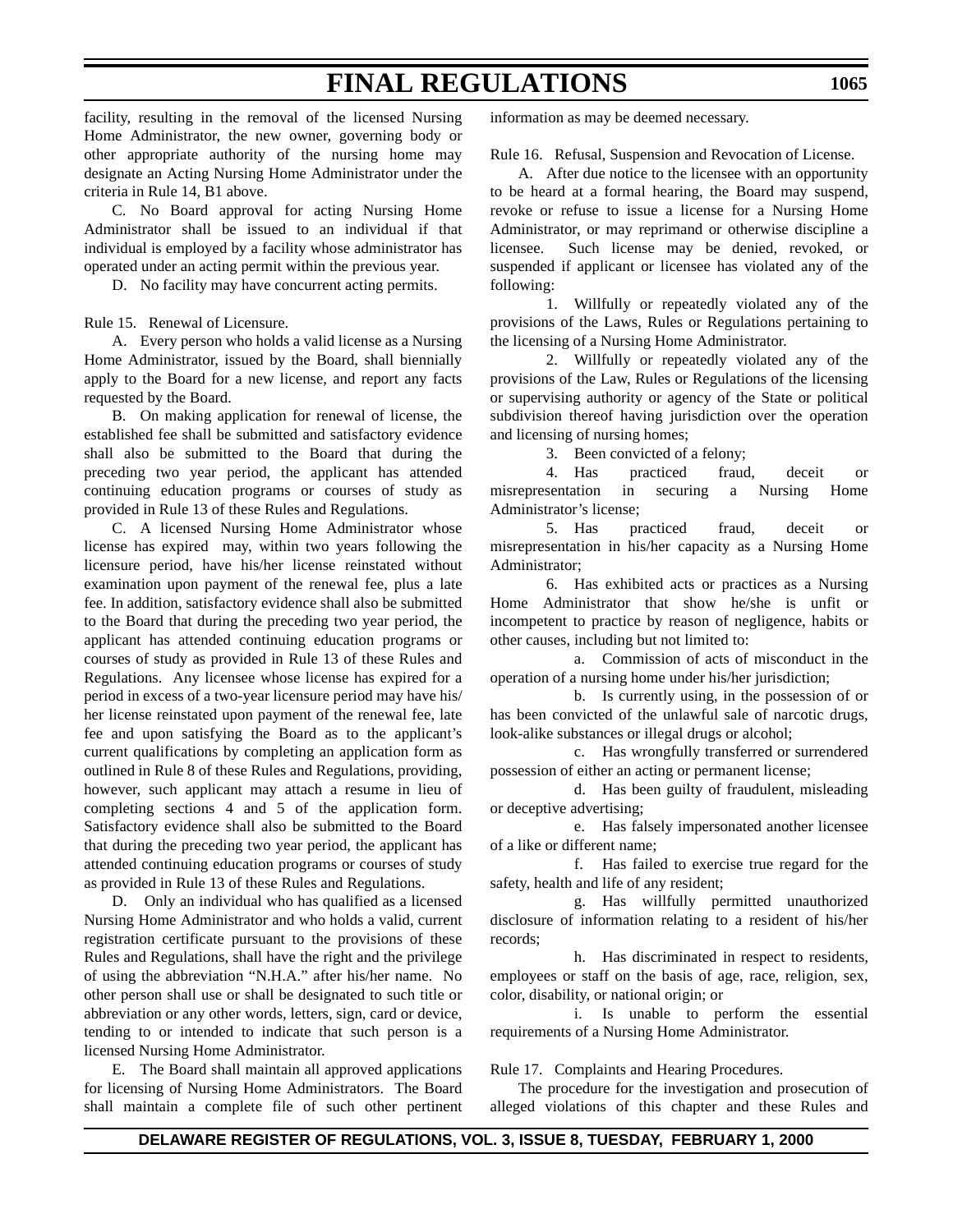Regulations, shall be set forth in 29 Del. C. Sec. 8810.

Rule 18. Reciprocity.

A. The Board, at its discretion, and otherwise subject to the law pertaining to the licensing of a Nursing Home Administrator prescribing the qualifications for a Nursing Home Administrator license, may endorse a Nursing Home Administrator license issued by the proper authorities of any other State, upon payment of the regular established fee and upon submission of evidence satisfactory to the Board that:

1. The applicant is at least 21 years of age,

2. The applicant submits a letter of good standing from another state as a Nursing Home Administrator by a regulatory body whose purpose is to regulate the qualifications of Nursing Home Administrators,

3. The applicant has taken the National Association of Boards of Examiners (NAB) examination and that the applicant's score on the NAB examination is equal to or exceeds the Board's requirement for this test,

4. The applicant meets all current Delaware requirements as set forth in Rule 7,

5. Such applicant for endorsement holds a valid license as a Nursing Home Administrator, which has not been revoked or suspended as such in each State from which he/she has ever received a Nursing Home Administrator license or reciprocal endorsement; provided, however, that the Board may waive this requirement if upon submission of evidence to the Board, the Board is satisfied that the applicant has been rehabilitated.

B. The Board shall also have the power after due notice and an opportunity to be heard at a formal hearing, to revoke or suspend the endorsement of a Nursing Home Administrator license issued to any person upon evidence satisfactory to the Board that the duly constituted authorities of any State have lawfully revoked or suspended the Nursing Home Administrator license issued to such person by such State.

Rule 19. Restoration and Reinstatement of License.

A. Restoration of a license may be considered after a period of one year from the revocation or suspension date by the Board, at its discretion, upon submission of evidence satisfactory to the Board that the grounds for suspension or revocation has been removed, except where the grounds are for a felony or conviction of Medicaid or Medicare fraud.

B. Upon denial of such application for restoration of a license, the Board shall grant the applicant a formal hearing upon request, in accordance with the Administrative Procedures Act.

Rule 20. Display of Licenses.

Every person licensed as a Nursing Home Administrator shall display such license in a conspicuous place in the office or place of business or employment.

Rule 21. Duplicate Licenses.

Upon receipt of satisfactory evidence that a license has been lost, mutilated or destroyed, the Board may issue a duplicate license. The duplication fee is set by the Delaware Division of Professional Regulation.

Rule 22. Applicability, Legal Effect, Severability.

A. The Rules and Regulations of the Board shall be supplemental to the law providing for the licensing of Nursing Home Administrators and shall have the force and effect of Law.

B. Every rule, regulation, order and directive adopted by the Board shall state the date on which it takes effect and a copy thereof signed by the President of the Board and the Secretary of the Board shall be filed as a public record in the office of the Board and as may be required by Law.

C. The Rules and Regulations of the Board are intended to be consistent with the applicable Federal and State Law and shall be reviewed, whenever necessary, to achieve such consistency.

D. In the event that any provision of these Rules and Regulations is declared unconstitutional or invalid, or the application thereof to any person or circumstance is held invalid, the applicability of such provision to other persons and circumstances and the constitutionality or validity of every other provision of these Rules and Regulations shall not be affected thereby.

E. These Rules and Regulations shall not affect pending actions or proceedings, civil or criminal, but the same may be prosecuted or defended in the same manner and with the same effect as though these Rules and Regulations had not been promulgated.

F. The Board shall furnish copies of these Rules and Regulations and Amendments thereof for a fee set by the Delaware Division of Professional Regulation, except, the Board may, at its discretion, provide one free copy to each nursing home, health related organization, educational institutions, State or Federal Government units and other public or noncommercial agencies or concerns.

G. Amendments to these Rules and Regulations of the Board shall be made only at a regularly called meeting thereof by a majority vote of all members of the Board. No amendment shall be acted upon unless said amendment was presented at a prior meeting and unless notice has been given to the members of the Board that said amendment is to be acted upon at a particular meeting of the Board.

H. These Rules and Regulations shall take effect the first day of December, 1982.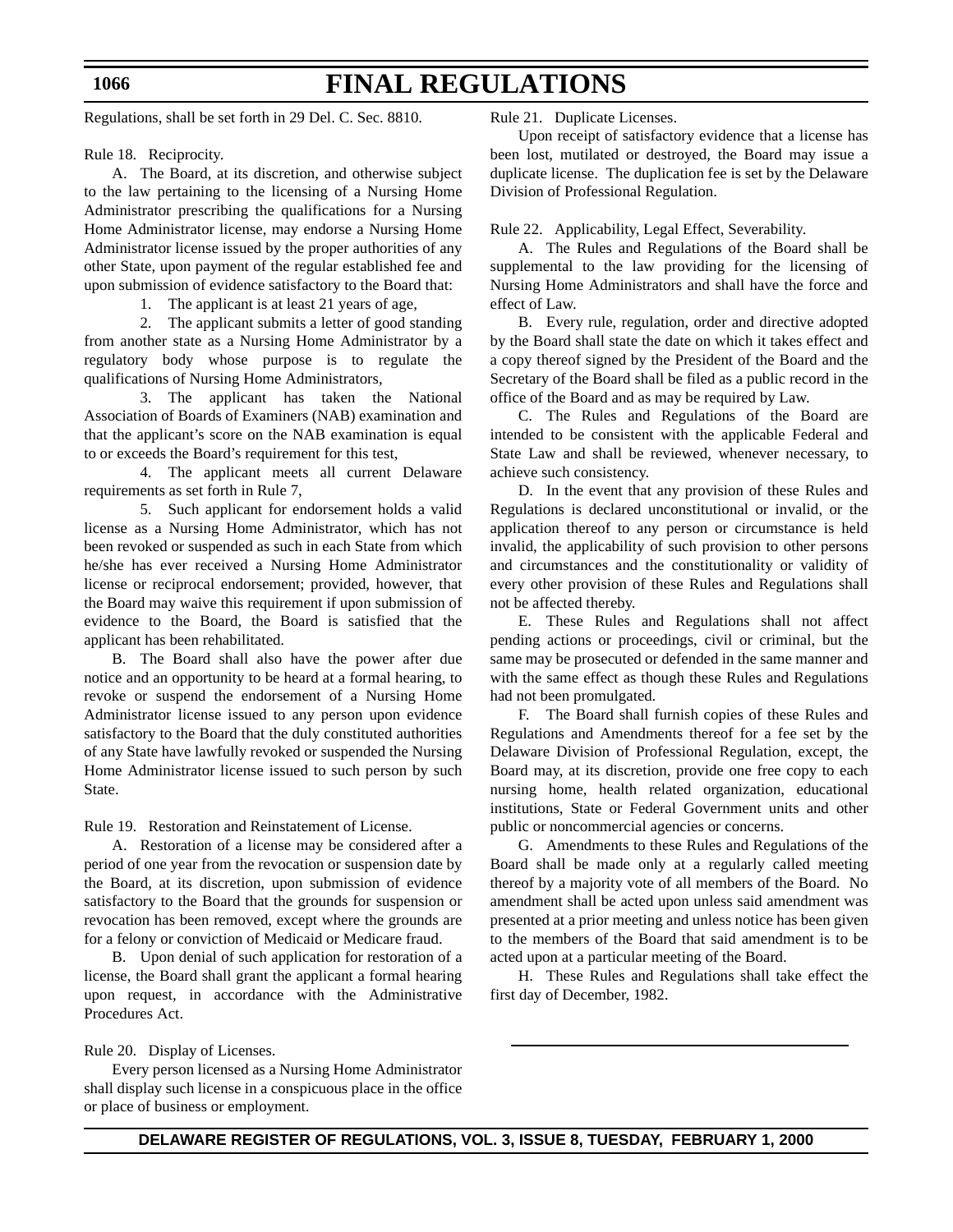### **DIVISION OF PROFESSIONAL REGULATION BOARD OF EXAMINERS [OF PSYCHOLOGISTS](#page-3-0)**

Statutory Authority: 24 Delaware Code, Section 3506(a)(1) (24 Del.C. 3506(a)(1))

### **Order Adopting Rules and Regulations**

AND NOW, this 10th day of January, 2000, in accordance with 29 Del.C. §10118 and for the reasons stated hereinafter, the Board of Examiners of Psychologists of the State of Delaware (hereinafter "the Board") enters this Order adopting Rules and Regulations.

### **Nature of the Proceedings**

The Board proposes to amend an existing rule, Rule 5.1.1.3, by adding a provision requiring prior approval by the Board before an applicant can sit for the Examination for Professional Practice in Psychology (EPPP). This proposed rule addition is promulgated pursuant to the Board's authority under 24 Del.C. §§3506(a)(1) and 3506(a)(4). The purpose of the proposed addition to Rule 5.1.1.3 is to require candidates for the EPPP examination to submit all application materials to the Board for its review and approval prior to sitting for the examination. Notice of the public hearing on the Board's proposal was published in the Delaware Register of Regulations on November 1, 1999 and in two Delaware newspapers of general circulation, all in accordance with 29 Del.C. §10115. The public hearing was held as noticed on December 6, 1999. The Board deliberated and voted on the proposed rule following the public hearing at the December 6, 1999 meeting. This is the Board's Decision and Order ADOPTING the addition to Rule 5.1.1.3 as proposed.

### **Evidence and Information Submitted at Public Hearing**

The Board received no written comments in response to the notice of its intention to adopt the proposed rule addition. No members of the public attended the December 6, 1999 public hearing. One document was marked as a Board exhibit at the hearing: a copy of a June 9, 1999 letter from the Association of State and Provincial Psychology Boards (ASPPB) to the Board which outlined ASPPB's requirement that only candidates approved for licensure be allowed to take the EPPP exam in Delaware.

### **Findings of Fact and Conclusions**

As outlined in the preceding section, the public was given the required notice of the Board's intention to adopt a regulation and was offered an adequate opportunity to provide the Board with comments on the proposed regulation. The Board concludes that its consideration of the proposed Rule and Regulation is within the Board's general authority to promulgate regulations under 24 Del.C. §3506(1). Additional statutory authority for the Board's adoption of the rule addition is found at 24 Del. C. §3506(4) which specifically requires that the Board "shall adopt the administration, grading procedures and passing score of the Association of State and Provincial Psychology Boards  $(ASPPB) \ldots$ ."

ASPPB, as explained in its letter of June 9, 1999 to the Board, permits only approved candidates for licensure to sit for the EPPP examination. ASPPB expressed concern with the Board's current procedure of reviewing licensure applications after the examination, which conflicts with ASPPB policies. ASPPB also expressed concern about risks to exam security under the current procedures. The Board is bound by statute to adopt the administration procedures of ASPPB with regard to exam administration. As a result of this, and because of the Board's concerns over proper examination procedure and exam security, the Board believes that the proposed rule will ensure compliance with ASPPB's requirements, ensure that only qualified candidates sit for the examination in Delaware, and enhance exam security.

In summary, the Board concludes that the proposed addition to its Rules and Regulations is necessary for the enforcement of 24 Del.C. Chapter 35, and for the full and effective performance of the Board's duties under that Chapter. The Board also finds that adopting the regulation as proposed is in the best interest of the citizens of the State of Delaware, particularly those persons who are the direct recipients of services regulated by the Board. The Board, therefore, adopts the proposed addition to Rule 5.1.1.3, as set forth in Exhibit "A" attached hereto.

### **Order**

NOW, THEREFORE, by unanimous vote of a quorum of the Board of Examiners of Psychologists, IT IS HEREBY ORDERED THAT:

1. The proposed addition to Rule and Regulation 5.1.1.3 is approved and adopted in the exact text attached hereto as Exhibit "A".

2. The effective date of this Order is ten (10) days from the date of its publication in the Delaware Register of Regulations, pursuant to 29 Del.C. §10118(e).

3. The Board reserves the jurisdiction and authority to issue such other and further orders in this matter as may be necessary or proper.

By Order of the Board of Examiners of Psychologists (as authenticated by a quorum of the Board):

Edward S. Wilson, Ph.D., President, Professional Member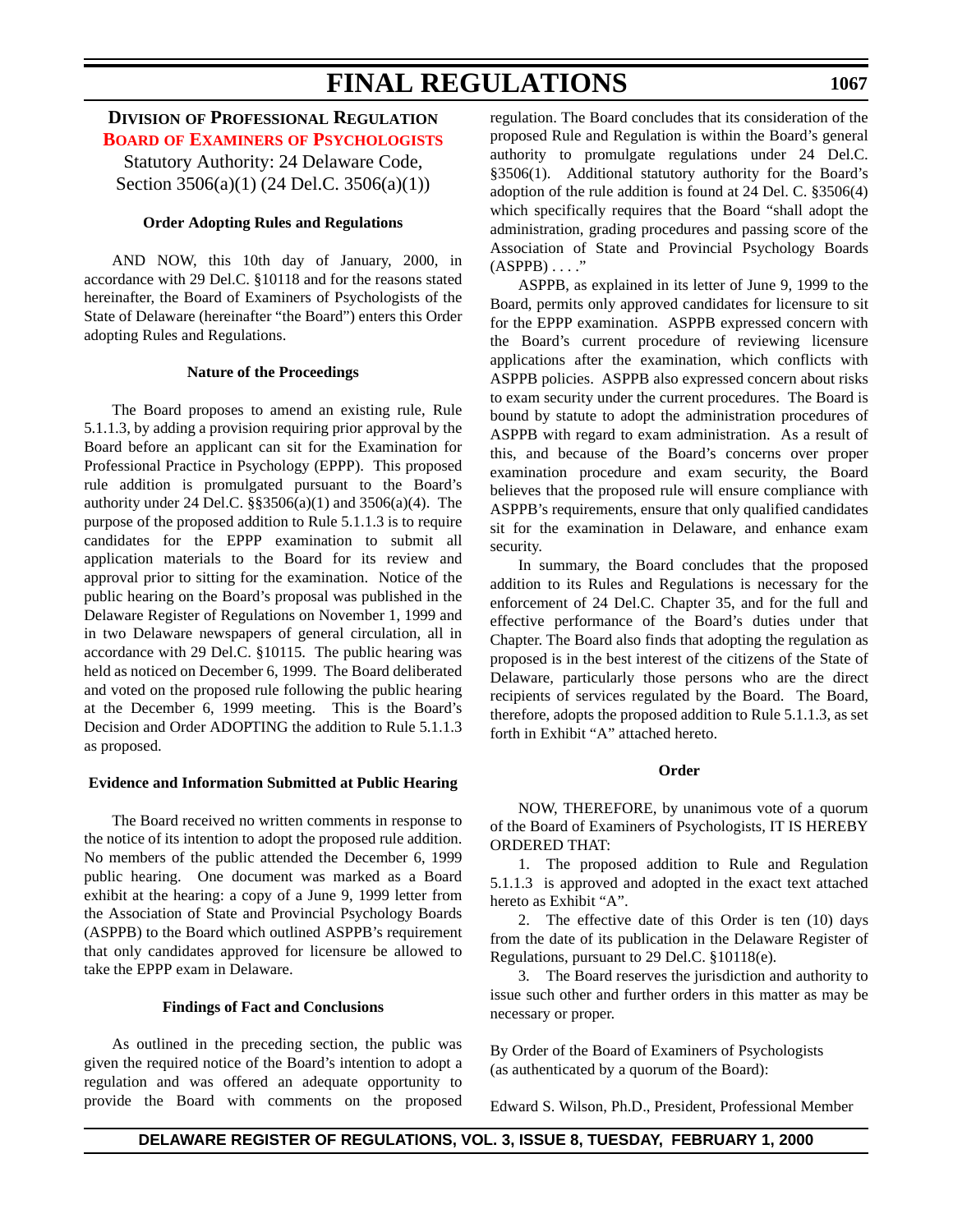Constance Dancu, Ph.D., Vice-President, Professional Member Sharon L. Mitchell, Ph.D., Secretary, Professional Member Peter B. Appel, Ph.D., Professional Member Bobby Benjamin, Public Member Kulendu Bole, Public Member Shirley Reichelt, Public Member William Ulmer, Jr., M.Ed., Professional Member

### **Board of Examiners of Psychologists**

1.0 General Rules and Regulations

The Board of Examiners of Psychologists has been established under the 24 **Del.C.** Ch. 35, and current amendments to that Law. Within the framework of the Law, the Board has the responsibility for interpreting and implementing the legal provisions and requirements of the Law through the establishment of operating Rules and Regulations. The Board and the public may propose changes in the Rules and Regulations in accordance with the Administrative Procedures Act, 29 **Del.C.** Ch. 101.

#### 2.0 Official Board Office

The official office of the Board of Examiners shall be in Dover in the Division of Professional Regulation and all correspondence must be addressed to this office in written form before official action can be taken. In addition, the Division of Professional Regulation will provide an Administrative Assistant who will take notes at Board meetings, keep the records for the Board, and serve as a liaison between the Board and members of the public who have questions for the Board. The Division of Professional Regulation will also set fees to defray the cost of regulation.

### 3.0 Meetings of the Board

The Board will hold such meetings during the year as it may deem necessary to review licensure applications and psychological assistant applications, evaluate continuing education, hold disciplinary hearings, or conduct other Board business. Either the President, or the majority of the Board may call a Board meeting. The Division of Professional Regulation, Board members, and the public shall be notified of the meeting agenda, time and location in accordance with the Freedom of Information Act.

### 4.0 Officers of the Board

The Board elects its own officers at the first meeting of each calendar year. The President of the Board sets the agendas of the meetings, chairs meetings, and represents the Board at state regulatory meetings, the American Association of State and Provincial Psychology Boards, and other organizations that may interface with the Board unless someone else is designated to attend in place of the President. The Vice President or Secretary acts for the President in the President's absence. The Secretary of the Board, in conjunction with the Administrative Assistant from the Division of Professional Regulation, is responsible for taking care of Board correspondence.

5.0 Procedures for Licensure

5.1 Application - Initial Licensure

An applicant who is applying for licensure as a psychologist shall submit evidence showing that he/she meets the requirements of 24 **Del.C.** 3508. The applicant must submit the following:

5.1.1 An pplication for licensure, which shall include:

5.1.1.1 Academic credentials documented by official transcripts showing completion of an educational program meeting the requirements of 24 **Del.C.** 3508(a)(1).

5.1.1.2 Supervised experience documented by having each supervisor complete a Supervisory Reference Form.

5.1.1.3 Evidence that the applicant passed the written "Examination for Professional Practice in Psychology", developed by the Association of State and Provincial Psychology Boards (ASPPB), by achieving the passing score recommended by the ASPPB at the time of the application for licensure. Candidates who are not licensed in any other state must have passed the written examination within five (5) years of application for licensure in Delaware. Applicants who have not taken the examination must submit all other required documents to the Board for review prior to sitting for the examination. Only those applicants the Board determines are otherwise eligible for Delaware licensure shall be approved to sit for the examination, subject to the administration policies and procedures of the ASPPB. After sitting for the examination, applicants must supplement their application materials by submitting evidence of their passing score as recommended by the ASPPB.

5.1.1.4 Verification that the applicant has no past or pending disciplinary proceedings. [24 **Del.C.**  $3508(a)(4)$ ]

5.1.1.5 The application shall not be considered complete until all materials are received by the Board for review at an officially scheduled meeting. The applicant will have twelve (12) months from the date of initial submission of the application and fee to complete the application process.

5.1.2 Completed certification form. The applicant will be notified, once his/her application is complete and available for the Board's review. The certification form must be submitted before any further action can be taken.

5.2 Application - By Reciprocity

An applicant who is applying for licensure as a psychologist by reciprocity, as defined in 24 **Del.C.** 3511, shall submit evidence that he/she meets the following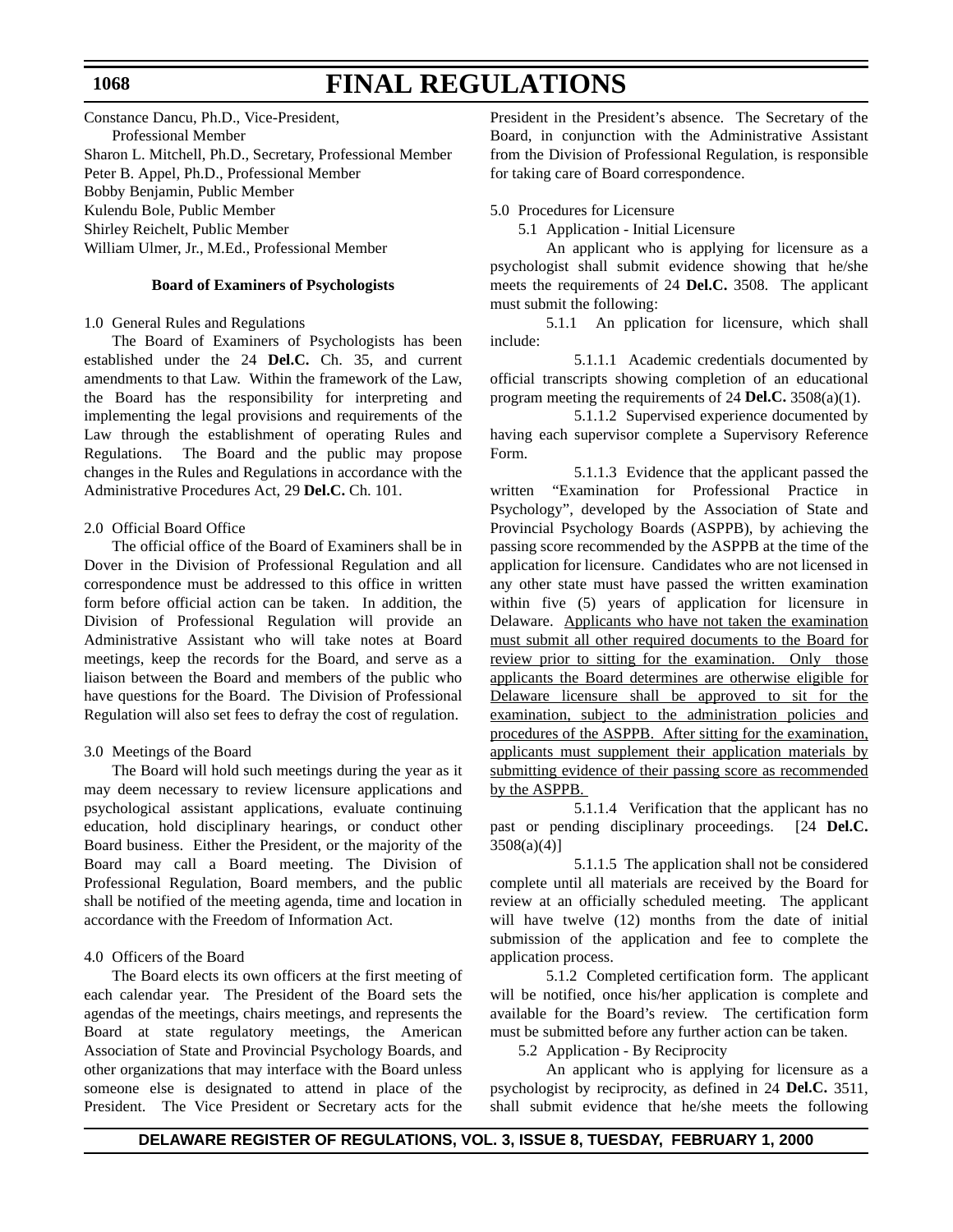### requirements:

5.2.1 An application for licensure, which shall include:

5.2.1.1 Evidence that the applicant is licensed or certified in another state and that the applicant has practiced continuously, as a doctoral-level psychologist, in good standing in that jurisdiction for two (2) years.

5.2.1.2 Evidence that the applicant passed the written Examination for Professional Practice of Psychology (EPPP) by achieving the passing score, as required by their state of original licensure.

5.2.2 Completed certification form. The applicant will be notified once his/her application is complete and available for the Board's review. The certification form must be submitted before any further action can be taken.

### 6.0 Evaluation of Credentials

6.1 Candidates for licensure as psychologists in the State of Delaware shall:

6.1.1 Have received a doctoral degree based on a program of studies which is psychological in content and specifically designed to train and prepare psychologists. The doctoral degree must be from a college or university, accredited as required by 24 **Del.C.** 3508(a)(1) having a graduate program which states its purpose to be the training and preparation of psychologists. The Board will consider programs to be psychological in content by the criteria established by the joint designation project of the Association of State and Provincial Psychology Boards and the Council for the National Register of Health Service Providers in Psychology, as follows:

6.1.1.1 Programs that are accredited by the American Psychological Association are recognized as meeting the definition of a professional psychology program. The criteria for accreditation serves as a model for professional psychology training.

6.1.1.2 Or, all of the following criteria, (1) through (9):

6.1.1.2.1 Training in professional psychology is doctoral training offered in a regionally accredited institution of higher education.

6.1.1.2.2 The program, wherever it may be administratively housed, must be clearly identified and labeled as a psychology program. Such program must specify in pertinent institutional catalogues and brochures its intent to educate and train professional psychologists.

6.1.1.2.3 The psychology program must stand as a recognizable, coherent organizational entity within the institution.

6.1.1.2.4 There must be a clear authority and primary responsibility for the core and specialty areas whether or not the program cuts across administrative lines.

6.1.1.2.5 The program must be an integrated, organized sequence of study.

6.1.1.2.6 There must be an identifiable psychology faculty and a psychologist responsible for the program.

6.1.1.2.7 The program must include a body of students who are matriculated in that program for a degree.

6.1.1.2.8 The program must include supervised practicum, internship, field or laboratory training appropriate to the practice of psychology.

6.1.1.2.9 The curriculum shall encompass a minimum of three (3) academic years of full time graduate study. In addition to instruction in scientific and professional ethics and standards research design and methodology, statistics, and psychometrics, the core program shall require each student to demonstrate competence in each of the following substantive content areas. This typically will be met by including a minimum of three or more graduate semester hours (5 or more graduate quarter hours) in each of these 4 substantive content areas:

6.1.1.2.9.1 Biological bases of behavior: Physiological psychology, comparative psychology, neuropsychology, sensation and perception, psychopharmacology.

6.1.1.2.9.2 Cognitive-affective bases of behavior: Learning, thinking, motivation, emotion.

6.1.1.2.9.3 Social bases of behavior: Social psychology, group processes, organizational and systems theory.

6.1.1.2.9.4 Individual differences: Personality theory, human development, abnormal psychology.

6.1.1.3 In addition, all professional education programs in psychology will include course requirements in specialty areas.

6.2 Have had, after receiving the doctoral degree, at least 2 years of supervised experience in psychological work satisfactory to the Board; and

6.3 Have achieved the passing score on the written standardized Examination for Professional Practice in Psychology (EPPP) developed by the Association of State and Provincial Psychology Boards (ASPPB) or its successor; or

6.4 The Board will qualify for licensing without examination any person who applies for licensure and who is a Diplomate of the American Board of Professional Psychology. All such applicants must meet all other requirements for licensure.

### 7.0 Supervised Experience

The types of supervision pertinent to licensure as a psychologist or registration as a psychological assistant are comprised of three types of supervisory experiences:

7.1 Predoctoral internship supervision as required by doctoral programs in psychology. The predoctoral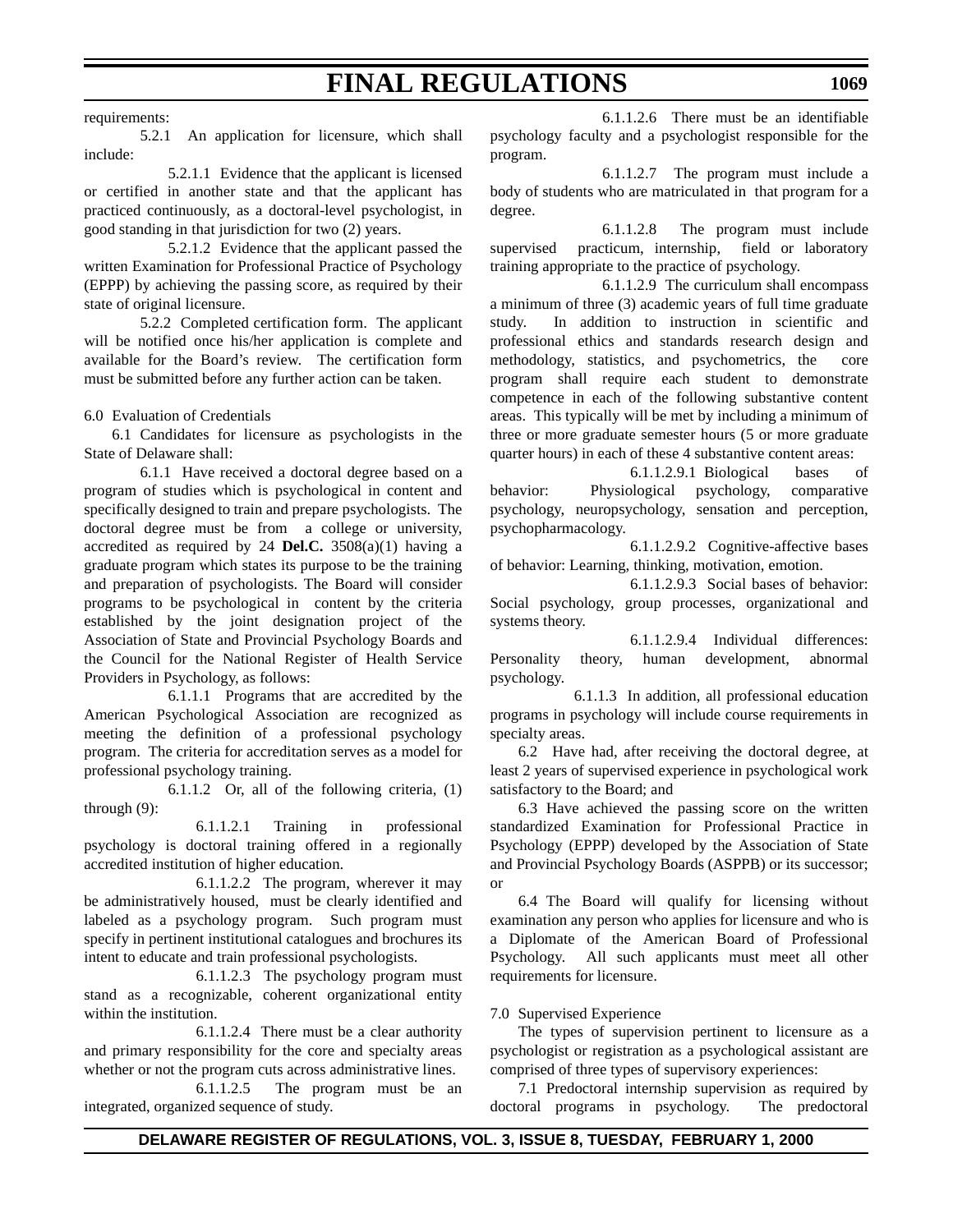# **FINAL REGULATIONS**

internship consists of a minimum of 1,500 hours of actual work experience completed in not less than 48 weeks, nor more than 104 weeks. At least 50% of the predoctoral supervised experience must be in clinical services such as treatment, consultation, assessment, and report writing, with at least 25% of that time devoted to face-to-face direct patient/client contact. No more than 25% of time shall be allocated for research.

7.2 Postdoctoral supervision is required for initial licensure as a psychologist. Postdoctoral experience must consist of 3,000 hours of actual work experience. This experience is to be completed in not less than two years and not more than three calendar years, save for those covered under Section 3519(e). For those individuals the accrual of 3,000 hours of supervised postdoctoral experience must take place within six calendar years from the time of hire. There is to be one hour of face-to-face supervision for every 1-10 hours of clinical work. This experience shall consist of at least twenty-five percent and not more than sixty percent of the time devoted to direct service per week in the area of the applicant's academic training. "Direct service" consists of any activity defined as the practice of psychology or the supervision of graduate students engaging in activities defined as the practice of psychology. Not more than 25% of this supervision can be done by other licensed mental health professionals besides psychologists.

The purpose of the postdoctoral supervision is to train psychologists to practice at an independent level. This experience should be an organized educational and training program with explicit goals and a clear plan to meet those goals. There should be regular written evaluations based on this program.

7.3 Supervision of psychological assistants is required at the frequency of one hour of face-to-face supervision for every 1-10 hours of clinical work by the psychological assistants, as required by Section 9 of the Rules and Regulations. An individual registered as a psychological assistant may or may not be receiving supervision in pursuit of independent licensure as a psychologist.

7.4 A psychologist providing either postdoctoral supervision or supervision of psychological assistants must have been in practice for two years post licensure in this or any other state without having been subject to any disciplinary actions. He/she must provide 24-hour availability to both the supervisee and the supervisee's clients, or ensure that adequate alternative coverage is provided in the supervisor's absence. The supervising psychologist shall have sufficient knowledge of all clients including face-to-face contact when necessary and must be employed or under contract in the setting where the clinical service takes place and the supervision must occur within that setting.

8.0 Failure to Pass Examination

Applicants may take the Examination for the Professional Practice in Psychology as many times as they choose. Intervals between testing will be determined by the testing agency and the ASPPB.

### 9.0 Psychological Assistants

9.1 A psychological assistant is an individual who meets the requirements of 24 **Del.C.** Section 3509(2a-2e). This individual may be registered as a psychological assistant in order to receive supervision to be eligible for later licensure to practice independently as a psychologist and/or for any other reason as recognized by law.

9.2 Psychological assistants are supervised, directed, and evaluated by a Delaware licensed psychologist who assumes professional and legal responsibility for the services provided.

9.2.1 Any Delaware licensed psychologist who has had a least two (2) years of experience following the granting of licensure in this or in any other state may supervise a maximum of seven (7) psychological assistants.

9.2.2 It is the responsibility of the supervising psychologist in conjunction with the psychological assistant to diagnose and form treatment plans for patients seen by the psychological assistant and to file such plan in the patient/ client's chart.

9.2.3 The patient/client must be informed that services are being delivered by a psychological assistant and that the licensed psychologist is responsible for the treatment.

9.2.4 The patient/client shall sign a statement of informed consent attesting that he/she understands that the services are being delivered by a psychological assistant and that the licensed psychologist is ultimately responsible for his/her treatment. This document shall include the supervising psychologist's name and the telephone number where he/she can be reached. One copy shall be filed with the patient/client's record and another given to the patient.

9.3 The Delaware licensed psychologist is identified as the legally and ethically responsible party in all advertising, public announcements, and billings. In addition, billings and advertisements will clearly indicate that the service is being provided by a psychological assistant. All treatment and evaluation reports prepared by the psychological assistant must be signed by the psychologist and the psychological assistant.

9.4 The Delaware licensed psychologist who accepts the responsibility of using a psychological assistant shall develop and maintain a current, written job description delineating the range and type of duties, educational practicum and clinical experience to be assigned to the psychological assistant, limits of independent action, emergency procedures for contacting the supervising psychologist, and the amount and type of supervision to be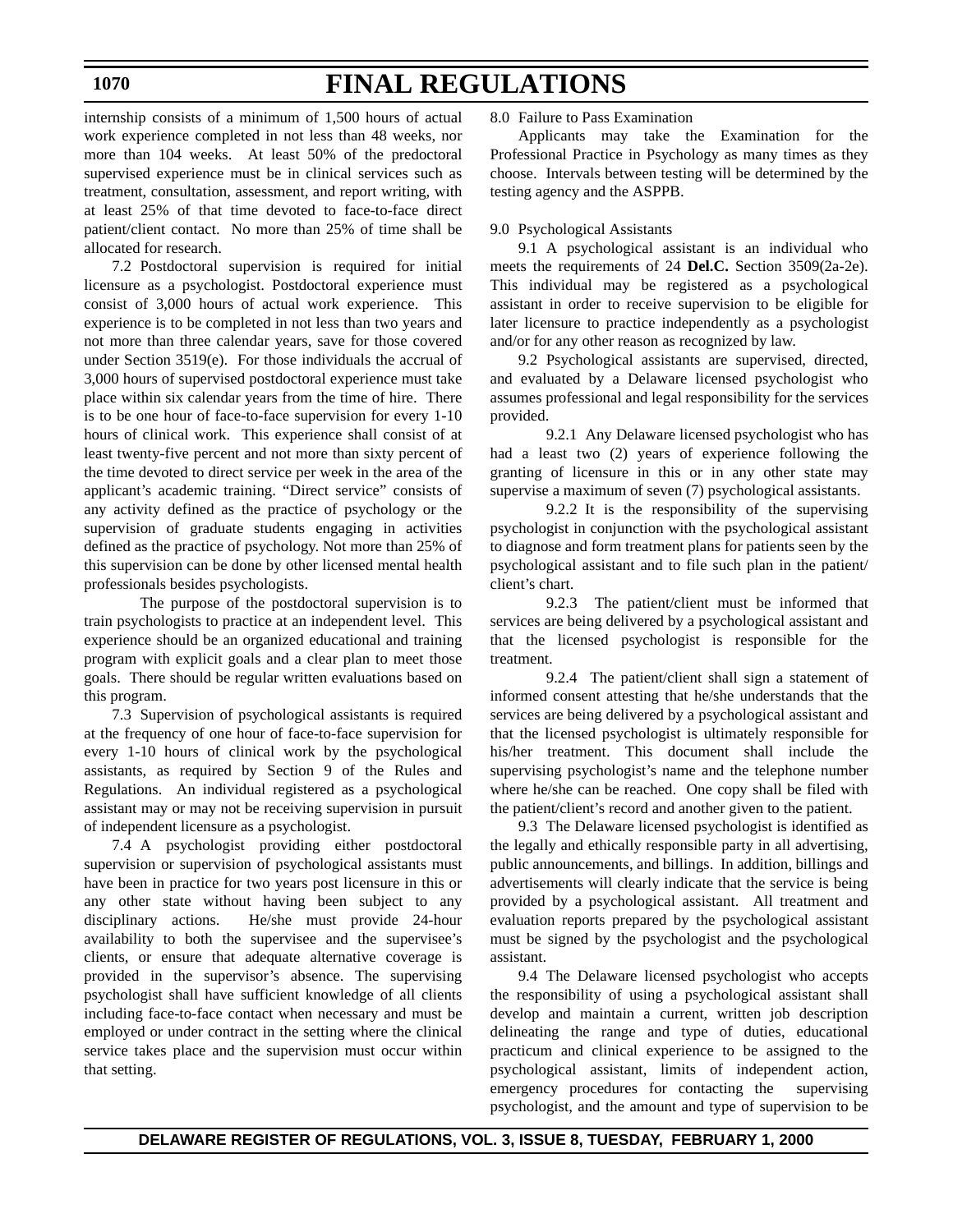provided. This job description must be signed by the psychologist and the psychological assistant and will be filed in the Division of Professional Regulation, along with an official copy of the psychological assistant's college transcript, and proof of a 450-hour clinical practicum supervised by a licensed psychologist or by a faculty member in a nationally accredited doctoral level clinical training program in the State of Delaware who is actively pursuing licensure. The psychological assistant will also provide a statement under oath as outlined in 24 **Del.C.** 3509(b1 - b3).

9.5 The Board will then review credentials, job description and supervisory arrangements, and if the arrangements are acceptable, will inform the psychologist in writing that the psychological assistant can begin work. No psychological assistant shall begin work until the Board has approved the application. Registration for psychological assistants expires biennially and continued performance of the duties of a psychological assistant requires proof of twenty (20) hours of continuing education and payment of the renewal fee.

9.6 Supervision of the psychological assistant by the Delaware licensed psychologist is to be a regular and formal process. It is required that the licensed psychologist and the psychological assistant have weekly one-on-one, face-toface supervision with review of each case served by the psychological assistant. The supervising psychologist should be familiar with each patient/client seen by the psychological assistant and with the ongoing progress of treatment. One hour of supervision for every ten hours, or fraction thereof, of direct clinical work by the psychological assistant is required as a minimum. For example, if a psychological assistant provides eight (8) hours of direct clinical service, he or she must receive a minimum of one (1) hour of supervision. Likewise, a psychological assistant, who has fifteen (15) hours of direct clinical contact, must receive at least two (2) hours of supervision. This supervision must be documented in writing on patient records. In addition, the supervising psychologist shall submit at the time of relicensure and at the termination of the supervision relationship a supervision report on a form provided by the Board which will become a part of the public record. It will contain information describing the date and amount of supervision and any unscheduled supervisory contact, as well as a brief assessment of the psychological assistant's functioning. The Board will consider requests to substitute group supervision for some portion of the one-to-one, faceto-face supervision requirement. A supervising psychologist must petition the Board and show good cause for this substitution. If the supervising psychologist's request is granted, no more than five (5) psychological assistants may meet with the supervising psychologist at one time and there must be two (2) hours of group supervision in place of every one (1) hour of individual supervision. All psychological

assistants must have at least one (1) hour of individual supervision per week. The Board reserves the right to withdraw their permission for the substitution at any time.

9.7 Psychological Assistants are to work in the office of the licensed psychologist so as to have regular and continued supervision. When the licensed psychologist is not in the office, he or she is expected to provide clear contingency plans for consultation for the psychological assistant. It is assumed that the psychologist will be available to the psychological assistant under most circumstances; therefore, arrangements in which the supervising psychologist is employed full time elsewhere will not be approved, unless it can be demonstrated that there will be adequate supervision and contingency coverage of the psychological assistant. Supervising psychologists will be expected to describe in their application for the psychological assistant how much supervision they will provide and how that supervision will be provided.

9.8 Psychological assistants who work for agencies must be supervised by a psychologist employed by or under contract to the agency. Supervision must occur on site, and the agency must have clearly spelled out plans for providing consultation and backup when the supervising psychologist is not on site. A psychological assistant, who provides services that are under the direction of different psychologists, must be registered as a psychological assistant by all of the psychologists who are directly supervising the clinical work.

9.9 When there is a complaint of incompetent, improper, or unethical behavior on the part of the psychological assistant, in addition to the disciplinary action against the psychological assistant, disciplinary action may be taken against the supervising psychologist for failing to provide adequate supervision of the psychological assistant. The Board reserves the right to suspend or revoke the Delaware licensed psychologist's privilege of hiring a psychological assistant when just cause has been established through a formal hearing. Violation of this regulation may constitute cause for suspending or revoking the future privilege of hiring a psychological assistant.

9.10 Patients/clients are always the responsibility of the supervising psychologist. Termination or transfer plans must be worked out with the approval of the supervising psychologist. A psychological assistant will be considered to be working for the supervising psychologist until the Board of Examiners is notified in writing of the change in arrangements. The letter terminating a psychological assistant arrangement must also specify when the supervising psychologist is terminating the arrangement because of concerns about the ethical or professional behavior of the psychological assistant.

### 10.0 Continuing Education

10.1 Psychologists must obtain 40 hours of continuing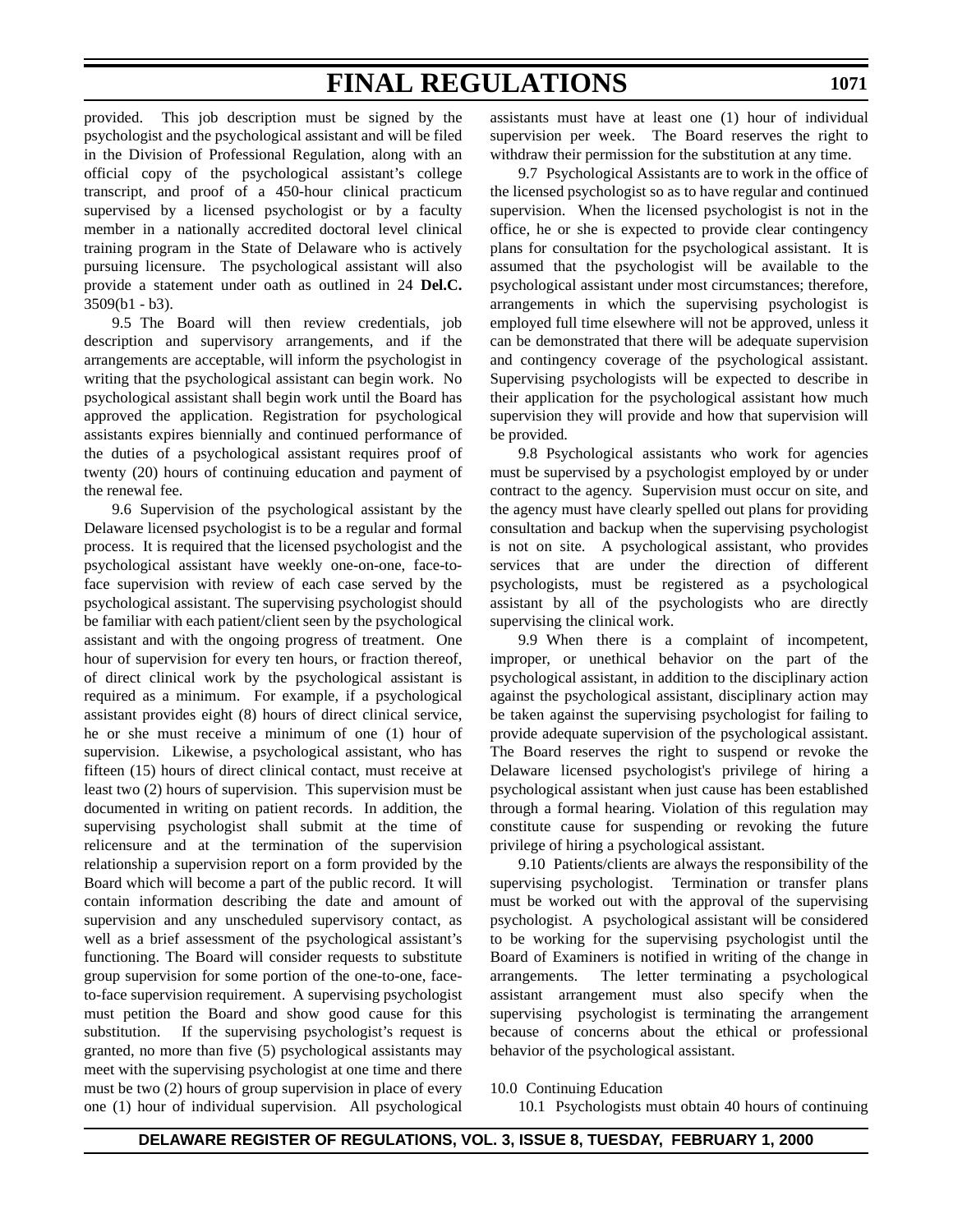# **FINAL REGULATIONS**

education every two years in order to be eligible for renewal of license. Psychologists will be notified in January that they may submit their documentation beginning March 1st. Continuing education credit must be submitted for the period of August 1st of the year of renewal to July 31st of the second year. Individuals licensed within the two year period will be notified by the Board of the prorated amount to submit.

10.2 Psychological assistants must obtain 20 hours of continuing education every two years for re-registration. Psychological assistants may submit their documentation beginning March 1st. The appropriate period for credits to be accrued is from August 1st of the year of renewal to July 31st of the second year. Psychological assistants registered within the two year period will be notified by the Board of the prorated amount to submit.

10.3 Psychologists or psychological assistants who have not submitted their material by July 31st will be allowed to reapply for licensure or registration until August 31st. In the situation where the appropriate amount of documentation has been submitted in a timely fashion and in good faith and with reasonable expectation of renewal, but has been found to be inadequate, the practitioner has 30 days from the notification of inadequacy to submit valid continuing education credit in the amount specified, or until August 31st of that year, whichever is later.

10.4 It is the responsibility of the psychologist or psychological assistant to file a record of his/her continuing education. Documentation of continuing education will consist of letters/certificates of attendance from the sponsoring entity.

10.5 The subject of the continuing education must contribute directly to the professional competency of a person licensed to practice as a psychologist or registered as a psychological assistant. The activity must have significant intellectual or practical content and deal with psychological techniques, issues or ethical standards relevant to the practice of psychology.

10.6 Activities from APA-approved continuing education sponsors will be automatically accepted. The following may be eligible:

10.6.1 Other programs which are not APAapproved sponsors but where the material is relevant to professional practice and provides the equivalent of APAdefined credit. An applicant must provide a brochure or other documentation that supports the following criteria: relevance, stated objectives, faculty and educational objectives. To document attendance and completion, a certificate of attendance is required. In these circumstances, hours will be accrued on the basis of clock hours involved in the training.

10.6.2 Graduate courses relevant to professional practice taken for educational credit offered by a regionally accredited academic institution of higher education. Each credit hour of a course is equivalent to 5 CE hours.

10.6.3 Teaching an undergraduate or graduate level course in applied psychology at an accredited institution. Teaching a 3 hour semester or quarter course is considered the equivalent of 5 CE credits. No more than 5 CE credits may be completed in this manner for any renewal period and can be submitted only for the first time that a course is presented. Appropriate documentation of teaching must include the listing of the course in the school catalog and a letter from the academic institution stating that the course was taught.

10.6.4 Teaching of a workshop or conduction of a seminar on a topic of pertinence to the practice of psychology. Credit earned for one day is a maximum of 2 credits, two days is a maximum of 3 credits, and three days or more is a maximum of 5 credits. However, credit can be earned only once for teaching a particular seminar or workshop and not be eligible for re-submission at any time. Appropriate documentation is considered to be the brochure and demonstration of the workshop being held by the sponsoring entity.

10.6.5 Authorship, editing or reviewing of a publication. Credit may be earned only in the year of the publication and is limited to the following:

10.6.5.1 Author of a book (maximum of 40 CE hours)

10.6.5.2 Author of a book chapter or journal article (maximum of 15 CE hours)

10.6.5.3 Editor of a book (maximum of 25 CE hours)

10.6.5.4 Editor of or reviewer for a scientific or professional journal recognized by the Board (maximum 25 CE hours)

10.6.5.5 Proof of the above (10.6.5.1 - 10.6.5.4) must include the submission of the work or documentation of authorship by copy of title pages.

 10.6.6 Preparing and presenting a scientific or professional paper or poster at a meeting of a professional or scientific organization. Up to 2 hours may be claimed for a poster presentation. Up to 3 hours of credit may be claimed for each hour of paper presentation, with a maximum of 8 CE hours per paper. Listing within the program and certificate letters of attendance at the meeting is appropriate documentation for both a paper or poster presentation.

10.7 The Board reserves the right to reject any CE program, if it is outside the scope of the practice of psychology.

10.8 The following will not be considered for credit: service to organizations; attending business meetings of professional organizations; business management or office administration courses; group supervision; or case conferences.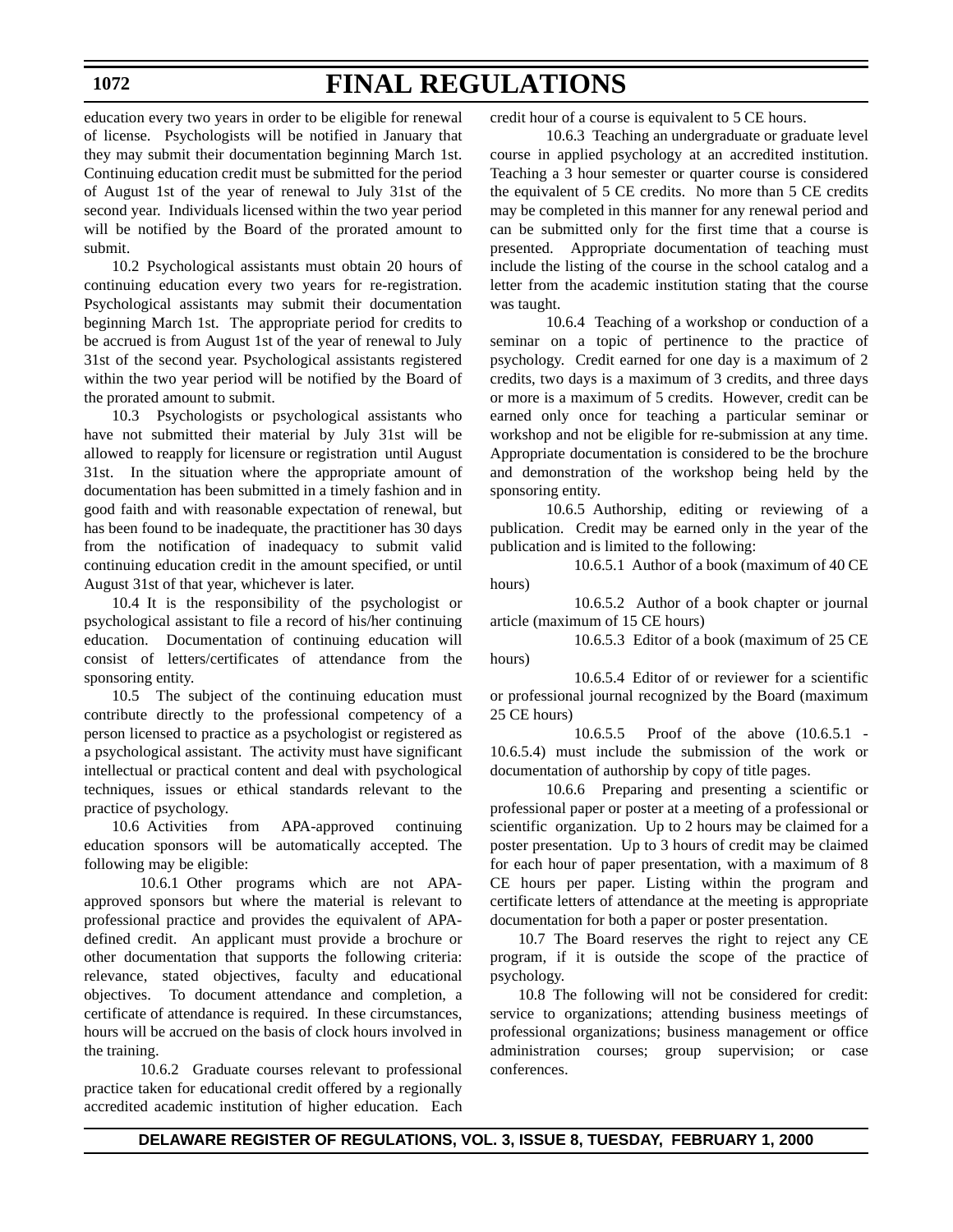### 11.0 Professional Conduct

Psychologists and psychological assistants may be disciplined for violations of provisions of 24 **Del.C.** 3514.

### 12.0 Complaint Procedures

12.1 Complaints against psychologists and psychological assistants will be investigated as provided by 29 **Del.C.** 8807 and all hearings shall be conducted in accordance with the Administrative Procedures Act, 29 **Del.C.** Chapter 101.

12.2 Complaints must be filed, in writing, with the Division of Professional Regulation.

### 13.0 License Renewal

Renewal notices will be mailed in a timely fashion to all psychologists and psychological assistants who are currently licensed or registered. Continuing education requirements must be fulfilled as detailed in Section 10 of the Rules and Regulations and submitted along with the established fee for renewal to be approved. Should any psychologist fail to renew and continue to make representation as a licensed psychologist beyond July 31st, that individual is practicing without a license. Should any psychological assistant fail to renew and continue to make representation as a registered psychological assistant beyond July 31st, that individual is considered no longer to be registered, and his/her supervising psychologist is in violation of the law.

14.0 Procedures for Licensure Applicable to Full Time Faculty Members in a Nationally Accredited Doctoral Level Clinical Training Program in the State of Delaware

14.1 University faculty employed full time in a nationally accredited doctoral level clinical training program in the State of Delaware, as specified in 24 **Del.C.** 3519(e), who are not licensed, are subject to the following rules and regulations:

14.1.1 Notification. Such individuals must notify the Board of Examiners of Psychologists no later than 30 days after the commencement of employment, indicating employer, position and date employment began. At that time they will receive a copy of the statute and Rules and Regulations which detail the exemption under which they operate.

14.1.2 Professional Activities. These individuals may participate in activities defined by statute as the practice of psychology (including the supervision of matriculated graduate students) only within the context of a clinical training program. They may conduct any research and teaching activities related to the activities of such a program.

14.1.3 Education. Such individuals must have completed the doctoral degree at the time employment commences consistent with 24 **Del.C.** 3508(a).

14.1.4 Active Pursuit of Licensure. Such individuals are required to be in active pursuit of licensure for a period not to exceed six (6) years. The six year time frame for the completion of licensure requirements commences with the initial date of employment. The sixyear time frame for individuals employed as of June 12, 1995 commenced on that date.

14.1.5 Supervision. The supervised experience required for licensure of such individuals is described in Section 7 of the Rules and Regulations.

### **[DEPARTMENT OF EDUCATION](http://www.doe.state.de.us/)**

Statutory Authority: 14 Delaware Code, Section 122(d) (14 **Del.C.** 122(d))

### **Regulatory Implementing Order**

### **[K-12 Comprehensive Health Education and Family Life](#page-3-0) Education**

### **I. Summary of the Evidence and Information Submitted**

The Acting Secretary of Education seeks the consent of the State Board of Education to amend the regulation K-12 Comprehensive Health Education and Family Life Education Policy, pages A-39-41 in the Handbook for K-12 Education. The amended regulation retains most of the elements found in the original regulation but no longer requires the school districts to submit a separate plan for their health education program. The title has been changed and now focuses on comprehensive health education as including family life education. The amended regulation also recognizes the relationship of HIV and Drug and Alcohol Education to the district's Consolidated Application planning and evaluation process. The regulation pulls together the Federal, State and DOE requirements for a comprehensive K-12 health education program and includes the relationship of those programs to the consolidated grant process.

Notice of the proposed amendment was published in the News Journal and the Delaware State News on December 13, 1999, in the form hereto attached as Exhibit A. The notice invited written comments and none were received from the newspaper advertisements.

#### **II. Findings of Fact**

The Acting Secretary finds that it is necessary to amend this regulation because the regulation needs to be updated and also to remove an additional and separate planning activity from the work of the local school districts.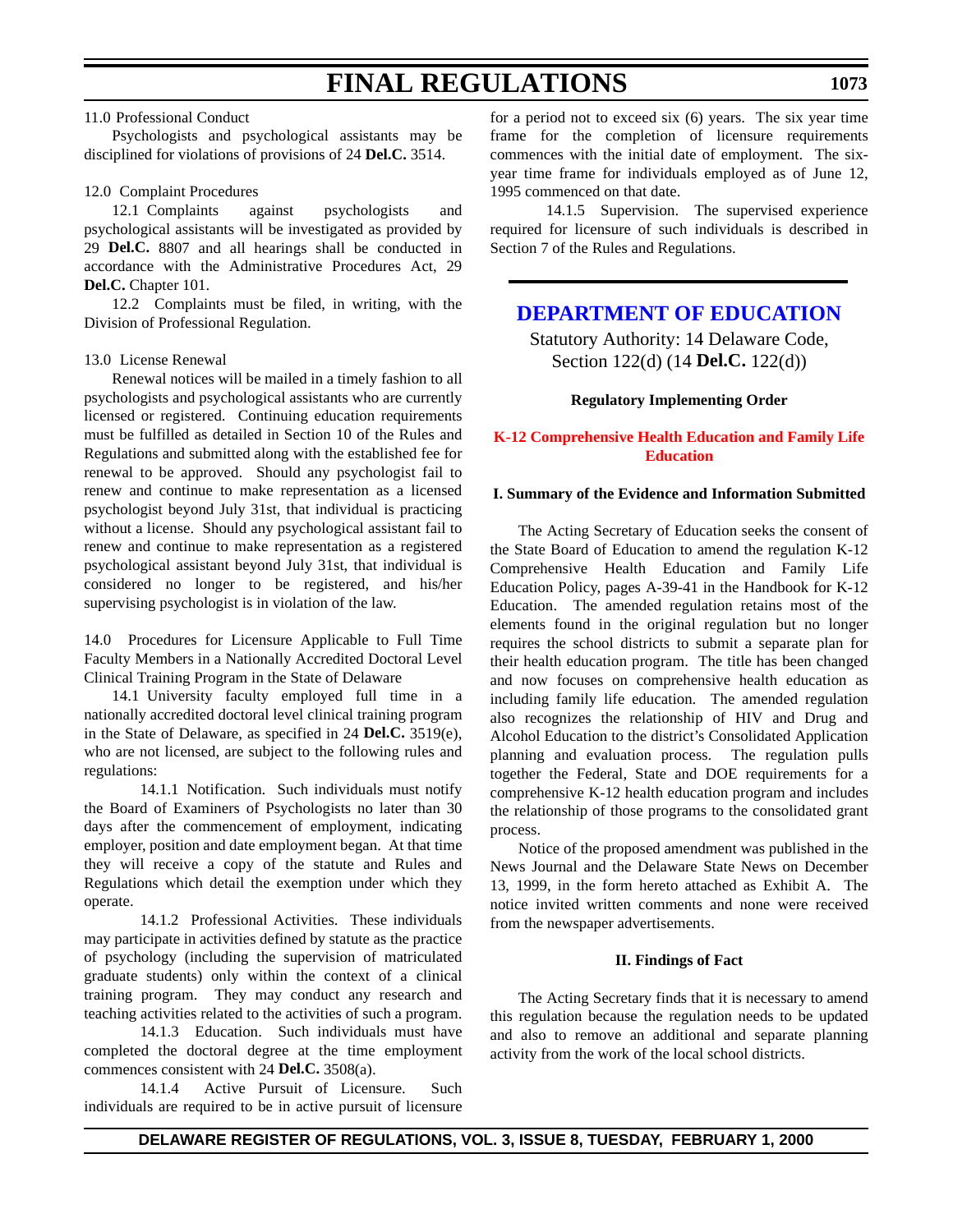# **FINAL REGULATIONS**

### **III. Decision to Amend the Regulation**

For the foregoing reasons, the Acting Secretary concludes that it is necessary to amend the regulation. Therefore, pursuant to 14 Del. C., Section 122, the regulation attached hereto as Exhibit B is hereby amended. Pursuant to the provisions of 14 Del. C., Section 122(e), the regulation hereby amended shall be in effect for a period of five years from the effective date of this order as set forth in Section V. below.

### **IV. Text and Citation**

The text of the regulation amended hereby shall be in the form attached hereto as Exhibit B, and said regulation shall be cited in the Regulations of the Department of Education.

### **V. Effective Date of Order**

The actions hereinabove referred to were taken by the Acting Secretary pursuant to 14 Del. C., Section 122, in open session at the said Board's regularly scheduled meeting on January 20, 2000. The effective date of this Order shall be ten (10) days from the date this Order is published in the Delaware Register of Regulations.

IT IS SO ORDERED this 20th day of January, 2000. Department of Education Valerie A. Woodruff, Acting Secretary of Education

Approved this 20th day of January, 2000. State Board of Education

Dr. James L. Spartz, President Jean W. Allen, Vice President Mary B. Graham, Esquire John W. Jardine, Jr. Dr. Joseph A. Pika Dennis J. Savage Dr. Claibourne D. Smith

### **AS APPEARS IN THE** *HANDBOOK FOR K-12 EDUCATION*

### 8. K-12 COMPREHENSIVE HEALTH EDUCATION AND FAMILY LIFE EDUCATION POLICY

The purpose of this policy is to provide a framework for a K-12 Comprehensive Health Education and Family Life Education Program that establishes a foundation for understanding the relationships between personal behavior and health.

a. Each school district shall have in place by September 1, 1990 a Comprehensive Health Education and Family Life Education Program that includes the following minimum hours of instruction:

(1) In grades K-4, a minimum of thirty (30) hours in each grade of Comprehensive Health Education and Family Life Education of which ten (10) hours, in each grade, must address Drug/Alcohol Education.

(2) In grades 5 and 6, a minimum of thirtyfive (35) hours in each grade of Comprehensive Health Education and Family Life Education of which fifteen (15) hours, in each grade, must address Drug/Alcohol Education.

(3) In grades 7 and 8, separate from other subject areas, a minimum of sixty (60) hours of Comprehensive Health Education of which fifteen (15) hours, in each grade, must address Drug/Alcohol Education. If all of the 60 hours are provided in one year at grade 7 or 8, an additional fifteen hours of Drug/Alcohol Education must be provided in the other grade.

(4) In grades 9-12, one-half (1/2) credit of Comprehensive Health Education is required for graduation of which fifteen (15) hours of this 1/2 credit course must address Drug/Alcohol Education. This 1/2 credit course may be provided in the 9th, 10th, 11th or 12th grade. In each of the remaining three grades, fifteen (15) hours of Drug/ Alcohol Education must be provided for all students.

b. Each school district shall have in place by September 1991 a written plan describing their K-12 Comprehensive Health Education and Family Life Education Program.

(1) The plan shall be submitted to the Department of Public Instruction for review and approval by July 1, 1991. Any changes or revisions to the approved district plan shall be submitted to the Department of Public Instruction, Improvement and Assistance Branch, as they occur. The approved plan should be updated at least every five years. The plan shall:

(a) identify a district level person to coordinate the district program and a coordinator in each building to carry out the district program at the building level.

(b) identify a district advisory committee composed of teachers, parents, school nurses, community leaders, guidance counselors, law enforcement officers and any others interested in the areas of health, family life and substance abuse issues. (This committee may also serve as the Advisory Committee for the Federal Drug Education Project proposal. Names of the members are to be submitted each year with the Federal Drug Education Project proposal.)

(c) describe the course content and activities for the required hours as described in Part I.

(d) incorporate the health education content standards for grades K-12 inclusive of sex education and an HIV prevention program that promotes abstinence.

(e) describe the Drug/Alcohol Education program for each grade K-12.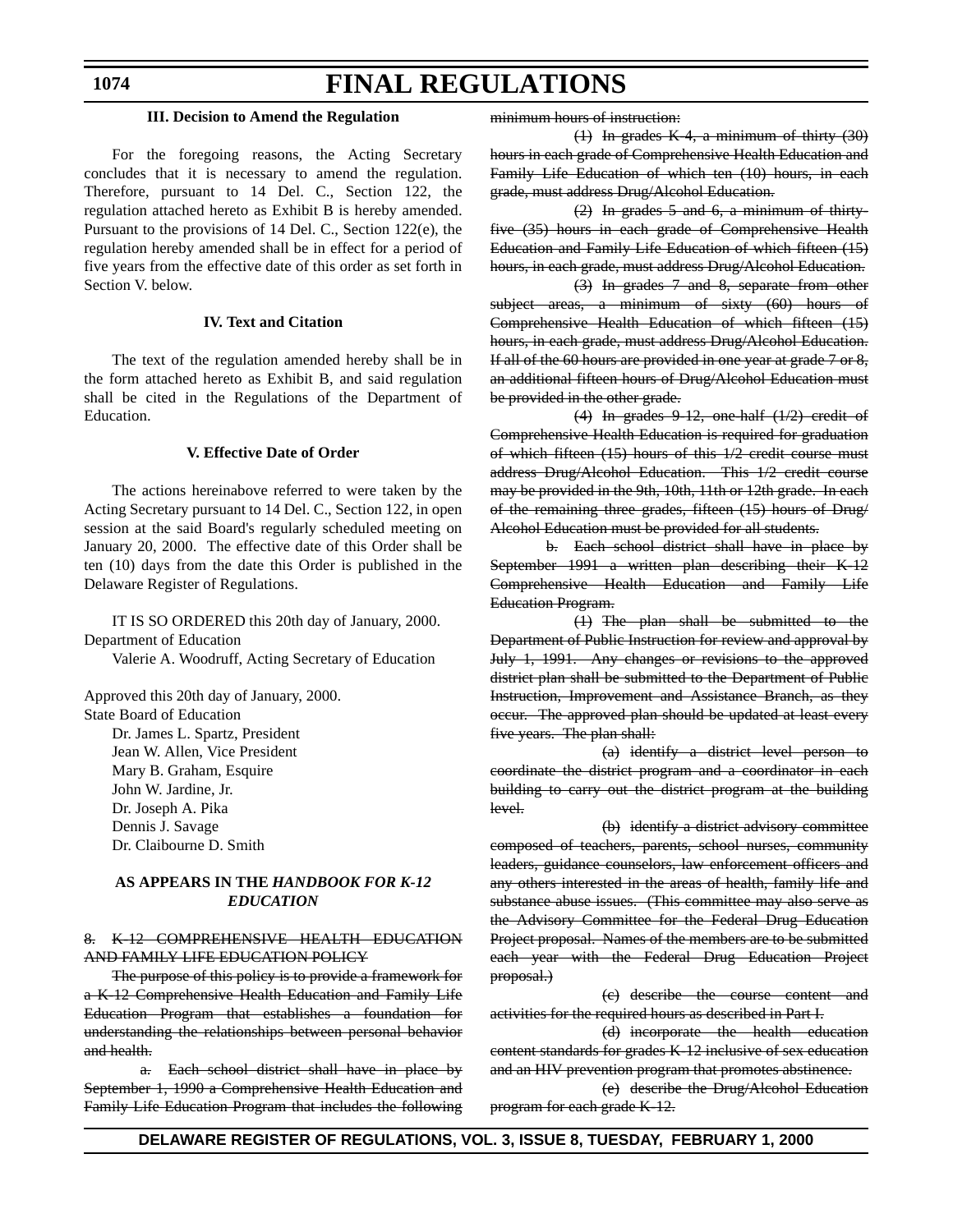(f) describe how Family Life Education concepts can be implemented through the current Health Education and Home Economics Programs in each school and through other appropriate subject areas.

(g) describe the family life component which is required in the content standards for middle level Exploratory Homemaking Programs with emphasis on parenting and life management skills.

(h) describe the family life component of the Home Economics Programs provided at the high school level based on the Vocational Home Economics Content Standards with emphasis on parenting and life management skills.

(i) describe the staff development component for Drug/Alcohol Education. Three (3) or more hours of staff training and development are required for each teacher providing Drug/Alcohol Education at each grade K-12.

(j) describe those specific staff development components which address the areas of HIV Prevention, Sex Education and Family Life Education.

(k) describe the method used to evaluate the effectiveness of the program.

(2) The Department of Public Instruction will provide technical assistance to each school district in developing its plan and in providing the three (3) required hours of staff development in Drug/Alcohol Education.

(3) The Department of Public Instruction will monitor the implementation of each district's plan through a review of the plan, monitoring visits and other data as deemed necessary.

(State Board Approved September 1987, Revised July 1990)

### **AS AMENDED**

### 800.25 K-12 COMPREHENSIVE HEALTH EDUCATION PROGRAM

1.0. Each school district shall have a sequential, skillbased K-12 Comprehensive Health Education Program that establishes a foundation of understanding the relationship between personal behavior and health and shall include at a minimum the following:

1.1 Identification of a district level person to coordinate the district program and a coordinator in each building to assure compliance at the building level.

1.2 Appointment of persons such as teachers, parents, school nurses, community leaders, guidance counselors, law enforcement officers and others with expertise in the areas of health, family life and safe and drug free schools and communities to serve as members of the District Consolidated Application Planning Committee.

1.3 The use of the state content standards for health education for grades K-12 inclusive of the core concepts: alcohol and other drugs, injury prevention, nutrition, physical activity, family life and sexuality, tobacco, emotional health, personal and consumer health and community and environmental health with minimum hours of instruction as follows:

1.3.1 In grades K-4, a minimum of thirty (30) hours in each grade of comprehensive health education and family life education of which ten (10) hours, in each grade, must address drug/alcohol education.

1.3.2 In grades 5 and 6, a minimum of thirty-five (35) hours in each grade of comprehensive health education and family life education of which fifteen (15) hours, in each grade, must address drug/alcohol education.

1.3.3 In grades 7 and 8, separate from other subject areas, a minimum of sixty (60) hours of comprehensive health education of which fifteen (15) hours, in each grade, must address drug/alcohol education. If all of the 60 hours are provided in one year at grade 7 or 8, an additional fifteen hours of drug/alcohol education must be provided in the other grade.

1.3.4 In grades 9-12, one-half (1/2) credit of comprehensive health education is required for graduation of which fifteen (15) hours of this  $1/2$  credit course must address drug/alcohol education. This 1/2 credit course may be provided in the 9th, 10th, 11th or 12th grade. In each of the remaining three grades, fifteen (15) hours of drug/ alcohol education must be provided for all students.

1.4 Inclusion of a comprehensive sexuality education and an HIV prevention program that stresses the benefits of abstinence from high-risk behaviors.

1.5 Inclusion of the core concepts of nutrition and family life and sexuality implemented through family and consumer science/home economics courses.

1.6 An annual staff development plan that describes the use of effective instructional methods as demonstrated in sound research in the core concepts and skills inclusive of accessing information, self-management, analyzing internal and external influences, interpersonal communication, decision making and goal setting and advocacy.

1.7 A description of the method(s) used to implement and evaluate the effectiveness of the program which shall be reported every three years as part of the Quality Review for Ensuring School and Student Success.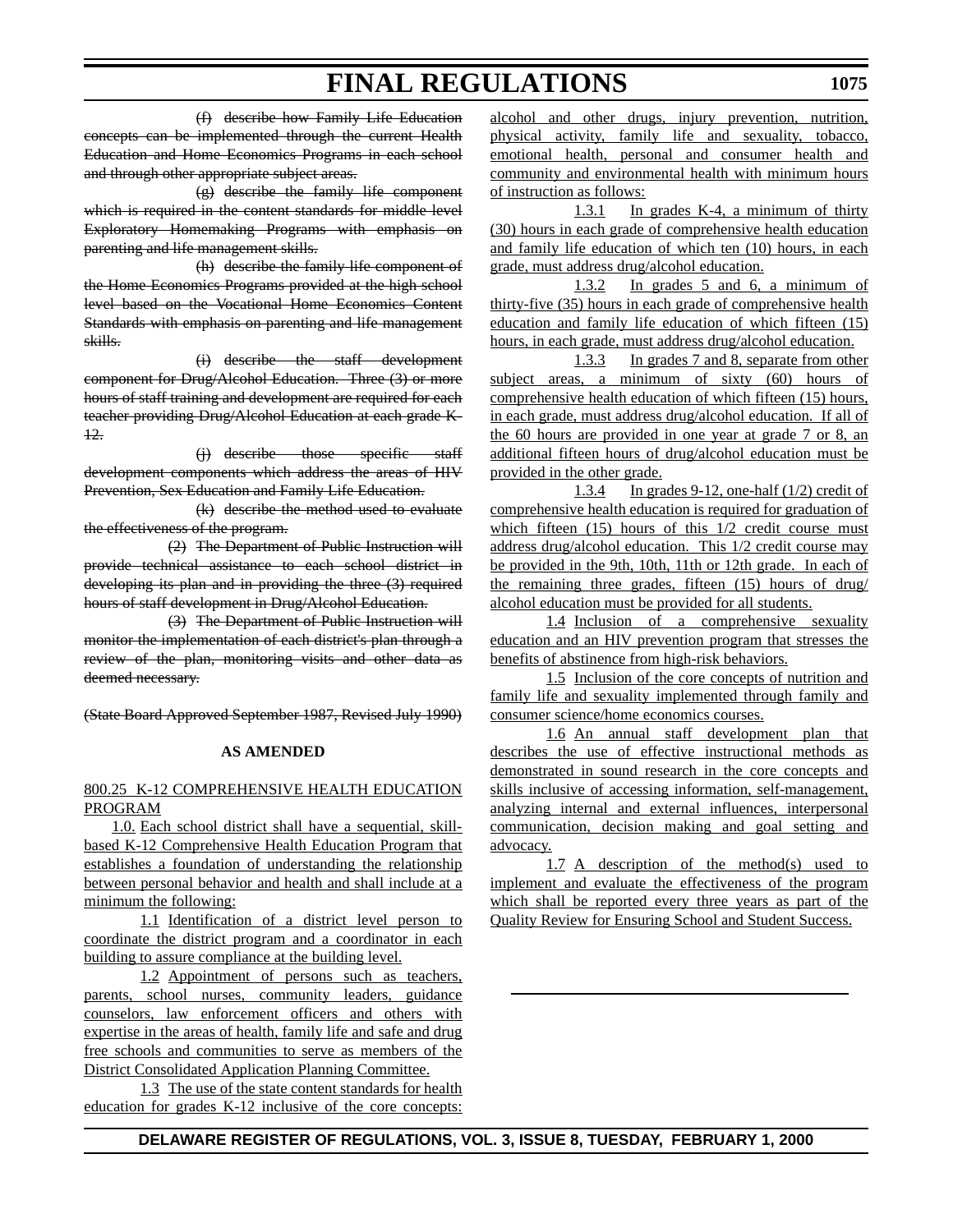# **FINAL REGULATIONS**

**Regulatory Implementing Order**

### **[Repeal of Regulations from the Handbook of Personnel](#page-3-0) Administration for Delaware School Districts**

### **I. Summary of the Evidence and Information Submitted**

The Acting Secretary of Education seeks the consent of the State Board of Education to repeal the following regulations from the Handbook of Personnel Administration for Delaware School Districts.

Delayed Certification, pages 7-1 and 7-2 in the Handbook of Personnel Administration for Delaware School Districts, should be repealed because it is addressed in Chapter 4, A3, page 24, Receipt of Credentials for Persons in the Delaware Public School System, in the General Regulations of the Manual for Certification of Public School Personnel.

Sub Standard Certification, pages 7-1 and 7-2 in the Handbook of Personnel Administration for Delaware School Districts, should be repealed because it is now called a Temporary Certificate and is found in Chapter 2, A 4, Page 12, in the General Regulations of the Manual for Certification of Public School Personnel.

Provisional Certificate, page 7-2 in the Handbook of Personnel Administration for Delaware School Districts, should be repealed because the certificate no longer exists.

Notice of the proposed repeal of these regulations was published in the News Journal and the Delaware State News on December 13, 1999, in the form hereto attached as Exhibit A. The notice invited written comments and none were received from the newspaper advertisements.

### **II. Findings of Fact**

The Acting Secretary finds that it is necessary to repeal these regulations because Sub-standard Certification and Provisional Certificate are already listed in the Handbook of Personnel Administration for Delaware School Districts as described above and the Provisional Certificate no longer exists.

### **III. Decision to Repeal These Regulations**

For the foregoing reasons, the Acting Secretary concludes that it is necessary to repeal these regulations. Therefore, pursuant to 14 Del. C., Section 122, the regulations attached hereto as Exhibit B are hereby repealed.

### **IV. Text and Citation**

The text of the regulations repealed hereby shall be in the form attached hereto as Exhibit B, and said regulations shall be removed from the Handbook of Personnel Administration for Delaware School Districts.

### **V. Effective Date of Order**

The actions hereinabove referred to were taken by the Acting Secretary pursuant to 14 Del. C., Section 122, in open session at the said Board's regularly scheduled meeting on January 20, 2000. The effective date of this Order shall be ten (10) days from the date this Order is published in the Delaware Register of Regulations.

IT IS SO ORDERED this 20th day of January, 2000.

Department of Education

Valerie A. Woodruff, Acting Secretary of Education

Approved this 20th day of January, 2000. State Board of Education Dr. James L. Spartz, President Jean W. Allen, Vice President

Mary B. Graham, Esquire John W. Jardine, Jr. Dr. Joseph A. Pika Dennis J. Savage Dr. Claibourne D. Smith

### **Repeal Of Regulations From The Handbook Of Personnel Administration For Delaware School Districts**

The Acting Secretary of Education seeks the consent of the State Board of Education to repeal the following regulations from the Handbook of Personnel Administration for Delaware School Districts:

Delayed Certification, pages 7-1 and 7-2, is addressed in Chapter 4, A3, page 24, Receipt of Credentials for Persons in the Delaware Public School System, in the General Regulations of the Manual for Certification of Public School Personnel.

Sub-Standard Certification, pages 7-1 and 7-2, is now called a Temporary Certificate and is found in Chapter 2, A4, page 12, in the General Regulations of the Manual for Certification in Public School Personnel.

Provisional Certificate, page 7-2, is no longer a valid regulation.

### **As Appears in the Handbook of Personnel Administration for Delaware School Districts**

Delayed Certification - If all credentials have not been received by the State Department of Public Instruction within one month after beginning service, the applicant shall be paid on the substitute teachers' salary basis until he is properly certificated. The salary will then be determined on the basis of education, experience and military service, and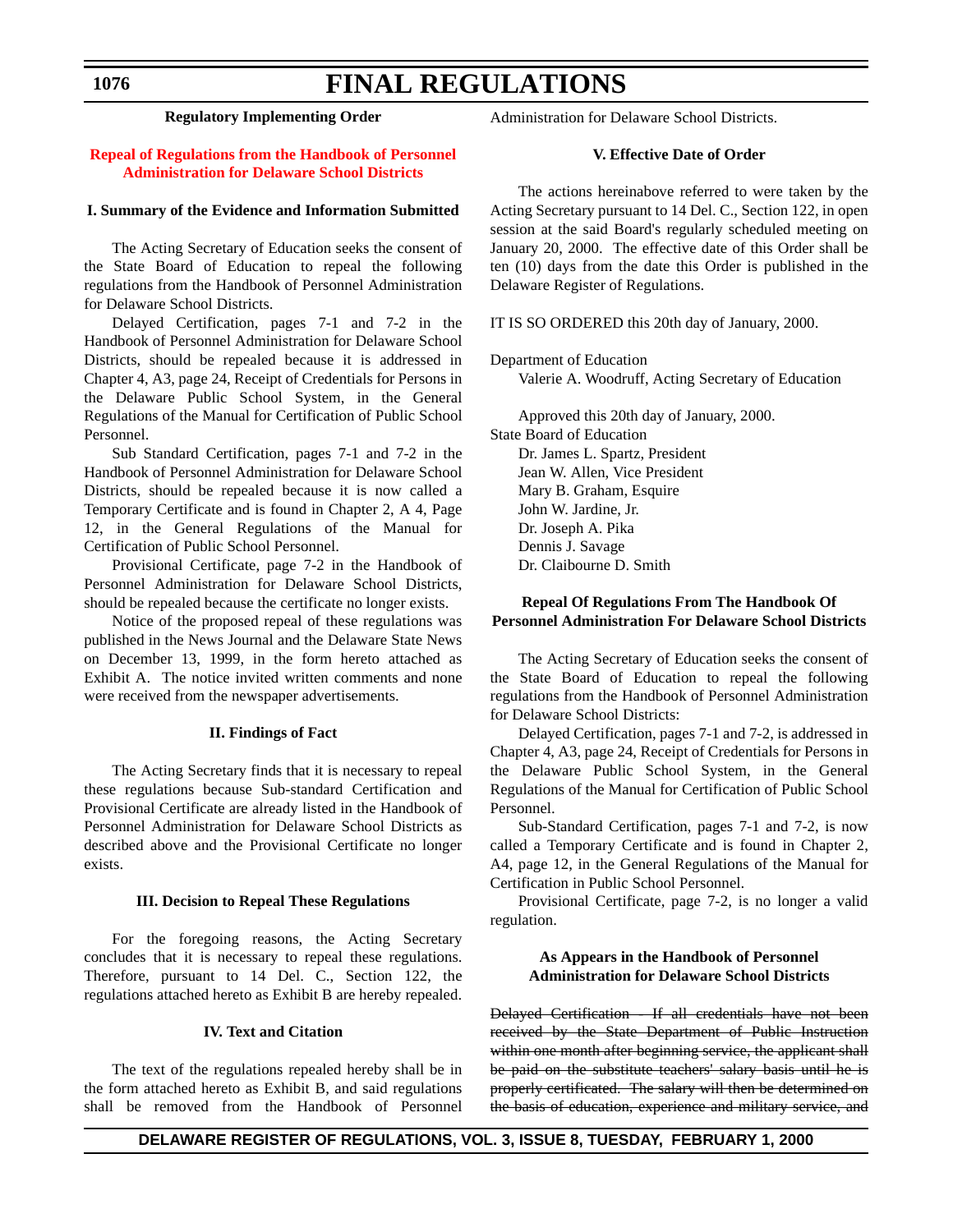certificate status and will be made retroactive to the time of beginning service. (State Board of Education regulation, June 14, 1972)

Sub-Standard Certification - The table below shows the salary to be paid or the deductions from salary to be made, whichever is applicable, on account of the various substandard certificates:

General Certification Salary

Emergency 80% of the salary set forth for the position Provisional 90% of the salary set forth for the position

(State Board of Education regulation, December 16,1971)

Trade & Industry Certification

Emergency salary for the position minus \$400 Provisional salary for the position minus \$200

(State Board of Education regulation, June 14, 1972)

Provisional Certificate - In any case where the State portion of a salary is drawn from several sections of 14 Delaware Code, Chapter 13, or any other salary provision, the portion of the salary to be paid to persons holding the provisional certificate shall be applied to the total salary paid as authorized by any section or combination of sections in the law.

(State Board of Education regulation, June 11, 1973)

### **Regulatory Implementing Order**

### **Amendments to Regulations from the Handbook of [Personnel Administration for Delaware School Districts](#page-3-0)**

### **I. Summary of the Evidence and Information Submitted**

The Acting Secretary of Education seeks to amend the following four regulations from the Handbook for Personnel Administration for Delaware School Districts: Teacher Work Day, Professional Employees Strikes, Administrator Contracts, and Permanent File of School Districts.

700.5 Teacher Work Day from pages 11-10 and 11-11 has been amended to remove the technical assistance language and add clarity to the regulation.

700.6 Professional Employee Strikes from pages 6-1 and 6-2 has been amended to remove the technical assistance language and to clearly include in a single regulation the part passed in February 1976 and the part passed in May of 1979. Language has also been added to 1.2 as follows, "unless such dues are deducted pursuant to a court order entered for the purpose of securing the payment of a contempt fine".

700.7 Administrator Contracts from pages 8-1 to 8-3 has been amended to eliminate the Del. C. references and the technical assistance and to add clarity by bringing the elements together in a more coherent fashion. The wording has also been changed to reflect the specific language used in the sample contract developed by the Department of Education as per Del. C., Title 14, Section 1094.

700.8 Permanent Files of School Districts from pages 5- 1 to 5-2 has been amended to reflect changes in the way vacation leave is handled and to make the numbering system conform to that of other regulations. The language in 1.7.1 has also been changed to remove the reference to microfilming as a means for keeping records. This allows for the use of the current technology for preserving records.

Notice of the proposed amendments to the regulations was published in the News Journal and the Delaware State News on December 13, 1999, in the form hereto attached as Exhibit A. The notice invited written comments and none were received from the newspaper advertisements but communications were received from the Delaware State Education Association and the Chief School Officers Association on item 700.5 and from the Colonial School District on Items 700.5, 700.6, 700.7 and 700.8. The three letters are attached.

In response to the concerns expressed in the letters received the following decisions were made concerning the amended regulations.

### Item 700.5 Teacher Work Day

The Colonial School District wants the teacher work year converted to hours in order to reflect the pupil calendar, which is stated in instructional hours (Title 14, Section 1049). This concern had been expressed before and is again an issue because pending legislation is recommending adding additional days to the teachers' work year. The Department will convene a work group to deal with the issue. DSEA expressed a concern with the phrase in the regulation, "plus the amount of time required for the discharge of such duties and services as may be reasonably expected and required of a member of the professional staff of a public school". DSEA has recommended deleting the phrase because it is addressed in the local school district contracts. The Chief School Officers want to keep this phrase in the regulation and add an additional phrase stating that "Teachers are legally bound to perform such activities as may be reasonably assigned by the district board of education". The Acting Secretary is recommending that the State Board approve the regulation as initially proposed.

Item 700.6 Professional Employees Strikes

The phrase, "unless dues are deducted pursuant to a court order entered for the purpose of securing the payment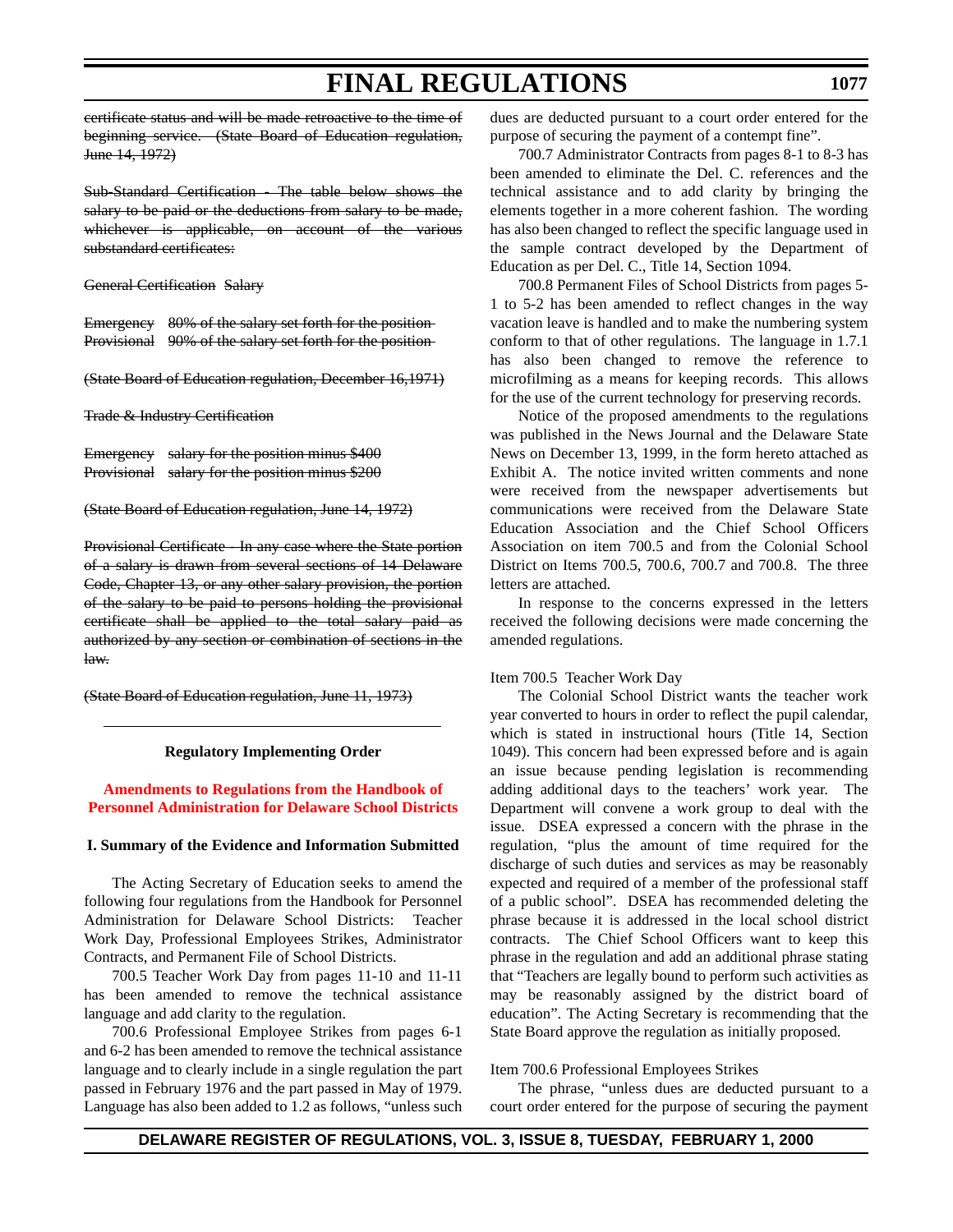# **FINAL REGULATIONS**

of a contempt fine" suggested by the Colonial School District has been added to 1.2 of the regulation.

### Item 700.7 Administrator Contracts

The wording of the regulation has been revised to specifically reflect the original language in the DOE approved Contract for Administrators and this wording specifically mentions the local district board's right to appoint a hearing officer in contract disputes in response to the Colonial School District's concern. The revised wording does not change the intent of the regulation.

### Item 700.8 Permanent Files of School Districts

The Colonial School District recommended adding additional types of record keeping beyond microfilming to reflect today's technology. The concern has been addressed by referring to "secured copies of records" and not mentioning microfilming thus leaving the means of storing the records to be defined by the technology available.

### **II. Findings of Fact**

The Acting Secretary finds that it is necessary to amend these regulations in order to remove the Del. C. references and the technical assistance language and to update the references to reflect present practice.

### **III. Decision to Amend the Regulations**

For the foregoing reasons, the Acting Secretary concludes that it is necessary to amend the regulations as presented. Therefore, pursuant to Section 122 the regulations attached hereto as Exhibit B are hereby amended. Pursuant to the provisions of 14 Del. C., Section 122(e), the regulations hereby amended shall be in effect for a period of five years from the effective date of this order as set forth in Section V. below.

### **IV. Text and Citation**

The text of the regulations amended hereby shall be in the form attached hereto as Exhibit B, and said regulations shall be cited in the Regulations of the Department of Education.

### **V. Effective Date of Order**

The actions hereinabove referred to were taken by the Acting Secretary pursuant to 14 Del. C., Section 122, in open session at the said Board's regularly scheduled meeting on January 20, 2000. The effective date of this Order shall be ten (10) days from the date this Order is published in the Delaware Register of Regulations.

IT IS SO ORDERED this 20th day of January, 2000.

Department of Education Valerie A. Woodruff, Acting Secretary of Education

Approved this 20th day of January, 2000. State Board of Education Dr. James L. Spartz, President Jean W. Allen, Vice President Mary B. Graham, Esquire John W. Jardine, Jr. Dr. Joseph A. Pika Dennis J. Savage Dr. Claibourne D. Smith

### **AS AMENDED**

700.5 Teacher Work Day

1.0 Teacher Work Day – **[In compliance with 14 Del. C., Section 1305(e) the Secretary of Education shall define a teacher's work day] [A teacher's work day shall be]** a minimum of 7 1/2 hours, inclusive of lunch, plus the amount of time required for the discharge of such duties and services as may be reasonably expected and required of a member of the professional staff of a public school. (14 Del. C., Section 1305(e) defines the number of teacher work days per year and 14 Del. C., Section 1328 defines the duty free period.)

### **[700.6 Employee Leave**

**1.0 Sick Leave - Sick leave accumulated by an employee of any state agency shall be transferred when said employee begins subsequent employment in a school district.**

**1.1 Adjustments for employees who terminate service prior to the end of the school year shall be made in the final paycheck.**

**2.0 Vacation Leave – Accumulated vacation leave shall be paid upon termination of employment. The employee may either remain on the regular payroll until such time as all vacation time is exhausted, or a lump sum payment may be made for all unused vacation time on the employee's final paycheck. Accumulated vacation time shall not be transferred between different employing state agencies.]**

700.**[7] [6]** Professional Employee Work Stoppage or Strike

1.0 If it is determined that illegal activity such as a work stoppage or strike has taken place, the local board shall:

1.1 Adopt a resolution informing the exclusive negotiating representative that the employee organization has violated the terms of 14 Delaware Code, Section 4011, and that the certification of such organization as the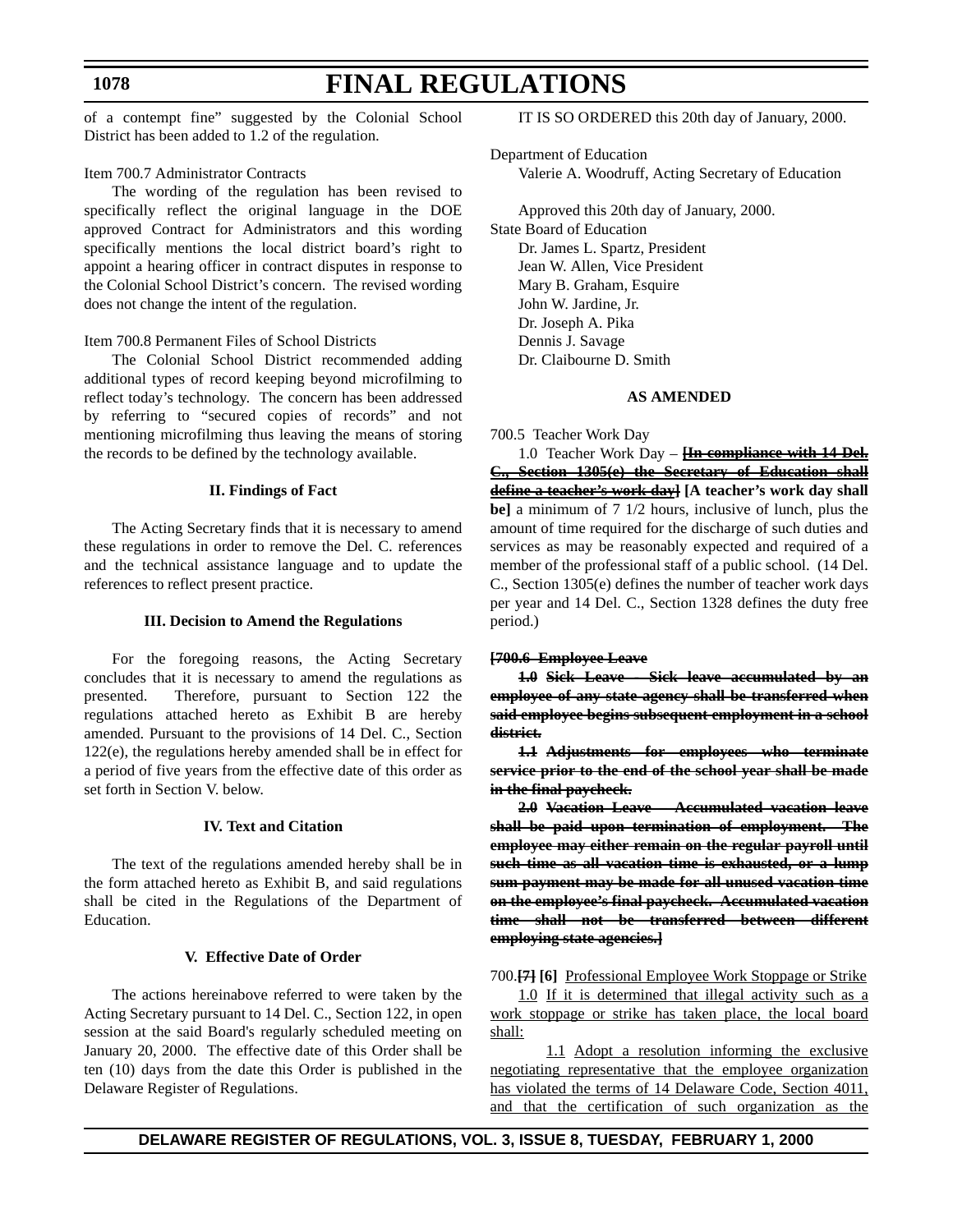exclusive representative will be revoked at a time to be determined by the board of education;

1.2 Refrain from making payroll deductions for the dues of any employee organization, which violated the law unless such dues are deducted pursuant to a court order entered for the purpose of securing the payment of a contempt fine;

1.3 Deduct salary for unexcused absence in accordance with 14 Delaware Code, Section 1320;

1.4 Execute items 1.2 and 1.3 above in the preparation of the next regular payroll;

1.5 Require a medical certificate for each employee absent claiming sick leave during the period of the strike.

2.0 As a part of any settlement following a strike or work stoppage, the local board shall not enter into any direct or implied agreement, which would permit school days lost because of the strike to be rescheduled. Similarly, the local board shall not agree to extend the school year or to request such an extension from the Secretary of Education.

700.**[8] [7]** School Administrator Contracts/Agreements **[1.0 Nonrenewal of the Existing Contracts**

**1.1 Failure on the part of either the administrator or the employing board to notify the other in writing by certified mail no later than six months prior to the end of the contract, of either party's intent not to renew the contract will automatically result in one year's extension of the existing contract.**

**2.0 Termination of a Contract with an Administrator in the Middle of the Contract Period**

**2.1 Termination of a contract with administrators may occur by mutual consent of both parties or by action of the employing Board for good and just cause provided the Board does not arbitrarily call for dismissal; but does serve the administrator with written performance evaluation and a fair hearing before the Board.**

**2.2 Failure on the part of the administrator to comply with the conditions specified in the contract may result in suspension or revocation of the administrator's certificate by the Secretary of Education with right of appeal to the State Board of Education.]**

**[1.0 Duties of a School Administrator**

**1.1 The Administrator shall faithfully perform those duties which may be assigned by the local Board and shall serve the School District in a professional manner. The Administrator shall observe and comply with the laws of the State of Delaware and with the regulations of the State Department of Education and the local Board as currently in force and as from time to time amended, enacted or promulgated.**

**2.0 Nonrenewal of the Existing Contracts/ Agreements**

**2.1 Failure on the part of the local Board or the Administrator to notify the other in writing by certified mail, no later than six (6) months prior to the expiration of the Agreement, of either party's intent not to renew the Agreement, will automatically result in a one year extension of the existing Agreement.**

**3.0 Termination of a Contract with a School Administrator Prior to Expiration of the Agreement**

**3.1 The Administrator shall not vacate his or her position during the term of this Agreement without the written consent of the local Board.**

**3.2 The local Board shall not terminate the Contract, prior to the expiration date, except for good and just cause and shall provide the opportunity for a fair hearing before the local Board or before a Hearing Officer designated by the local Board. Prior to any hearing in regard to the termination of the Administrator, the local Board shall serve the Administrator with a written statement of the reasons for termination.**

**3.3 If the local Board designates a Hearing Officer to conduct such a hearing, a majority of the local Board shall convene to review the record of the proceedings before the Hearing Officer and the Hearing Officer's report and recommendation to the local Board, and within fifteen (15) days of the hearing before the Hearing Officer, shall submit to the Administrator its decision in writing.**

**3.4 If the Administrator chooses to be represented by legal counsel, all legal expenses incurred by the Administrator in connection with any termination hearing shall be borne by the Administrator.**

**3.5 Appeal from a decision of the local Board concerning the provisions of the Agreement may be made to the State Board of Education.]**

700.8 Permanent File of School Districts

1.0 The Del. C., Title 14, Section 122 (b)(13) requires local school districts to assure the permanent maintenance of personnel records of all employees in the school districts of the State for a period of not less than 40 years. The records must include but are not limited to all annual salaries and sick leave and vacation information. The following definitions shall apply and the following procedures shall be observed:

1.1 "Employee" shall in this case mean any person whose terms of employment are adequate to qualify the employee for the earning of credit toward pension.

1.2 "Termination" in this case does not refer only to retirement but to any reason for the employee to leave the district.

1.3 Records for all currently employed persons shall at all times be kept up to date.

1.4 Salary data records shall be for each year of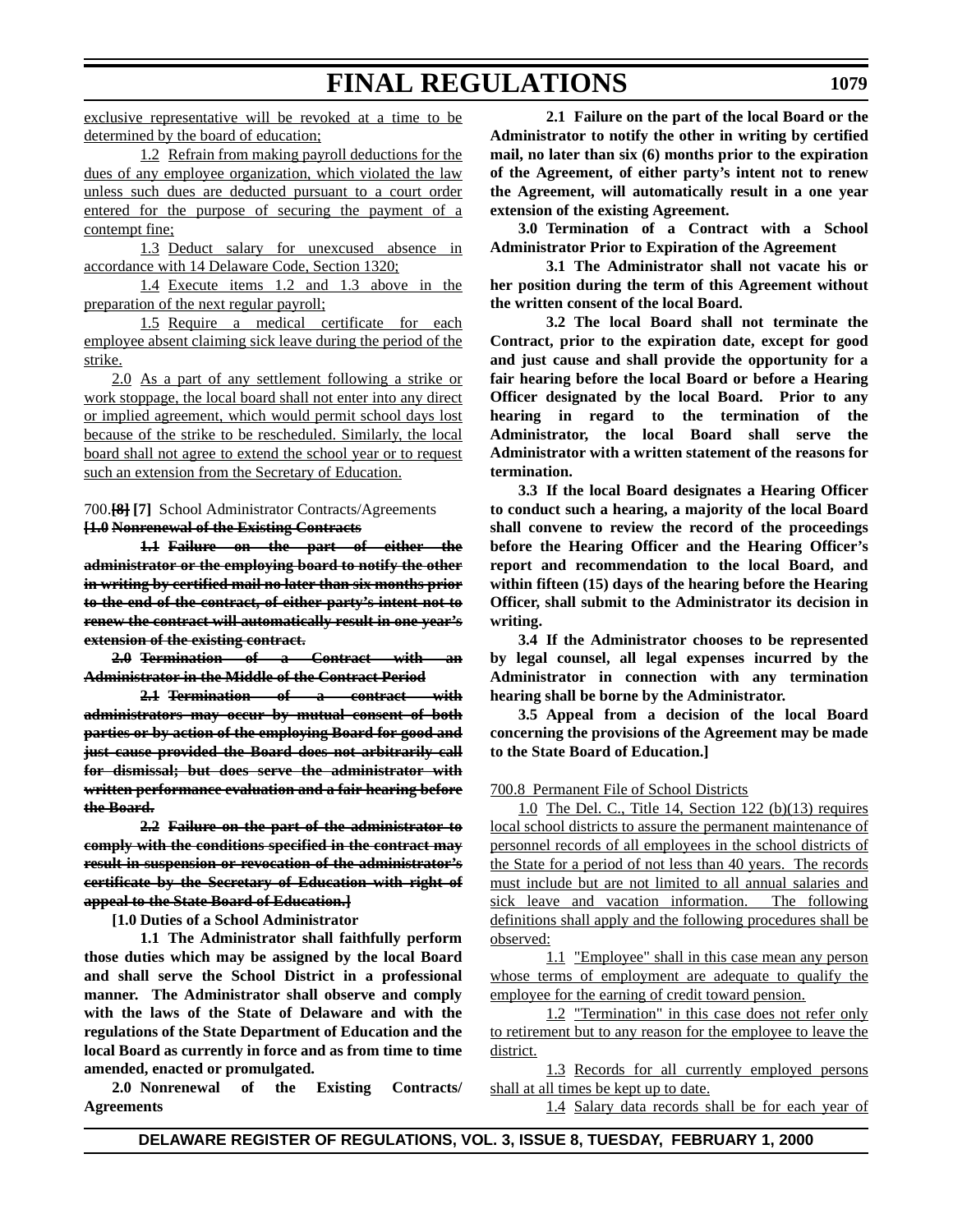**1080**

# **FINAL REGULATIONS**

employment in the particular school district. (Total salary paid identified as fiscal or calendar year.)

1.5 The record shall show a statement concerning sick leave days earned and used under 14 Delaware Code, Section 1318, showing the number of days available at any time.

1.6 The record of vacation time for those employees whose terms of employment provide for earned vacation.

1.7 In compliance with the provisions of the statute herein referred to, each school district shall keep at least the above referenced information concerning each employee ever employed by the district and this material shall be kept on file for at least forty years following termination and preferably on a permanent basis.

1.7.1 For the security of records and the protection of the personnel for whom the information is recorded, it is recommended that original records are to be maintained at the school district for three (3) years after termination of an employee and a successful audit of such records. Records are to be purged according to Bureau of Archives and Records Management instructions. A secured copy of the **[microfilmed]** record**[s]** is to be retained permanently at the State Archives with a copy going back to the school district. A second option is that a school district may retain employee personnel records at the agency for three (3) years and successful audit of these records and then have these records placed on **[microfiche] [a secured** system] and updated annually. The secured copy of the records would be retained permanently at the State Archives with a copy going back to the school district. The original documents are then to be destroyed.

1.7.2 The style and form of the presentation of material shall be at the discretion of the local school district except that materials presented to the Division of Historical and Cultural Affairs are to be grouped first by district, second by year or block of years, and within the year or years alphabetically.

1.7.3 The information referred to above shall be maintained and shall be available at the school district level for any employee or former employee seeking that information for a period extending forty years beyond termination in that district. (It is recommended that for the convenience of employees and former employees that school districts develop a card or other indexed alphabetically arranged file showing the name of each employee and the disposition of his or her records.)

# **[DEPARTMENT OF FINANCE](http://www.state.de.us/finance/index.htm) DIVISION OF REVENUE**

**DELAWARE STATE LOTTERY OFFICE**

Statutory Authority: 29 Delaware Code, Section 4805(a) (29 Del.C. 4805(a))

# **[Order](#page-3-0)**

Pursuant to 29 Del. C. §4805(a), the Delaware State Lottery Office hereby issues this Order regarding proposed amendments to the Video Lottery Regulations. Following notice and a request for public comments, the Lottery makes the following findings and conclusions:

# **Summary of Evidence and Information Submitted**

1. The Lottery posted public notice of the proposed amendments in the Register of Regulations on December 1, 1999 and in the News-Journal and Delaware State News. The Lottery proposed to amend several provisions of the existing Video Lottery Regulations. Regulation 2.0 as amended would amend the definition of "technology provider" to include vendors providing services to the video lottery agents or the Lottery. Regulations 4.1 and 4.2 as amended would clarify the licensing process for technology providers to be consistent with the proposed amendment to Regulation 2.0. Regulation 5.1 would be amended to reference the applicable section of the procurement law in title 29, chapter 69. Regulation 5.2 would be amended to include new Regulations 5.2.1 and 5.2.2. The proposed amendments would reorder the existing Regulation to clarify the contractual provisions for technology providers who do or do not manufacture video lottery machines. Regulation 5.11 regarding technology provider duties would be amended to require: i)supervision of employees in compliance with Lottery rules; ii)prompt reporting of violations of laws to the Lottery; and iii)compliance with all other requirements specified by the Director. Regulation 6.35 would be amended to require video lottery agents to file with the Director copies of all video lottery related contracts in excess of \$1,000 and to notify the Director of any contract with a vendor subject to the Lottery's licensure requirements. Regulation 8.2 would be amended to add new Regulations 8.2.1 through 8.2.5. Regulation 8.2.1 and 8.2.2 would require video lottery agents to file financial reports as required by the Lottery. Regulation 8.2.3 would require video lottery agents to prepare annual financial statements. Regulation 8.2.4 would allow the Lottery to prescribe the reporting forms to be used by the video lottery agents for reporting purposes. Regulation 8.2.5 would specify that the video lottery agents must meet the minimum requirements of the Lottery's internal control procedures.

2. On December 15, 1999, the Lottery received a letter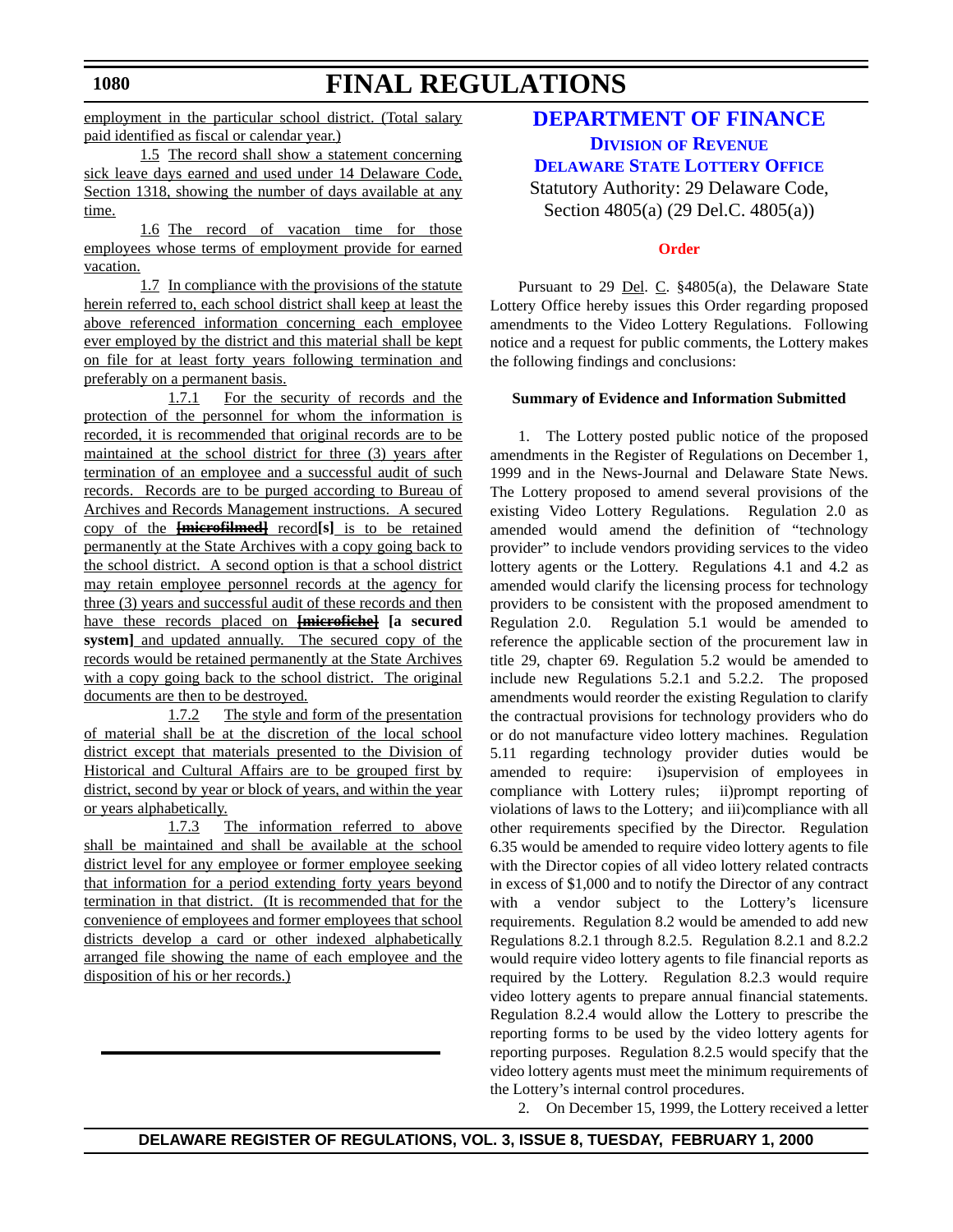from Laura J. Waterland, Esquire of the Disabilities Law Program of Community Legal Aid Society, Inc. commenting on the proposed amendments. The Disabilities Law Program suggested an amendment to Regulation 5.1 to add language requiring that a technology provider's video lottery machines be accessible to people with disabilities. As an alternative, the submission suggested language that the machines supplied under contract meet current industry designs as required by state and federal law. Ms. Waterland also proposed amendment of Regulation 5.2.1(6) to provide that the Director shall not certify machines that are not accessible by people with disabilities or that video lottery machines meet current industry designs for accessibility.

3. On December 22, 1999, the Lottery conducted a public hearing at the Lottery Office. The Lottery received no public comments at that hearing. On December 29, 1999, the Lottery received a letter from Robert Osgood, the Chairperson of the Delaware State Council for Persons with Disabilities. Mr. Osgood recommended further amendment of the definition of "technology provider" to require the Lottery assess video lottery machines to certify accessibility. Mr. Osgood recommended the addition of a sentence to the end of Regulation 5.1 or Regulation 5.2.1(6) to essentially provide that video lottery machines be accessible to persons with disabilities, or in the alternative, accessible as permitted by current industry design.

On December 29, 1999, the Lottery received a letter from Michael Vautrin and Anthony Casdia of Midway Slot and Simulcast, Harrington, DE. The submission stated that the proposed Regulation 6.35 did not specify if the Lottery had to approve the vendor for suitability prior to the exchange of goods or services. The submission also commented that the \$1,000 notification level was too low and should be raised to \$50,000, with a possible narrowing of the scope of the definition of goods and services. The submission also proposed that with regard to Regulation 8.2.5, the Lottery's "internal controls should be included in detail as part of the regulations and made available for public comment."

# **Findings of Fact**

4. The public was given notice and an opportunity to provide the Lottery with comments on the proposed Regulations. The evidence received by the Lottery is summarized in paragraphs #2-3.

5. The Lottery received no comments or objections to the proposed amendments to Regulations 2.0, 4.1, 4.2, 5.11, 6.35, 8.2.1, 8.2.2., 8.2.3, or 8.2.4. The Lottery finds the proposed amendments necessary and desirable for the operation of the Lottery and will adopt the Regulations as proposed.

6. The Lottery has considered the written comments from the Disabilities Law Program and the Delaware State Council for Persons with Disabilities concerning the proposed amendments to the Regulation 5.1 and 5.2. The Lottery proposed an amendment to Regulation 5.1 to simply amend the Regulation to reference the most recent statutory change to the State procurement laws in 29 Del. C. chapter 69. The proposed amendment to Regulation 5.2 simply reordered the Regulation to distinguish the contractual duties for technology providers and video lottery machine manufacturers. Neither of the proposed amendments to Regulations 5.1 or 5.2 are substantive in nature. The proposed written comments from Mr. Osgood and Ms. Waterland basically requested that the technology provider regulations be amended to provide that video lottery machines be accessible or accessible as permitted by current industry design. As proposed, these written comments go beyond the scope of the original proposal to amend Regulations 5.1 and 5.2. The written comments do not object to the proposed amendments to Regulations 5.1 and 5.2 and the Lottery concludes that the Regulations should be adopted as proposed.

The proposal suggested by the written submissions would require the Lottery to renotice a proposed change and conduct another public hearing. The Lottery believes this issue requires further study in order to determine if additional regulations are necessary. The Lottery will determine the status of current industry design standards for accessibility of video lottery machines and further consider the proposed amendments on this subject.

# **Conclusions**

9. The proposed amendments were promulgated by the Lottery Office in accord with its statutory duties and authority as set forth in 29 <u>Del</u>. C.  $\S 4805(a)$ . The Lottery concludes the proposed amendments are necessary for the effective enforcement of 29 Del. C. §4805 and for the full and efficient performance of the Lottery's duties thereunder. The Lottery concludes that the proposed amendments are consistent with the overall purpose of the Lottery's Video Lottery Regulations. The Lottery concludes that the proposed amendments are necessary to provide for a complete and workable set of Regulations in this area. The Lottery concludes that the adoption of the proposed amendments to the Regulations would be in the best interests of the citizens of the State of Delaware and consonant with the dignity of the State and general welfare of the people under §4805(a).

10. The Lottery will adopt the proposed Amended Regulations pursuant to 29 Del. C. §4805 and 29 Del. C. §10118. On proposed Regulation 8.2.5, the proposed Regulation contains a typographical error and the Lottery will insert the word "meet" in place of the word "met." The Lottery has considered the written comments of the public prior to issuance of this Order. A copy of the adopted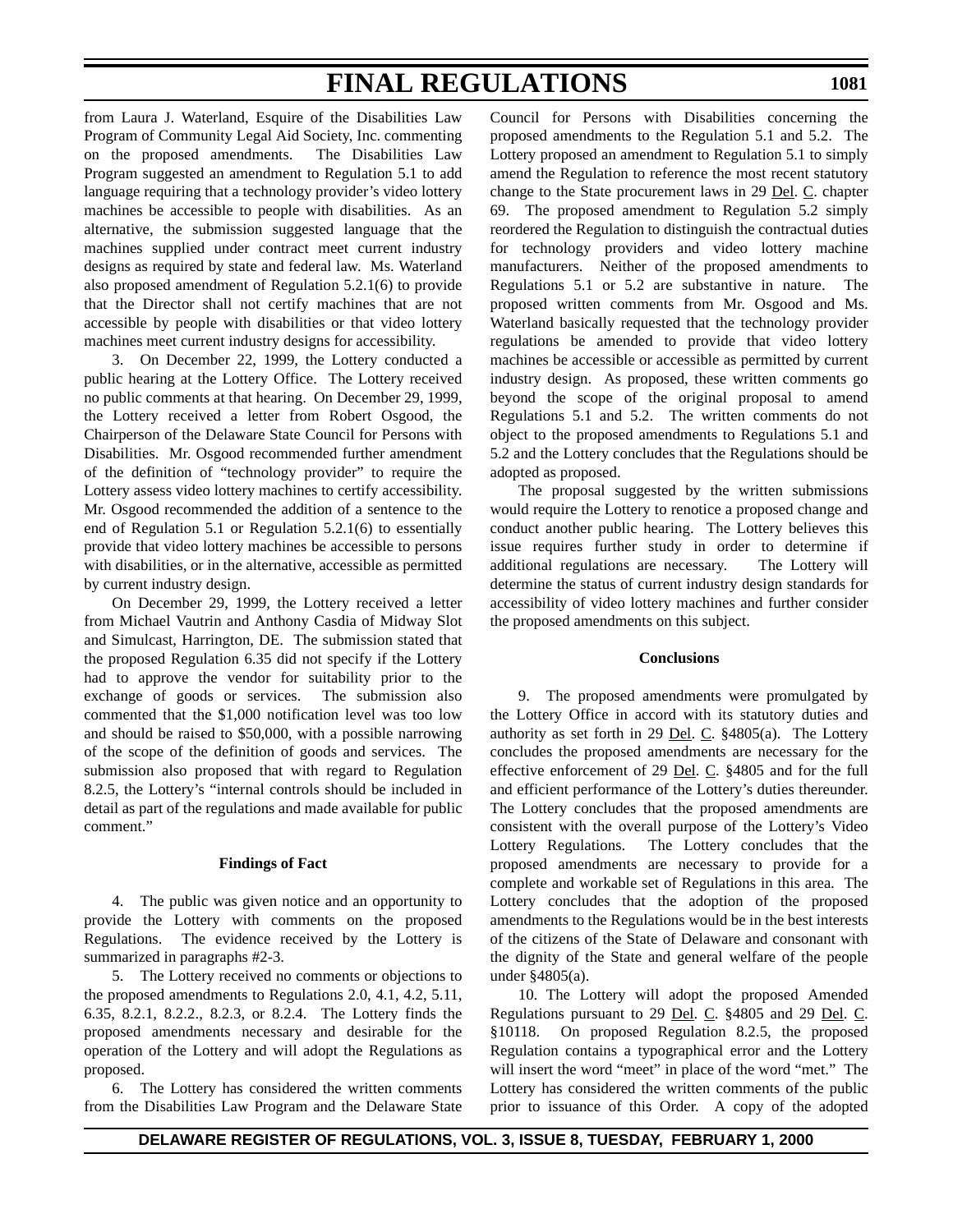amendments to the Regulations is attached as exhibit #1 and incorporated as part of this Order.

**FINAL REGULATIONS**

11. The effective date of this Order shall be ten (10) days from the date of publication of the Order in the Register of Regulations on February 1, 2000.

IT IS SO ORDERED this 10th day of January, 2000

Wayne Lemons, Director Delaware State Lottery Office

### **Final Amendments to Video Lottery Regulations**

2.0 Definitions

"technology provider" – any person or entity, including video lottery manufacturers, who propose seeks to contract with a video lottery agent or the agency for the provision of goods or services, including management services, related to video lottery operations, the provision of which require a license pursuant to 29 Del. C. chapter 48.

4.0 Licensing of Technology Providers

….

4.1 As deemed necessary, the Director shall give public notice of the agency's intent to select technology providers of video lottery machines through a request for proposal and qualifications by advertising in a newspaper of general circulation in Delaware and in a prominent trade publication requesting expressions of interest to serve as a technology provider. The licensing of a technology provider shall not serve as the basis of requiring the Director to select the technology provider under the procurement procedures set forth in chapter 69 of title 29 of the Delaware Code.

4.2 Each person desiring to obtain a license from the agency as a technology provider for video lottery games shall submit a license application on a form specified and supplied by the agency. The license application shall, among other things:

(1) Give notice that the applicant may be required to submit to a background investigation, the cost of which must be borne by the applicant…

5.0 Technology Providers: Contracts; Requirements; Duties

5.1 The Director shall, pursuant to the procedures set forth in chapter 69 of title 29 of the Delaware Code, enter into contracts with licensed technology providers as he or she shall determine to be appropriate, pursuant to which the technology providers shall furnish by sale or lease to the State video lottery machines in such numbers and for such video games as the Director shall approve from time to time as necessary for the efficient and economical operation of the Lottery, or convenience of the players, and in accordance with the agents' business plans as approved and amended by

the Director. No single technology provider shall provide more than 65% of the total number of video lottery machines at the premises of any agent. No more than 1,000 video lottery machines shall be located within the confines of an agent's premises unless the Director approves up to an additional 1,000 machines or other number approved by the Director as permitted by law.

5.2.1 All contracts with technology providers who are video lottery machine manufacturers shall include without limitation, provisions to the following effect:

(1) The technology provider shall furnish a person to work with the agency and its consultants to provide assistance as needed in establishing, planning and executing acceptance tests on the video lottery machines provided by such technology provider. Technology provider assistance shall be provided as requested by the agency in troubleshooting communication and technical problems that are discovered when video lottery machines are initially placed at the agent's site;

(2) The technology provider shall submit video lottery machine illustrations, schematics, block diagrams, circuit analysis, technical and operation manuals, program source code and object code and any other information requested by the Director for purposes of analyzing and testing the video lottery machines. A maximum of Twenty Five Dollars (\$25) shall be permitted for wagering on a single play of any video game;

(3) For testing, examination and analysis purposes, the technology provider shall furnish working models of video lottery machines, associated equipment, and documentation at locations designated by the Director. The technology provider shall pay all costs of any testing, examination, analysis and transportation of the video lottery machines, which may include the entire dismantling of the machines and some tests that may result in damage or destruction to one or more electronic components of the machines. The agency and its agents shall have no liability for any such damage or destruction. The agency may require that the technology provider provide specialized equipment or the agency may employ the services of an independent technical laboratory expert to test the video lottery machine at the technology provider's expense;

(4) Technology providers shall submit all hardware, software, and test equipment necessary for testing of their video lottery machines, and shall provide the Director with keys and locks subject to the Director's specifications for each approved video lottery machine;

(5) The EPROMs of each video lottery machine shall be certified to be in compliance with published specifications;

(6) No video lottery machine shall be put into use prior to certification of its model by the Director.

5.2.2 All contracts with technology providers shall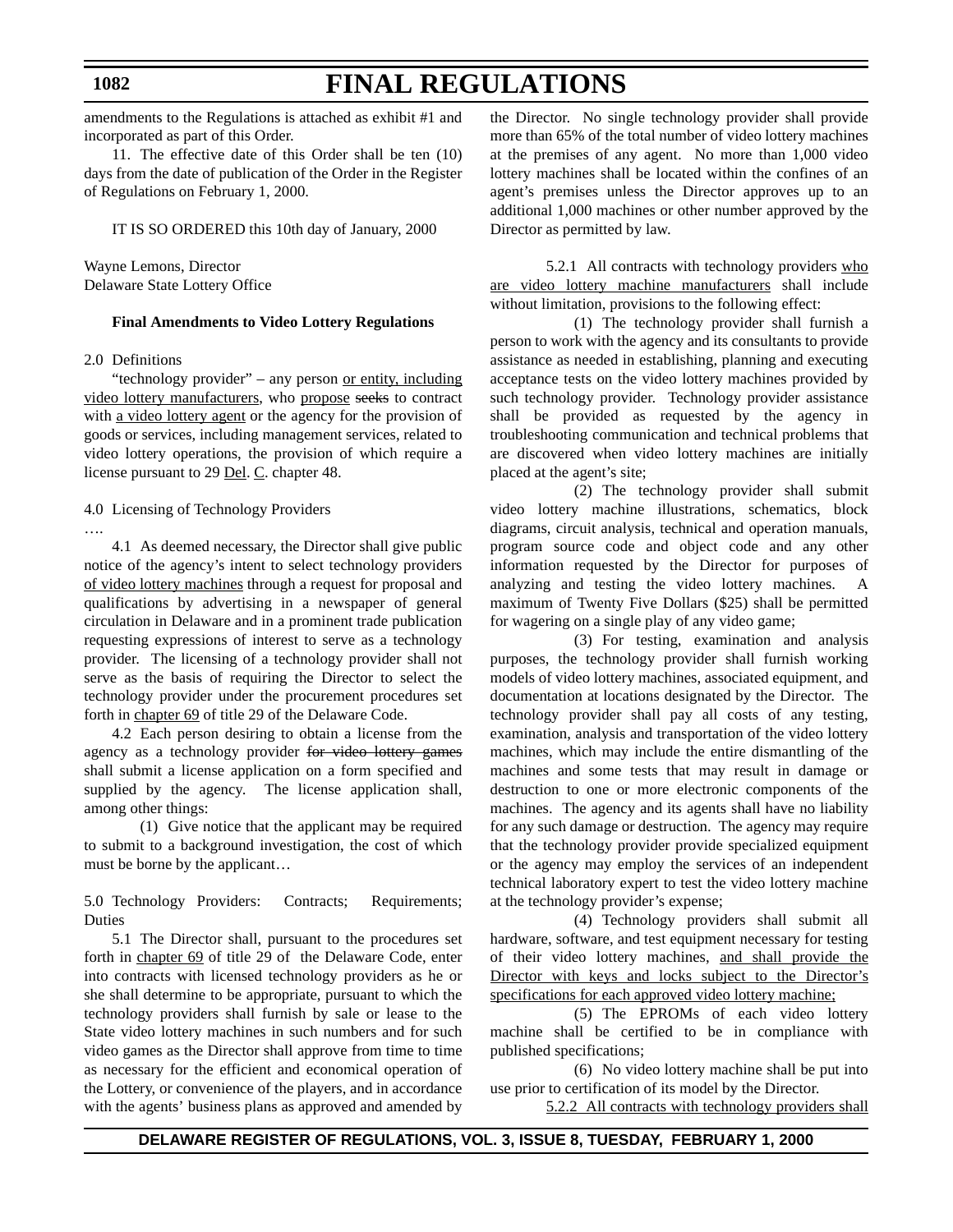…

include without limitation, provisions to the following effect:

(1) Technology providers shall agree to promptly report any violation or any facts or circumstances that may result in a violation of these rules; provide immediate access to all its records and its physical premises for inspection at the request of the Director; attend all trade shows or conferences as required by the Director.; provide the Director with keys and locks subject to the Director's specifications for each approved video lottery machine.

(2) Technology providers shall agree to modify their hardware and software as necessary to accommodate video game changes directed by the agency from time to time.

(3) Technology providers shall provide such bonds and provide evidence of such insurance as the Director shall require from time to time and in such amounts and issued by such companies as the Director shall approve.

(4) Technology providers shall have a valid license to conduct business in the State of Delaware, shall comply with all applicable tax provisions, and shall in all other respects be qualified to conduct business in Delaware.

5.11 The following duties are required of all licensed technology providers, without limitation:

…. (15) Supervise its employees and their activities to ensure compliance with these rules.

(16) Promptly report to the Lottery any violation or any facts or circumstances that may result in a violation of State or Federal law and/or any rules or regulations pursuant thereto, excluding violations concerning motor vehicle laws.

(17) Comply with such other requirements as shall be specified by the Director.

# **6.0 Agents: Duties**

The following duties are required of all licensed agents: ….

6.35 As soon as it is known to the agent, file with the Director a copy of any current or proposed agreement and disclose to the Director any other relationship between the agent, its parents, subsidiaries, related entities, partners, owners, directors, officers or key employees for the sale, lease, maintenance, repair or other assignment of the agent's premises, or any other relationship of any vendor, manufacturer or other person who stands to benefit financially from the possession or use of video lottery machines by such agent. The agent shall file with the Director for approval every contract in excess of \$1,000 which pertains to the agent's video lottery operations. The agent shall notify the Director of any contract with an entity that is subject to the license requirements for vendors or technology providers under 29 Del. C. §4805(17) and Chapter 4 of these Regulations.

8.0 Accounting and Distribution Procedures

8.2 Each agent and technology provider shall submit to the Director such financial and operating information as the Director shall require from time to time at such times and in such format as the Director shall specify. For purposes of this and other information, each agent shall have a computer on the premises which is suitable for the purpose.

8.2.1 Each agent, unless specifically exempted by the Agency, shall file weekly, monthly, quarterly and annual reports of financial reports and statistical data in a format specified by the Director. The data may be used by the Agency to evaluate the financial position and operating performance of individual video lottery agents and to compile information regarding the performance and trends of the video lottery industry in the State of Delaware.

8.2.2 Each agent, unless specifically exempted by the Agency, shall at its own expense, cause its annual financial statements to be audited in accordance with generally accepted auditing standards by an independent certified public accountant licensed to practice in the State of Delaware.

8.2.3 The annual financial statement shall be prepared on a comparative basis for the current and prior fiscal year, and shall present the video lottery agent's present financial position and results of operations in conformity with generally accepted principles.

8.2.4 The Agency may periodically prescribe a set of standard reporting forms and instructions to be used by each video lottery agent for filing the weekly, monthly, and quarterly reports.

8.2.5 Each video lottery agent and technology provider, unless specifically exempted by the Agency, shall conduct its video lottery operations to met the minimum requirements set forth in the Agency's Video Lottery Internal Control Procedures.

**DELAWARE REGISTER OF REGULATIONS, VOL. 3, ISSUE 8, TUESDAY, FEBRUARY 1, 2000**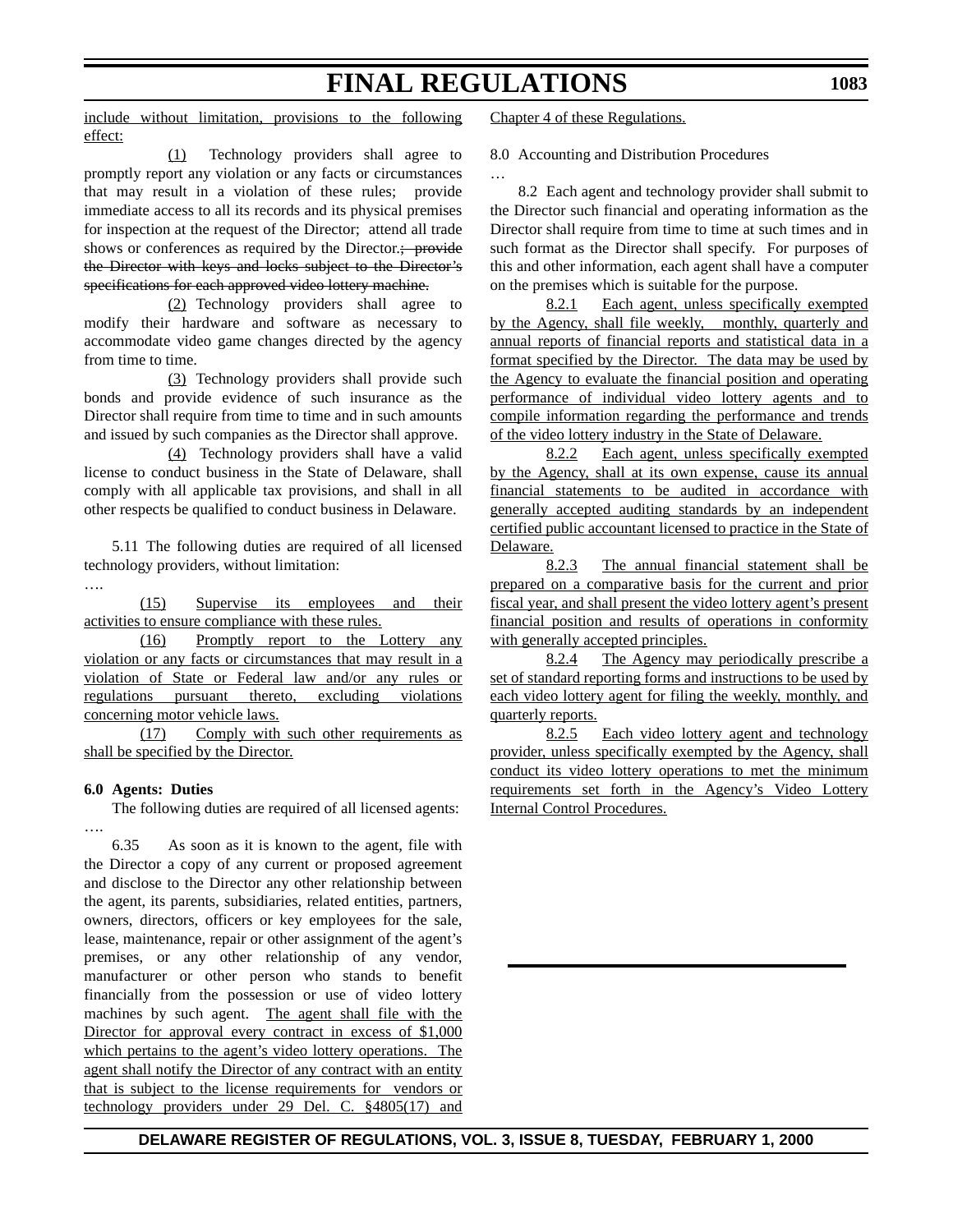# **[DEPARTMENT OF HEALTH AND](http://www.state.de.us/dhss/irm/dss/dsshome.htm) SOCIAL SERVICES**

**DIVISION OF SOCIAL SERVICES**

Statutory Authority: 31 Delaware Code, Section 505 (31 **Del.C.** 505)

|

In the Matter Of:

[Revision of the Regulations](#page-3-0) | Of the Medicaid/medical | Assistance Program |

### **Nature of the Proceedings:**

The Delaware Department of Health and Social Services ("Department") initiated proceedings to update policies related to eligibility policies for Low-Income Medicare Beneficiaries, Non-IV-E Adoption Subsidy Children and the Delaware Healthy Children Program. The Department's proceedings to amend its regulations were initiated pursuant to 29 Delaware Code Section 10114 and its authority as prescribed by 31 Delaware Code Section 512.

The Department published its notice of proposed regulation changes pursuant to 29 Delaware Code Section 10115 in the November 1999 Delaware Register of Regulations, requiring written materials and suggestions from the public concerning the proposed regulations to be produced by November 30, 1999, at which time the Department would receive information, factual evidence and public comment to the said proposed changes to the regulations.

No written or verbal comments were received relating to this proposed rule.

# **Findings of Fact:**

The Department finds that the proposed changes as set forth in the November 1999 Register of Regulations should be adopted as written .

THEREFORE, IT IS ORDERED, that the proposed regulations of the Medicaid/Medical Assistance Program are adopted and shall be final effective February 10, 2000.

Gregg C. Sylvester, M.D., Secretary January 13, 2000

### 13444 Qualified Medicare Beneficiaries (QMB)

Effective January 1990, Delaware began to pay Medicare co-insurance and deductible amounts for Medicare beneficiaries with income that does not exceed less than 100% of poverty. and resources up to two times the SSI program resource standard.

13445 Specified Low Income Medicare Beneficiaries (SLMB)

Beginning January 1, 1993, Medicaid will pay the Medicare Part B premium for these individuals who have income that does not exceed 120% of poverty. and who have resources that do not exceed twice the SSI standard. They do not receive any Medicaid services.

# 13447 Qualifying Individuals

Two new mandatory eligibility groups of low income Medicare beneficiaries were established by the Balanced Budget Act of 1997. The first group (QI-1s) have income between 120% and 135% of FPL and are eligible to have their Part B premiums paid by Medicaid. The second group (QI-2s) have income between 135% and 175% of FPL and receive a direct payment from Medicaid for the small portion of Part B premium that was transferred from Part A. Resources for both QI-1s and QI-2s must not exceed twice the SSI resource standard. Funding for these groups come out of the Medicare Trust fund and are not out of Medicaid's federal funding. The state receives 100% FFP for the premiums for these groups.

# 17300 Qualified Medicare Beneficiaries

A Qualified Medicare Beneficiary (QMB) is someone who is entitled to hospital insurance benefits under Part A Medicare and whose income does not exceed the Federal Poverty Level. and whose resources are at or below twice the SSI resource standard. All resources of the applicant and spouse are excluded when determining eligibility.

QMB's qualify for Medicaid to pay their Medicare Part A and B premiums, deductibles, and co-insurance expenses. They do not receive any Medicaid services.

This category of eligibles is mandated for coverage by the Medicare Catastrophic Coverage Act of 1988 (MCCA). Delaware Medicaid implemented the program effective 1/1/ 90. The eligibility and benefits are not retroactive.

# 17300.3.2.5 Unearned Income

Unearned income is income that is paid because of a legal or moral obligation rather than for work activity performed. It is all income that is not earned income. This includes Social Security, Railroad Retirement, pensions, benefits, interest, dividends, alimony, child support and other types of payments. Interest and dividend income is excluded.

Rental income is unearned unless the rental proceeds are ordinary income of a trade or business being carried on by a self-employed individual, such as a real estate broker.

See the Long Term Care Section for more information on determining net rental income and more types of unearned income. (DSSM 20000 )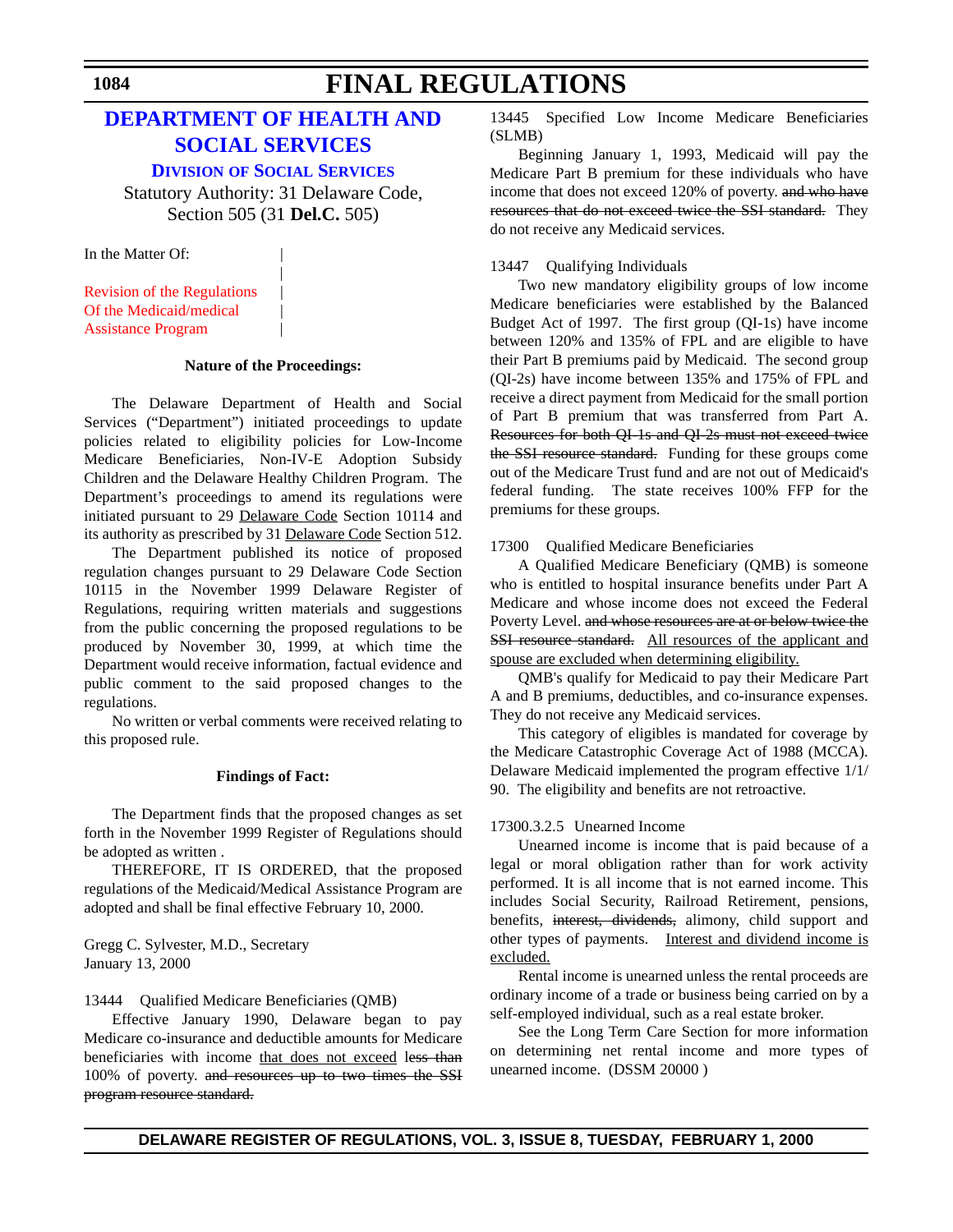# $17300.3.3$  [Resources](#page-3-0)

The resource limit is twice the SSI (Supplemental Security Income) limit. The couple limit is used even if one spouse is ineligible for Medicare. Federal regulations mandate that in determining resources we must use the methodologies used in the SSI program. We will follow these basic guidelines in determining resources:

The term "resources" means things a person owns. It includes real estate and personal property, such as cash, savings and checking accounts, certificates of deposit, stocks and bonds, life insurance, and other assets that can be applied to meet a person's needs for food, clothing, or shelter.

The total value of resources owned by either spouse counts toward the resource limit.

### $17300.3.3.1$  Excluded Re

Following are some of the most common items that are excluded in determining the amount of a person's resources for QMB purposes:

 1. A home (and adjacent land) which a person owns and makes his or her principal place of residence, regardless of its value.

2. Personal effects and household goods.

 3. A car, regardless of value, if for the individual or a member of the individual's household (member of a household is one who receives food, clothing and shelter at the applicant's home):

a) it is necessary for employment,

b) it is necessary for medical treatment of a specific or regular medical problem,

c) it is modified for operation by or transportation of a handicapped person, or

d) it is necessary because of climate, terrain, distance, or similar factors to provide necessary transportation to perform essential daily activities.

NOTE: Only one car may be excluded per married couple.

4. Jointly owned vehicle if co-owner refuses to sell

 5. Life insurance policies with a total face value of \$1,500 or less per person.

 6. Burial plots or spaces regardless of value, if intended for use by a person or his or her immediate family.

 7. Burial funds set aside for an individual or his/her spouse, up to \$1,500 each.

8. Any resources that were transferred or given away. Transfer of Assets Policy applies only to institutionalized applicants and recipients.

NOTE: Please see the Long Term Care Section for further explanation of countable resources, excluded resources, burial resources, property ownership and conditional benefits while attempting to sell a resource. (DSSM 20000)

### [15430 Adoption Subsidy Children](#page-3-0)

Section 9529 of P.L. 99-272, the Consolidated Omnibus Reconciliation Act of 1985, permits states to extend Medicaid services to children with special medical or rehabilitative needs whose adoptive families are receiving a subsidy under a state (non-IV-E) adoption agreement.

Effective 7/1/87, the Delaware Medicaid program added coverage for state-funded adoption subsidy children. Eligibility criteria are:

1) Must have an adoption assistance agreement in effect with DSCYF. Children coming into Delaware must have an adoption assistance agreement in effect with the former state.

2) Must receive a medical/psychological subsidy from DSCYF.

3) Must have been Medicaid eligible prior to adoption assistance agreement.

18700.5 Cancellation of Coverage for Nonpayment of Premiums

Coverage will be cancelled when the family is in arrears for two premium payments. The coverage will end the last day of the month when the second payment is due. A notice of cancellation will be sent to the family advising the family to report any change in circumstances, such as a decrease in income, that may result in eligibility for Medicaid. If one premium payment is received by the last day of the cancellation month, coverage will be reinstated.

Families who lose coverage for nonpayment of premiums will have received two unpaid months of coverage. Families who are cancelled for nonpayment of premiums cannot reenroll for six months from their coverage end date. There is no automatic reenrollment at the end of the six month cancellation period. The family must initiate reenrollment and must pay an initial premium. Families who are cancelled for nonpayment of premiums may reenroll at any time without penalty, with the reenrollment period starting with the first month for which the premium is paid.

Eligibility redeterminations will be processed without regard to the families' enrollment status.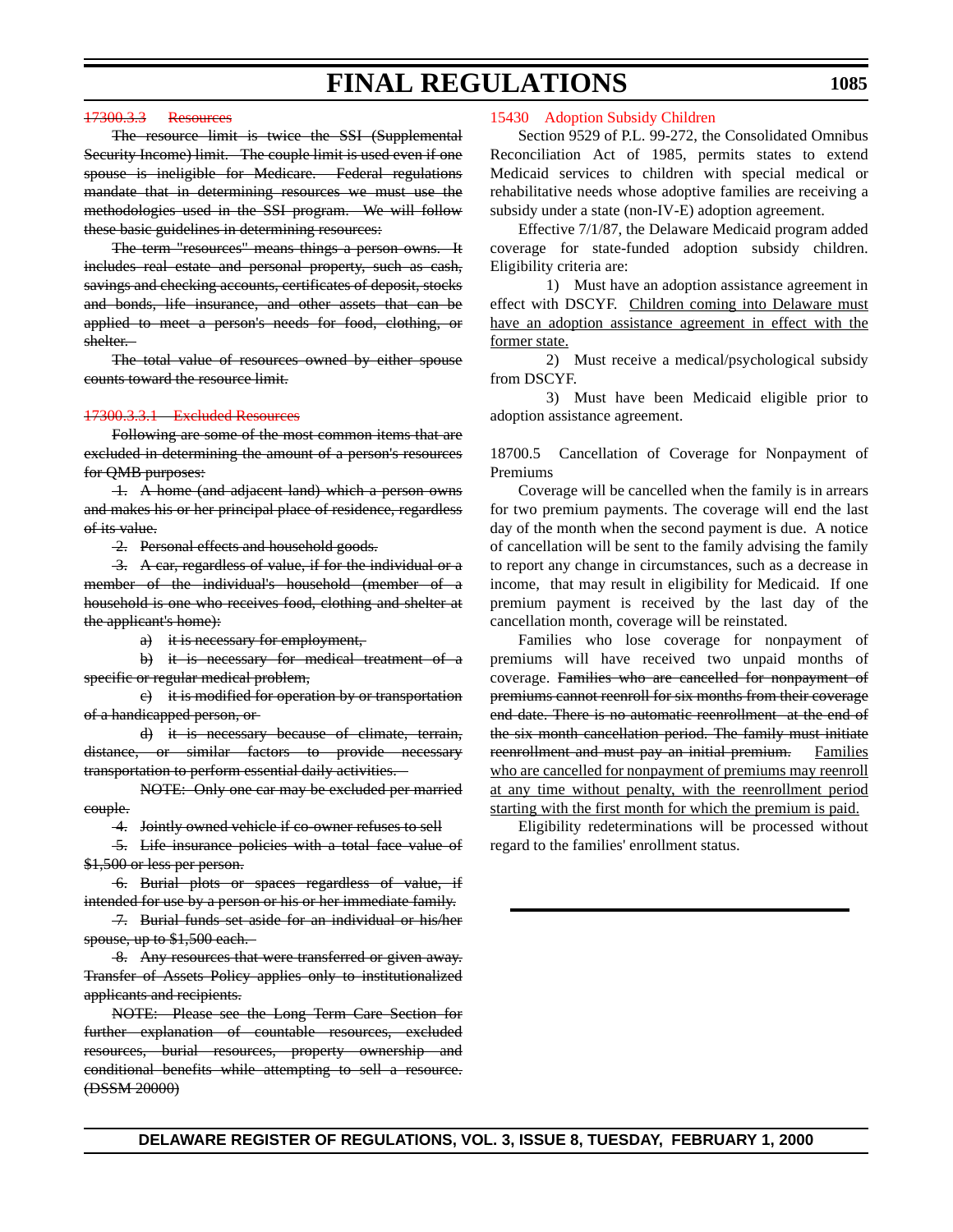# **DEPARTMENT OF NATURAL RESOURCES AND [ENVIRONMENTAL CONTROL](http://www.dnrec.state.de.us/fw/fwwel.htm) DIVISION OF FISH [AND WILDLIFE](#page-4-0)**

Statutory Authority: 7 Delaware Code, Section 903(e)(2)(a) (7 **Del.C.** 903(e)(2)(a))

# **Amendments to Tidal Finfish Regulation Nos. 4, 7, 10, 23, 25 and 26 Order No. 2000-F-0003**

# **Order**

# **Summary of the Evidence and Information**

Pursuant to due notice 3:6 Del. R. 830-831, the Department of Natural Resources and Environmental Control proposed to amend Tidal Finfish Regulations pertaining to summer flounder, striped bass, weakfish, black sea bass, sharks and shad in order to remain in compliance with their fishery management plans, as amended, adopted by the Atlantic States Marine Fisheries Commission. The Atlantic Coastal Fisheries Cooperative Management Act (1993) requires coastal states to comply with fishery management plans adopted by the Atlantic States Marine Fisheries Commission.

The Department of Natural Resources and Environmental Control proposed to amend Tidal Finfish Regulation No. 4 to adjust the fishing season closure dates, creel limits and minimum size limits on summer flounder in 2000 to reduce the recreational landings by 41% relative to the number of summer flounder landed in 1998.

The Department of Natural Resources and Environmental Control proposed to amend Tidal Finfish Regulation Nos. 6 and 7 to adjust the fishing season, creel limits and minimum size limits of striped bass in order to reduce the fishing mortality of striped bass over 28 inches by 14% in 2000.

The Department of Natural Resources and Environmental Control proposed to amend Tidal Finfish Regulation No. 10 to change the 1999 dates when it is unlawful to take weakfish with any gear other than a hook and line in the Delaware Bay and Ocean to the corresponding dates in 2000.

The Department of Natural Resources and Environmental Control proposed to amend Tidal Finfish Regulation No. 23 to reduce the commercial quarterly trip limits on black sea bass in order to prevent the quarterly quota from being exceeded and prolong each quarterly fishery.

The Department of Natural Resources and Environmental Control proposed to amend Tidal Finfish Regulation No. 25 to place a minimum size limit of 54 inches on large coastal, pelagic and small coastal sharks and reduce the recreational creel limit to one per vessel. It also proposed to place 14 more sharks on the prohibited list.

The Department of Natural Resources and Environmental Control proposed to amend Tidal Finfish Regulation No. 26 to prohibit the possession of any shad taken from the Nanticoke River in order to restore the spawning population of shad.

A public workshop was held on October 19,1999 to discuss the above proposals.

A public hearing was held on December 21, 1999 on the above proposals.

# **Finding of Fact:**

I find the following facts from testimony and evidence presented:

# **Summer Flounder**

- The State of Delaware must comply with the requirements of the Fishery Management Plan for Summer Flounder approved by the Atlantic States Marine Fisheries Commission.
- Delaware must reduce its recreational landings in 2000 by number by 41% relative to the 1998 Delaware landings.
- The coast wide option, based on a coast wide data set, is the most liberal option relative to any option that uses a Delaware data set.
- Closing the recreational summer flounder season in the summer months adversely impacts the socio economics of the head and charter boat fishery, the bait and tackle dealers and tourism in Delaware.
- Summer flounder over 16 inches are relatively scarce in Delaware during the summer, other than deep water.

# **Striped Bass**

- The State of Delaware is required to reduce landings of striped bass that measure 28 inches or greater by 14% in 2000 according to the Fishery Management Plan for Striped Bass approved by the Atlantic States Marine Fisheries Commission.
- Delaware landed 2.7% of the total coast wide landings of striped bass in 1998.
- Fishing for striped bass in the upper Delaware Bay and Delaware River is most popular in the late spring and summer.
- Fishing for striped bass in the lower Delaware Bay and Ocean is most popular in the fall.
- New Jersey and Delaware fishermen mostly fish in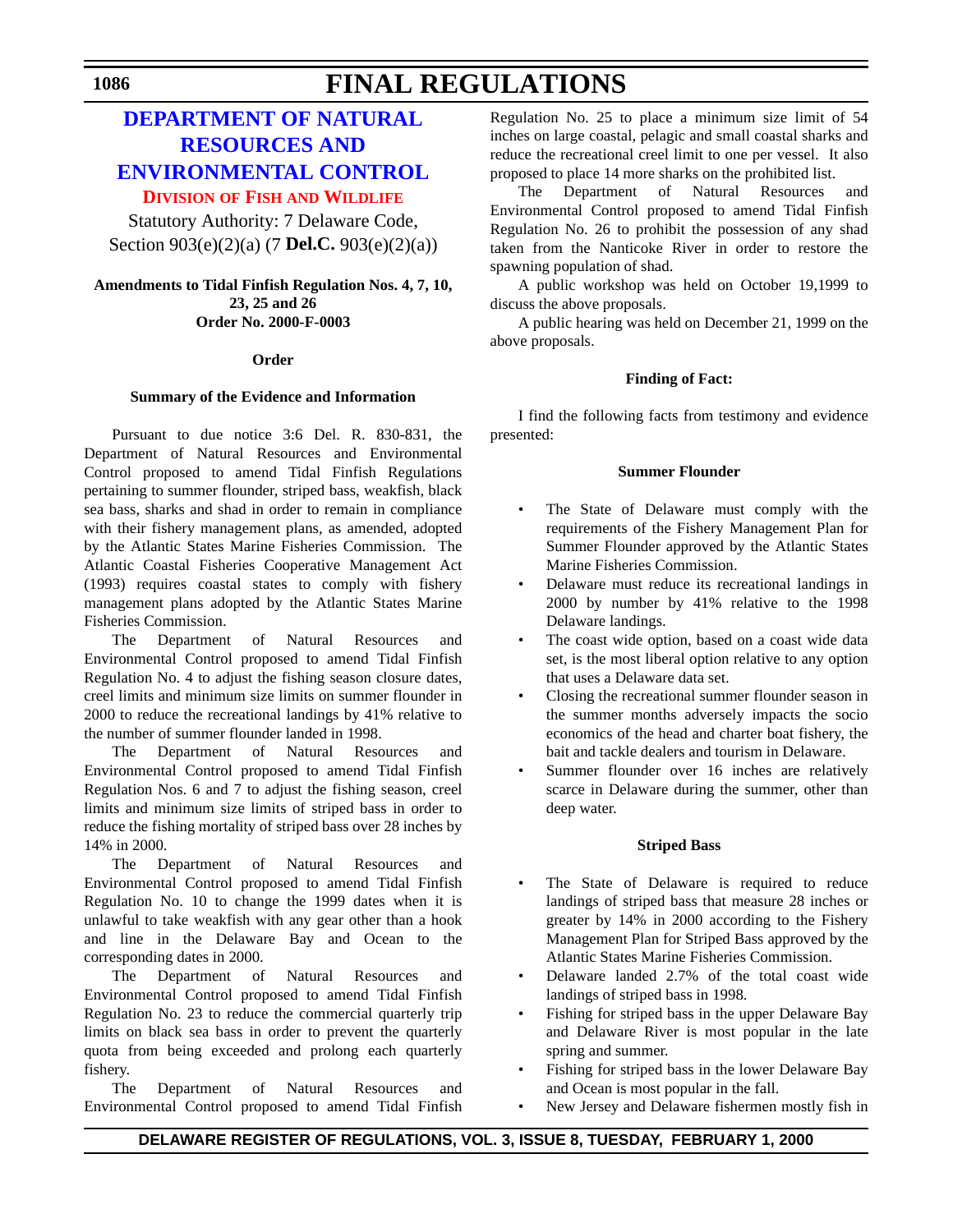the same vacinity at the month of Delaware Bay.

- New Jersey, at this time, has not decided what option they will implement to reduce their landings by 14%.
- 80% of Delaware's striped bass landings occur in September, October, November and December.

# **Weakfish**

• The Fishery Management Plan for Weakfish approved by the Atlantic States Marine Fisheries Commission does not require any changes in Delaware for 2000.

# **Black Sea Bass**

The Fishery Management Plan for Black Sea bass adopted by the Atlantic States Marine Fisheries Commission requires Delaware to reduce the quarterly trip limit for commercial fishermen in order to prolong each quarterly fishing period.

### **Sharks**

- The Federal Fishery Management Plan (FMP) for Atlantic Sharks lists 19 sharks on the prohibited list.
- The FMP established a recreational creel limit of one shark per vessel. The FMP established a minimum size limit of 54 inches for large and small coastal sharks and pelagic sharks.
- Delaware Bay is a nursery area for sand tiger sharks and sandbar sharks.

# **Shad**

The American shad spawning population in the Nanticoke River is depleted.

### **Conclusions:**

### **Summer Flounder**

- Delaware must implement regulations that reduce the landings by number of summer flounder by 41% relative to the 1998 landings.
- Delaware should not have a closed summer flounder recreational fishing season during the summer.
- Delaware should implement regulations that are similar to New Jersey's to avoid confusion to anglers fishing in the Delaware Bay.
- The coast wide option should minimize any adverse impact to the recreational fishing industry in

Delaware.

# **Striped Bass**

- Any one of Delaware's three options that would reduce the fishing mortality of striped bass 28 inches and greater in size and that were approved by the Atlantic States Marine Fisheries Commission will not be popular with some recreational fishermen in Delaware.
- New Jersey and Delaware should have similar regulations to govern the recreational striped bass fishery in the Delaware estuary to avoid fishermen showing a preference for either state.
- A minimum size limit greater than 28 inches will adversely affect the charter boat recreational fishery in the lower Delaware Bay.
- Any recreational Spring closure will adversely affect the charter boat fishery in the lower Delaware Bay.
- The commercial striped bass fishery should be reduced 14% for fish over 28 inches in length.
- The selection of an option to reduce the recreational fishery 14% for striped bass over 28 inches should be delayed until New Jersey decides its option for reducing their recreational fishery by 14%.

# **Weakfish**

The 34 calendar dates for days when it is unlawful to harvest weakfish with any gear other than a hook and line should be changed from 1999 to the corresponding dates in 2000.

# **Black Sea Bass**

• Delaware should implement the quarterly trip limits to prolong the quarterly commercial fishery during each quarter.

# **Sharks**

• Delaware should implement regulations to compliment the Federal Fishery Management Plan for Atlantic Sharks since Delaware Bay is a nursery area for the sand tiger and sandbar sharks.

# **Shad**

• Delaware should close the Nanticoke River to the harvest of shad to compliment the efforts of Maryland in restoring the spawning population of American shad in that river system.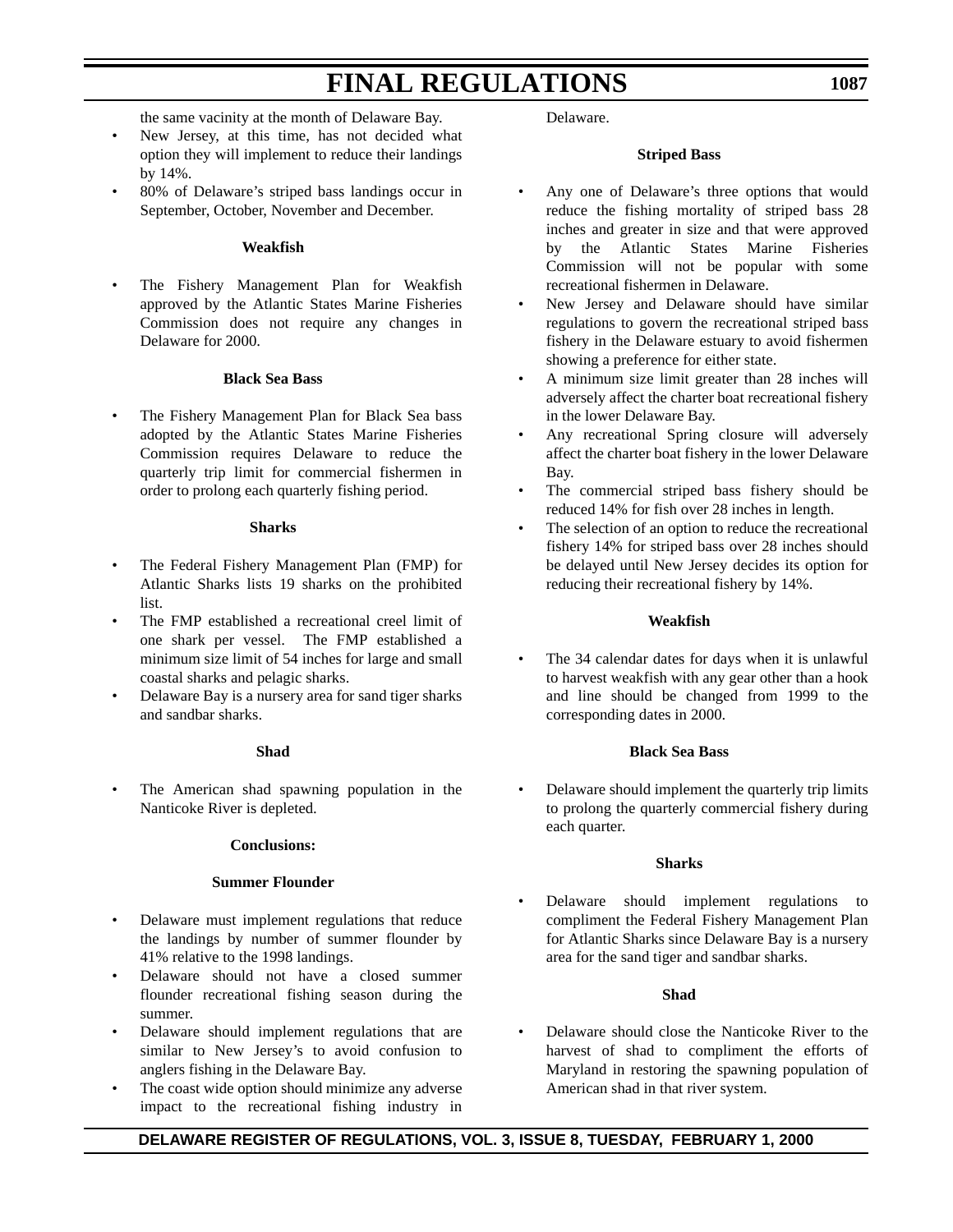# **Recommendations**

### **Summer Flounder**

• An amendment to the Tidal Finfish Regulation pertaining to summer flounder should be adopted by DNREC to implement the coast wide option.

### **Striped Bass**

- An amendment to the Tidal Finfish Regulation pertaining to striped bass size limits should be adopted by the Department of Natural Resources and Environmental Control to implement a slot size limit of 20 to 32 inches for commercial fishermen to reduce their harvest of striped bass measuring over 28 inches by 14%.
- At this time, the Department of Natural Resources and Environmental Control should delay adopting any changes to the recreational striped bass fishing regulations until New Jersey decides on changes to its recreational striped bass fishery. At that time, the Department of Natural Resources and Environmental Control should implement similar changes that meet the 14% reduction in harvest of striped bass over 28 inches in 2000. This will minimize any preference for fishing in the Delaware Bay from either state.

### **Weakfish**

• An amendment to the Tidal Finfish Regulation pertaining to weakfish should be adopted by the Department of Natural Resources and Environmental Control to change the 34 dates in 1999 when it is unlawful to harvest weakfish with any gear other than hook and line in the Delaware Bay and Ocean to corresponding dates in 2000.

# **Black Sea Bass**

• An amendment to the Tidal Finfish Regulation pertaining to black sea bass should be adopted by the Department of Natural Resources and Environmental Control to adjust the quarterly trip limits in order to prolong quarterly commercial fisheries.

### **Sharks**

• An amendment to the Tidal Finfish Regulation pertaining to sharks should be adopted by the Department of Natural Resources and Environmental Control to implement a one shark per vessel possession limit and a 54 inch minimum size limit for certain sharks and also add fourteen small and large coastal and pelagic sharks to the prohibited list.

### **Shad**

• An amendment to the Tidal Finfish Regulation pertaining to shad should be adopted by the Department of Natural Resources and Environmental Control to prohibit the harvest of any shad from the Nanticoke River.

# **Order**

It is hereby ordered this  $6t$ <sup>th</sup> day of January in the year 2000 that amendments to Tidal Finfish Regulation Nos. 4, 7, 10, 23, 25 and 26, copies of which are attached hereto, are adopted pursuant to 7 <u>Del.C</u>.  $$903$  (e)(2)(a) and 7 <u>Del.C.</u> §903 (e)(3) and are supported by the Departments findings of evidence and testimony received. This Order shall become effective on February 10, 2000.

Nicholas A. DiPasquale, Secretary

# **FINAL AMENDMENTS TO TIDAL FINFISH REGULATIONS**

# **TIDAL FINFISH REGULATION NO. 4. SUMMER FLOUNDER SIZE LIMITS; POSSESSION LIMITS; SEASONS.**

a) It shall be unlawful for any recreational fisherman or any commercial hook and line fisherman to take and reduce to possession or to land any summer flounder during the period beginning at 12:01 AM on July 16 and ending at midnight on August 7. **[(Note: Some period(s) of time in the spring and/or fall may be closed; the dates to be decided after the public hearing).] [on January 1 and ending at midnight on May 9 and during the period beginning at 12:01 AM on October 3 and ending at midnight on December 31.]**

b) It shall be unlawful for any recreational fisherman to have in possession more than eight (8) **[(Note: The creel limit may change depending on the season closure)] [eight (8)]** summer flounder at or between the place where said summer flounder were caught and said recreational fisherman's personal abode or temporary or transient place of lodging.

c) It shall be unlawful for any person, other than qualified persons as set forth in paragraph (f) of this regulation, to possess any summer flounder that measure less than fifteen (15) **[(Note: This size may change depending on the season closure)] [fifteen and one-half (15.5)]** inches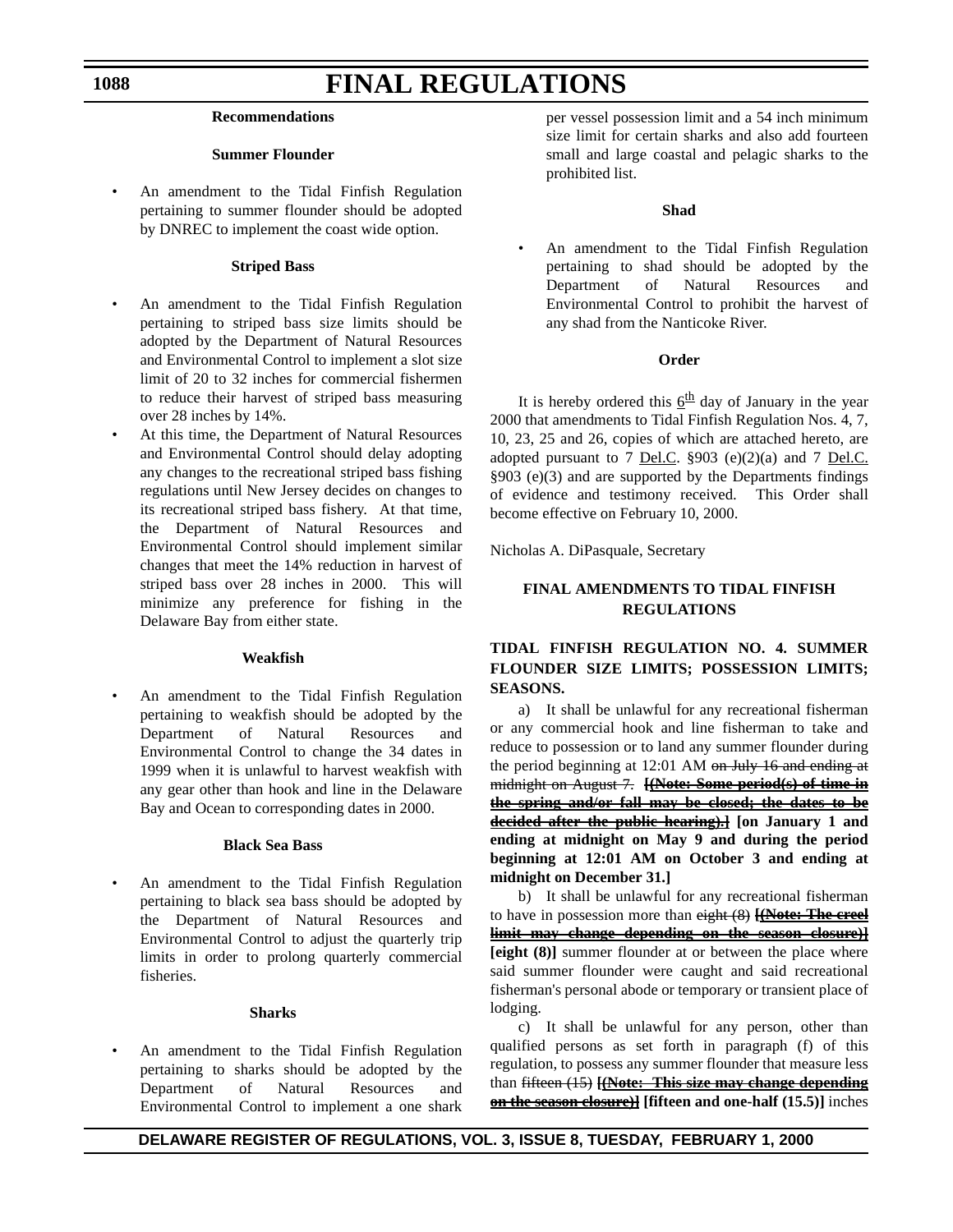between the tip of the snout and the furthest tip of the tail.

d) It shall be unlawful for any person, while on board a vessel, to have in possession any part of a summer flounder that measures less than fifteen (15) **[(Note: The size may change depending on the season closure)] [fifteen and one-half (15.5)]**inches between said part's two most distant points unless said person also has in possession the head, backbone and tail intact from which said part was removed.

e) Is omitted intentionally.

f) Notwithstanding the size limits and possession limits in this regulation, a person may possess a summer flounder that measures no less than fourteen (14) inches between the tip of the snout and the furthest tip of the tail and a quantity of summer flounder in excess of the possession limit set forth in this regulation, provided said person has one of the following:

1) A valid bill-of-sale or receipt indicating the date said summer flounder were received, the amount of said summer flounder received and the name, address and signature of the person who had landed said summer flounder;

2) A receipt from a licensed or permitted fish dealer who obtained said summer flounder; or

3) A bill of lading while transporting fresh or frozen summer flounder.

g) Is omitted intentionally.

h) It shall be unlawful for any commercial finfisherman to sell, trade and or barter or attempt to sell, trade and or barter any summer flounder or part thereof that is landed in this State by said commercial fisherman after a date when the de minimis amount of commercial landings of summer flounder is determined to have been landed in this State by the Department. The de minimis amount of summer flounder shall be 0.1% of the coast wide commercial quota as set forth in the Summer Flounder Fishery Management Plan approved by the Atlantic States Marine Fisheries Commission.

i) It shall be unlawful for any vessel to land more than 200 pounds of summer flounder in any one day in this State.

j) It shall be unlawful for any person, who has been issued a commercial foodfishing license and fishes for summer flounder with any food fishing equipment other than a gill net, to have in possession more than eight (8) **[(Note: The creel limit may change depending on the season closure)] [eight (8)]** summer flounder at or between the place where said summer flounder were caught and said persons personal abode or temporary or transient place of lodging.

# **[TIDAL FINFISH REGULATION 7. STRIPED BASS](#page-4-0) POSSESSION SIZE LIMIT; EXCEPTIONS.**

a) Notwithstanding, the provisions of §929(b)(1), Chapter 9, Title 7, Delaware Code or unless otherwise authorized, it shall be unlawful for any recreational

fisherman to take and reduce to possession any striped bass from the tidal waters of this State that measures less than twenty-eight (28) **[thirty (30)] [twenty-eight (28)]** inches in total length.

b) Notwithstanding, the provisions of §929(b)(1), Chapter 9, Title 7, Delaware Code or unless otherwise authorized, it shall be unlawful for any commercial food fisherman to take and reduce to possession any striped bass from the tidal waters of this State that measure less than twenty (20) inches in total length. or more than 32 inches in total length.

c) Unless otherwise authorized, it shall be unlawful for any person to possess a striped bass that measures less than 28 inches **[thirty (30)] [twenty-eight (28)]** total length, unless said striped bass is in one or more of the following categories:

1) It has affixed, a valid strap tag issued by the Department to a commercial food fisherman; or

2) It was legally landed in another state for commercial purposes and has affixed a valid tag issued by said state's marine fishery authority; or

3) It is packed or contained for shipment, either fresh or frozen, and accompanied by a bill-of-lading with a destination to a state other than Delaware; or

4) It was legally landed in another state for non commercial purposes by the person in possession of said striped bass and there is affixed to either the striped bass or the container in which the striped bass is contained a tag that depicts the name and address of the person landing said striped bass and the date, location, and state in which said striped bass was landed; or

5) It is the product of a legal aquaculture operation and the person in possession has a written bill of sale or receipt for said striped bass.

d) Unless otherwise authorized, it shall be unlawful for any commercial finfisherman to possess any striped bass for which the total length has been altered in any way prior to selling, trading or bartering said striped bass.

e) The words "land" and "landed" shall mean to put or cause to go on shore from a vessel.

f) It shall be unlawful for any person, except a commercial finfisherman authorized to fish during Delaware's commercial striped bass fishery, to land any striped bass that measures less than twenty eight (28)**[thirty (30)] [twenty-eight (28)]** inches in total length.

g) It shall be unlawful for a commercial finfisherman authorized to fish during Delaware's commercial striped bass fishery to land any striped bass that measures less than twenty (20) inches in total length. or more than 32 inches in total length.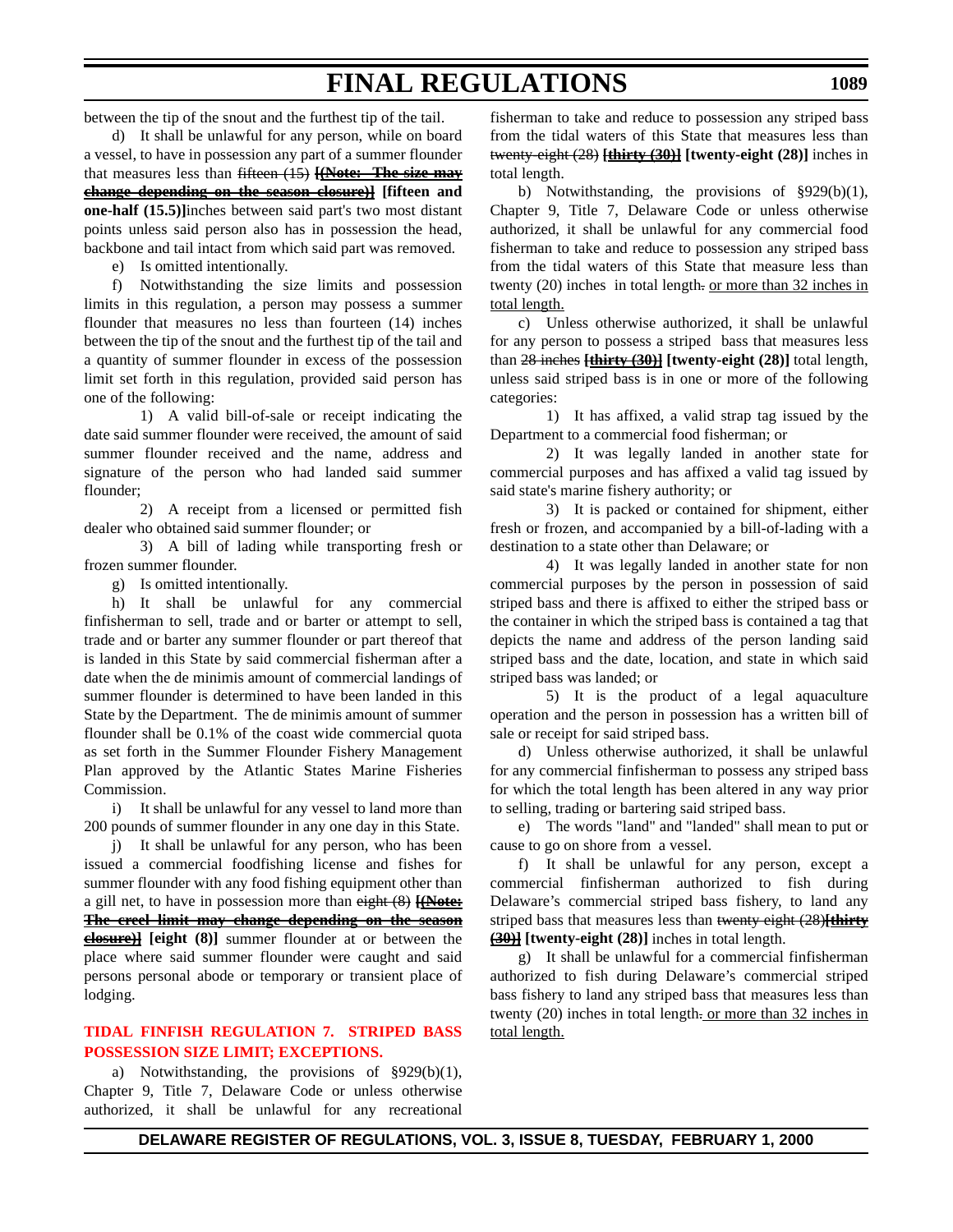# **[TIDAL FINFISH REGULATION 10. WEAKFISH](#page-4-0) SIZE LIMITS; POSSESSION LIMITS; SEASONS.**

a) It shall be unlawful for any person to possess weakfish Cynoscion regalis taken with a hook and line, that measure less than fourteen (14) inches, total length.

b) It shall be unlawful for any person to whom the Department has issued a commercial food fishing license and a food fishing equipment permit for hook and line to have more than fourteen (14) weakfish in possession during the period beginning at 12:01 AM on May 1 and ending at midnight on October 31 except on four specific days of the week as indicated by the Department on said person's food fishing equipment permit for hook and line.

c) It shall be unlawful for any person, who has been issued a valid commercial food fishing license and a valid food fishing equipment permit for equipment other than a hook and line to possess weakfish, lawfully taken by use of such permitted food fishing equipment, that measure less than twelve (12) inches, total length.

d) It shall be unlawful for any person, except a person with a valid commercial food fishing license, to have in possession more than fourteen (14) weakfish, not to include weakfish in one's personal abode or temporary or transient place of lodging. A person may have weakfish in possession that measure no less than twelve (12) inches, total length, and in excess of fourteen (14) if said person has a valid bill-of-sale or receipt for said weakfish that indicates the date said weakfish were received, the number of said weakfish received and the name, address and signature of the commercial food fisherman who legally caught said weakfish or a bill-of-sale or receipt from a person who is a licensed retailer and legally obtained said weakfish for resale.

e) It shall be unlawful for any person to fish with any gill net in the Delaware Bay or Atlantic Ocean or to take and reduce to possession any weakfish from the Delaware Bay or the Atlantic Ocean with any fishing equipment other than a hook and line during the following periods of time:

Beginning at 12:01 AM on May 1, 1999 2000 and ending at midnight on May 9, 1999 2000;

beginning at 12:01 AM on May 14, 1999 12, 2000 and ending at midnight on May  $16, 1999$   $14, 2000$ ;

beginning at 12:01 AM on May 21, 1999 19, 2000 and ending at midnight on May 23, 1999 21, 2000;

beginning at 12:01 AM on May 28, 1999 26, 2000 and ending at midnight on May  $30, 199928, 2000$ ;

beginning at  $12:01$  AM on June  $4, 1999$   $2, 2000$  and ending at midnight on June  $6, 19994, 2000$ ;

beginning at 12:01 AM on June 11, 1999 9, 2000 and ending at midnight on June  $13, 1999$   $11, 2000$ ;

beginning at 12:01 AM on June 18, 1999 16, 2000 and ending at midnight on June 20, 1999 18, 2000;

and beginning 12:01 AM on June 24, 1999 2000 and ending at midnight on June 30, 1999 2000."

f) The Department shall indicate on a persons food fishing equipment permit for hook and line four (4) specific days of the week during the period May 1 through October 31, selected by said person when applying for said permit, as to when said permit is valid to take in excess of fourteen (14) weakfish per day. These four days of the week shall not be changed at any time during the remainder of the calendar year.

g) It shall be unlawful for any person with a food fishing equipment permit for hook and line to possess more than fourteen (14) weakfish while on the same vessel with another person who also has a food fishing equipment permit for hook and line unless each person's food fishing equipment permit for hook and line specifies the same day of the week in question for taking in excess of fourteen (14) weakfish.

# **TIDAL FINFISH REGULATION NO. 23 BLACK SEA [BASS SIZE LIMIT; TRIP LIMITS; SEASONS;](#page-4-0) QUOTAS**

a) It shall be unlawful for any person to have in possession any black sea bass Centropritis striata that measures less than ten (10) inches, total length.

b) Is omitted intentionally.

c) It shall be unlawful for any person to possess on board a vessel at any time or to land after one trip more than the following quantities of black sea bass during the quarter listed:

First Quarter (January, February and March) - 11,000 lbs. 9000 lbs.

Second Quarter (April, May and June) - 7,000 lbs. 3000 lbs.

Third Quarter (July, August and September) - 3,000  $lbs. 2000$  lbs.

Fourth Quarter (October, November and December) - 4,000 lbs. 3000 lbs.

"One trip" shall mean the time between a vessel leaving its home port and the next time said vessel returns to any port in Delaware."

d) It shall be unlawful for any person to fish for black sea bass for commercial purposes or to land any black sea bass for commercial purposes during any quarter indicated in subsection (c) after the date in said quarter that the National Marine Fisheries Services determines that quarter's quota is filled."

# **[TIDAL FINFISH REGULATION 25. ATLANTIC](#page-4-0) SHARKS**

(a) Definitions:

(1) Fillet shall mean to remove slices of fish flesh, of irregular size and shape, from the carcass by cuts made parallel to the backbone.

(2) Land or Landing shall mean to put or cause to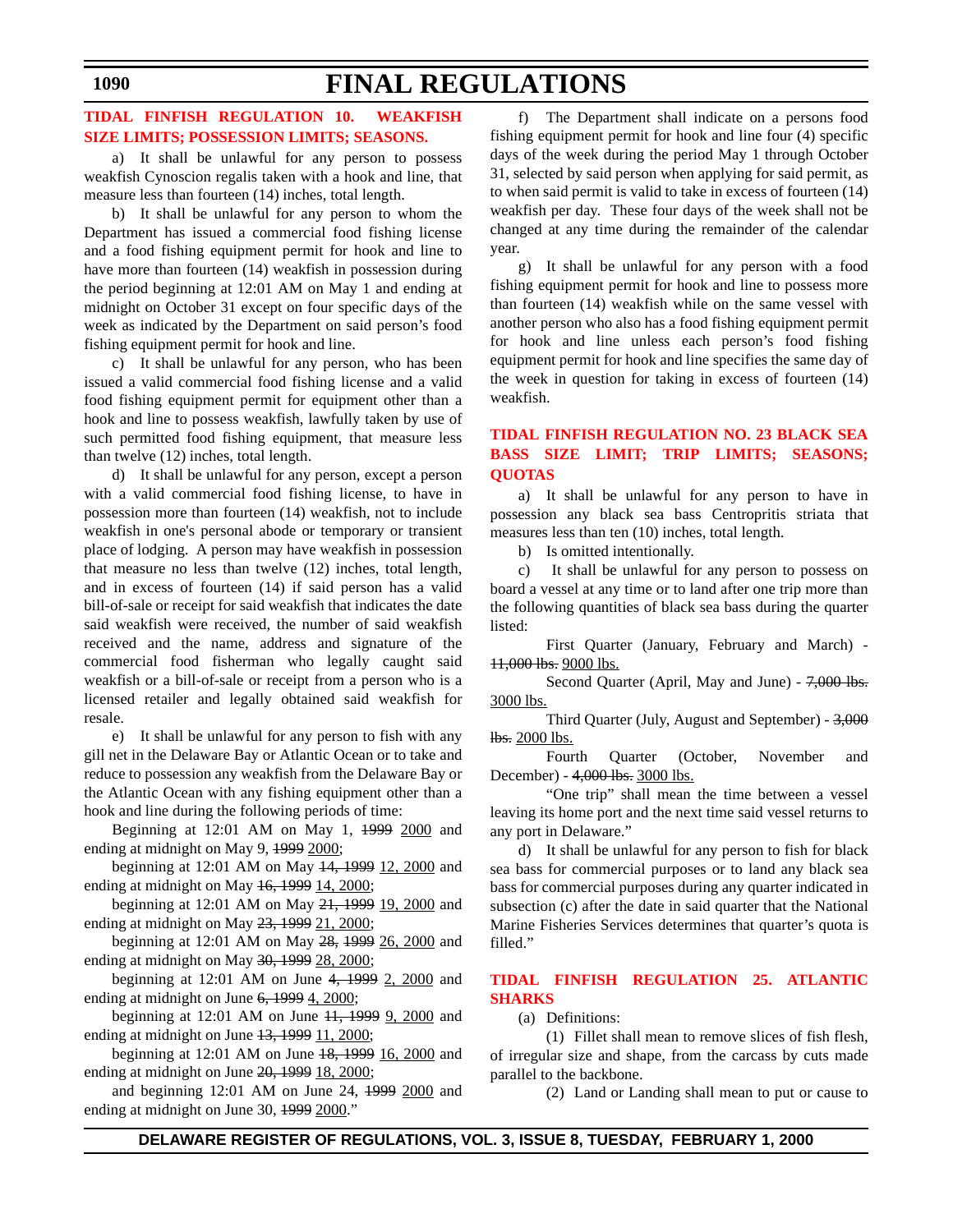go on shore from a vessel.

(3) Management Unit shall mean any of the large coastal species, small coastal species, pelagic species and prohibited species of sharks or parts thereof defined in this regulation.

(4) Large coastal species shall mean any of the following species of sharks or parts thereof:

> Great hammerhead, *Sphyrna mokarran* Scalloped hammerhead, *Sphyrna lewini* Smooth hammerhead, *Sphyrna zyqaena* White shark, *Carcharodon carcharias* Nurse shark, *Ginglymostoma cirratum* Bignose shark, *Carcharhinus altimus* Blacktip shark, *Carcharhinus limbatus* Bull shark, *Carcharhinus leucas* Caribbean reef shark, *Carcharhinus perezi* Dusky shark, *Carcharhinus obscurus* Galapagos shark, *Carcharhinus galapaqensis* Lemon shark, *Neqaprion brevirostris* Narrowtooth shark, *Carcharhinus brachyurus* Night shark, *Carcharhinus siqnatus* Sandbar shark, *Carcharhinus plumbeus* Silky shark, *Carcharhinus falciformis* Spinner shark, *Carcharhinus brevipinna* Tiger shark, *Galeocerdo cuvieri*

(5) Small coastal species shall mean any of the following species of sharks or parts thereof:

> Atlantic angel shark, *Squatina dumerili* Bonnethead, *Sphyrna tiburo* Atlantic sharpnose shark, *Rhizoprionodon*

*terraenovae*

Blacknose shark, *Carcharhinus acronotus* Caribbean sharpnose shark, *Rhizoprionodon*

### *porosus*

Finetooth shark, *Carcharhinus isodon* Smalltail shark, Carcharhinus porosus

(6) Pelagic species shall mean any of the following species of sharks or parts thereof:

> Bigeye sixgill shark, *Hexanchus vitulus* Sevengill shark, *Heptranchias perlo* Sixgill shark, *Hexanchus griseus* Longfin mako, *Isurus paucus* Porbeagle shark, *Lamna nasus* Shortfin mako, *Isurus oxyrinchus* Blue shark, *Prionace qlauca* Oceanic whitetip shark, *Carcharhinus*

*longimanus*

Bigeye thresher, *Alopias superciliosus*

Thresher shark, *Alopias vulpinus*

(7) Prohibited species shall mean any of the following species of sharks or parts thereof:

> Basking shark, *Cetorhinidae maximus* White shark, *Carcharodon carcharias* Bigeye sand tiger, *Odontaspis noronhai*

Sand tiger, *Odontaspis taurus* Whale shark, *Rhincodon typus* Bignose shark, *Carcharhinus altimus* Caribbean reef shark, *Carcharhinus perezi* Dusky shark, *Carcharhinus obscurus* Galapagos shark, *Carcharhinus galapaqensis* Narrowtooth shark, *Carcharhinus brachyurus* Night shark, *Carcharhinus siqnatus* Atlantic angel shark, *Squatina dumerili* Caribbean sharpnose shark, *Rhizoprionodon*

*porosus*

Smalltail shark, *Carcharhinus porosus* Bigeye sixgill shark, *Hexanchus vitulus* Sevengill shark, *Heptranchias perlo* Sixgill shark, *Hexanchus griseus* Longfin mako, *Isurus paucus* Bigeye thresher, *Alopias superciliosus*

(b) It shall be unlawful for any person to land, purchase, trade, barter, or possess or attempt to land, purchase, trade, barter, or possess a prohibited species.

(c) It shall be unlawful for any person to possess the fins from any shark in the management unit prior to landing sand shark unless said fins are naturally attached to the body of said shark.

(d) It shall be unlawful for any person to fillet a shark in the management unit prior to landing said shark. A shark may be eviscerated and the head removed prior to landing said shark.

(e) It shall be unlawful to release any shark in the management unit in a manner that will not ensure said sharks maximum probability of survival.

(f) It shall be unlawful for the operator of any vessel without a commercial food fishing license to have on board said vessel more than two one sharks in the management unit except that two Atlantic sharpnose sharks also may be on board.

(g) It shall be unlawful for any person who has been issued a valid commercial food fishing license while on board any vessel to possess any large coastal shark, any small coastal shark or any pelagic shark in the management unit during the remainder of any period after the effective date a commercial quota for that group of sharks has been reached in said period or is projected to be reached in said period by the National Marine Fisheries Service, National Oceanic and Atmospheric Administration and the U.S. Department of Commerce.

(h) It shall be unlawful for any person to engage in a directed commercial fishery for a prohibited species.

(i) It shall be unlawful for the operator of any vessel without a commercial foodfishing license to have on board said vessel any large coastal shark, any pelagic shark or any small coastal shark that measures less than 54 inches, fork length.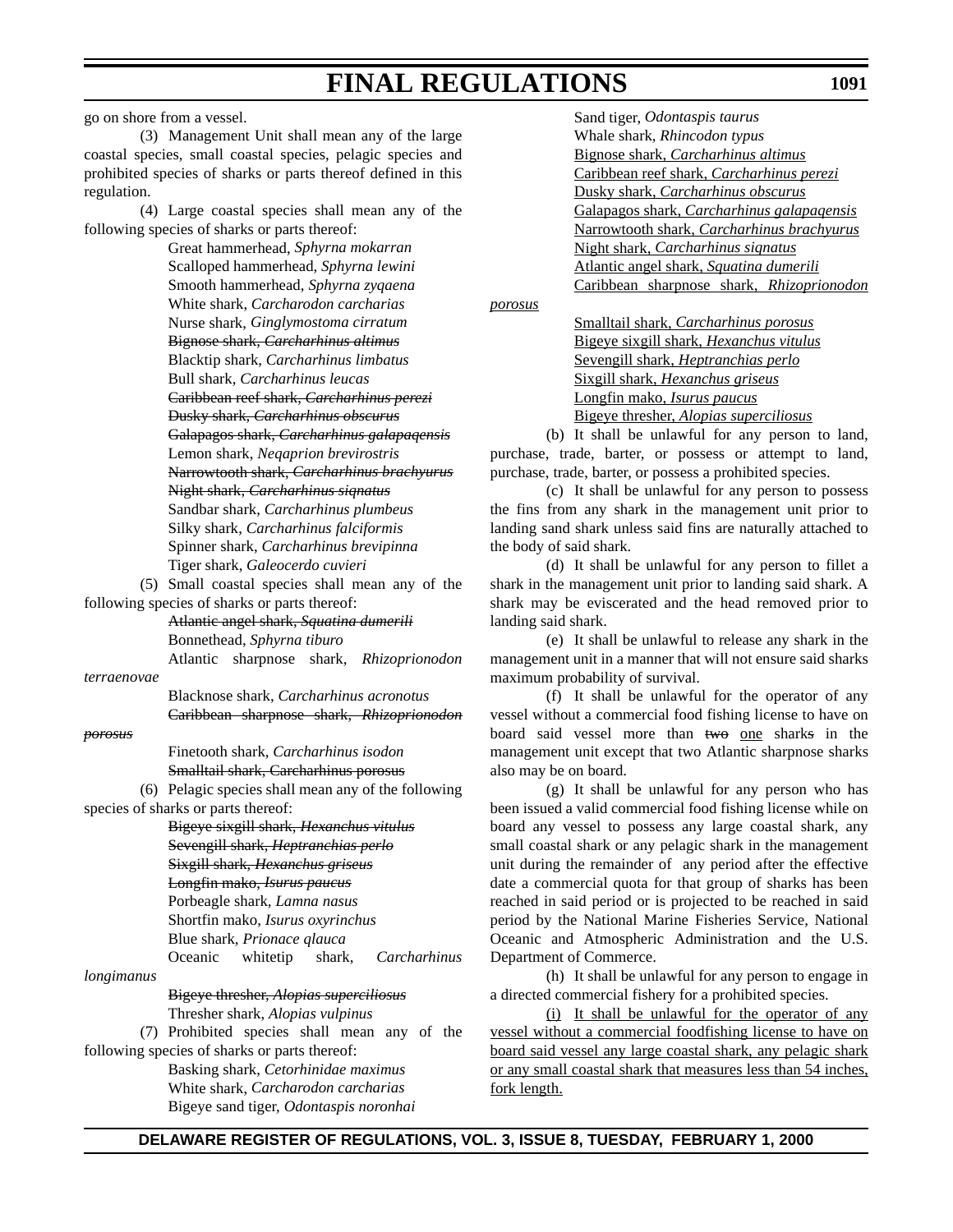# **1092**

# **FINAL REGULATIONS**

# **[TIDAL FINFISH REGULATION NO. 26, AMERICAN](#page-4-0) SHAD AND HICKORY SHAD, CREEL LIMITS"**

(a) It shall be unlawful for any person who does not have a valid commercial food fishing license to have in possession more than an aggregate of ten (10) American shad and hickory shad at or between the place caught and his/her personal abode or transient place of lodging."

b) It shall be unlawful for any person to take and reduce to possession any American shad or hickory shad from the Nanticoke River or its tributaries.

> **DIVISION OF FISH [AND WILDLIFE](http://www.dnrec.state.de.us/fw/fwwel.htm)** Statutory Authority: 7 Delaware Code, Section 2017 (7 Del.C. 2017)

# **[Re: Amendments to Shellfish Regulations Nos. S-52,](#page-4-0) S-53, S-54, S-58 and new Shellfish Regulation S-61**

# **Order No.99-F-0068**

# **Order**

# **Summary of the Evidence and Information**

Pursuant to due notice 3:5 Del. R. 622-623, The Department of Natural Resources and Environmental Control proposed to amend Shellfish Regulations pertaining to Horseshoe Crabs to prohibit commercial eel fishermen and their alternates from assisting commercial horseshoe crab collectors and visa versa. The Department also proposed to prohibit commercial eelers and commercial horseshoe collectors from commingling their harvests of horseshoe crabs. Commercial eelers were proposed to not be authorized to collect horseshoe crabs at night. A daily limit on commercial horseshoe crab collectors was proposed if shellfish regulation S-58, Horseshoe Crab Containment and Transportation Restrictions is striken.

A public workshop was held on October 12, 1999 to discuss options for separating commercial eelers and commercial horseshoe crab collectors and their harvests. Striking the vehicle size restrictions for transporting horseshoe crabs was discussed. Unauthorized persons assisting commercial horseshoe crab collectors also was discussed.

A public hearing was conducted on December 14, 1999 on proposed amendments to shellfish regulations and a new shellfish regulation to make it unlawful for commercial eelers and their alternates to assist commercial horseshoe crab collectors and visa versa, to prevent commercial eelers and horseshoe crabs from commingling their catches of horseshoe crabs, to prevent unauthorized persons from assisting commercial horseshoe crab collectors load and

handle horseshoe crabs near the beaches where horseshoe crabs are harvested, to prohibit the harvest of horseshoe crabs at night by commercial eelers, to strike shellfish regulation No. S-58 and implement a possession limit of 300 cubic feet of horseshoe crabs.

# **Finding of Fact:**

- Some Commercial horseshoe crab collectors and Commercial eel fisherman and their alternates commingle their harvests of horseshoe crabs to disguise the disposition of said horseshoe crabs.
- Commercial eel fishermen are not authorized to sell any horseshoe crabs.
- Some commercial eel fishermen sell horseshoe crabs.
- Unauthorized persons assist commercial horseshoe crab collectors in loading, handling and driving vehicles on the beach where horseshoe crabs are collected.
- Limits on the capacity of vehicles to transport horseshoe crabs is not enforceable.
- Some commercial eel fishermen and their alternates harvest horseshoe crabs at night.
- The harvest of horseshoe crabs from the beaches in Delaware during their spawning season is not allowed to exceed the number landed in 1998; estimated to have been 350,000.

# **Conclusions:**

I have reached the following conclusions relative to proposed amendments to shellfish regulations pertaining to horseshoe crabs.

- A Commercial horseshoe crab collector should not be an alternate to a commercial eel fishermen while collecting horseshoe crabs. (SR-52 (b)).
- Persons, 16 years old or older, should not assist commercial horseshoe crab collectors in the driving of a vehicle, loading or handling of horseshoe crabs in the immediate vicinity of the beach where said horseshoe crabs are collected or the point where they are landed. One thousand feet is excessive. Three hundred feet is adequate (SR-53 (b)).
- A Commercial eel fisherman's alternate should be listed on the license by the DNREC before assisting or collecting horseshoe crabs for said commercial eel fisherman (SR-54(c)).
- Any person who is both a licensed commercial horseshoe crab collector and a licensed commercial eel fisherman should be considered a commercial horseshoe crab collector while collecting horseshoe crabs. No one, 16 years of age and older, is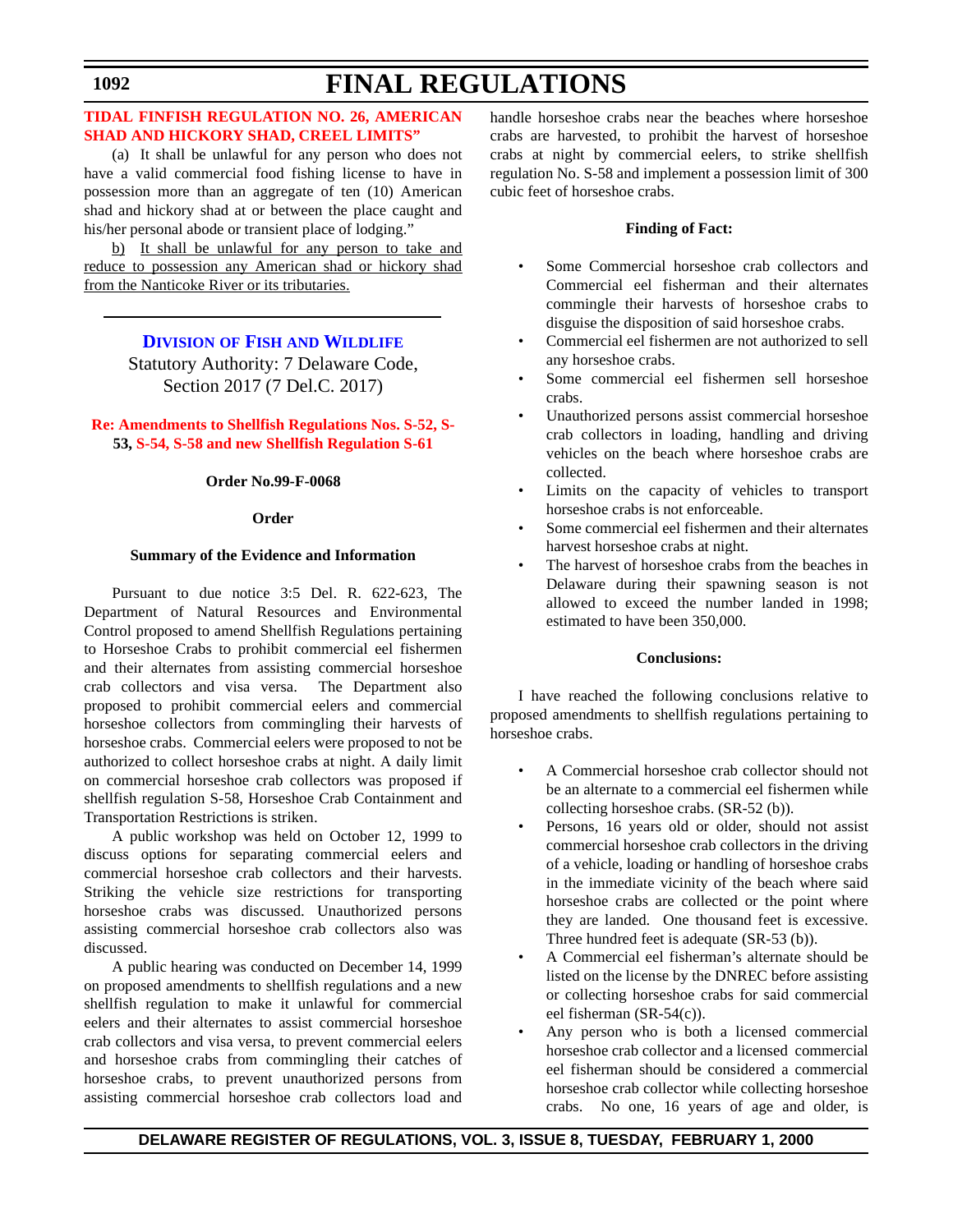authorized to assist a commercial horseshoe crab collector. Commercial eelers are authorized to have their alternates assist them (SR-54 (d)).

- Commercial eel fisherman and commercial horseshoe crab collectors or commercial horseshoe crab dredgers should not mix their harvested horseshoe crabs in order to sell horseshoe crabs collected by the commercial eeler (SR-54 (e)) and  $(SR-54(f)).$
- The possession limit of 300 cubic feet of horseshoe crabs will impose no greater limit on the current amount of horseshoe crabs one can load on a truck.  $(SR-54(g))$ .
- Commercial eelers should not be authorized to collect horseshoe crabs at night. This is consistent with the law that prohibits the taking of shellfish for commercial purposes between sunset and sunrise  $(SR-61)$ ).

### **Recommendations:**

The DNREC should maintain the landings of horseshoe crabs collected from the beaches to 350,000 per year to be consistent with the provisions of the FMP for Horseshoe Crabs.

Commercial eelers and Commercial horseshoe crab collectors should not be allowed to assist each other or commingle their harvest in order to lessen the possibility of commercial eelers selling any horseshoe crabs.

A possession limit on horseshoe crabs of 300 cubic feet should be implemented.

The current Shellfish Regulation, S58 Horseshoe Crab Containment and Transportation Restrictions should be striken.

### **Order**

It is hereby ordered, this 28th day of December that amendments to shellfish regulations Nos. S-52, S-53, S-54 and S-58 and a new shellfish regulation S-61, copies of which are attached hereto, are adopted pursuant to §2701, 7 Del. C. and are supported by the Departments findings on the evidence and testimony received. This Order shall become effective on February 10, 2000.

Nicholas A. DiPasquale, Secretary

# **[Shellfish Regulation No. S-52 Requirement for Collecting](#page-4-0) Horseshoe Crabs for Persons under 16**

a) It shall be unlawful for any person under the age of sixteen (16) years to possess more than six (6) horseshoe crabs unless accompanied by a person who has been issued a valid horseshoe crab scientific collecting, commercial collecting or dredge permit.

b) It shall be unlawful for any person with a valid horseshoe crab collecting permit to collect any horseshoe crabs as an alternate to a person with a valid commercial eel fishing license.

# **[Shellfish Regulation No.S-53 Number of Persons](#page-4-0) Accompanying a Person with a Valid Horseshoe Crab Collecting Permit**

a) It shall be unlawful for any person with a valid horseshoe crab commercial collecting permit when collecting horseshoe crabs to be assisted by more than three (3) persons who are not required to have valid horseshoe crab commercial collecting permits.

b) It shall be unlawful for any person 16years of age or older who does not have a valid **[commercial]** horseshoe crab collecting permit, to assist any person with a valid **[commercial]** horseshoe crab collecting permit in the handling, loading or **[transporting of] [driving a vehicle** used to transport] horseshoe crabs collected by said horseshoe crab collecting permittee while within **[1000]** [300] feet of the shoreline of the water from which said horseshoe crabs **[were] [are]** collected **[or landed] [or the point on shore where said horseshoe crabs are landed.]**

# **[Shellfish Regulation No. S-54 Possession Limit of](#page-4-0) Horseshoe Crabs, Exceptions**

a) Unless otherwise authorized, it shall be unlawful for any person to possess more than six (6) horseshoe crabs, except a person with a validated receipt from a person with a valid horseshoe crab commercial collecting or dredge permit for the number of horseshoe crabs in said person's possession. A receipt shall contain the name, address and signature of the supplier, the date and the number of horseshoe crabs obtained.

b) Any person who has been issued a valid commercial eel fishing license by the Department or said person's alternate while in the presence of the licensee, is exempt from the possession limit of six (6) horseshoe crabs, provided said commercial eel fishing licensee has filed all required reports of his/her and his/her alternate's previous month's harvest of horseshoe crabs with the Department in accordance with S-57. Any person who has been issued a commercial eel fishing license and said person's alternate while in the presence of the licensee, may collect horseshoe crabs by hand without a horseshoe crab commercial collecting permit provided all horseshoe crabs taken are for personal, non-commercial use, as bait for the licensee's eel pots fished in this state."

(c) It shall be unlawful for any person with a valid commercial eel fishing license to be assisted in collecting horseshoe crabs by any person who is not listed on his commercial eel fishing license as **[the]** alternate.

(d) Any person with both a valid commercial eel fishing license and a valid **[commercial]** horseshoe crab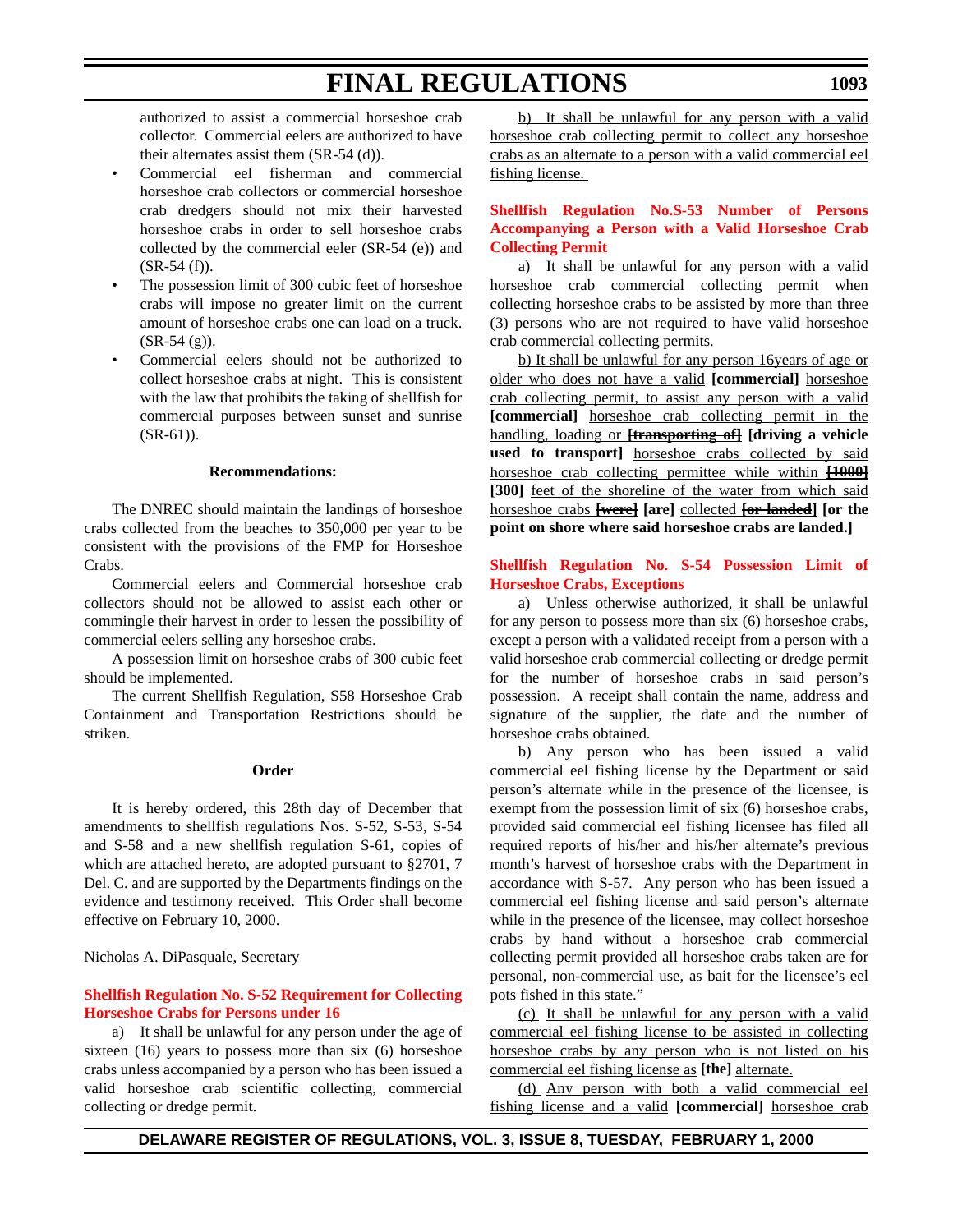collecting permit shall be considered as a **[commercial]** horseshoe crab collecting permittee for purposes of enforcing the provisions of chapter 27, 7 Del. C. and/or shellfish regulations pertaining to horseshoe crabs.

(e) It shall be unlawful for any person with a valid commercial eel fishing license to commingle any horseshoe crabs collected either by said commercial eel fishing licensee or by his or her alternate with horseshoe crabs either collected by a person with a valid horseshoe crab dredge permit or by a person with a valid commercial horseshoe crab collecting permit.

(f) It shall be unlawful for any person with a valid horseshoe drab dredge permit or with a valid **[commercial]** horseshoe crab collecting permit to commingle any horseshoe crab dredged or collected by said horseshoe crab dredge permittee or horseshoe crab collecting permittee with horseshoe crabs collected by any person with a valid commercial eel fishing license.

**[g) It shall be unlawful for any person to possess more than 300 cubic feet of horseshoe crabs except in a stationary cold storage or freezer facility.]**

# **[Shellfish Regulation No. S- 58 Horseshoe Crab](#page-4-0) Containment and Transportation Restrictions**

(a) It shall be unlawful for any person to put, place, contain or cause to be contained any horseshoe crabs in any enclosure, container or facility, other than cold storage or a freezer, that contains more than 300 cubic feet of storage space.

(b) It shall be unlawful for any person to transport or cause to be transported any horseshoe crab in any vehicle or trailer that contains more than 300 cubic feet of storage space."

# **[Shellfish Regulation No. 61 Collecting Horseshoe Crabs](#page-4-0) at Night, Prohibited**

(a) It shall be unlawful for any person with a valid commercial eel fishing license to collect horseshoe crabs between sunset and sunrise.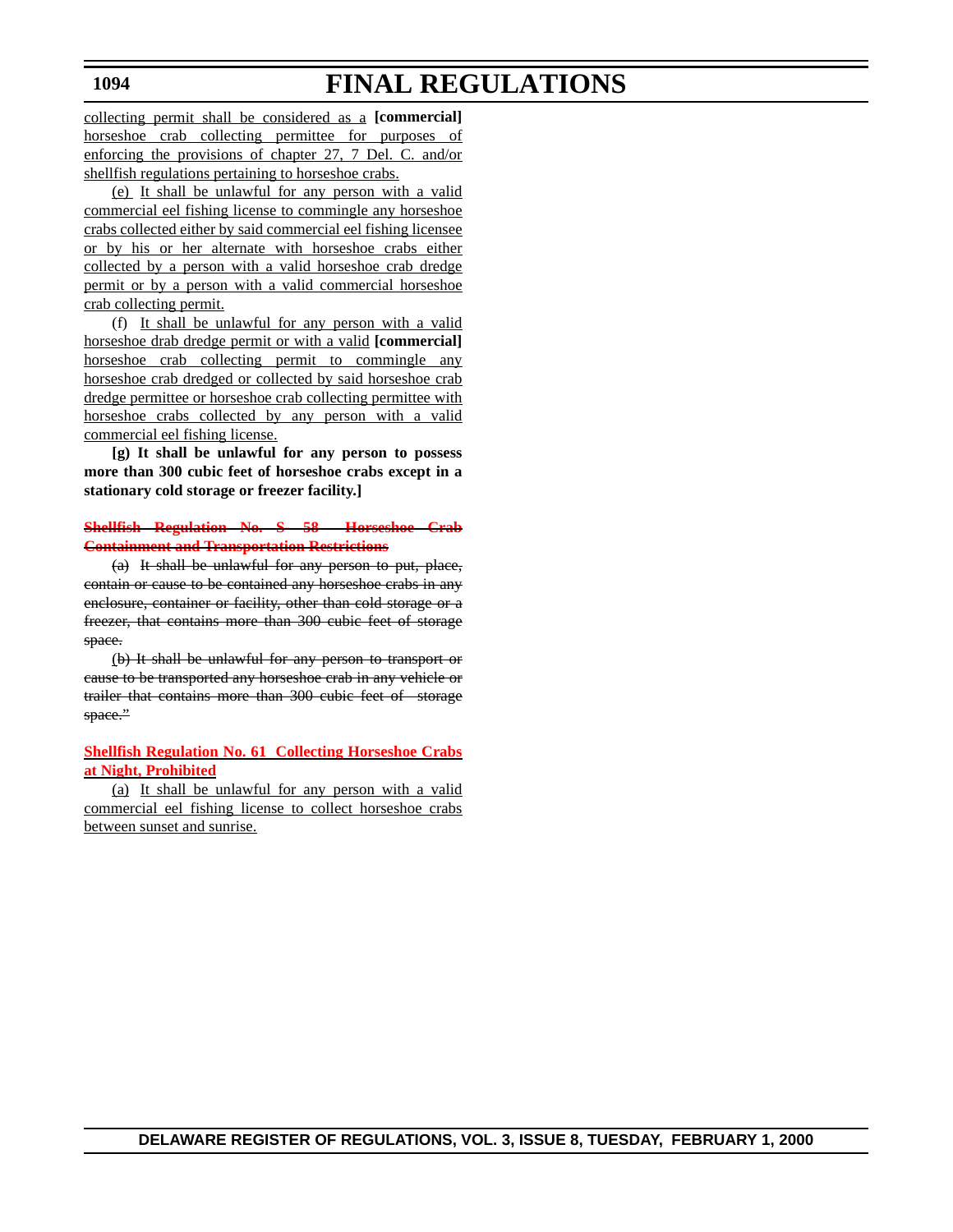# **STATE OF DELAWARE [EXECUTIVE DEPARTMENT](http://www.state.de.us/governor/index.htm) DOVER**

# **EXECUTIVE ORDER [NUMBER SEVENTY-TWO](#page-4-0)**

- To: Heads of All State Departments, Agencies and Authorities, and All Political Subdivisions and Governmental Units of the State of Delaware
- Re: State Employees and the Right to Organization and Effective Union Representation

WHEREAS, in accordance with state and federal law, state employees have the right of organization and union representation;

WHEREAS, experience in the public and private sector indicates that fully protecting the right to participate in employee organizations contributes to fair and effective human resource policies and programs;

WHEREAS, the decision to organize must rest with state employees and management should not seek to intervene or influence such decisions;

WHEREAS, state employees must be afforded the opportunity to make such decisions, free of undue influence from management;

WHEREAS, it is the policy of this Administration to strictly observe the right of state employees to organize and engage in collective bargaining;

WHEREAS, it is the policy of this State to ensure that employees have access to information provided by employee organization representatives and other bargaining unit representatives concerning union representation and collective bargaining;

WHEREAS, it is important that state employee union representatives be afforded the opportunity to fully represent their members; and

WHEREAS, state employee union representatives should be afforded the opportunity to make formal presentations before the Budget Director so that state employee concerns are given full consideration.

NOW, THEREFORE, I, THOMAS R. CARPER, by virtue of the authority vested in me as Governor of Delaware, do hereby order and declare that:

1. Managers and supervisors shall not interfere or otherwise hinder state employee efforts to exercise their right to organize for purposes of collective bargaining.

2. It is the policy of this State to maintain a neutral position as to whether

employees become involved in an organizing campaign.

3. Managers and supervisors shall not express any

view, argument, or opinion on employee organization or collective bargaining except to:

(1) publicize the fact of a union representation election and encourage employees to vote; and

(2) inform employees of the requirements of this executive order relating to labor management relations and representation.

4. The distribution of literature and solicitation of employees during working hours in violation of the Public Employee Relations Act is strictly prohibited. State agencies shall authorize such activity in non-work areas, during non-work hours when the activity does not otherwise interfere with operations, provided that such authorization is otherwise consistent with state and federal law.

5. State employee union representatives shall be afforded the opportunity to make presentations to the Budget Director at public hearings held pursuant to 29 Del.C. §6332.

Approved this 30<sup>th</sup> day of December, 1999. Thomas R. Carper, Governor

Attest: Edward Freel, Secretary of State

# **STATE OF DELAWARE [EXECUTIVE DEPARTMENT](http://www.state.de.us/governor/index.htm) DOVER**

# **EXECUTIVE ORDER [NUMBER SEVENTY-THREE](#page-4-0)**

- To: Heads of All State Departments, Agencies and Authorities, and All Political Subdivisions and Governmental Units of the State of Delaware
- Re: Reallocation of State Private Activity Bond Volume Cap for Calendar Year 1999 and Initial Suballocation of State Private Activity Bond Volume Cap for Calendar Year 2000

WHEREAS, pursuant to 29 Del.C. §5091, the State's private activity bond volume cap ("Volume Cap") for 1999 under §103 of the Internal Revenue Code of 19 8 6 (the "Code") has been allocated among various state and local government issuers; and

WHEREAS, pursuant to Executive Order Number Fifty-Seven, \$75,000,000 of the Volume Cap for 1999 which had been allocated to the State of Delaware was further suballocated between the Delaware Economic Development Authority and the Delaware State Housing Authority; and

WHEREAS, the allocation of Volume Cap in Executive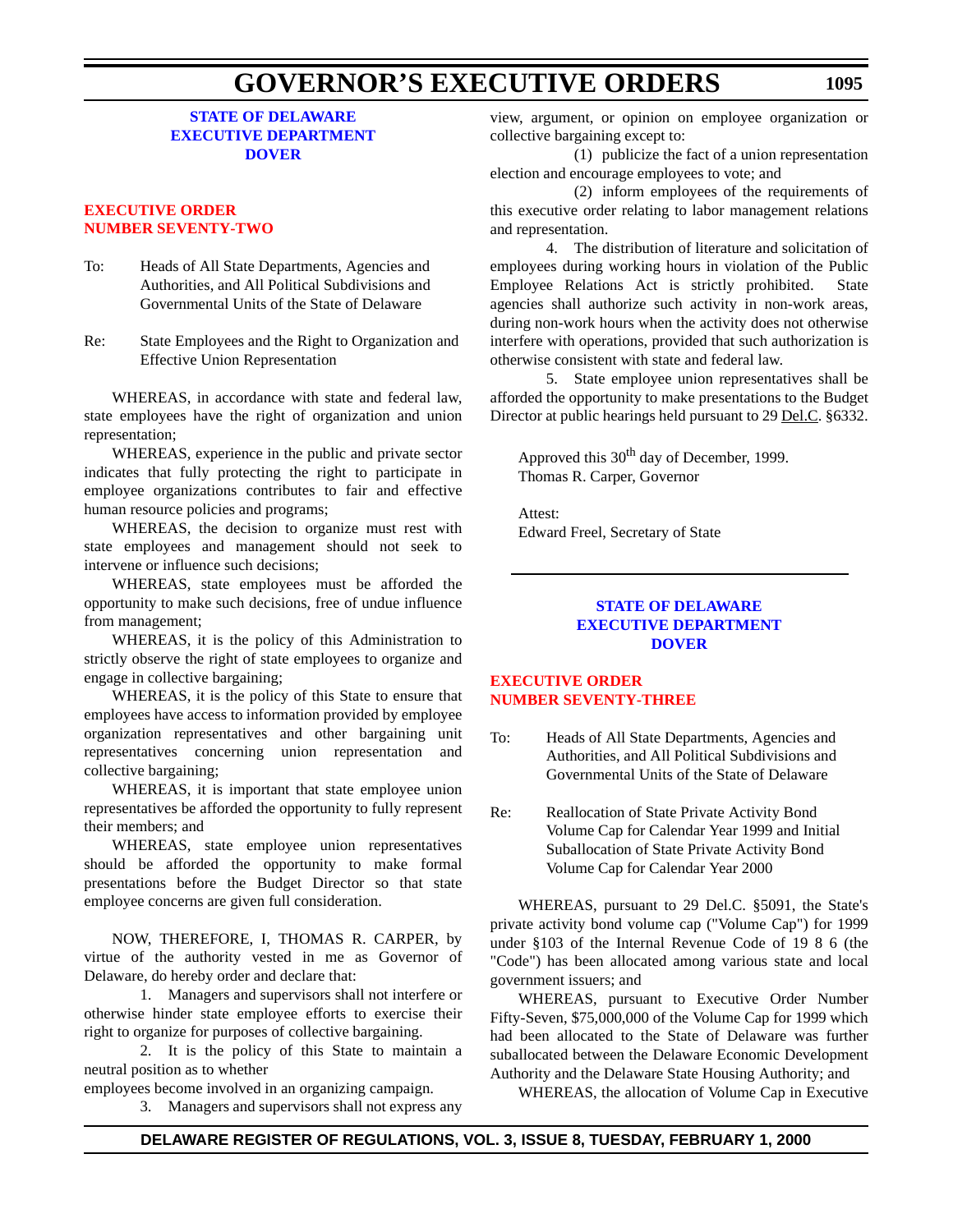Order Number Fifty-Seven is subject to modification by further Executive Order; and

WHEREAS, the State's Volume Cap for 1999 and 2000 is allocated among the various State and local government issuers by 29 Del.C.  $\S5091(a)$ ; and

 WHEREAS, Kent County has reassigned \$4,700,000 of its unallocated Volume Cap for 1999 to the State of Delaware; and

WHEREAS, Sussex County has reassigned \$5,945,000 of its unallocated Volume Cap for 1999 to the State of Delaware; and

WHEREAS, the Delaware Economic Development Authority has reassigned \$37,500,000 of its unallocated Volume Cap for 1999 to the Delaware State Housing Authority; and

WHEREAS, pursuant to 29 Del.C. §5091(b), the State's \$75,000,000 Volume Cap for 2000 is to be suballocated by the Governor among the Delaware State Housing Authority, the Delaware Economic Development Authority and other governmental issuers within the State; and

WHEREAS, the Secretary of Finance recommends (i) that the \$10,645,000 unallocated Volume Cap for 1999 reassigned to the State of Delaware by other issuers be suballocated to the Delaware State Housing Authority for carry forward for use in future years; and (ii) that the \$37,500,000 of unallocated Volume Cap reassigned by the Delaware Economic Development Authority be suballocated to the Delaware State Housing Authority for carry forward for use in future years; and (iii) that the State's \$75,000,000 Volume Cap for 2000 be allocated equally between the Delaware State Housing Authority and the Delaware Economic Development Authority; and

WHEREAS, the Chairperson of the Delaware Economic Development Authority and the Chairperson of the Delaware State Housing Authority concur in the recommendations of the Secretary of Finance.

NOW, THEREFORE, I, Thomas R. Carper, by the authority vested in me as Governor of the State of Delaware, do hereby declare and order as follows:

1. The \$10,645,000 of unallocated Volume Cap for 1999 that has been reassigned by other issuers to the State of Delaware is hereby reassigned to the Delaware State Housing Authority for carry forward use, in addition to the \$37,500,000 previously suballocated to the Delaware State Housing Authority for 1999 under Executive Order Fifty-Seven and the \$37,500,000 of unallocated Volume Cap for 1999 that has been reassigned by the Delaware Economic Development Authority, for a total carry forward amount of \$85,645,000.

2. The \$75,000,000 allocation to the State of Delaware of the 2000 Volume Cap is hereby suballocated \$37,500,000 to the Delaware State Housing Authority and \$37,500,000 to the Delaware Economic Development Authority.

3. The aforesaid suballocations have been made with due regard to actions taken by other persons in reliance upon previous suballocations to bond issuers.

Approved this 29th day of December, 1999 Thomas R. Carper, Governor

Attest: Edward Freel, Secretary of State

# **STATE OF DELAWARE [EXECUTIVE DEPARTMENT](http://www.state.de.us/governor/index.htm) DOVER**

# **EXECUTIVE ORDER [NUMBER SEVENTY-FOUR](#page-4-0)**

- To: Heads of All State Departments, Agencies and Authorities, and All Political Subdivisions and Governmental Units of the State of Delaware.
- RE: Implementation of the Recommendations of the Water Supply Task Force; Appointment of Temporary Water Coordinator; Establishment of a Water Supply Coordinating Council.

WHEREAS, on July 23, 1999, by Executive Order Number Sixty-One, I proclaimed a drought warning for the State of Delaware and urged specific voluntary conservation measures;

WHEREAS, on August 5, 1999, by Executive Order Number Sixty-Two, I proclaimed a State of Emergency due to drought and imposed certain mandatory conservation measures;

WHEREAS, on August 26, 1999, by Executive Order Number Sixty-Five, I established a Water Supply Task Force (herein after referred to as "the Task Force") and charged that body with reviewing Delaware's current and projected water supply along with current and projected demand;

WHEREAS, the Task Force was further charged with providing recommendations to the Governor concerning long-term solutions to northern New Castle County's water supply needs, both in terms of normal weather conditions and severe drought condition;

WHEREAS, The Task Force met on September 14, October 1, October 21, November 5, and November 18, 1999, and submitted a final report (herein after referred to as "the Report") to the Office of the Governor on December 2, 1999, containing, among others, the following recommendations:

1. "Appoint an interim or temporary water master, or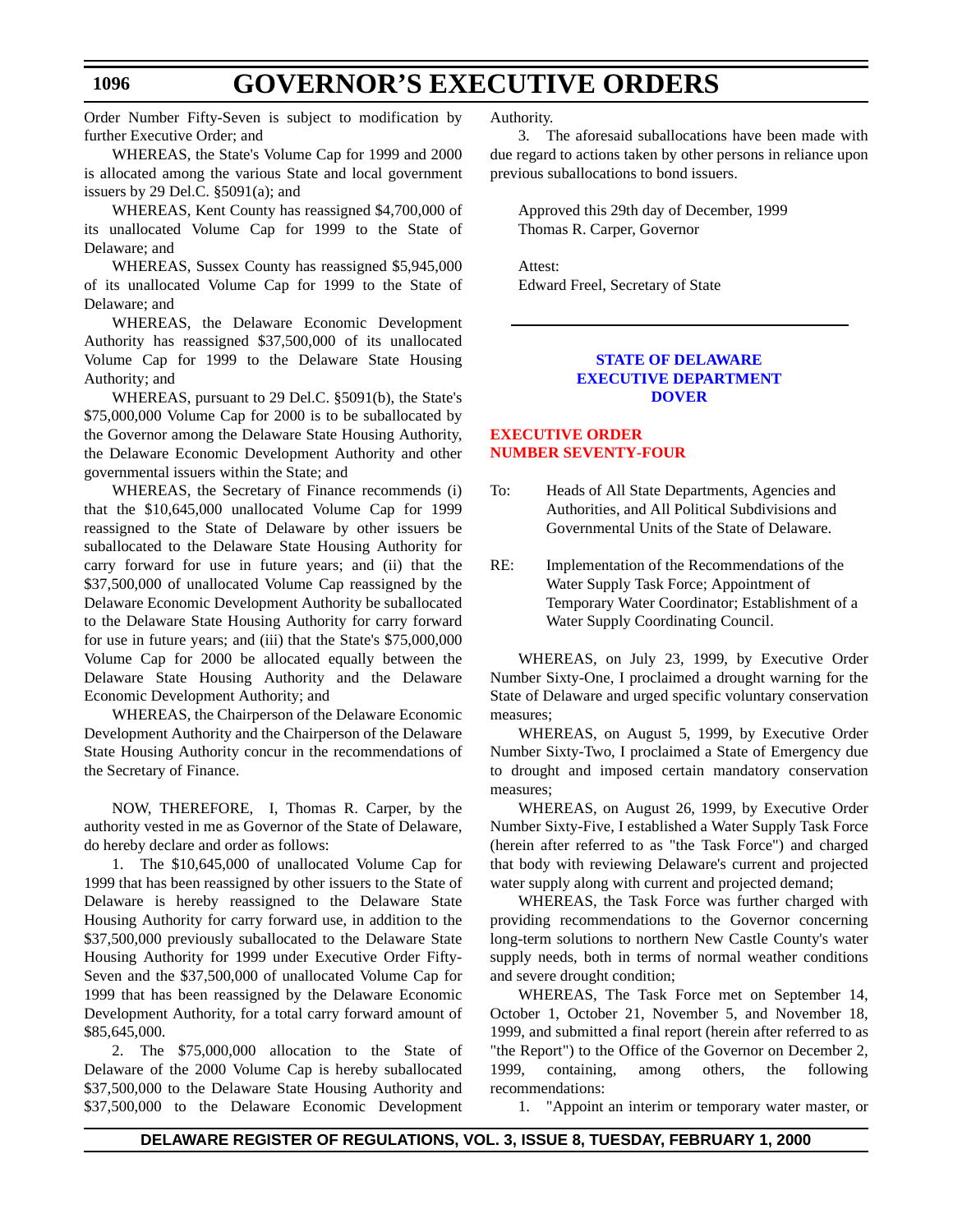**1097**

central coordinator who would obtain input from, facilitate, mediate, and interface with the water providers to ensure that the "A" list of committed to projects and possibly the "B" list projects are implemented according to an agreed upon schedule without slippage."

2. "Appoint a Water Supply Coordinating Council composed of State, Regional, New Castle County officials and the five water providers to work with the water master or coordinator to implement the water supply options."; and

WHEREAS, Given the severity of the drought experienced in northern New Castle County during the summer of 1999, steps must be taken to ensure that the recommendations of the Task Force are implemented as soon as possible so that Delaware is better prepared for future droughts;

NOW THEREFORE, I, Thomas R. Carper, by the authority vested in me as Governor of the State of Delaware, do hereby proclaim as follows:

A. Establishment of Temporary Water Coordinator for Northern New Castle County.

1 . The Water Resources Agency (WRA) at the University of Delaware is hereby designated as the "Temporary Water Coordinator" pursuant to the recommendations of the Task Force. The WRA shall oversee the implementation of short-term water supply enhancement projects as documented in the Report.

2. The Delaware Geological Survey (DGS) and the Department of Natural Resources and Environmental Control (DNREC) shall work with the WRA to ensure timely implementation of the projects listed in the Report, and shall assist the WRA in preparing a regular summary on the progress of the water supply projects identified in the Report to the Governor and the General Assembly.

3. Said summary shall be prepared no less than two times per year, with the first such summary being submitted to the Governor and the General Assembly on or before May 31, 2000.

4. The designation of the WRA as Temporary Water Coordinator, and the duties conferred upon it by this Executive Order shall cease as of December 31, 2000.

B. Establishment of a Temporary Water Supply Coordinating Council.

1. A Water Supply Coordinating Council (herein after referred to as "the Council") is hereby established.

a) The Council shall have the following membership:

i. The Secretary of DNREC;

ii. The Secretary of the Department of Agriculture

Governor;

iv. The Director of the Delaware Public Service Commission;

v. The Director of the Delaware

iii. A representative of the Office of the

Emergency Management Office;

vi. The Director of the Delaware Division of Public Health;

vii. The Delaware Public Advocate

viii. The Executive Director of the Delaware River Basin Commission;

vix. A representative of the Government of New Castle County;

x. A representative of each public and private water utility serving northern New Castle County;

xi. A representative of the New Castle County Chamber of Commerce;

xii. A representative of the Delaware State Chamber of Commerce;

xiii. A representative of the Delaware Association of Nurserymen;

xiv. A representative of the Professional Grounds Management Society;

xv. A representative of the Delaware State Golf Association; and

xvi. A representative of the Delaware Nature Society.

b) Members shall serve at the pleasure of the Governor, and the Governor shall select a Chairperson.

c) Additional members shall be designated by a majority vote of the Council.

2. Consistent with the Report, the Council shall have the following duties and responsibilities:

a) Work cooperatively with the Temporary Water Coordinator to implement the short-term water supply

enhancement projects; b) Conduct hydraulic field tests and/or modeling to optimize and expand the intra-county interconnections to convey water from suppliers with excess capacity to suppliers in need of additional water to meet peak demands;

c) Encourage water providers in northern New Castle County to adopt inclining block and/or conservation water rates as a demand side management measure in a manner that does not hinder economic development in New Castle County;

d) Work with water utilities to develop cooperative cost and capacity agreements to purchase water supplies during drought;

e) Advise the DNREC and provide technical input to the recently authorized U.S. Corps of Engineers Groundwater Availability Study for Northern New Castle County; and

f) Review the policy decision made by DNREC to reserve water supply in Southern New Castle County vis-a-vis the Chesapeake and Delaware Canal Pipeline in light of the recent demand and supply analysis and the changing socioeconomic character of southern New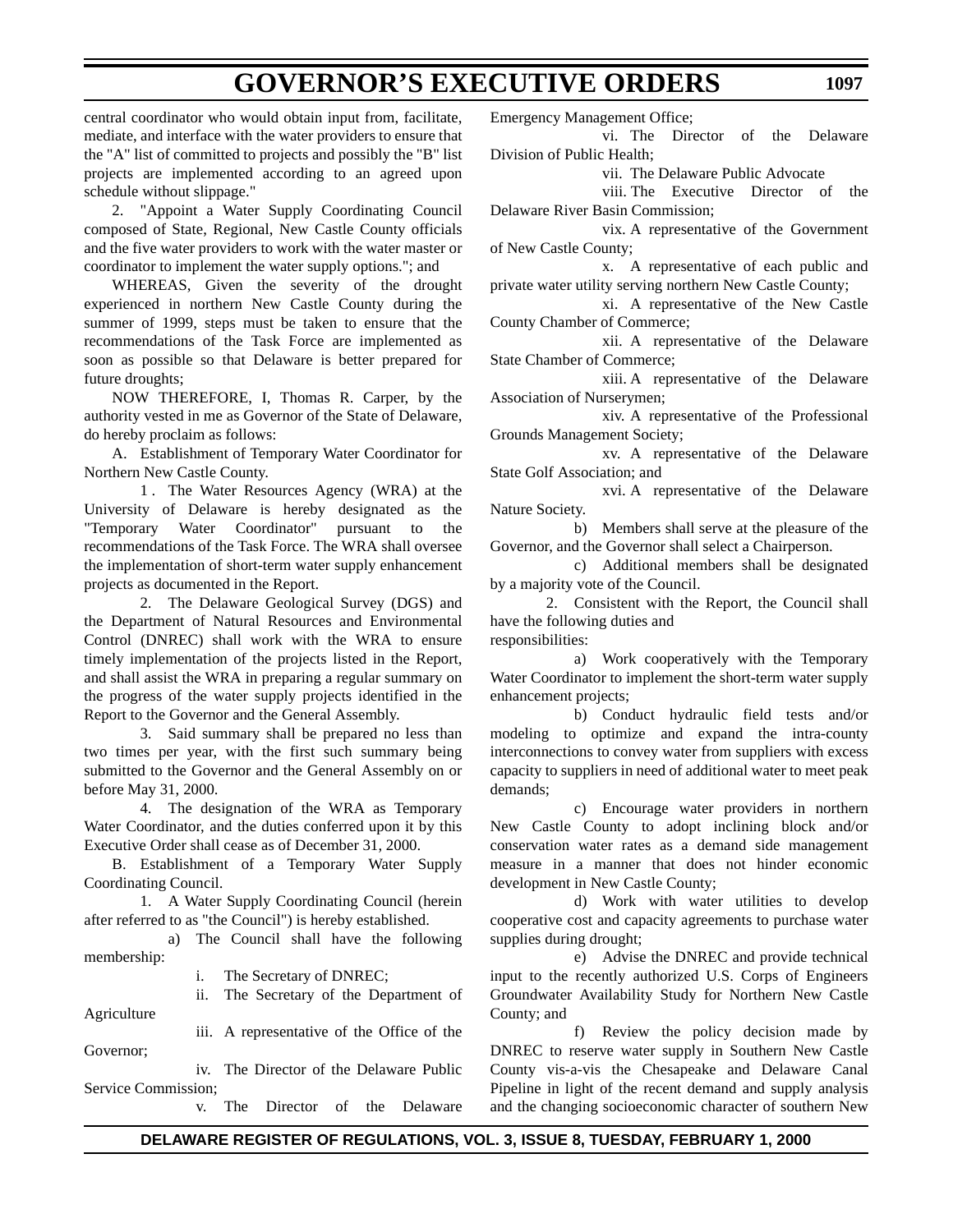Castle County.

**1098**

3. The Delaware Department of Natural Resources and Environmental Control, the Delaware Geological Survey and the Water Resources Agency shall provide staff support to the Council.

4. The designation of Water Supply Coordinating Council and the duties and responsibilities conferred upon it by this Executive Order shall cease as of December 31, 2000.

C. The provisions of this Order shall be effective as of January 1, 2000.

APPROVED this 30th day of December 1999. Thomas R. Carper, Governor

Attest: Edward Freel, Secretary of State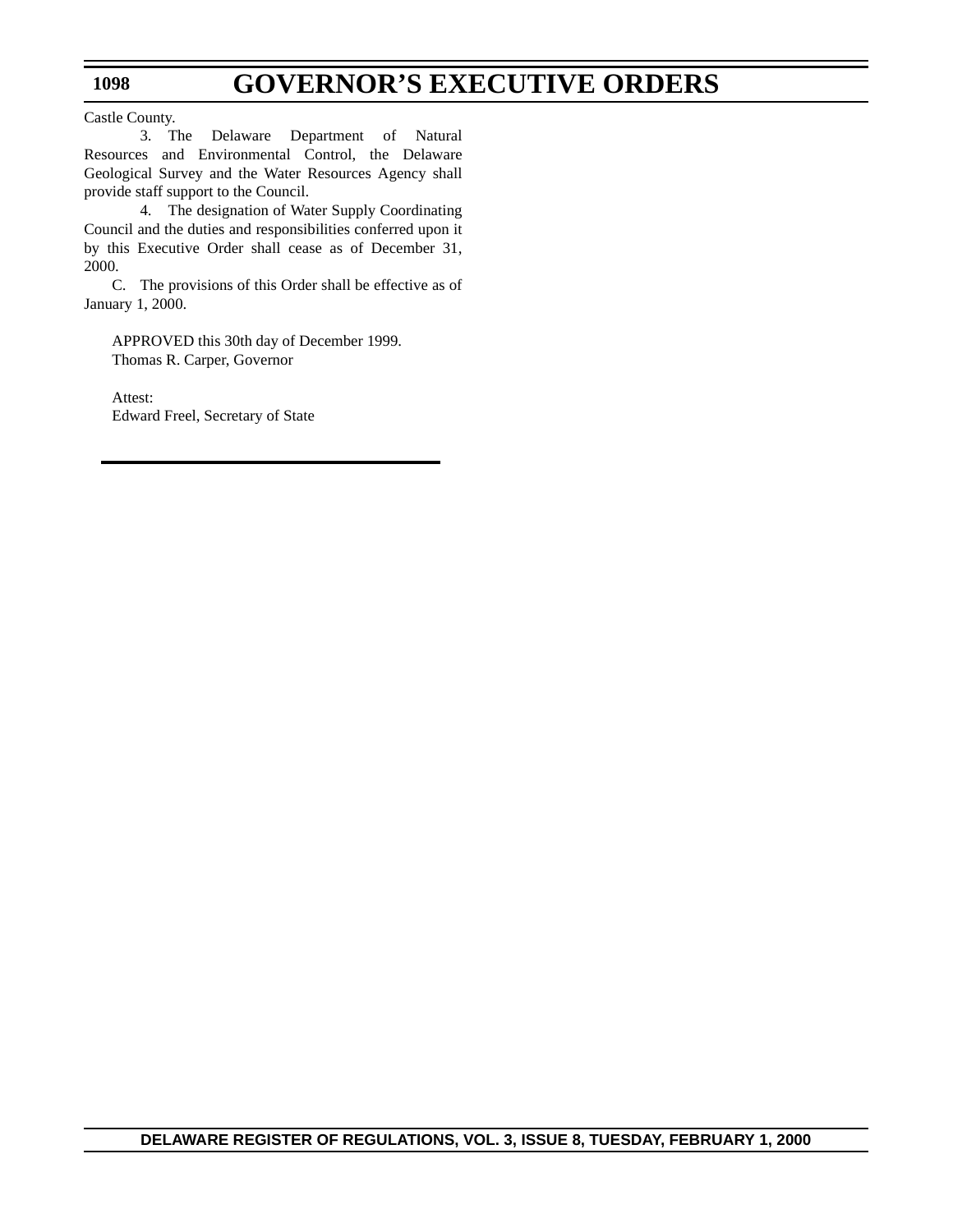# **[GOVERNOR'S APPOINTMENTS](#page-4-0)**

| <b>BOARD/COMMISSION</b><br><b>OFFICE</b>              | <b>APPOINTEE</b>                                 | <b>TERM OF</b><br><b>OFFICE</b> |
|-------------------------------------------------------|--------------------------------------------------|---------------------------------|
| <b>Board of Medical Practice</b>                      | Mr. Vance G. Daniels                             | 12/14/02                        |
| Child Protection Accountability Commission            | Colonel Gerald W. Pepper                         | Pleasure of the<br>Governor     |
| <b>Council on Corrections</b>                         | Dr. Glover A. Jones                              | 001/12/03                       |
| <b>Council on Real Estate Appraisers</b>              | Mr. William J. Tansey                            | 12/15/02                        |
| <b>Council on Volunteer Services</b>                  | Mr. Mark T. Brainard<br>Ms. Rachael A. Schreiber | 12/15/01<br>11/21/01            |
| Delaware Board of Nursing                             | Ms. Debora Boyle-Borkowski                       | 12/15/02                        |
| Delaware Economic and Financial Advisory<br>Council   | Mr. John G. Goddard                              | Pleasure of the<br>Governor     |
| Delaware Institute of Medical Education & Research    | Dr. Steven Selbst                                | 12/15/02                        |
| Governor's Council on Equal Opportunity<br>Employment | Ms. Frann S. Anderson                            | Pleasure of the<br>Governor     |
|                                                       | Ms. Bernice M. Edwards                           | Pleasure of the<br>Governor     |
|                                                       | Ms. Sharon W. Yarborough                         | Pleasure of the<br>Governor     |
| Governor's Council for Exceptional Citizens           | Ms. Linda M. Fleetwood                           | Pleasure of the<br>Governor     |
| Pesticide Advisory Committee                          | Mr. Wayne A. George, Jr.                         | 12/15/02                        |
| Real Estate Commission of Delaware                    | Mr. John Giles<br>Mr. Marvin Sachs               | 12/13/02<br>12/13/02            |
| State Board of Veterinary Medicine                    | Mr. William H. Cross                             | 12/14/02                        |
| Water Supply Coordinating Council                     | Mr. Robert Appleby                               | Pleasure of the<br>Governor     |
|                                                       | Mr. Bruce Burcat                                 | Pleasure of the<br>Governor     |
|                                                       | Ms. Carol Collier                                | Pleasure of the<br>Governor     |
|                                                       | Ms. Nona J. Cunane                               | Pleasure of the<br>Governor     |
|                                                       | The Honorable                                    | Pleasure of the                 |
|                                                       | Nicholas A. DiPasquale                           | Governor                        |
|                                                       | Mr. Joseph Dombrowski                            | Pleasure of the<br>Governor     |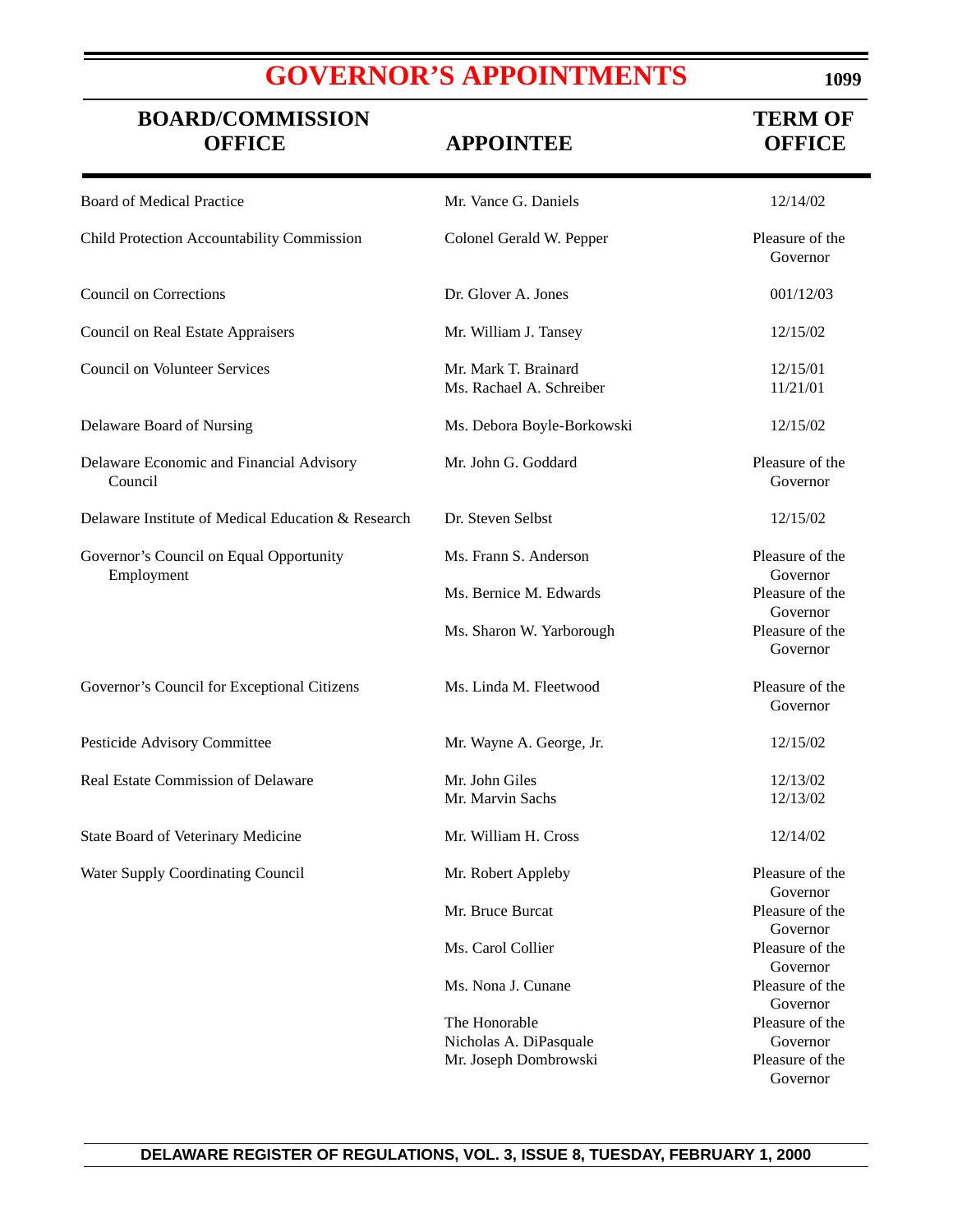| <b>GOVERNOR'S APPOINTMENTS</b> |
|--------------------------------|
|--------------------------------|

# **BOARD/COMMISSION TERM OF OFFICE APPOINTEE OFFICE**

| Water Supply Coordinating Council | Mr. Dan Dunkle                    | Pleasure of the<br>Governor |
|-----------------------------------|-----------------------------------|-----------------------------|
|                                   | Ms. Lorraine Fleming              | Pleasure of the<br>Governor |
|                                   | Mr. Thomas Gordon                 | Pleasure of the<br>Governor |
|                                   | Mr. Mark J. Headd                 | Pleasure of the<br>Governor |
|                                   | Mr. Richard Heffron               | Pleasure of the<br>Governor |
|                                   | Mr. John P. Mulhern, Jr.          | Pleasure of the<br>Governor |
|                                   | Mr. J. Curtis Riley               | Pleasure of the<br>Governor |
|                                   | Mr. Kris Srinivasan               | Pleasure of the<br>Governor |
|                                   | Ms. Patricia A. Stowell           | Pleasure of the<br>Governor |
|                                   | The Honorable John F. Tarburton   | Pleasure of the<br>Governor |
|                                   | Ms. Dian Taylor                   | Pleasure of the<br>Governor |
|                                   | Dr. Ulder J. Tillman              | Pleasure of the<br>Governor |
| Welfare Employment Committee      | Ms. Nancy E. Ward,<br>Chairperson | Pleasure of the<br>Governor |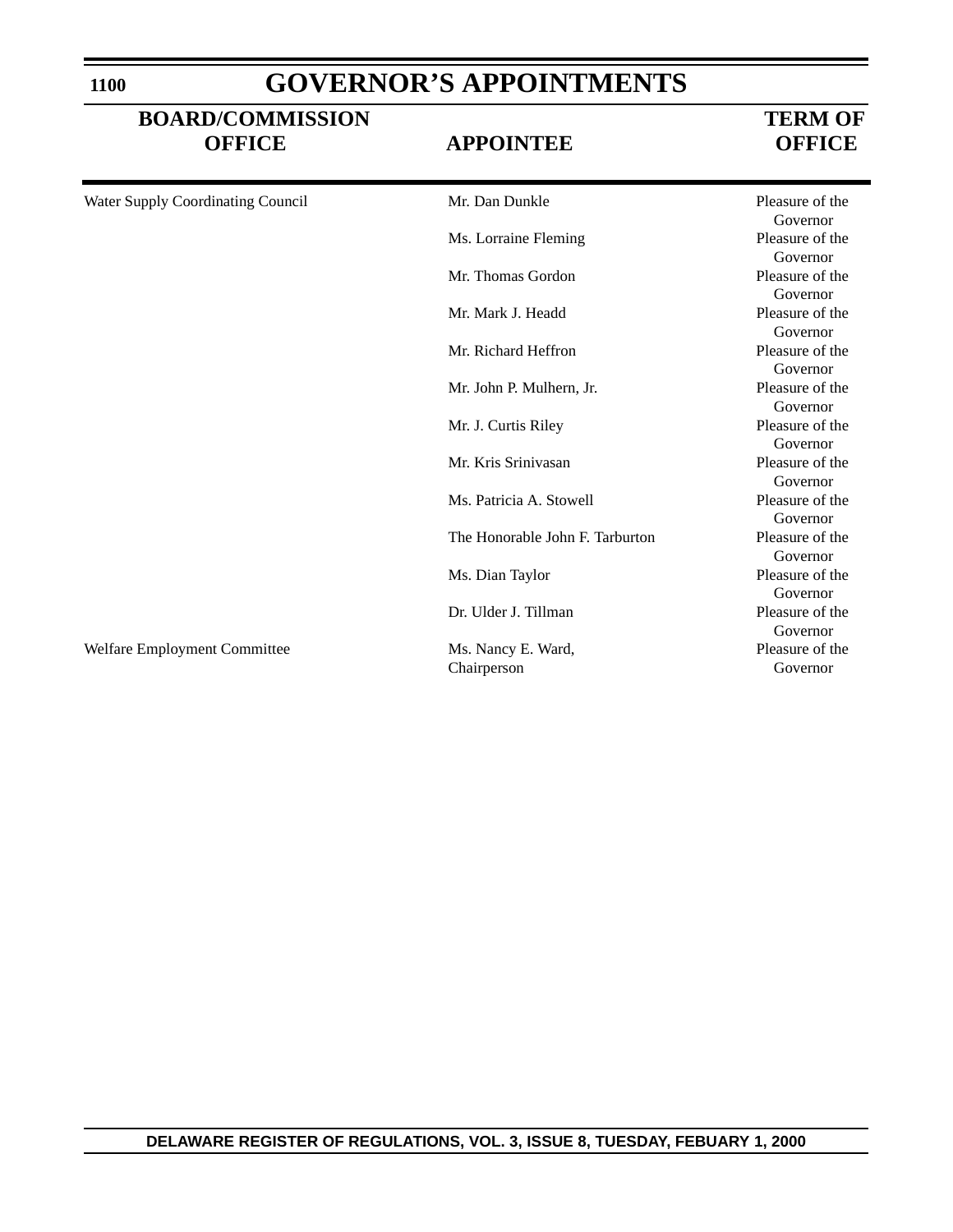# **GENERAL NOTICES**

# **[OFFICE OF STATE PLANNING](http://www.state.de.us/planning/index.htm) COORDINATION**

January 1, 2000

Dear Friend in Planning:

At the dawn of the  $21<sup>st</sup>$  Century, my Cabinet Committee on State Planning Issues approved a set of management strategies designed to continue my mission of improving Delaware's quality of life.

"Shaping Delaware's Future: Managing Growth in 21<sup>st</sup> Century Delaware" outlines strategies to ensure that by 2020, the First State is still a viable place to live, work and play. The initiative embraces the concept of wise development, directing new construction to where it makes the most economic, environmental and social sense – not to where it contributes to unfocused and costly sprawl. State agencies will use the strategies to coordinate state spending to revitalize existing cities and towns while protecting the environment. Furthermore, since much of Delaware's infrastructure is state-funded, local governments will benefit by linking their projects with the state's approach. The result should be the wise expenditure of taxpayer money and a sensible, efficient pattern of growth.

I am pleased that my Cabinet Committee on State Planning Issues, staffed by the Office of State Planning Coordination, steadfastly worked on these strategies with the leadership and cooperation of local government officials, civic leaders, business leaders, and other State agency planners. The stakeholders understood that Delaware's quality of life was imperiled with inaction. I commend and thank them for a unified start in protecting and preserving the First State's virtues.

Finalizing this set of strategies is yet another step in "Shaping Delaware's Future," a vision started with a land use planning conference in 1994. By amending the Quality of Life Act the following year, our counties were required to submit updated comprehensive land use plans to the State, and for the State to share its land use plans and projects with the counties.

Legislation passed in 1998 mandated that all local governments regularly convey their comprehensive plan intentions to the State, and vice versa. These events were especially important because Delaware lost 48,000 acres of farmland between 1983 and 1994, and Delaware faces a 20 percent projected population increase by 2020. Today, Delaware has permanently protected 37,000 acres of farmland – the highest percentage of any state preserved nationwide – nearly 3 percent of Delaware's total land area, and another 18,000 acres of open space greenways, nature preserves and local parks.

I've enclosed a copy of "Shaping Delaware's Future: Managing Growth in 21<sup>st</sup> Century Delaware." I hope you will read it to further understand Delaware's current land use patterns, our predicted development growth, and the resulting vision for the 21<sup>st</sup> century and beyond. The report is also available on the Office of State Planning Coordination's web site at http://www.state.de.us/planning.

I am proud to present you with this set of spending and management strategies designed to make Delaware a better place to live.

Sincerely, Thomas R. Carper,Governor

# **Shaping Delaware's Future [Managing Growth in 21st Century Delaware:](#page-4-0) Strategies for state policies and spending**

### **All across Delaware, people are talking about growth.**

No matter how they differ, communities from center city Wilmington to downtown Dover, from historic Seaford to the beachfront resort communities, are facing the same question: How can we handle the myriad challenges that arise from the First State's phenomenal increase in population and land development?

These increases present both opportunities and problems: more jobs, but more traffic; greater housing choices, but fewer acres of farmland; a gain in shopping options, but a loss of community character; a larger pool of potential employees for businesses, but a poorer quality of life for those employees.

# **The pace of change**

The mix of benefits and difficulties that result from growth are nothing new -- they have been part of the "suburbanization" of America since the 1950s, when an exodus began from urban areas (the traditional population centers) to outlying areas.

Although the pace of change was somewhat slower in Delaware, it has accelerated in recent years at a startling pace. Here are a few indicators of that growth:

- Delaware's population increased by almost 67 percent between 1960 and 1998.
- Most of that increase was in unincorporated areas, where population doubled.
- Delaware's residential areas grew by almost 50 percent between 1984 and 1992.
- Commercial and industrial uses increased by more than 60 percent during that period.
- The state lost 21 percent of its farmland to development between 1970 and 1997.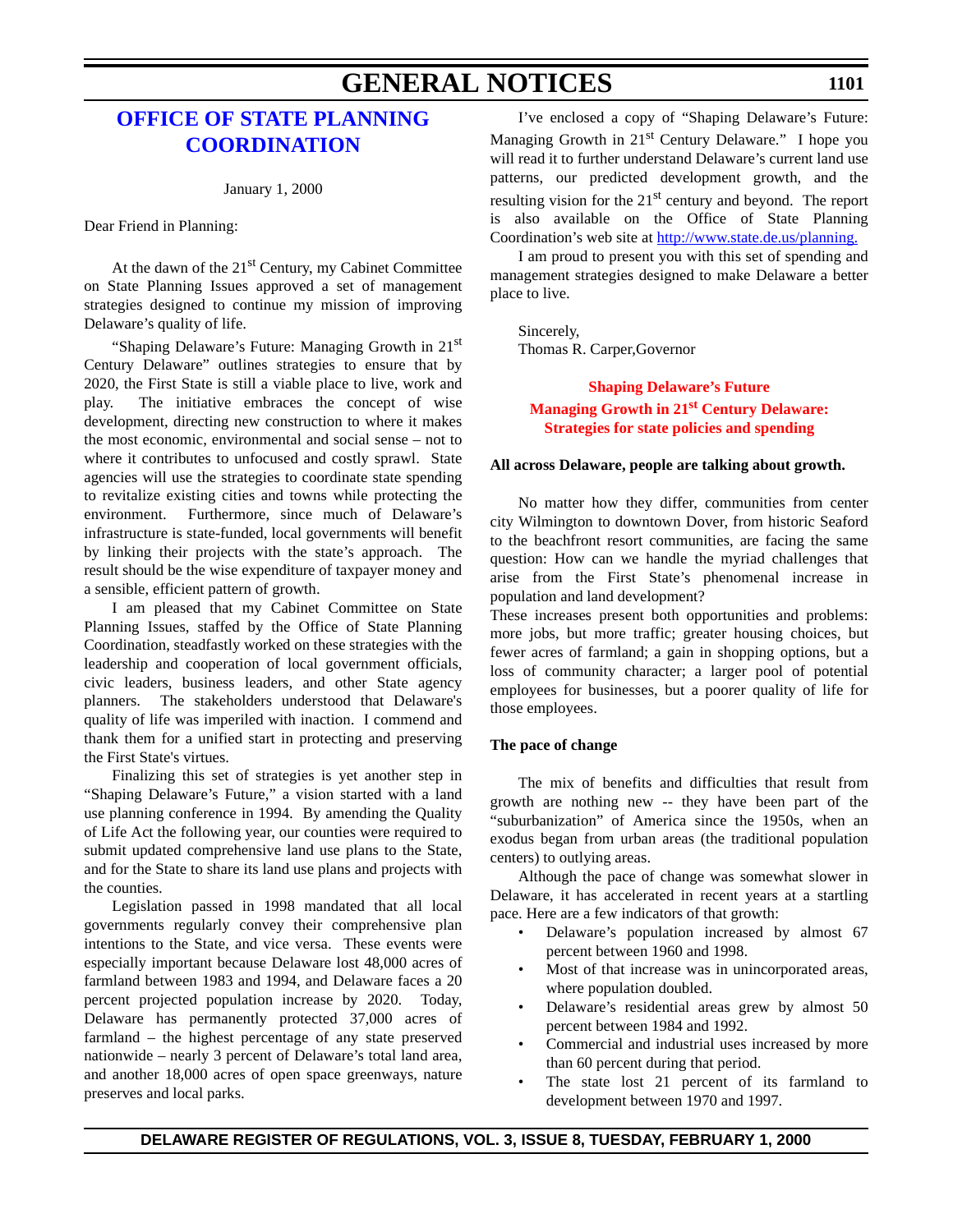# **1102**

# **GENERAL NOTICES**

# **What can we do to manage this explosive growth?**

Although decisions concerning land-use remain at the local and county level, the state can influence the way development occurs through its spending and management policies. By making wise decisions about building and managing highways, water and sewer systems, and other public facilities (commonly called "infrastructure"), the state can reduce the negative effects of poorly planned, unfocused growth.

By promoting and supporting development and redevelopment in places where adequate infrastructure exists or is planned, the state can manage congestion, preserve farmland, enhance community character and protect important state resources. In short, it can preserve Delaware's high quality of life.

To do so, state agencies have to work closely with county and municipal governments, and all parties need guidelines to help make smart land-use decisions.

To that end, the Cabinet Committee on State Planning Issues has developed a set of strategies to guide state spending and policies.

# **The Strategies**

In workshops conducted by the Cabinet Committee on State Planning Issues, Delawareans said they want wellplanned, efficient and orderly growth. Accomplishing that requires new development to be directed to where it makes the most economic, environmental and social sense. The strategies for doing so are based on common-sense distinctions between highly developed cities and towns, less developed rural areas and the developing transition zones between them. Because the types of development are so different, spending and policies for each type would also differ.

Trying to neatly fit the many, diverse areas of Delaware into a just a handful of categories is impossible, but this document will use the following broad terms as convenient shorthand for the range of developed-through-undeveloped areas:

- **Communities** -- In these areas where population is concentrated, commerce is bustling and a wide range of housing types already exists, state policies should encourage redevelopment and reinvestment. They should also increase transportation options, improve water and wastewater systems, and ensure community identity and vitality.
- **Urban centers** In more urban, city areas, the state will pursue the same goals listed under "communities" as well as specific strategies that address the special conditions of these places with major concentrations of population and economic,

governmental, academic, and cultural activities.

- **Employment centers** In these specially designated areas, the state will promote new economic development, and a balance between workplaces and residences.
- **Developing areas** -- In these zones between development centers and rural areas, state investments and policies will be targeted to accommodate existing development and orderly growth. State investments should link development plans to available infrastructure, encourage interconnections between developments, promote a variety of housing types and protect natural resources.
- **Environmentally sensitive developing areas** In these areas surrounding the Inland Bays, where development is putting pressure on the both the natural environment and infrastructure such as roads, the state will seek a balance between resource protection and sustainable growth.
- **Secondary developing areas** In these areas designated for growth by county plans, but not included in the state's developing areas, the state will promote efficient, orderly development and the coordinated phasing of infrastructure investment, consistent with the extent and timing of future growth, and within the limitations of state financial resources.
- **Rural areas** -- In these historically open areas, state policies should encourage the preservation of a rural lifestyle and discourage new development. Spending on transportation, water and wastewater systems should be limited to what is needed to alleviate health and environmental risks and to accommodate regional trips, with little additional capacity that would encourage further development. State policies should protect farmlands and natural areas, while also promoting the revitalization and enhancement of small rural communities.

### **How will these strategies be used?**

The state will use these strategies to make decisions such as the allocation of new state funding for farmland preservation, road construction, open-space preservation, transportation investments, state-supported housing development, and water and wastewater financing. The strategies will also serve as a guide for review and, if necessary, revision of existing state policies. They also provide a framework for state comments on local comprehensive planning and land use decisions.

The state strategies will be useful tools for county and local governments, but they are not intended to restrict county and municipal authority in land use decisions. The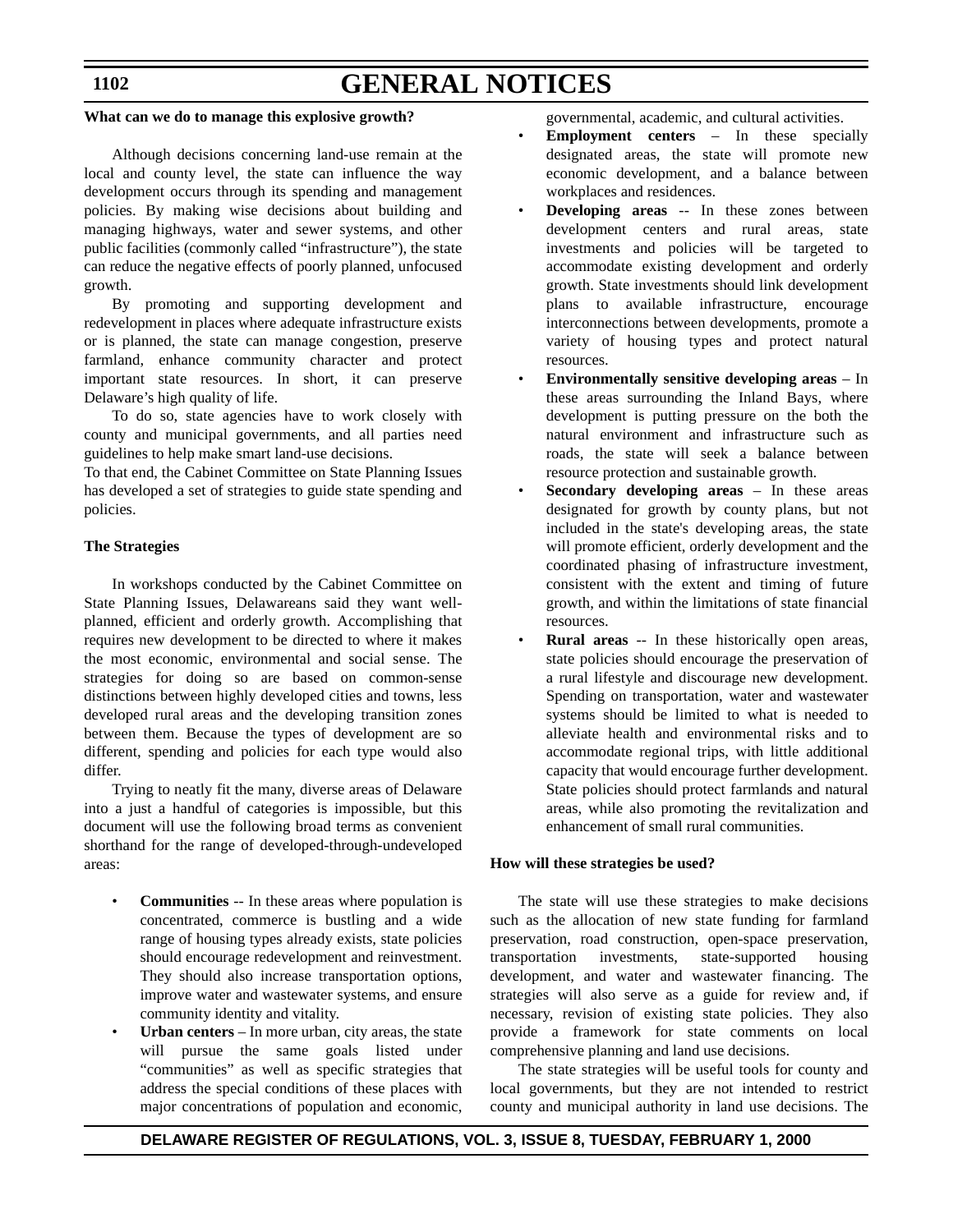# **GENERAL NOTICES**

strategies will be a critical component of the information considered for county comprehensive plans, and they will be part of the state guidance for municipal planning and for intergovernmental coordination between counties and municipalities.

These strategies are not intended to replace local land use plans. The state is not determining where the counties or municipalities can or cannot exercise their responsibilities nor where they should allow or not allow development to occur. The strategies do not restrict landowners' rights to use or develop their lands nor do they restrict a purchaser's option to live anywhere desired. The strategies do create a framework for where the state will most likely allocate its resources and focus state program efforts.

The criteria that are the basis for the strategies will be continually refined, and the strategies will be reviewed and, if necessary, revised every five years.

# **Working for the future**

The Strategies for Managing Growth in 21st Century Delaware are based on these basic premises:

- State actions influence development, and affect quality of life.
- State spending should promote quality and efficiency, not sprawl.
- State policies should foster order and resource protection, not degradation.

Putting these ideas into action requires a clear vision of where development should, and should not, be directed. Using carefully thought-out strategies, the state can influence where growth occurs. County governments will be able to plan for growth with a clear understanding of where state resources will be most readily available. Municipal governments will be able to plan for the growth of their cities and towns with a clear knowledge of how the state and county governments view the areas around their borders.

People want to live in Delaware, and we all understand why. We can welcome more Delawareans, more new businesses, more new jobs, and still maintain our high quality of life -- if we plan it that way.

# **[DEPARTMENT OF HEALTH AND](http://www.state.de.us/dhss/irm/dss/dsshome.htm) SOCIAL SERVICES DIVISION OF SOCIAL SERVICES**

# **Public Notice [Division of Social Services](#page-4-0)**

The Delaware Health and Social Services, Division of Social Services, is requesting that information relative to Senate Bill No. 101 be published in the Delaware Register of Regulations. Senate Bill No. 101, passed into law by the 140<sup>th</sup> Delaware General Assembly, allows participants of Delaware's A Better Chance welfare reform program to engage in adult basic education, secondary education, postsecondary education and vocational training as part of the work activity requirement. This new law took effect on July 2, 1999.

### **Summary of Senate Bill No. 101:**

- Allows participants of Delaware's A Better Chance Welfare Reform program to engage in adult basic education, secondary education, post-secondary education and vocational training as part of the work activity requirement.
- Participants must be enrolled as full-time students, must be students in good standing and be required to have a combination of credit hours and work hours equaling at least 20 hours per week.
- Participants must attend accredited or approved programs and will receive the same support services while in school as do other Better Chance participants.

Section 1. Amend Chapter 5, Title 31 of the Delaware Code by adding a new Section 523, to read as follows:

Section 523. Education and training for recipients of aid under Section 505(1) of this chapter.

(a) Persons who qualify for assistance under Section 501(1) of this chapter shall be eligible to participate in secondary education, post-secondary education up to the baccalaureate level, adult basic education or vocational training as an approved work activity provided each of the following requirements are met:

1. The person does not hold a baccalaureate degree.

2. The secondary, post-secondary education up to the baccalaureate level, or vocational training is pursued through an accredited or approved school program.

3. The person is enrolled with enough credit hours to have full-time student status and is in good standing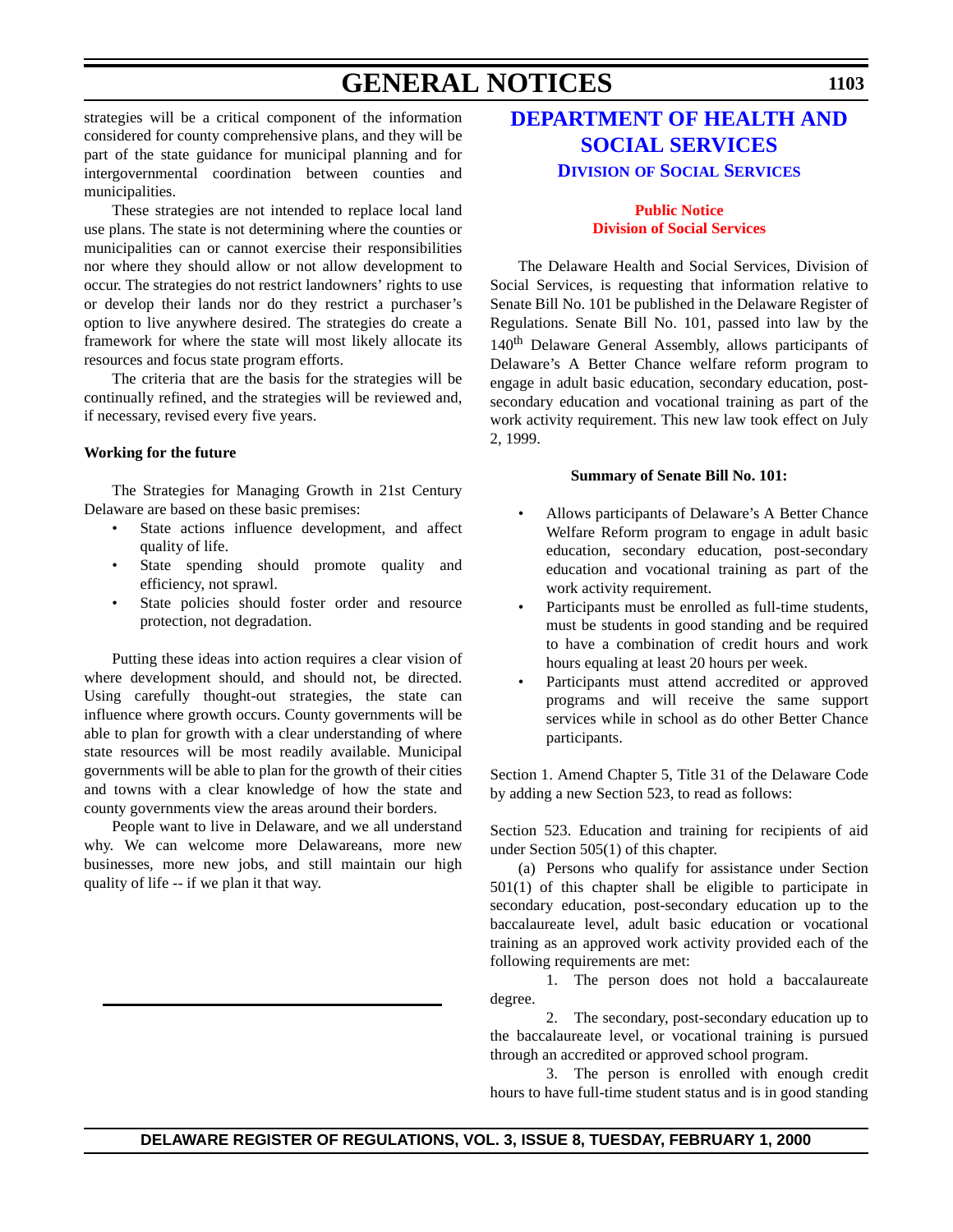**1104**

# **GENERAL NOTICES**

as it relates to attendance and achievement as defined by the program the person is attending.

4. If the person attending school would otherwise be subject to a work requirement in order to receive assistance under Section 505(1) of this chapter, the combination of credit hours and work hours shall equal at least 20 hours per week while the program is in session. This work requirement may be met through work-study, internships, externships, or through work as a research assistant. If possible, during scheduled breaks, the work requirement will be the same as for other program participants, with work experience related to the field of study. However, if the student is enrolled full-time for the next semester and work activity placement cannot be arranged for the duration of the break in classes, it may be excused.

(b) Loans, scholarships, grants and work-study received by the recipient to pay for tuition and materials are excluded in determination of eligibility for assistance under Section 505(1) of this Title or the amount of assistance received by the recipient

(c) The Department of Health and Social Services shall advise all persons of this section at application interviews and, at a minimum, at each recertification appointment.

(d) Persons attending education and training programs under this section shall receive support services, such as assistance with transportation and child care, while they attend the educational or vocational training program on the same basis as support services are provided other persons who are receiving assistance under Section 505(1) of this Title.

(e) If program completion will occur within one semester or quarter after the time limit expires, an extension may be granted for that semester or quarter.

(f) Persons sanctioned while attending educational or vocational programs shall be afforded the same due process as provided other persons under Section 518 and Section 520 of this Title.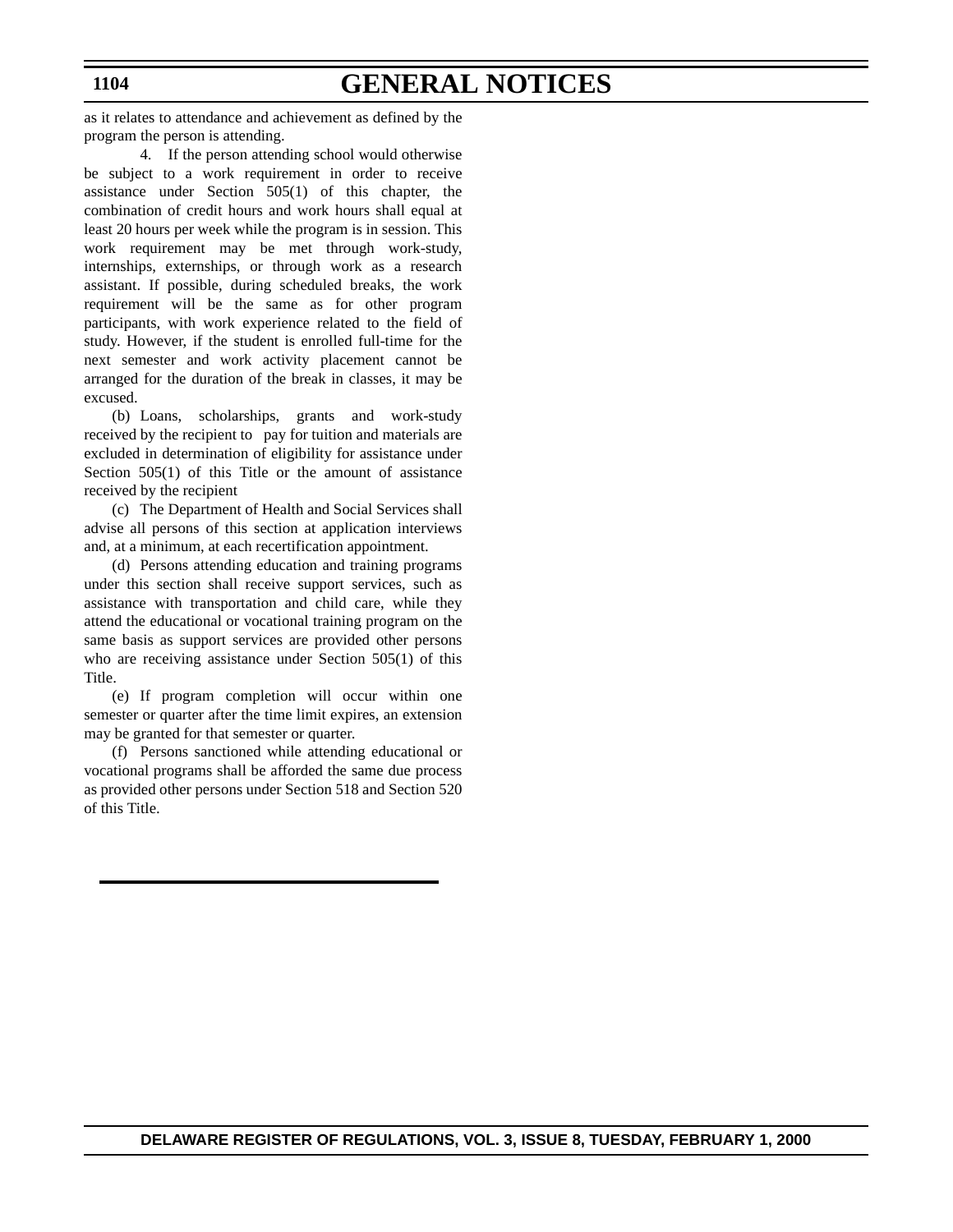# **CALENDAR OF EVENTS/HEARING NOTICES**

**DEPARTMENT OF ADMINISTRATIVE SERVICES DIVISION OF PROFESSIONAL REGULATION BOARD [OF ACCOUNTANCY](#page-4-0)**

**\* PLEASE NOTE: THE MEETING TIME FOR THE PUBLIC HEARING REGARDING THE PROPOSED CHANGES TO THE BOARD OF ACCOUNTANCY RULES AND REGULATIONS WAS OMITTED FROM THE MEETING NOTICE PUBLISHED IN THE JANUARY 1, 2000 REGISTER (3 DE REG 850 (1/1/00)).** 

**THE BOARD WILL MEET ON WEDNESDAY, FEBRUARY 23, 2000 AT 9:00 A.M. IN THE SECOND FLOOR CONFERENCE ROOM A OF THE CANNON BUILDING, 861 SILVER LAKE BOULEVARD, DOVER, DELAWARE, 19904.**

PLEASE TAKE NOTICE, pursuant to 29 Del.C. Chapter 101 and 24 Del.C. Section 105(1), the Delaware Board of Accountancy proposes to revise its rules and regulations. Please note that the following rules and regulations are a total rewriting and reordering of existing regulations, and will supersede and replace any previously adopted rules and regulations of the Board. Substantive changes to the regulations include changes in definitions of full and part time employment as it relates to the statutory experience requirement; deletion of provisions pertaining to matters governed by other Acts and Statutes (e.g. disciplinary hearings); establishes application requirements; requires demonstration of good character and education requirements prior to approval to sit for examination; clarifies statutory requirements and required documentation for permits to practice certified public accountancy and for certificate reciprocity; establishes reporting requirements and clarifies substantive requirements for continuing education credits; and establishes procedural rules pertaining to hearings before the Board. In addition, material which unnecessarily duplicates the statutes or other rules and regulations has been stricken. The rules and regulations have been entirely re-ordered and re-numbered.

A public hearing will be held on the proposed Rules and Regulations on Wednesday, February 23, 2000 at 9:00 a.m. in the Second Floor Conference Room A of the Cannon Building, 861 Silver Lake Boulevard, Dover, Delaware, 19904. The Board will receive and consider input in writing from any person on the proposed Rules and Regulations. Any written comments should be submitted to the Board in care of Mary Paskey at the above address. The final date to submit written comments shall be at the above scheduled public hearing. Anyone wishing to obtain a copy of the proposed Rules and Regulations or to make comments at the public hearing should notify Mary Paskey at the above address or by calling (302) 739-4522, extension 207.

This notice will be published in two newspapers of

general circulation not less than twenty (20) days prior to the date of the hearing.

# **DIVISION OF PROFESSIONAL REGULATION BOARD [OF ELECTRICAL EXAMINERS](#page-4-0)**

The Delaware Board of Electrical Examiners in accordance with 24 <u>Del. C</u>. Section  $1406(a)(1)$  has proposed a comprehensive revision of its rules and regulations to implement the statutory revision that became effective July 20, 1999. The changes in part include new requirements for insurance coverage, a provision for an inactive license, requirements for continuing education, timetables for qualifications of employees of inspection agencies, clarification of licensure exceptions, proof required to substantiate required experience, reciprocity procedures, and a program for impaired professionals.

A public hearing will be held at 9:00 a.m. on March 7, 2000 in the second for conference room A of the Cannon Building, 861 Silver Lake Boulevard, Dover, Delaware where members of the public can offer comments. Anyone wishing to receive a copy of the proposed rules and regulations may obtain a copy from the Delaware Board of Electrical Examiners, 861 Silver Lake Blvd, Cannon Building, Suite 203, Dover DE 19904. Persons to submit written comments may forward these comments to the Board at the above address. The final date to receive written comments will be at the public hearing.

 The Board will consider promulgating the proposed regulations at its regularly scheduled meeting following the conclusion of the public hearing.

# **DIVISION OF PROFESSIONAL REGULATION BOARD [OF MASSAGE AND BODYWORK](#page-4-0)** Statutory Authority: Title 24, Delaware Code,

Chapter 53 (24 **Del.C.** Chp. 53)

PLEASE TAKE NOTICE, pursuant to 29 Del. C. Chapter 101 and 24 Del. C. Section 5306(1), the Delaware Board of Massage and Bodywork proposes to revise its rules and regulations. The proposed revisions define certain modalities as constituting or not constituting the "practice of massage and bodywork." The Board's Rule regarding Continuing Education has also been rewritten in its entirety, changing the number of required hours for massage therapists from 12 to 24 per biennial licensing period; clarifying content requirements and Board approval procedures; allowing credit for certain self-directed activities; establishing reporting requirements, and allowing